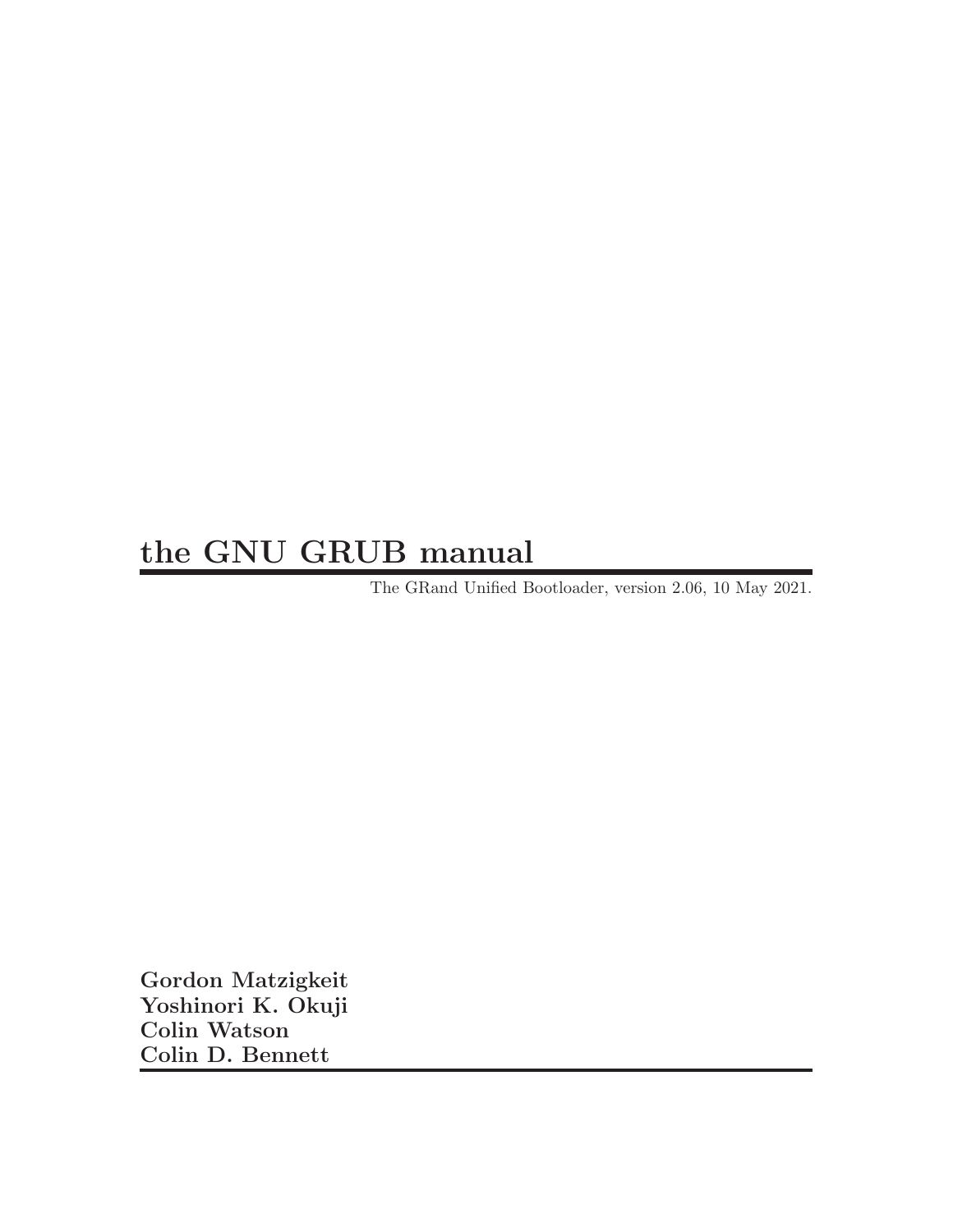This manual is for GNU GRUB (version 2.06, 10 May 2021).

Copyright © 1999,2000,2001,2002,2004,2006,2008,2009,2010,2011,2012,2013 Free Software Foundation, Inc.

Permission is granted to copy, distribute and/or modify this document under the terms of the GNU Free Documentation License, Version 1.2 or any later version published by the Free Software Foundation; with no Invariant Sections.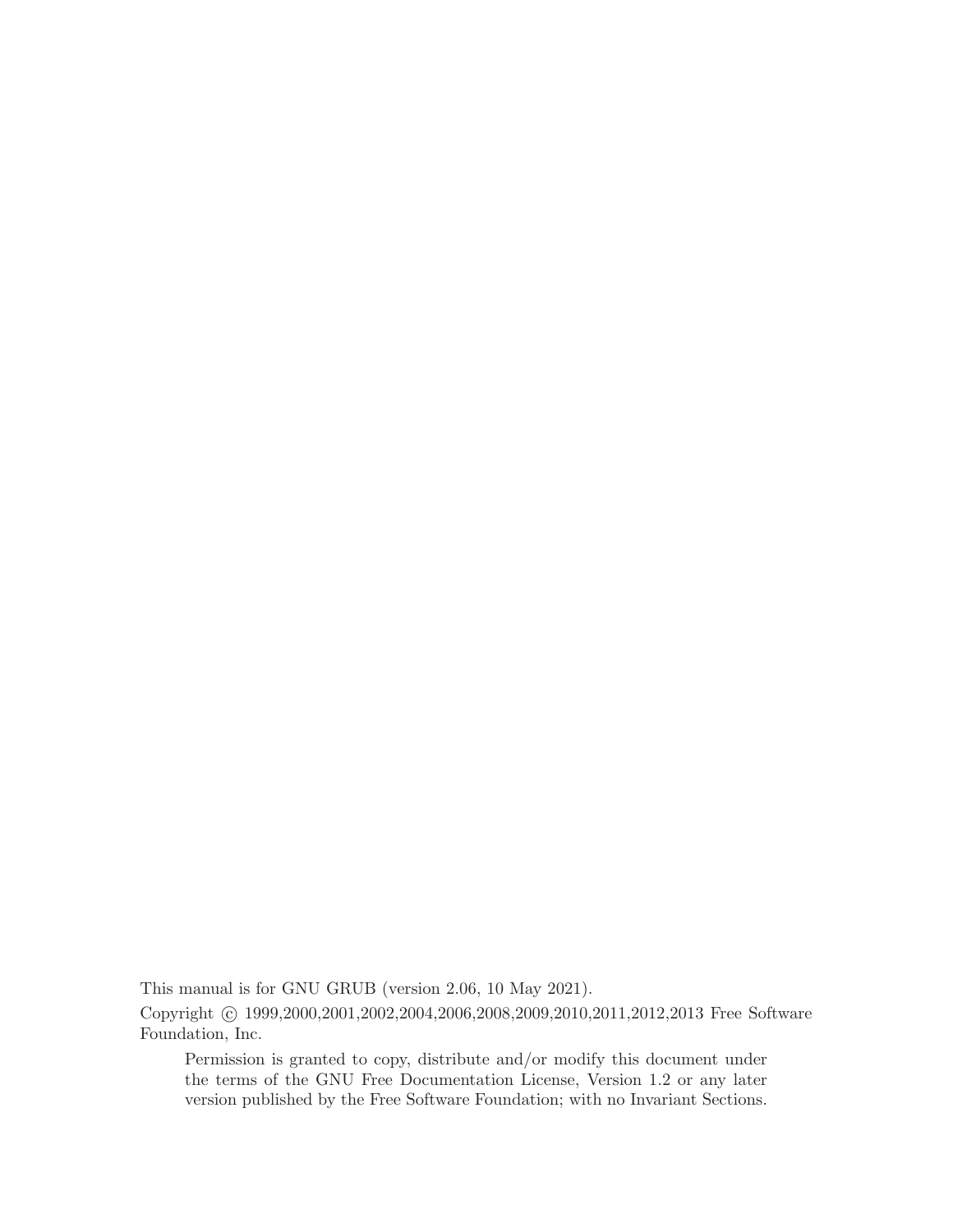# Table of Contents

| $\mathbf{1}$     |            |                                        |  |
|------------------|------------|----------------------------------------|--|
|                  | 1.1        |                                        |  |
|                  | 1.2        |                                        |  |
|                  | 1.3        |                                        |  |
|                  | 1.4        |                                        |  |
|                  | 1.5        |                                        |  |
| $\overline{2}$   |            |                                        |  |
| 3                |            |                                        |  |
| $\boldsymbol{4}$ |            |                                        |  |
|                  | 4.1        |                                        |  |
|                  | 4.2        |                                        |  |
|                  | 4.3        |                                        |  |
|                  | 4.4        |                                        |  |
|                  |            |                                        |  |
| $\overline{5}$   |            |                                        |  |
|                  | 5.1        |                                        |  |
|                  |            | 5.1.1                                  |  |
|                  |            | 5.1.2                                  |  |
|                  | 5.2        |                                        |  |
|                  | 5.3        |                                        |  |
|                  | 5.4        |                                        |  |
|                  |            | 5.4.1                                  |  |
|                  |            | 5.4.2                                  |  |
|                  |            | 5.4.3                                  |  |
|                  |            | 5.4.4                                  |  |
| 6                |            | Writing your own configuration file 19 |  |
|                  | 6.1        |                                        |  |
|                  | 6.2        |                                        |  |
|                  | 6.3        |                                        |  |
|                  | 6.4<br>6.5 |                                        |  |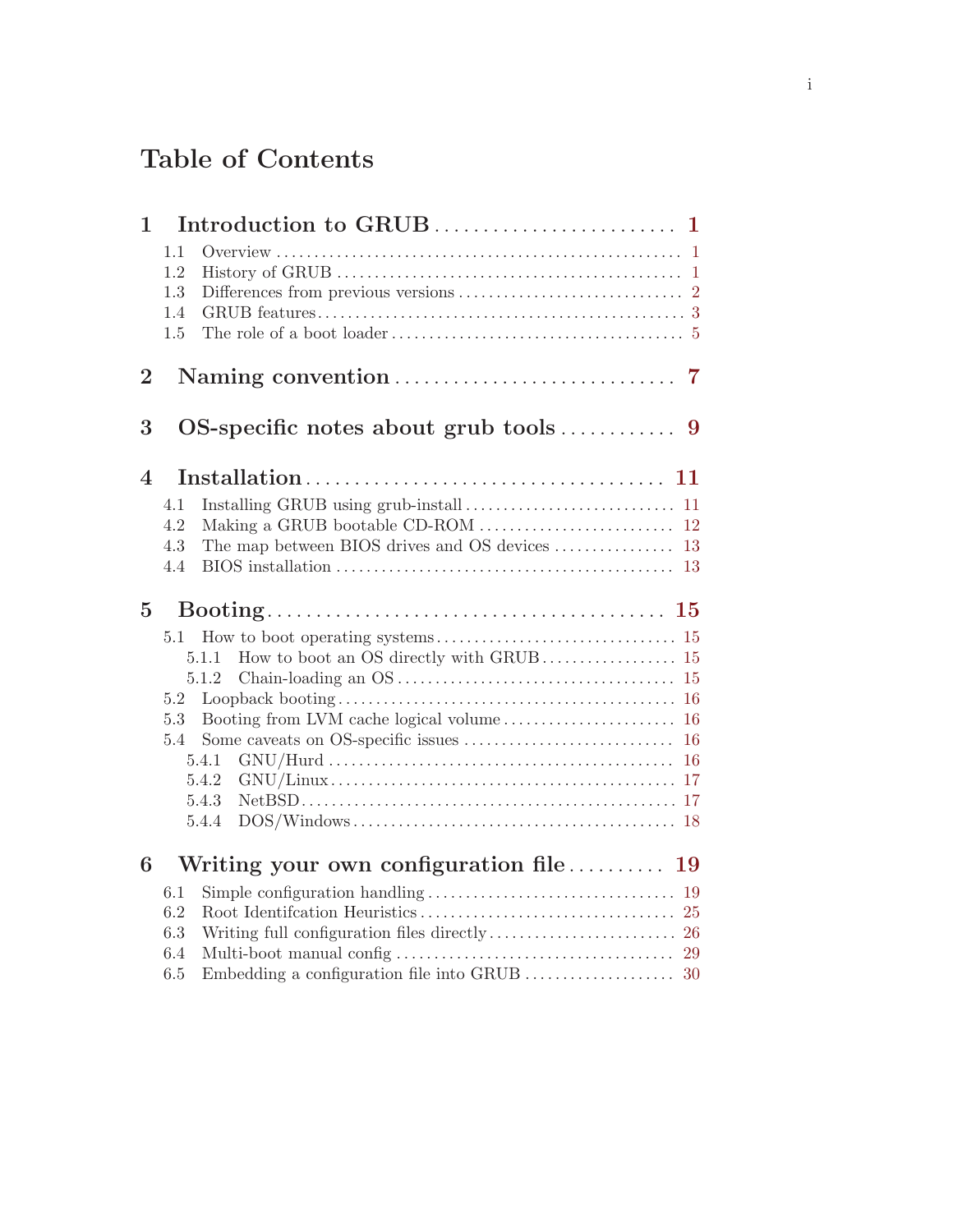|    | $7\degree$ |                                         |    |
|----|------------|-----------------------------------------|----|
|    | 7.1        |                                         |    |
|    | 7.2        |                                         |    |
|    | 7.2.1      |                                         | 33 |
|    | 7.2.2      |                                         | 33 |
|    | 7.2.3      |                                         |    |
|    | 7.2.4      |                                         |    |
|    | 7.2.5      |                                         |    |
|    | 7.2.6      |                                         |    |
|    | 7.2.7      |                                         |    |
|    | 7.2.8      |                                         |    |
|    |            |                                         |    |
|    | 7.3.1      |                                         |    |
|    | 7.3.2      |                                         |    |
|    | 7.3.3      |                                         |    |
|    | 7.3.4      |                                         |    |
|    | 7.3.5      |                                         |    |
|    | 7.3.6      |                                         |    |
| 8  |            | Booting GRUB from the network 43        |    |
| 9  |            |                                         |    |
| 10 |            | Using GRUB with vendor power-on keys 47 |    |
| 11 |            |                                         |    |
| 12 |            |                                         |    |
|    | 13         |                                         |    |
|    | 13.1       |                                         |    |
|    | 13.2       |                                         | 54 |
|    | 13.3       |                                         | 54 |
|    |            |                                         |    |
| 14 |            |                                         |    |
|    | 14.1       |                                         | 55 |
|    | 14.2       |                                         | 56 |
|    | 14.3       |                                         | 56 |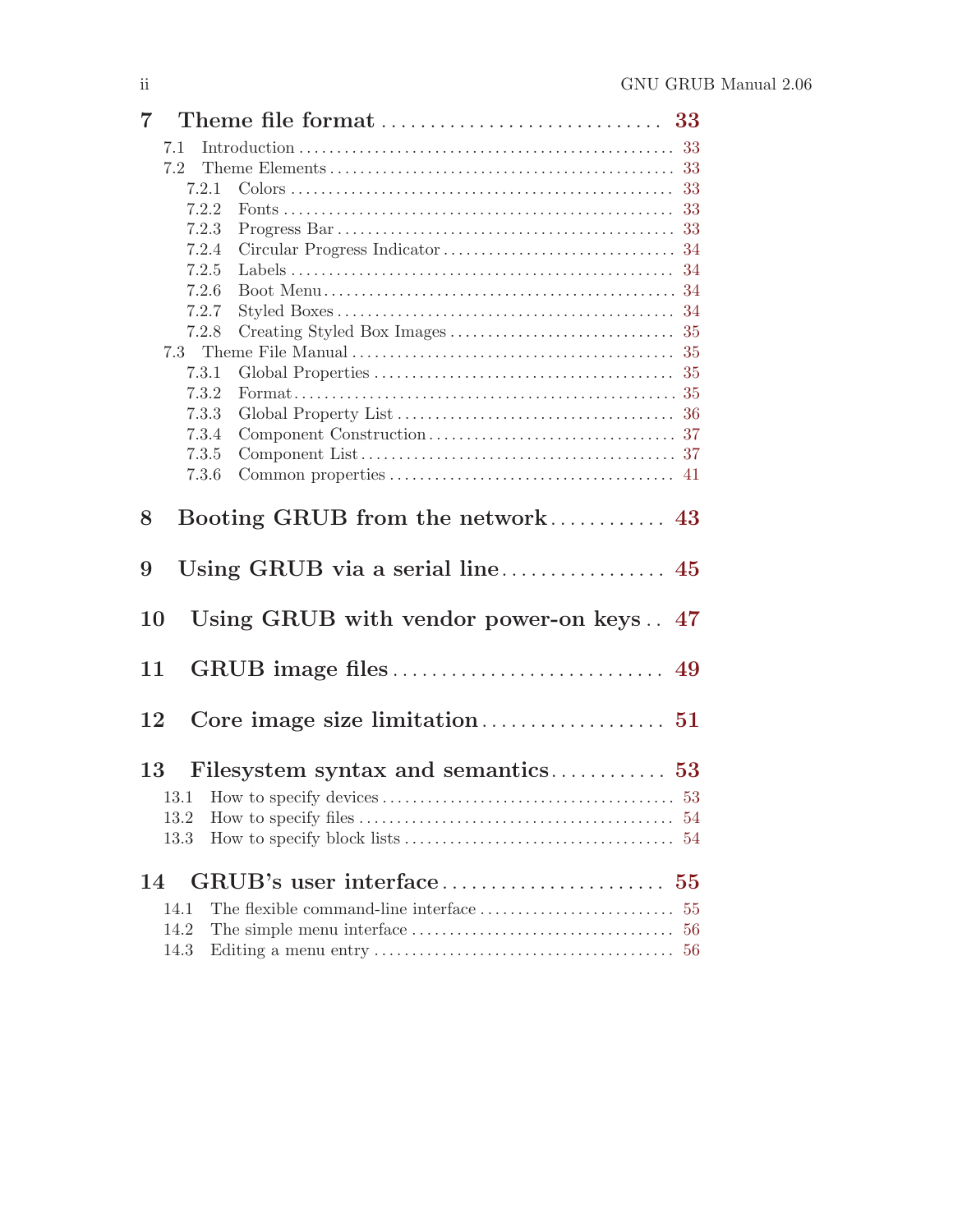| 15                 | GRUB environment variables 57                                                                                                  |    |
|--------------------|--------------------------------------------------------------------------------------------------------------------------------|----|
| 15.1               |                                                                                                                                |    |
| 15.1.1             |                                                                                                                                |    |
| 15.1.2             | $check\_signatures \ldots \ldots \ldots \ldots \ldots \ldots \ldots \ldots \ldots \ldots \ldots 57$                            |    |
| 15.1.3             | chosen $\ldots$ $\ldots$ $\ldots$ $\ldots$ $\ldots$ $\ldots$ $\ldots$ $\ldots$ $\ldots$ $\ldots$ $\ldots$ $\ldots$ $\ldots$ 57 |    |
| 15.1.4             |                                                                                                                                |    |
| 15.1.5             |                                                                                                                                |    |
| 15.1.6             |                                                                                                                                |    |
| 15.1.7             |                                                                                                                                |    |
| 15.1.8             |                                                                                                                                |    |
| 15.1.9             |                                                                                                                                |    |
| 15.1.10            |                                                                                                                                |    |
| 15.1.11            |                                                                                                                                |    |
| 15.1.12            |                                                                                                                                |    |
| 15.1.13            |                                                                                                                                |    |
| 15.1.14            |                                                                                                                                |    |
| 15.1.15            |                                                                                                                                |    |
| 15.1.16            |                                                                                                                                |    |
| 15.1.17            |                                                                                                                                |    |
| 15.1.18            |                                                                                                                                |    |
| 15.1.19            |                                                                                                                                |    |
| 15.1.20            |                                                                                                                                |    |
| 15.1.21            |                                                                                                                                |    |
| 15.1.22            |                                                                                                                                |    |
| 15.1.23            |                                                                                                                                |    |
| 15.1.24            |                                                                                                                                |    |
| 15.1.25            |                                                                                                                                |    |
| 15.1.26            |                                                                                                                                |    |
| 15.1.27            |                                                                                                                                |    |
| 15.1.28            |                                                                                                                                |    |
| 15.1.29            |                                                                                                                                |    |
| 15.1.30            |                                                                                                                                |    |
| 15.1.31            |                                                                                                                                |    |
| 15.1.32            |                                                                                                                                |    |
| 15.1.33            |                                                                                                                                |    |
| 15.1.34            |                                                                                                                                |    |
| 15.1.35<br>15.1.36 |                                                                                                                                |    |
| 15.1.37            |                                                                                                                                |    |
| 15.1.38            |                                                                                                                                | 62 |
| 15.1.39            |                                                                                                                                | 62 |
| 15.1.40            |                                                                                                                                | 63 |
| 15.1.41            |                                                                                                                                | 63 |
| 15.1.42            |                                                                                                                                | 63 |
| 15.1.43            |                                                                                                                                | 63 |
| 15.1.44            |                                                                                                                                | 63 |
|                    |                                                                                                                                |    |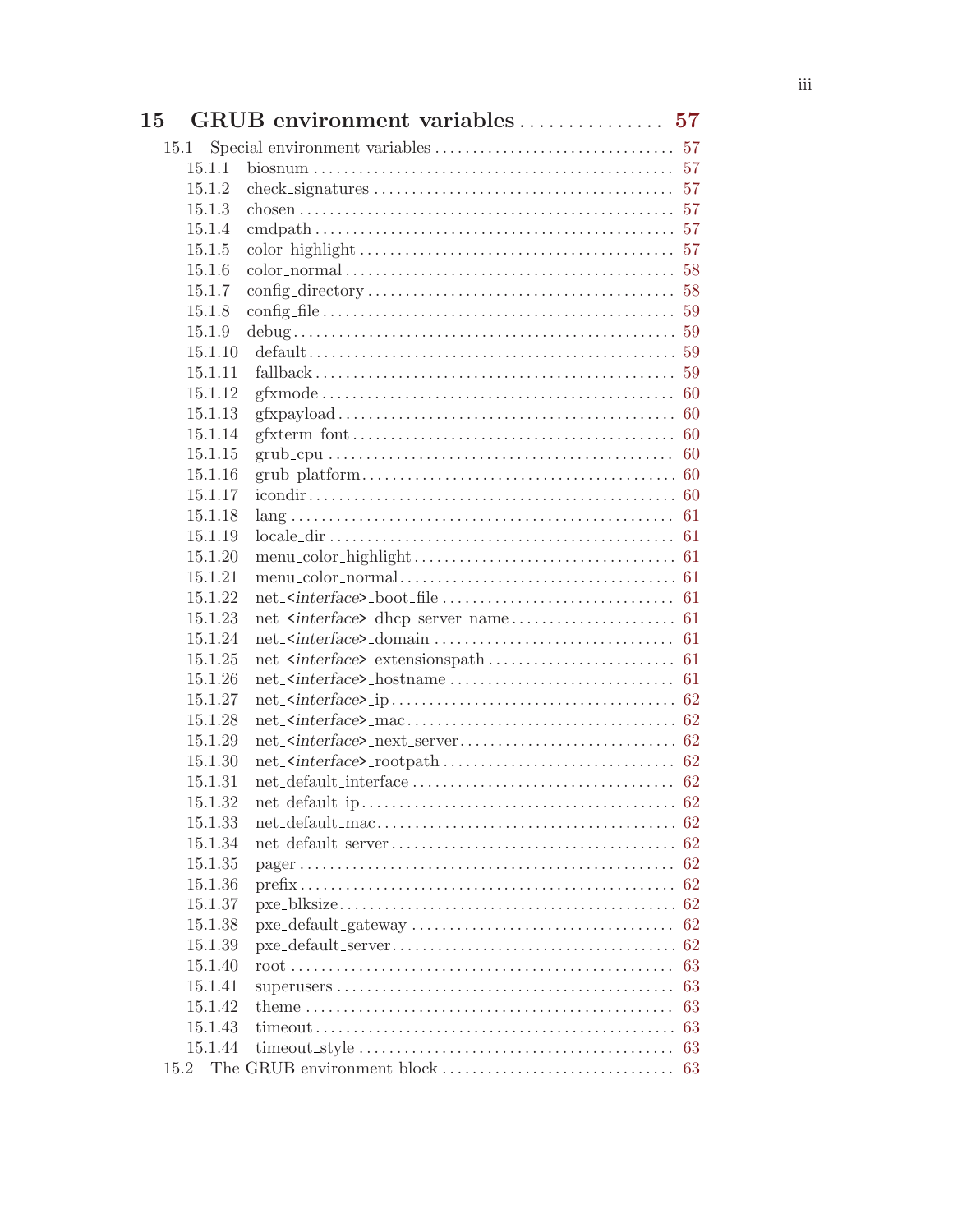| <b>16</b> | The list of available commands  65                                                        |     |
|-----------|-------------------------------------------------------------------------------------------|-----|
| 16.1      | The list of commands for the menu only $\dots \dots \dots \dots \dots \dots$ 65           |     |
| 16.1.1    |                                                                                           |     |
| 16.1.2    |                                                                                           |     |
| 16.2      |                                                                                           | -66 |
| 16.2.1    |                                                                                           | 66  |
| 16.2.2    |                                                                                           |     |
| 16.2.3    |                                                                                           |     |
| 16.2.4    |                                                                                           |     |
|           | 16.3 The list of command-line and menu entry commands  67                                 |     |
| 16.3.1    |                                                                                           |     |
| 16.3.2    |                                                                                           |     |
| 16.3.3    |                                                                                           | 68  |
| 16.3.4    |                                                                                           | 68  |
| 16.3.5    | $background\_image \ldots \ldots \ldots \ldots \ldots \ldots \ldots \ldots \ldots \ldots$ | 68  |
| 16.3.6    |                                                                                           | 68  |
| 16.3.7    |                                                                                           | 69  |
| 16.3.8    |                                                                                           | 69  |
| 16.3.9    |                                                                                           |     |
| 16.3.10   |                                                                                           | 69  |
| 16.3.11   |                                                                                           |     |
| 16.3.12   |                                                                                           |     |
| 16.3.13   |                                                                                           | 69  |
| 16.3.14   |                                                                                           | 70  |
| 16.3.15   |                                                                                           | 70  |
| 16.3.16   |                                                                                           | 70  |
| 16.3.17   |                                                                                           | -70 |
| 16.3.18   |                                                                                           |     |
| 16.3.19   |                                                                                           |     |
| 16.3.20   |                                                                                           |     |
| 16.3.21   |                                                                                           |     |
| 16.3.22   |                                                                                           |     |
| 16.3.23   |                                                                                           |     |
| 16.3.24   |                                                                                           | 72  |
| 16.3.25   |                                                                                           |     |
| 16.3.26   |                                                                                           |     |
| 16.3.27   |                                                                                           |     |
| 16.3.28   |                                                                                           | 73  |
| 16.3.29   |                                                                                           |     |
| 16.3.30   |                                                                                           |     |
| 16.3.31   |                                                                                           |     |
| 16.3.32   |                                                                                           | -73 |
| 16.3.33   |                                                                                           | 74  |
| 16.3.34   |                                                                                           | 74  |
| 16.3.35   |                                                                                           |     |
| 16.3.36   |                                                                                           | 74  |
| 16.3.37   |                                                                                           | -74 |
| 16.3.38   |                                                                                           |     |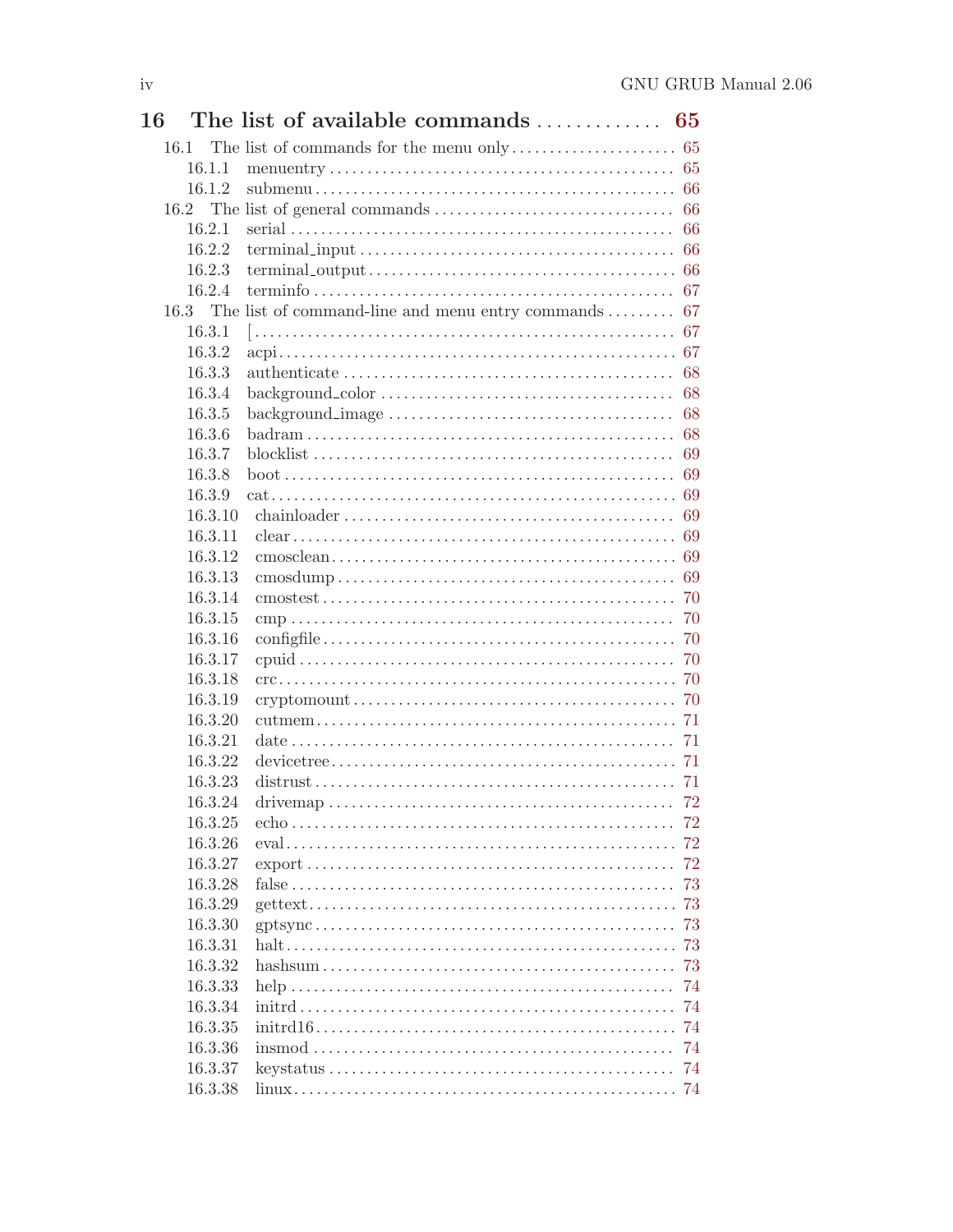| 16.3.39 |                                                                                              | 75 |
|---------|----------------------------------------------------------------------------------------------|----|
| 16.3.40 |                                                                                              | 75 |
| 16.3.41 |                                                                                              | 75 |
| 16.3.42 |                                                                                              |    |
| 16.3.43 |                                                                                              | 76 |
| 16.3.44 |                                                                                              | 76 |
| 16.3.45 |                                                                                              |    |
| 16.3.46 |                                                                                              |    |
| 16.3.47 |                                                                                              |    |
| 16.3.48 |                                                                                              |    |
| 16.3.49 |                                                                                              | 77 |
| 16.3.50 |                                                                                              |    |
| 16.3.51 |                                                                                              |    |
| 16.3.52 |                                                                                              |    |
| 16.3.53 |                                                                                              |    |
| 16.3.54 |                                                                                              |    |
| 16.3.55 |                                                                                              | 78 |
| 16.3.56 |                                                                                              |    |
| 16.3.57 |                                                                                              |    |
| 16.3.58 |                                                                                              |    |
| 16.3.59 |                                                                                              |    |
| 16.3.60 |                                                                                              | 79 |
| 16.3.61 |                                                                                              |    |
| 16.3.62 |                                                                                              |    |
| 16.3.63 |                                                                                              |    |
| 16.3.64 |                                                                                              |    |
| 16.3.65 |                                                                                              |    |
| 16.3.66 |                                                                                              |    |
| 16.3.67 |                                                                                              |    |
| 16.3.68 |                                                                                              |    |
| 16.3.69 |                                                                                              |    |
| 16.3.70 |                                                                                              |    |
| 16.3.71 |                                                                                              |    |
| 16.3.72 |                                                                                              |    |
|         |                                                                                              | 85 |
| 16.3.73 |                                                                                              |    |
| 16.3.74 |                                                                                              | 85 |
| 16.3.75 |                                                                                              | 86 |
| 16.3.76 |                                                                                              |    |
| 16.3.77 |                                                                                              |    |
| 16.3.78 |                                                                                              |    |
| 16.3.79 |                                                                                              |    |
| 16.3.80 |                                                                                              | 87 |
| 16.3.81 |                                                                                              |    |
| 16.3.82 |                                                                                              |    |
| 16.4    |                                                                                              |    |
| 16.4.1  |                                                                                              | 88 |
| 16.4.2  | $net\_add\_dns \ldots \ldots \ldots \ldots \ldots \ldots \ldots \ldots \ldots \ldots \ldots$ | 88 |
| 16.4.3  |                                                                                              |    |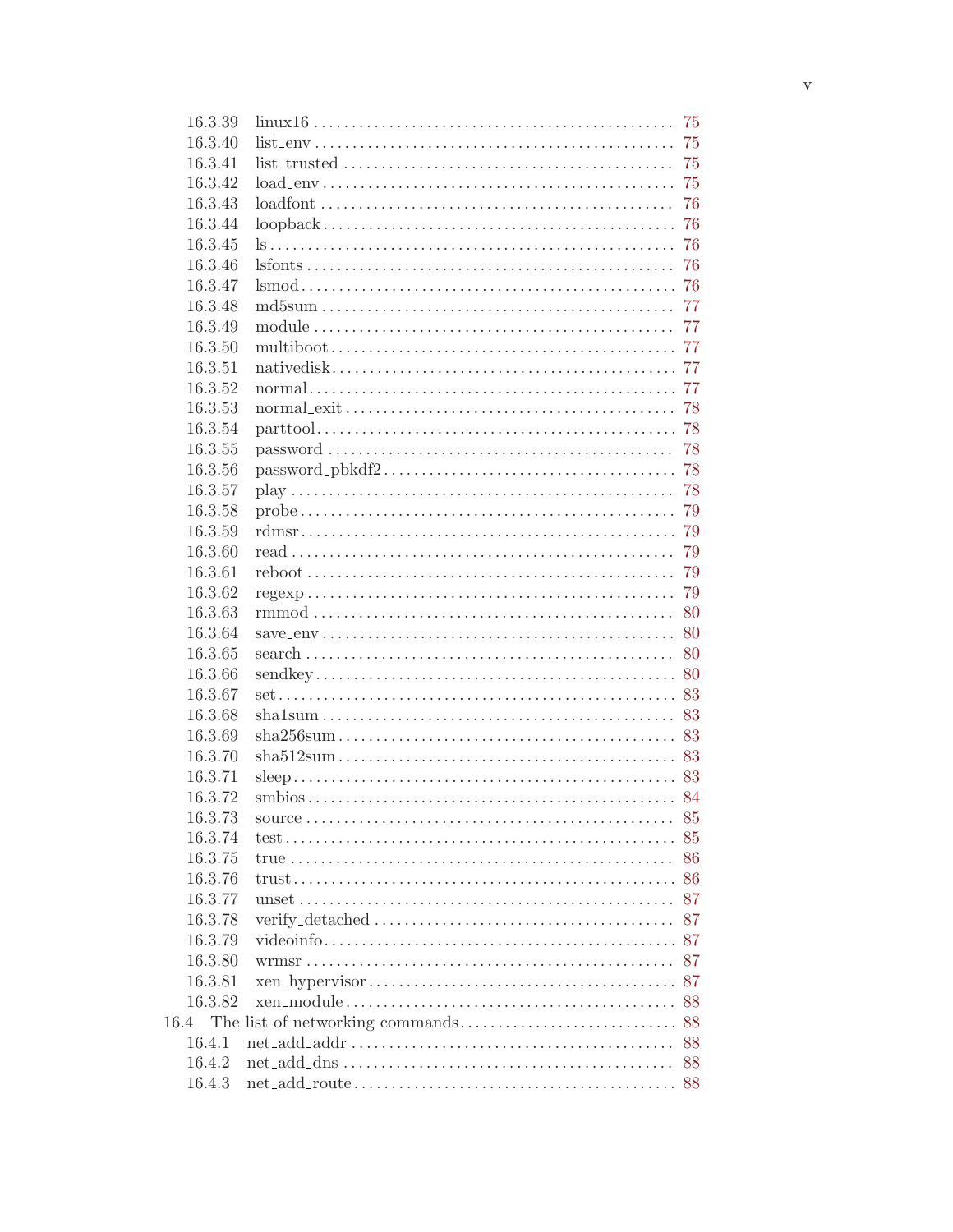|                 | 16.4.4  |                                                                                                                                                            |    |
|-----------------|---------|------------------------------------------------------------------------------------------------------------------------------------------------------------|----|
|                 | 16.4.5  |                                                                                                                                                            |    |
|                 | 16.4.6  |                                                                                                                                                            |    |
|                 | 16.4.7  |                                                                                                                                                            |    |
|                 | 16.4.8  |                                                                                                                                                            |    |
|                 | 16.4.9  |                                                                                                                                                            |    |
|                 | 16.4.10 |                                                                                                                                                            |    |
|                 | 16.4.11 |                                                                                                                                                            |    |
|                 | 16.4.12 |                                                                                                                                                            |    |
|                 | 16.4.13 | $net \, \Delta s$ $\Delta s$ $\ldots$ $\ldots$ $\ldots$ $\ldots$ $\ldots$ $\ldots$ $\ldots$ $\ldots$ $\ldots$ $\ldots$ $\ldots$ $\ldots$ $\ldots$ $\ldots$ |    |
|                 | 16.4.14 |                                                                                                                                                            |    |
|                 | 16.4.15 |                                                                                                                                                            |    |
|                 |         |                                                                                                                                                            |    |
| 17 <sub>1</sub> |         |                                                                                                                                                            |    |
| 17.1            |         |                                                                                                                                                            |    |
| 17.2            |         |                                                                                                                                                            |    |
| 17.3            |         |                                                                                                                                                            |    |
| 17.4            |         |                                                                                                                                                            |    |
| 17.5            |         |                                                                                                                                                            |    |
| 17.6            |         |                                                                                                                                                            |    |
| 17.7            |         |                                                                                                                                                            |    |
| 18              |         |                                                                                                                                                            |    |
|                 |         |                                                                                                                                                            |    |
| 18.1            |         | Authentication and authorisation in GRUB 95                                                                                                                |    |
| 18.2            |         |                                                                                                                                                            |    |
| 18.3            |         |                                                                                                                                                            |    |
| 18.4            |         | Embedded information for generation number based revocation                                                                                                |    |
|                 |         |                                                                                                                                                            |    |
| 18.5            |         |                                                                                                                                                            |    |
| 18.6            |         |                                                                                                                                                            |    |
| 19              |         | Platform limitations                                                                                                                                       | 99 |
|                 |         |                                                                                                                                                            |    |
|                 |         |                                                                                                                                                            |    |
|                 |         |                                                                                                                                                            |    |
| 21              |         |                                                                                                                                                            |    |
| 21.1            |         |                                                                                                                                                            |    |
| 22              |         | Error messages produced by GRUB 109                                                                                                                        |    |
| 22.1            |         |                                                                                                                                                            |    |
| 22.2            |         |                                                                                                                                                            |    |
|                 |         |                                                                                                                                                            |    |
| 23              |         |                                                                                                                                                            |    |
|                 |         |                                                                                                                                                            |    |
| 24              |         |                                                                                                                                                            |    |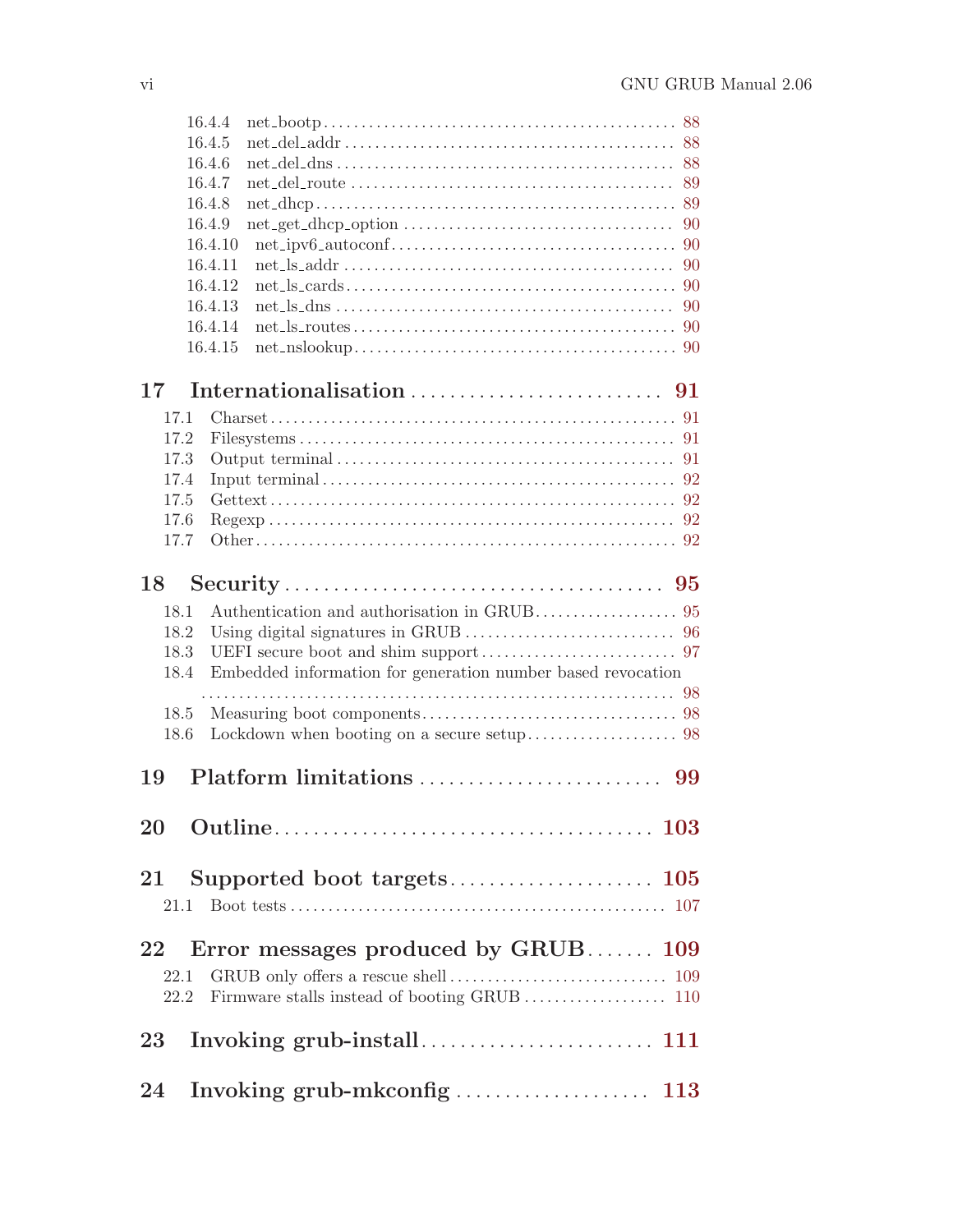| $25\,$                                                                                           |            | Invoking grub-mkpasswd-pbkdf2 115       |  |  |
|--------------------------------------------------------------------------------------------------|------------|-----------------------------------------|--|--|
| 26                                                                                               |            |                                         |  |  |
| $27\,$                                                                                           |            |                                         |  |  |
| 28                                                                                               |            |                                         |  |  |
| 29                                                                                               |            |                                         |  |  |
| 30                                                                                               |            |                                         |  |  |
|                                                                                                  |            | Appendix A How to obtain and build GRUB |  |  |
|                                                                                                  |            |                                         |  |  |
|                                                                                                  | Appendix C | Where GRUB will go  131                 |  |  |
| Appendix D Copying This Manual 133<br>D.1.1 ADDENDUM: How to use this License for your documents |            |                                         |  |  |
|                                                                                                  |            |                                         |  |  |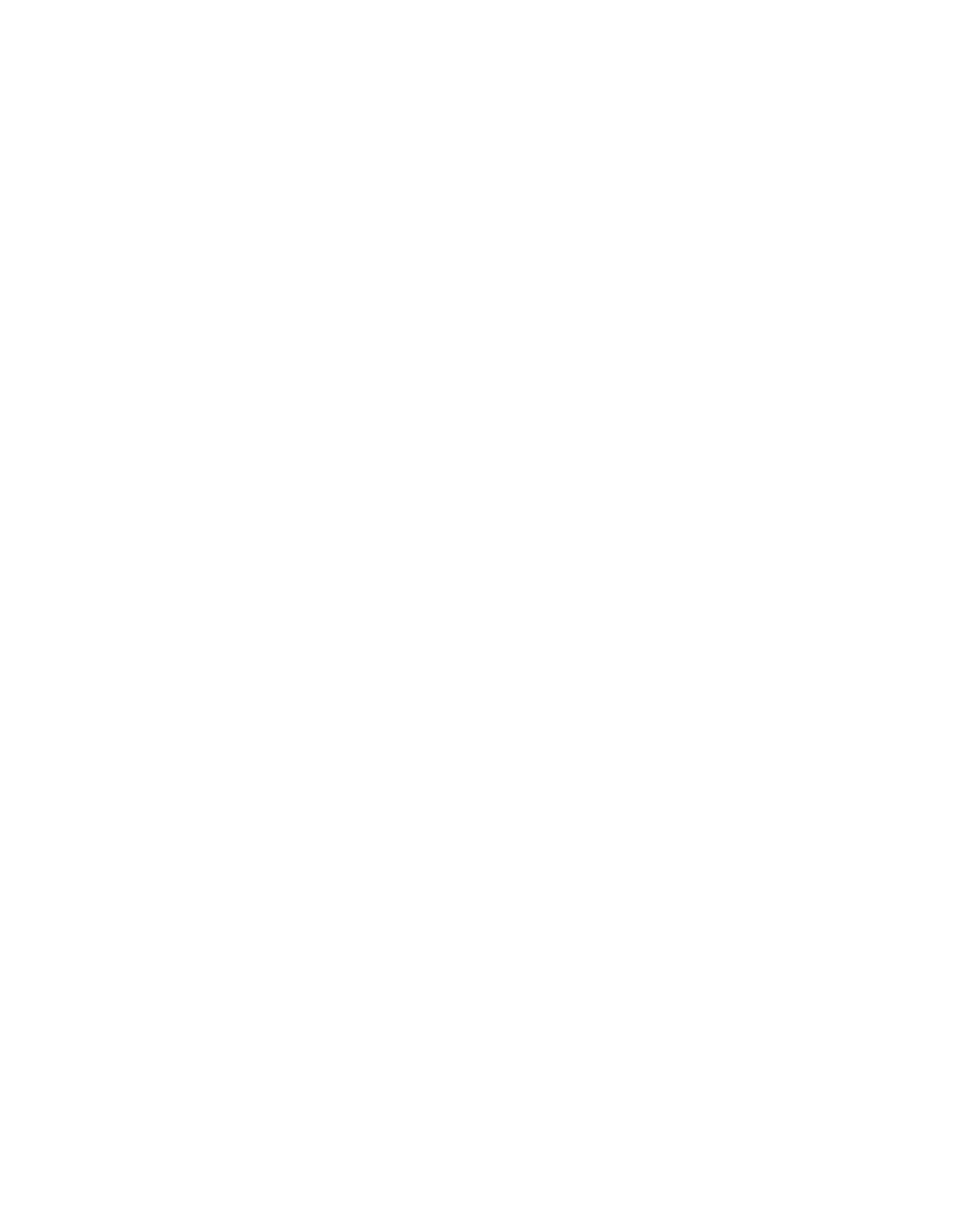## <span id="page-10-0"></span>1 Introduction to GRUB

### 1.1 Overview

Briefly, a boot loader is the first software program that runs when a computer starts. It is responsible for loading and transferring control to an operating system kernel software (such as Linux or GNU Mach). The kernel, in turn, initializes the rest of the operating system (e.g. a GNU system).

GNU GRUB is a very powerful boot loader, which can load a wide variety of free operating systems, as well as proprietary operating systems with chain-loading<sup>1</sup> . GRUB is designed to address the complexity of booting a personal computer; both the program and this manual are tightly bound to that computer platform, although porting to other platforms may be addressed in the future.

One of the important features in GRUB is flexibility; GRUB understands filesystems and kernel executable formats, so you can load an arbitrary operating system the way you like, without recording the physical position of your kernel on the disk. Thus you can load the kernel just by specifying its file name and the drive and partition where the kernel resides.

When booting with GRUB, you can use either a command-line interface (see [Section 14.1 \[Command-line interface\], page 55](#page-64-1)), or a menu interface (see [Section 14.2](#page-65-1) [\[Menu interface\], page 56\)](#page-65-1). Using the command-line interface, you type the drive specification and file name of the kernel manually. In the menu interface, you just select an OS using the arrow keys. The menu is based on a configuration file which you prepare beforehand (see [Chapter 6 \[Configuration\], page 19](#page-28-0)). While in the menu, you can switch to the command-line mode, and vice-versa. You can even edit menu entries before using them.

In the following chapters, you will learn how to specify a drive, a partition, and a file name (see [Chapter 2 \[Naming convention\], page 7\)](#page-16-0) to GRUB, how to install GRUB on your drive (see [Chapter 4 \[Installation\], page 11](#page-20-0)), and how to boot your OSes (see [Chapter 5](#page-24-0) [\[Booting\], page 15\)](#page-24-0), step by step.

## <span id="page-10-1"></span>1.2 History of GRUB

GRUB originated in 1995 when Erich Boleyn was trying to boot the GNU Hurd with the University of Utah's Mach 4 microkernel (now known as GNU Mach). Erich and Brian Ford designed the Multiboot Specification (see Section "Motivation" in The Multiboot Specification), because they were determined not to add to the large number of mutuallyincompatible PC boot methods.

Erich then began modifying the FreeBSD boot loader so that it would understand Multiboot. He soon realized that it would be a lot easier to write his own boot loader from scratch than to keep working on the FreeBSD boot loader, and so GRUB was born.

Erich added many features to GRUB, but other priorities prevented him from keeping up with the demands of its quickly-expanding user base. In 1999, Gordon Matzigkeit and

<sup>1</sup> chain-load is the mechanism for loading unsupported operating systems by loading another boot loader. It is typically used for loading DOS or Windows.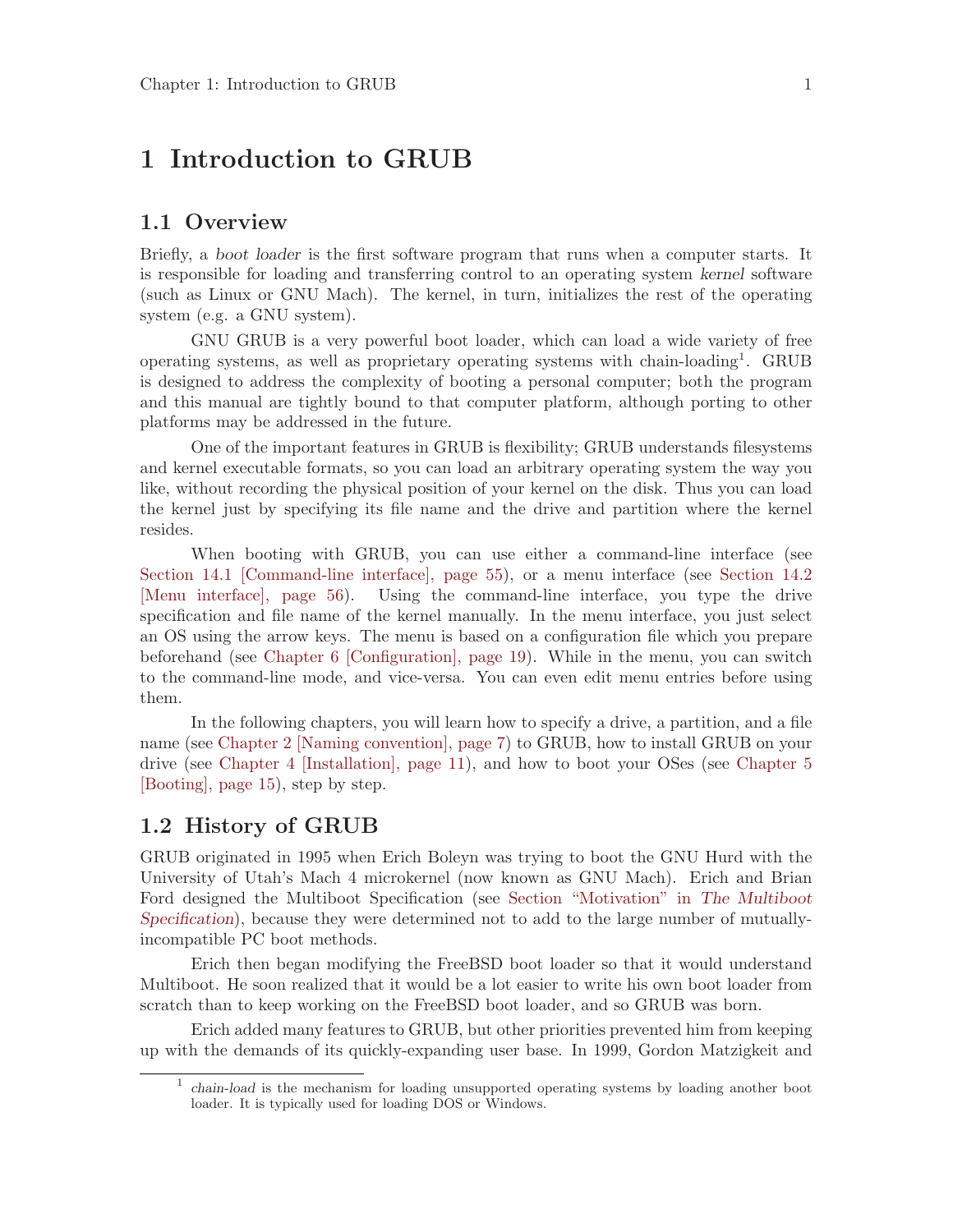<span id="page-11-0"></span>Yoshinori K. Okuji adopted GRUB as an official GNU package, and opened its development by making the latest sources available via anonymous CVS. See [Appendix A \[Obtaining and](#page-136-0) [Building GRUB\], page 127,](#page-136-0) for more information.

Over the next few years, GRUB was extended to meet many needs, but it quickly became clear that its design was not keeping up with the extensions being made to it, and we reached the point where it was very difficult to make any further changes without breaking existing features. Around 2002, Yoshinori K. Okuji started work on PUPA (Preliminary Universal Programming Architecture for GNU GRUB), aiming to rewrite the core of GRUB to make it cleaner, safer, more robust, and more powerful. PUPA was eventually renamed to GRUB 2, and the original version of GRUB was renamed to GRUB Legacy. Small amounts of maintenance continued to be done on GRUB Legacy, but the last release (0.97) was made in 2005 and at the time of writing it seems unlikely that there will be another.

By around 2007, GNU/Linux distributions started to use GRUB 2 to limited extents, and by the end of 2009 multiple major distributions were installing it by default.

## 1.3 Differences from previous versions

GRUB 2 is a rewrite of GRUB (see [Section 1.2 \[History\], page 1](#page-10-1)), although it shares many characteristics with the previous version, now known as GRUB Legacy. Users of GRUB Legacy may need some guidance to find their way around this new version.

- The configuration file has a new name ('grub.cfg' rather than 'menu.lst' or 'grub.conf'), new syntax (see [Chapter 6 \[Configuration\], page 19](#page-28-0)) and many new commands (see [Chapter 16 \[Commands\], page 65\)](#page-74-0). Configuration cannot be copied over directly, although most GRUB Legacy users should not find the syntax too surprising.
- 'grub.cfg' is typically automatically generated by grub-mkconfig (see [Section 6.1](#page-28-1)) [\[Simple configuration\], page 19\)](#page-28-1). This makes it easier to handle versioned kernel upgrades.
- Partition numbers in GRUB device names now start at 1, not 0 (see [Chapter 2 \[Naming](#page-16-0) [convention\], page 7](#page-16-0)).
- The configuration file is now written in something closer to a full scripting language: variables, conditionals, and loops are available.
- A small amount of persistent storage is available across reboots, using the save\_env and load\_env commands in GRUB and the grub-editenv utility. This is not available in all configurations (see [Section 15.2 \[Environment block\], page 63\)](#page-72-1).
- GRUB 2 has more reliable ways to find its own files and those of target kernels on multiple-disk systems, and has commands (see [Section 16.3.65 \[search\], page 80](#page-89-1)) to find devices using file system labels or Universally Unique Identifiers (UUIDs).
- GRUB 2 is available for several other types of system in addition to the PC BIOS systems supported by GRUB Legacy: PC EFI, PC coreboot, PowerPC, SPARC, and MIPS Lemote Yeeloong are all supported.
- Many more file systems are supported, including but not limited to ext4, HFS+, and NTFS.
- GRUB 2 can read files directly from LVM and RAID devices.
- A graphical terminal and a graphical menu system are available.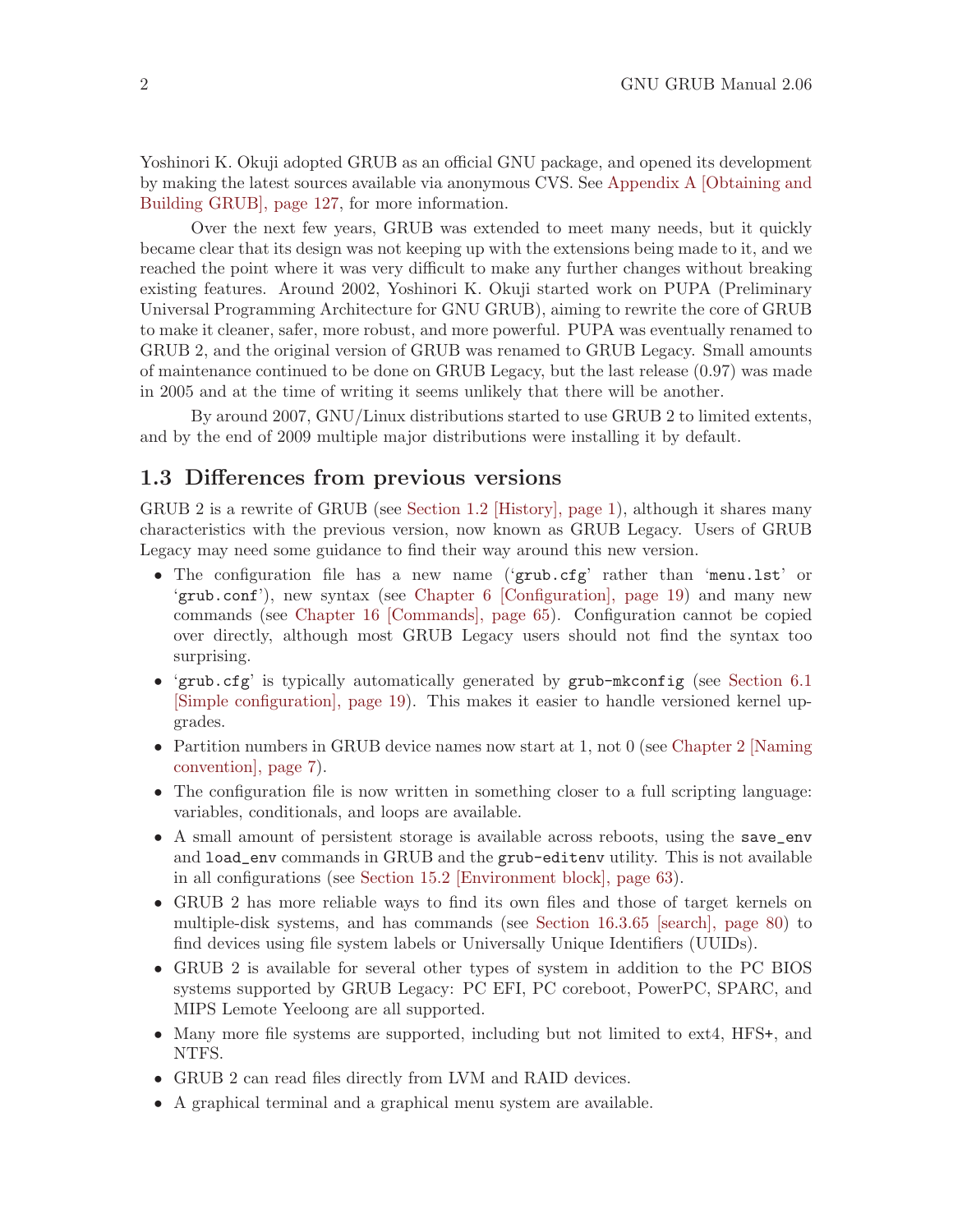- <span id="page-12-0"></span>• GRUB 2's interface can be translated, including menu entry names.
- The image files (see [Chapter 11 \[Images\], page 49\)](#page-58-0) that make up GRUB have been reorganised; Stage 1, Stage 1.5, and Stage 2 are no more.
- GRUB 2 puts many facilities in dynamically loaded modules, allowing the core image to be smaller, and allowing the core image to be built in more flexible ways.

## 1.4 GRUB features

The primary requirement for GRUB is that it be compliant with the Multiboot Specification, which is described in Section "Motivation" in The Multiboot Specification.

The other goals, listed in approximate order of importance, are:

- Basic functions must be straightforward for end-users.
- Rich functionality to support kernel experts and designers.
- Backward compatibility for booting FreeBSD, NetBSD, OpenBSD, and Linux. Proprietary kernels (such as DOS, Windows NT, and OS/2) are supported via a chain-loading function.

Except for specific compatibility modes (chain-loading and the Linux piggyback format), all kernels will be started in much the same state as in the Multiboot Specification. Only kernels loaded at 1 megabyte or above are presently supported. Any attempt to load below that boundary will simply result in immediate failure and an error message reporting the problem.

In addition to the requirements above, GRUB has the following features (note that the Multiboot Specification doesn't require all the features that GRUB supports):

Recognize multiple executable formats

Support many of the a.out variants plus ELF. Symbol tables are also loaded.

Support non-Multiboot kernels

Support many of the various free 32-bit kernels that lack Multiboot compliance (primarily FreeBSD, NetBSD<sup>2</sup>, OpenBSD, and Linux). Chain-loading of other boot loaders is also supported.

Load multiples modules

Fully support the Multiboot feature of loading multiple modules.

#### Load a configuration file

Support a human-readable text configuration file with preset boot commands. You can also load another configuration file dynamically and embed a preset configuration file in a GRUB image file. The list of commands (see [Chapter 16](#page-74-0) [\[Commands\], page 65\)](#page-74-0) are a superset of those supported on the command-line. An example configuration file is provided in [Chapter 6 \[Configuration\], page 19.](#page-28-0)

Provide a menu interface

A menu interface listing preset boot commands, with a programmable timeout, is available. There is no fixed limit on the number of boot entries, and the current implementation has space for several hundred.

<sup>2</sup> The NetBSD/i386 kernel is Multiboot-compliant, but lacks support for Multiboot modules.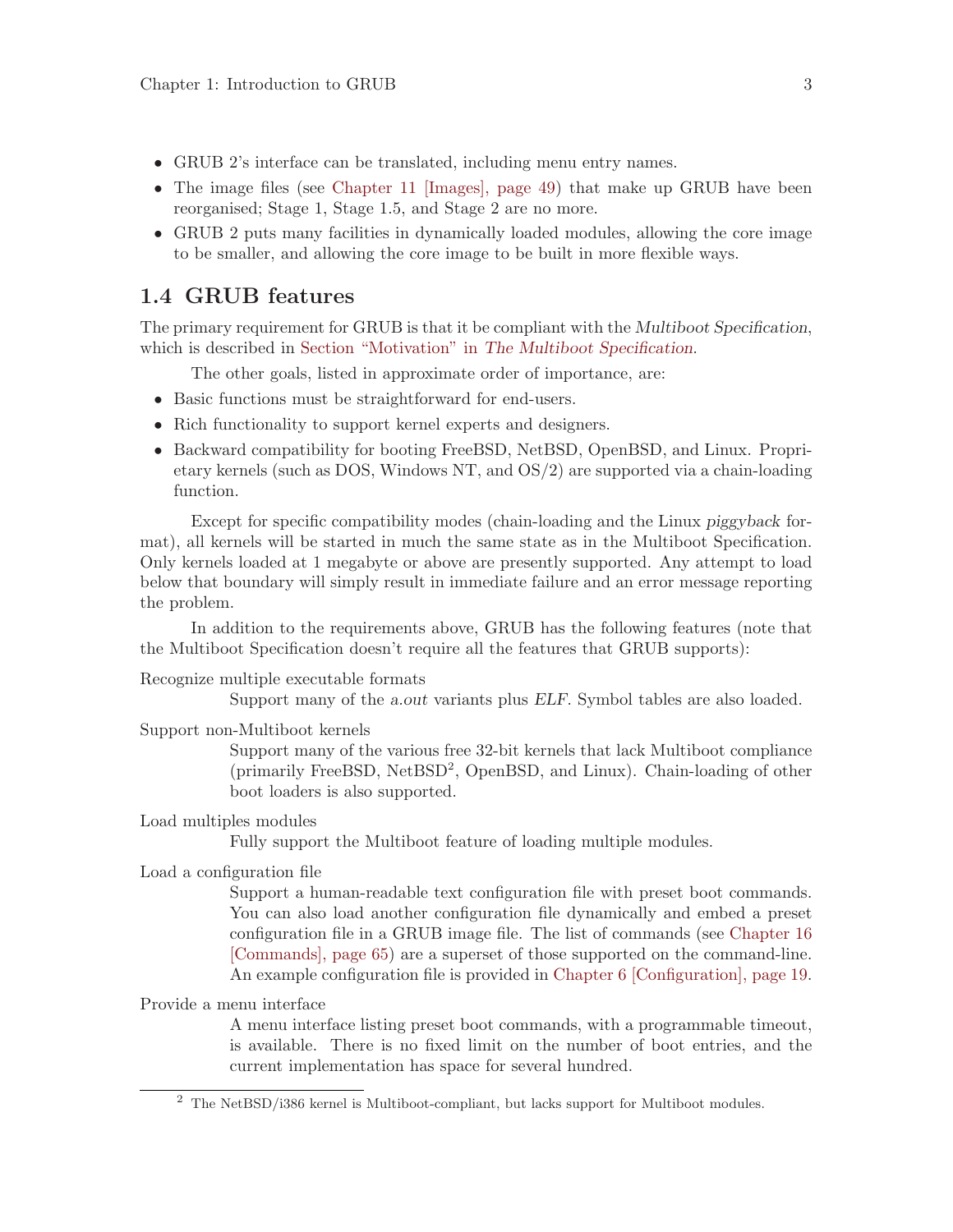Have a flexible command-line interface

A fairly flexible command-line interface, accessible from the menu, is available to edit any preset commands, or write a new boot command set from scratch. If no configuration file is present, GRUB drops to the command-line.

The list of commands (see [Chapter 16 \[Commands\], page 65](#page-74-0)) are a subset of those supported for configuration files. Editing commands closely resembles the Bash command-line (see Section "Command Line Editing" in Bash Features), with TAB-completion of commands, devices, partitions, and files in a directory depending on context.

Support multiple filesystem types

Support multiple filesystem types transparently, plus a useful explicit blocklist notation. The currently supported filesystem types are Amiga Fast FileSystem  $(AFFS)$ ,  $A$ the OS fs, BeFS, BtrFS (including raid $0$ , raid $1$ , raid $10$ , gzip and lzo), cpio (little- and big-endian bin, odc and newc variants), Linux  $ext2/ext3/ext4$ , DOS FAT12/FAT16/FAT32, exFAT, F2FS, HFS, HFS+, ISO9660 (including Joliet, Rock-ridge and multi-chunk files), JFS, Minix fs (versions 1, 2 and 3), nilfs2, NTFS (including compression), ReiserFS, ROMFS, Amiga Smart FileSystem (SFS), Squash4, tar, UDF, BSD UFS/UFS2, XFS, and ZFS (including lzjb, gzip, zle, mirror, stripe, raidz1/2/3 and encryption in AES-CCM and AES-GCM). See [Chapter 13 \[Filesystem\], page 53,](#page-62-0) for more information.

Support automatic decompression

Can decompress files which were compressed by  $gzip$  or  $xz<sup>3</sup>$ . This function is both automatic and transparent to the user (i.e. all functions operate upon the uncompressed contents of the specified files). This greatly reduces a file size and loading time, a particularly great benefit for floppies.<sup>4</sup>

It is conceivable that some kernel modules should be loaded in a compressed state, so a different module-loading command can be specified to avoid uncompressing the modules.

Access data on any installed device

Support reading data from any or all floppies or hard disk(s) recognized by the BIOS, independent of the setting of the root device.

Be independent of drive geometry translations

Unlike many other boot loaders, GRUB makes the particular drive translation irrelevant. A drive installed and running with one translation may be converted to another translation without any adverse effects or changes in GRUB's configuration.

Detect all installed RAM

GRUB can generally find all the installed ram on a PC-compatible machine. It uses an advanced BIOS query technique for finding all memory regions. As described on the Multiboot Specification (see Section "Motivation" in The Multi-

<sup>3</sup> Only CRC32 data integrity check is supported (xz default is CRC64 so one should use –check=crc32 option). LZMA BCJ filters are supported.

<sup>4</sup> There are a few pathological cases where loading a very badly organized ELF kernel might take longer, but in practice this never happen.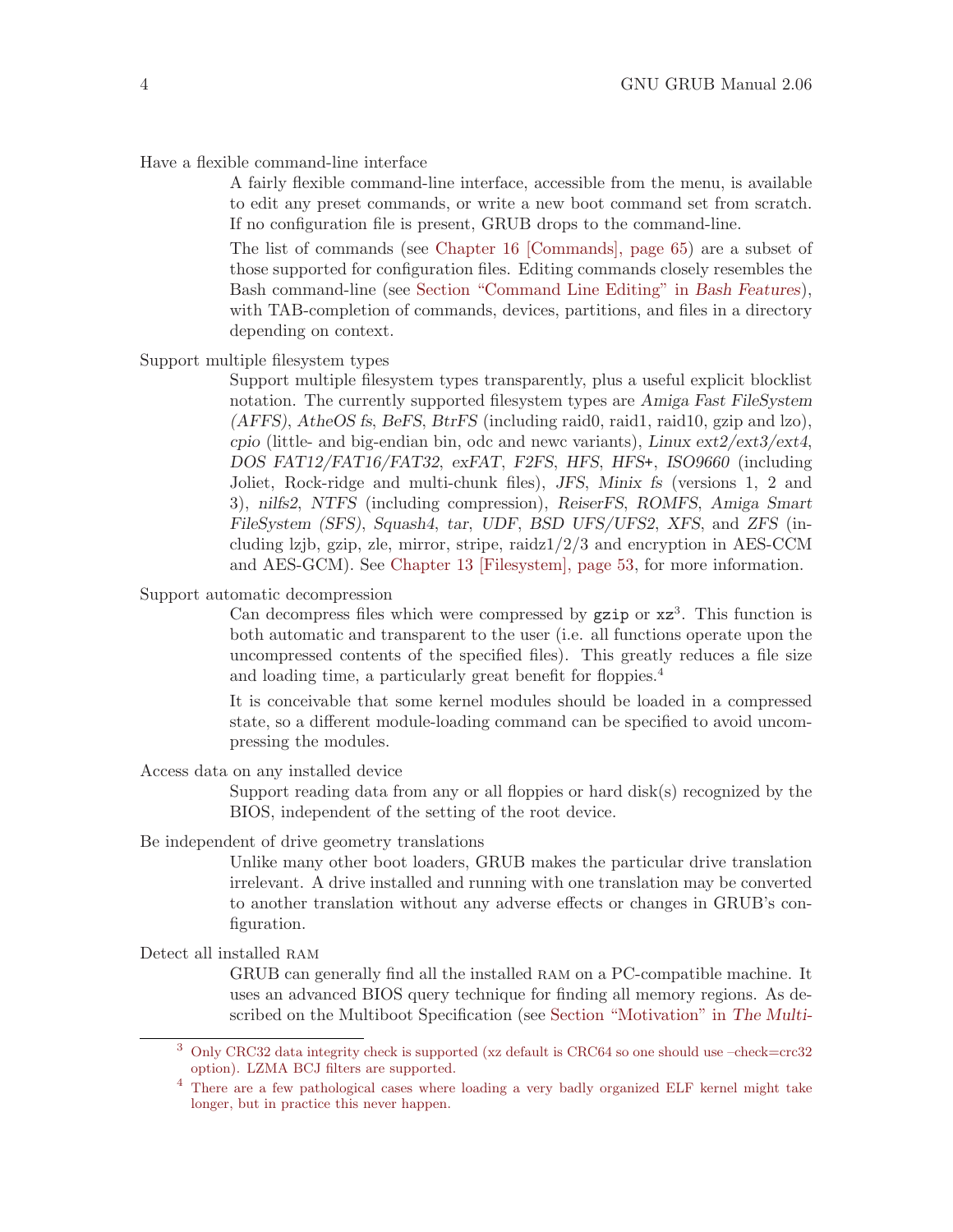boot Specification), not all kernels make use of this information, but GRUB provides it for those who do.

<span id="page-14-0"></span>Support Logical Block Address mode

In traditional disk calls (called CHS mode), there is a geometry translation problem, that is, the BIOS cannot access over 1024 cylinders, so the accessible space is limited to at least 508 MB and to at most 8GB. GRUB can't universally solve this problem, as there is no standard interface used in all machines. However, several newer machines have the new interface, Logical Block Address (LBA) mode. GRUB automatically detects if LBA mode is available and uses it if available. In LBA mode, GRUB can access the entire disk.

Support network booting

GRUB is basically a disk-based boot loader but also has network support. You can load OS images from a network by using the TFTP protocol.

Support remote terminals

To support computers with no console, GRUB provides remote terminal support, so that you can control GRUB from a remote host. Only serial terminal support is implemented at the moment.

## 1.5 The role of a boot loader

The following is a quotation from Gordon Matzigkeit, a GRUB fanatic:

Some people like to acknowledge both the operating system and kernel when they talk about their computers, so they might say they use "GNU/Linux" or "GNU/Hurd". Other people seem to think that the kernel is the most important part of the system, so they like to call their GNU operating systems "Linux systems."

I, personally, believe that this is a grave injustice, because the boot loader is the most important software of all. I used to refer to the above systems as either "LILO"<sup>5</sup> or "GRUB" systems.

Unfortunately, nobody ever understood what I was talking about; now I just use the word "GNU" as a pseudonym for GRUB.

So, if you ever hear people talking about their alleged "GNU" systems, remember that they are actually paying homage to the best boot loader around. . . GRUB!

We, the GRUB maintainers, do not (usually) encourage Gordon's level of fanaticism, but it helps to remember that boot loaders deserve recognition. We hope that you enjoy using GNU GRUB as much as we did writing it.

<sup>5</sup> The LInux LOader, a boot loader that everybody uses, but nobody likes.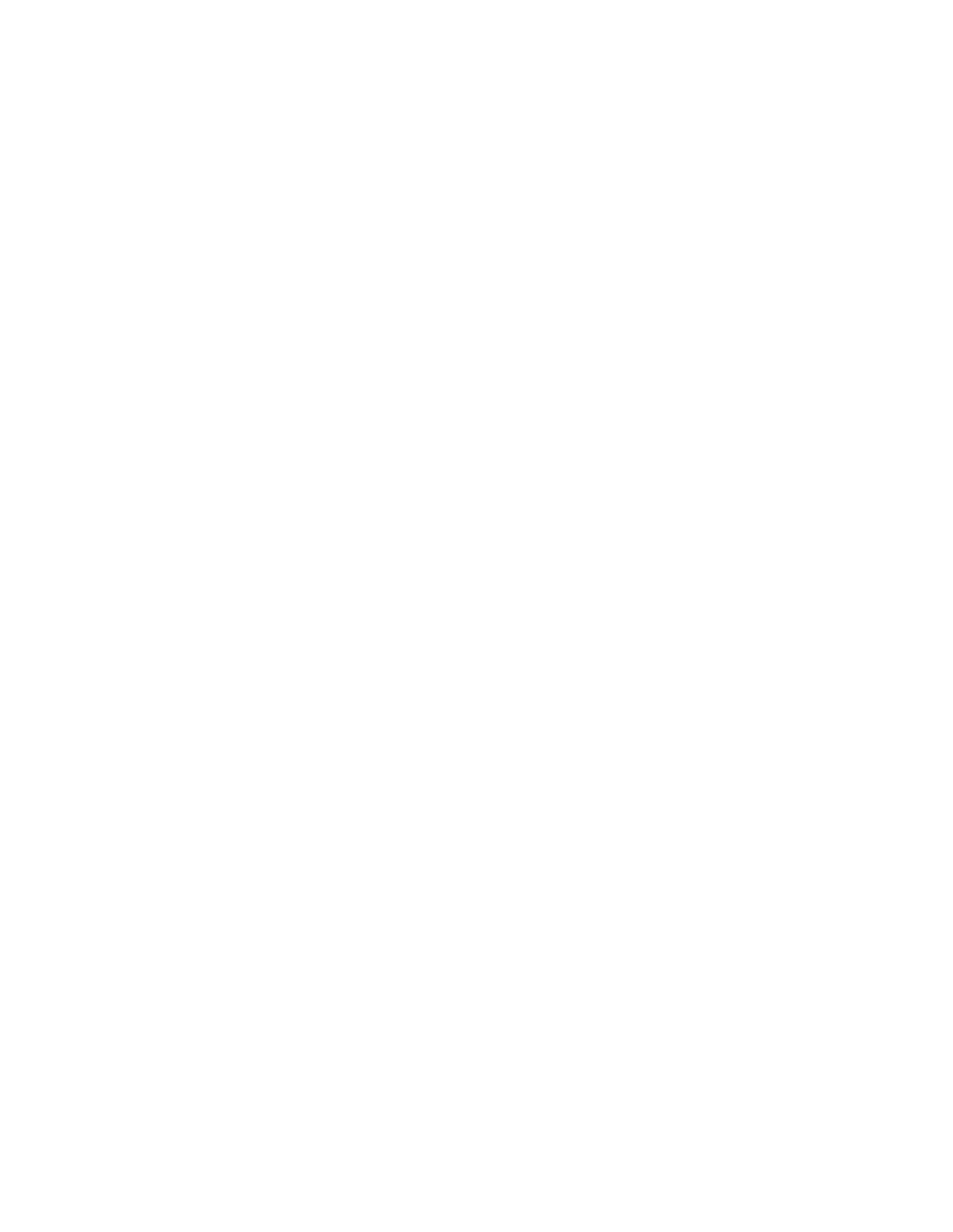## <span id="page-16-0"></span>2 Naming convention

The device syntax used in GRUB is a wee bit different from what you may have seen before in your operating system(s), and you need to know it so that you can specify a drive/partition.

Look at the following examples and explanations:

 $(fd0)$ 

First of all, GRUB requires that the device name be enclosed with '(' and ')'. The 'fd' part means that it is a floppy disk. The number '0' is the drive number, which is counted from zero. This expression means that GRUB will use the whole floppy disk.

#### (hd0,msdos2)

Here, 'hd' means it is a hard disk drive. The first integer '0' indicates the drive number, that is, the first hard disk, the string 'msdos' indicates the partition scheme, while the second integer, '2', indicates the partition number (or the pc slice number in the BSD terminology). The partition numbers are counted from one, not from zero (as was the case in previous versions of GRUB). This expression means the second partition of the first hard disk drive. In this case, GRUB uses one partition of the disk, instead of the whole disk.

#### (hd0,msdos5)

This specifies the first extended partition of the first hard disk drive. Note that the partition numbers for extended partitions are counted from '5', regardless of the actual number of primary partitions on your hard disk.

#### (hd1,msdos1,bsd1)

This means the BSD 'a' partition on first pc slice number of the second hard disk.

Of course, to actually access the disks or partitions with GRUB, you need to use the device specification in a command, like 'set root=(fd0)' or 'parttool (hd0,msdos3) hidden-'. To help you find out which number specifies a partition you want, the GRUB command-line (see [Section 14.1 \[Command-line interface\], page 55\)](#page-64-1) options have argument completion. This means that, for example, you only need to type

#### set root=(

followed by a TAB, and GRUB will display the list of drives, partitions, or file names. So it should be quite easy to determine the name of your target partition, even with minimal knowledge of the syntax.

Note that GRUB does not distinguish IDE from SCSI - it simply counts the drive numbers from zero, regardless of their type. Normally, any IDE drive number is less than any SCSI drive number, although that is not true if you change the boot sequence by swapping IDE and SCSI drives in your BIOS.

Now the question is, how to specify a file? Again, consider an example:

#### (hd0,msdos1)/vmlinuz

This specifies the file named 'vmlinuz', found on the first partition of the first hard disk drive. Note that the argument completion works with file names, too.

That was easy, admit it. Now read the next chapter, to find out how to actually install GRUB on your drive.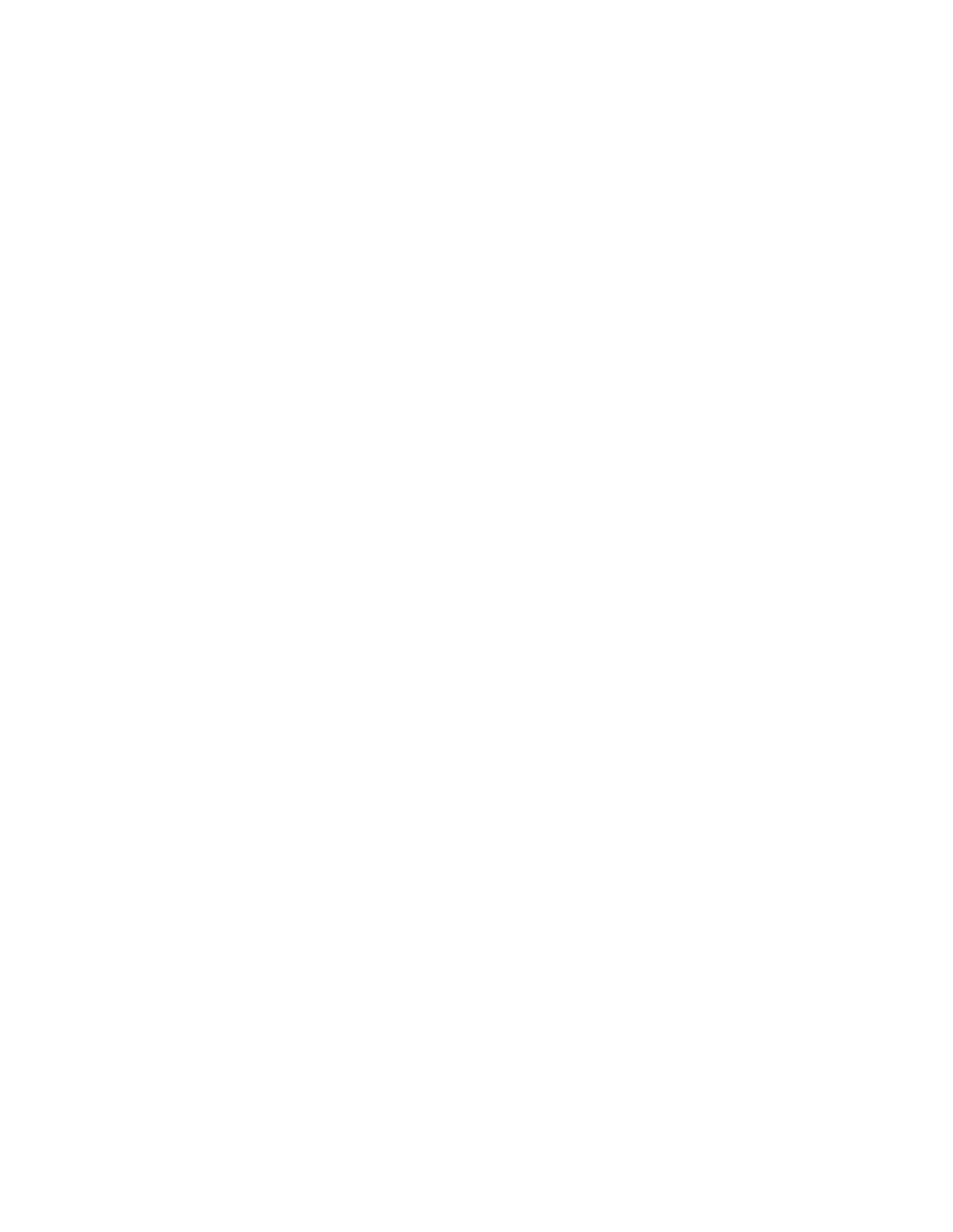## <span id="page-18-0"></span>3 OS-specific notes about grub tools

On OS which have device nodes similar to Unix-like OS GRUB tools use the OS name. E.g. for GNU/Linux:

```
# grub-install /dev/sda
On AROS we use another syntax. For volumes:
//:<volume name>
E.g.
//:DH0
For disks we use syntax:
//:<driver name>/unit/flags
E.g.
# grub-install //:ata.device/0/0
On Windows we use UNC path. For volumes it's typically
\\?\Volume{<GUID>}
\\?\<drive letter>:
E.g.
\\?\Volume{17f34d50-cf64-4b02-800e-51d79c3aa2ff}
\setminus ? \setminus C:
For disks it's
\\?\PhysicalDrive<number>
E.g.
# grub-install \\?\PhysicalDrive0
Beware that you may need to further escape the backslashes depending on your shell.
```
When compiled with cygwin support then cygwin drive names are automatically when needed. E.g.

# grub-install /dev/sda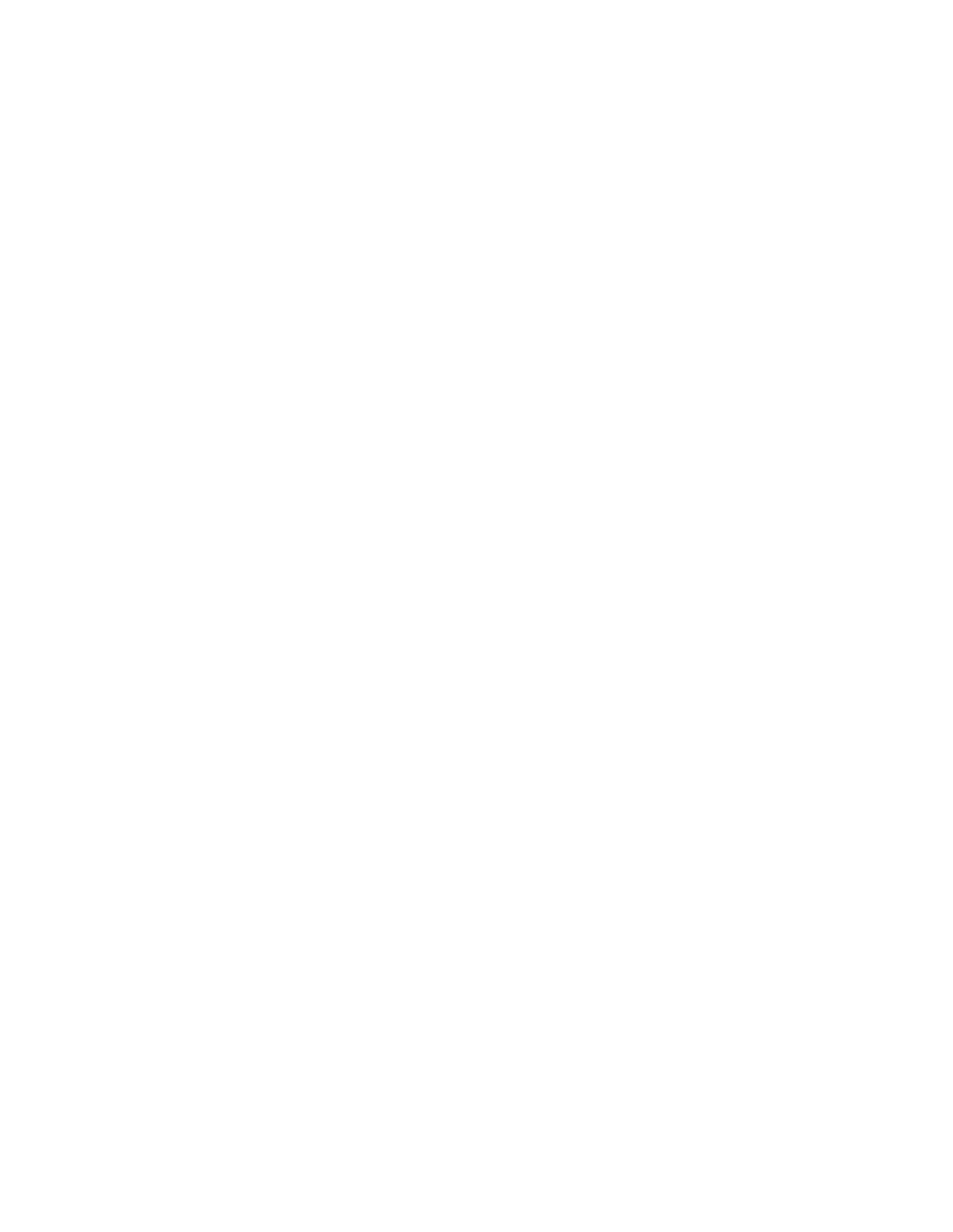## <span id="page-20-0"></span>4 Installation

In order to install GRUB as your boot loader, you need to first install the GRUB system and utilities under your UNIX-like operating system (see [Appendix A \[Obtaining and Building](#page-136-0) [GRUB\], page 127](#page-136-0)). You can do this either from the source tarball, or as a package for your OS.

After you have done that, you need to install the boot loader on a drive (floppy or hard disk) by using the utility grub-install (see [Chapter 23 \[Invoking grub-install\],](#page-120-0) [page 111\)](#page-120-0) on a UNIX-like OS.

GRUB comes with boot images, which are normally put in the directory '/usr/lib/grub/<cpu>-<platform>' (for BIOS-based machines '/usr/lib/grub/i386-pc'). Hereafter, the directory where GRUB images are initially placed (normally '/usr/lib/grub/<cpu>-<platform>') will be called the *image* directory, and the directory where the boot loader needs to find them (usually '/boot') will be called the boot directory.

## 4.1 Installing GRUB using grub-install

For information on where GRUB should be installed on PC BIOS platforms, see [Section 4.4](#page-22-1) [\[BIOS installation\], page 13](#page-22-1).

In order to install GRUB under a UNIX-like OS (such as gnu), invoke the program grub-install (see [Chapter 23 \[Invoking grub-install\], page 111\)](#page-120-0) as the superuser (root).

The usage is basically very simple. You only need to specify one argument to the program, namely, where to install the boot loader. The argument has to be either a device file (like '/dev/hda'). For example, under Linux the following will install GRUB into the MBR of the first IDE disk:

```
# grub-install /dev/sda
```
Likewise, under GNU/Hurd, this has the same effect:

```
# grub-install /dev/hd0
```
But all the above examples assume that GRUB should put images under the '/boot' directory. If you want GRUB to put images under a directory other than '/boot', you need to specify the option '--boot-directory'. The typical usage is that you create a GRUB boot floppy with a filesystem. Here is an example:

```
# mke2fs /dev/fd0
# mount -t ext2 /dev/fd0 /mnt
# mkdir /mnt/boot
# grub-install --boot-directory=/mnt/boot /dev/fd0
# umount /mnt
```
Some BIOSes have a bug of exposing the first partition of a USB drive as a floppy instead of exposing the USB drive as a hard disk (they call it "USB-FDD" boot). In such cases, you need to install like this:

# losetup /dev/loop0 /dev/sdb1

- # mount /dev/loop0 /mnt/usb
- # grub-install --boot-directory=/mnt/usb/bugbios --force --allow-floppy /dev/loop0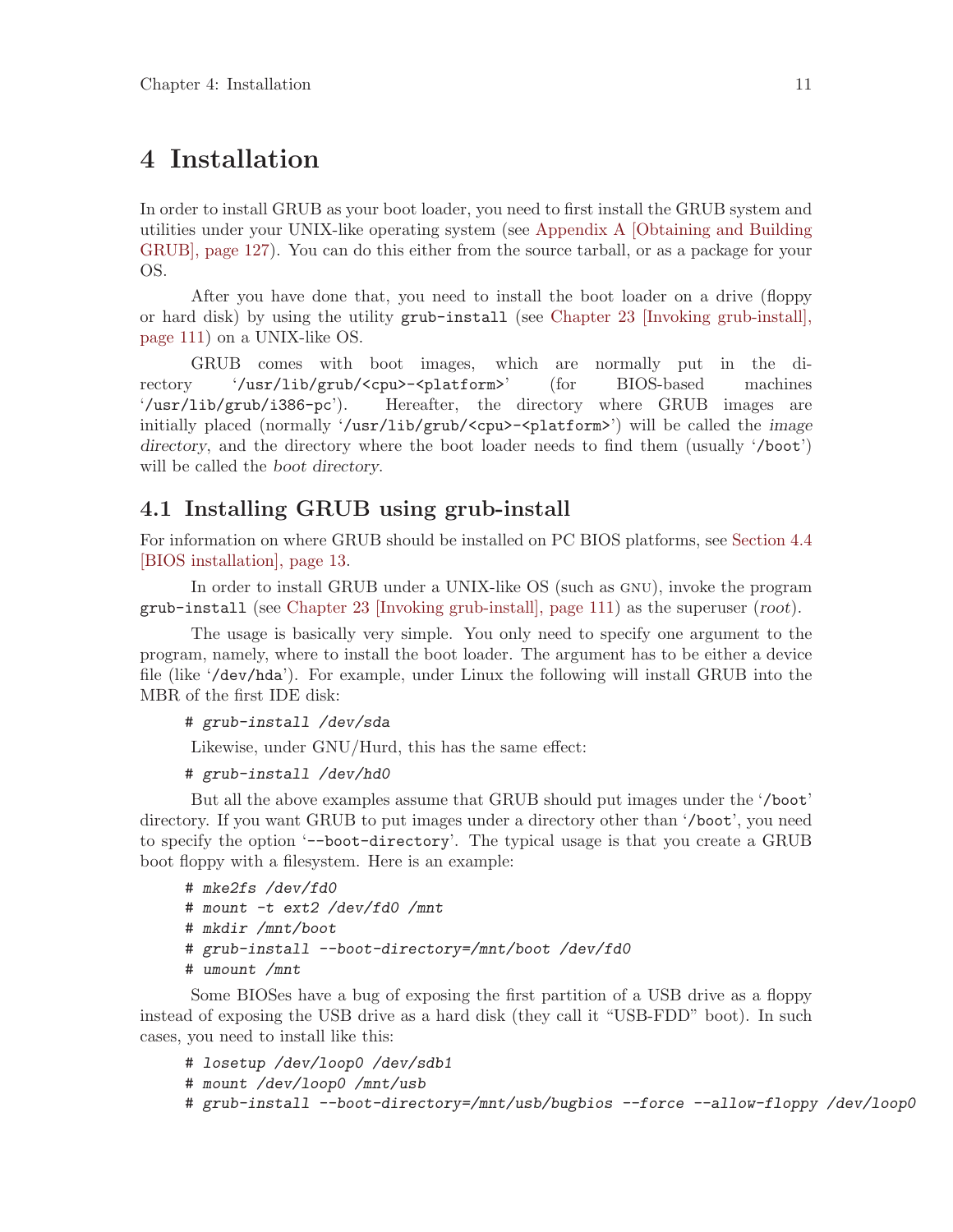<span id="page-21-0"></span>This install doesn't conflict with standard install as long as they are in separate directories.

On EFI systems for fixed disk install you have to mount EFI System Partition. If you mount it at '/boot/efi' then you don't need any special arguments:

#### # grub-install

Otherwise you need to specify where your EFI System partition is mounted:

```
# grub-install --efi-directory=/mnt/efi
```
For removable installs you have to use '--removable' and specify both '--boot-directory' and '--efi-directory':

```
# grub-install --efi-directory=/mnt/usb --boot-directory=/mnt/usb/boot -
-removable
```
## 4.2 Making a GRUB bootable CD-ROM

GRUB supports the *no emulation mode* in the El Torito specification<sup>1</sup>. This means that you can use the whole CD-ROM from GRUB and you don't have to make a floppy or hard disk image file, which can cause compatibility problems.

For booting from a CD-ROM, GRUB uses a special image called 'cdboot.img', which is concatenated with 'core.img'. The 'core.img' used for this should be built with at least the 'iso9660' and 'biosdisk' modules. Your bootable CD-ROM will usually also need to include a configuration file 'grub.cfg' and some other GRUB modules.

To make a simple generic GRUB rescue CD, you can use the grub-mkrescue program (see [Chapter 27 \[Invoking grub-mkrescue\], page 119](#page-128-0)):

```
$ grub-mkrescue -o grub.iso
```
You will often need to include other files in your image. To do this, first make a top directory for the bootable image, say, 'iso':

\$ mkdir iso

Make a directory for GRUB:

\$ mkdir -p iso/boot/grub

If desired, make the config file 'grub.cfg' under 'iso/boot/grub' (see [Chapter 6](#page-28-0) [\[Configuration\], page 19](#page-28-0)), and copy any files and directories for the disc to the directory 'iso/'.

Finally, make the image:

\$ grub-mkrescue -o grub.iso iso

This produces a file named 'grub.iso', which then can be burned into a CD (or a DVD), or written to a USB mass storage device.

The root device will be set up appropriately on entering your 'grub.cfg' configuration file, so you can refer to file names on the CD without needing to use an explicit device name. This makes it easier to produce rescue images that will work on both optical drives and USB mass storage devices.

 $^{\rm 1}$  El Torito is a specification for bootable CD using BIOS functions.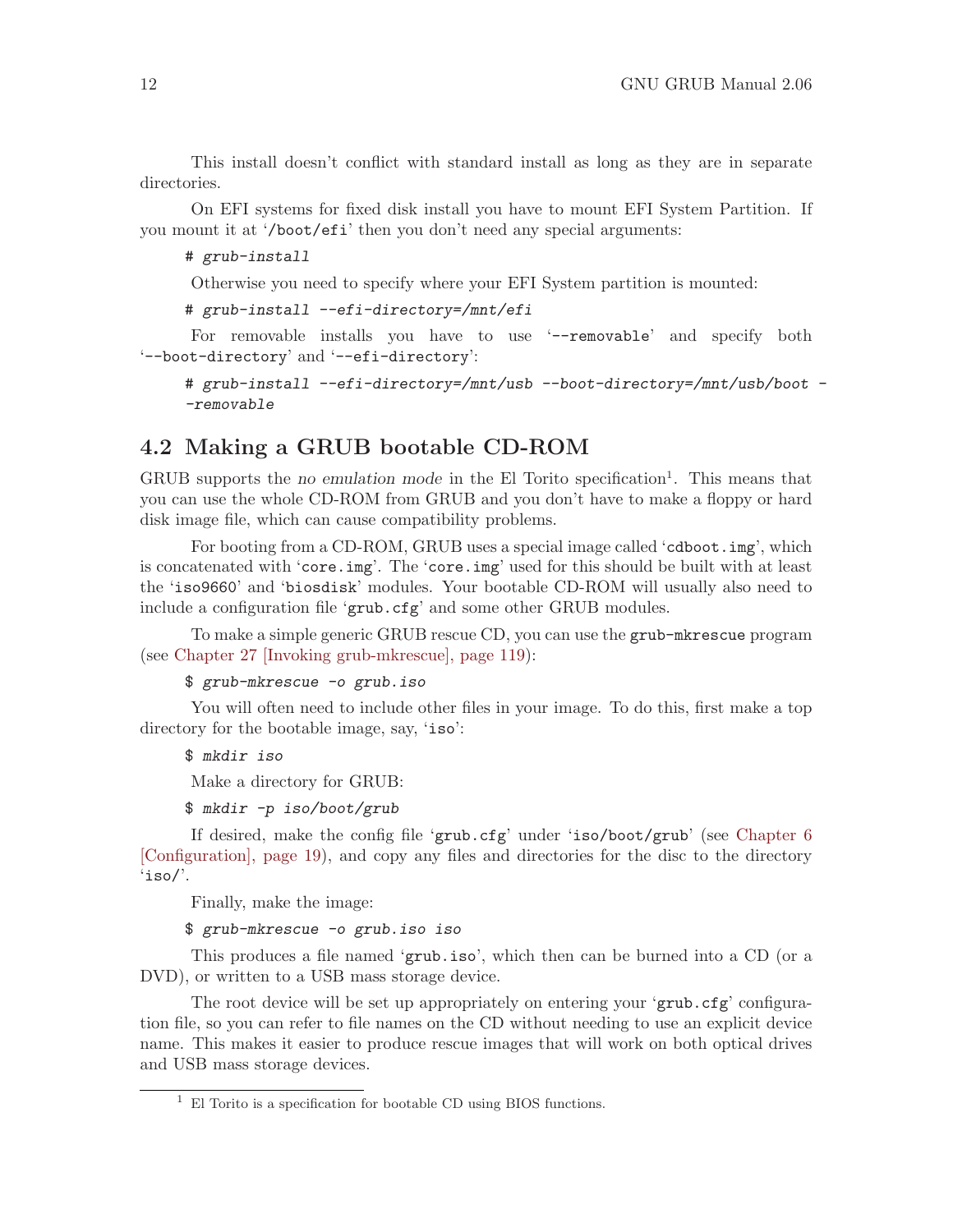## <span id="page-22-0"></span>4.3 The map between BIOS drives and OS devices

If the device map file exists, the GRUB utilities (grub-probe, etc.) read it to map BIOS drives to OS devices. This file consists of lines like this:

#### (device) file

device is a drive specified in the GRUB syntax (see [Section 13.1 \[Device syntax\],](#page-62-1) [page 53](#page-62-1)), and file is an OS file, which is normally a device file.

Historically, the device map file was used because GRUB device names had to be used in the configuration file, and they were derived from BIOS drive numbers. The map between BIOS drives and OS devices cannot always be guessed correctly: for example, GRUB will get the order wrong if you exchange the boot sequence between IDE and SCSI in your BIOS.

Unfortunately, even OS device names are not always stable. Modern versions of the Linux kernel may probe drives in a different order from boot to boot, and the prefix ('/dev/hd\*' versus '/dev/sd\*') may change depending on the driver subsystem in use. As a result, the device map file required frequent editing on some systems.

GRUB avoids this problem nowadays by using UUIDs or file system labels when generating 'grub.cfg', and we advise that you do the same for any custom menu entries you write. If the device map file does not exist, then the GRUB utilities will assume a temporary device map on the fly. This is often good enough, particularly in the common case of single-disk systems.

However, the device map file is not entirely obsolete yet, and it is used for overriding when current environment is different from the one on boot. Most common case is if you use a partition or logical volume as a disk for virtual machine. You can put any comments in the file if needed, as the GRUB utilities assume that a line is just a comment if the first character is '#'.

## <span id="page-22-1"></span>4.4 BIOS installation

## MBR

The partition table format traditionally used on PC BIOS platforms is called the Master Boot Record (MBR) format; this is the format that allows up to four primary partitions and additional logical partitions. With this partition table format, there are two ways to install GRUB: it can be embedded in the area between the MBR and the first partition (called by various names, such as the "boot track", "MBR gap", or "embedding area", and which is usually at least 1000 KiB), or the core image can be installed in a file system and a list of the blocks that make it up can be stored in the first sector of that partition.

Modern tools usually leave MBR gap of at least 1023 KiB. This amount is sufficient to cover most configurations. Hence this value is recommended by the GRUB team.

Historically many tools left only 31 KiB of space. This is not enough to parse reliably difficult structures like Btrfs, ZFS, RAID or LVM, or to use difficult disk access methods like ahci. Hence GRUB will warn if attempted to install into small MBR gap except in a small number of configurations that were grandfathered. The grandfathered config must:

\* use biosdisk as disk access module for '/boot' \* not use any additional partition maps to access '/boot' \* '/boot' must be on one of following filesystems: \* AFFS, AFS,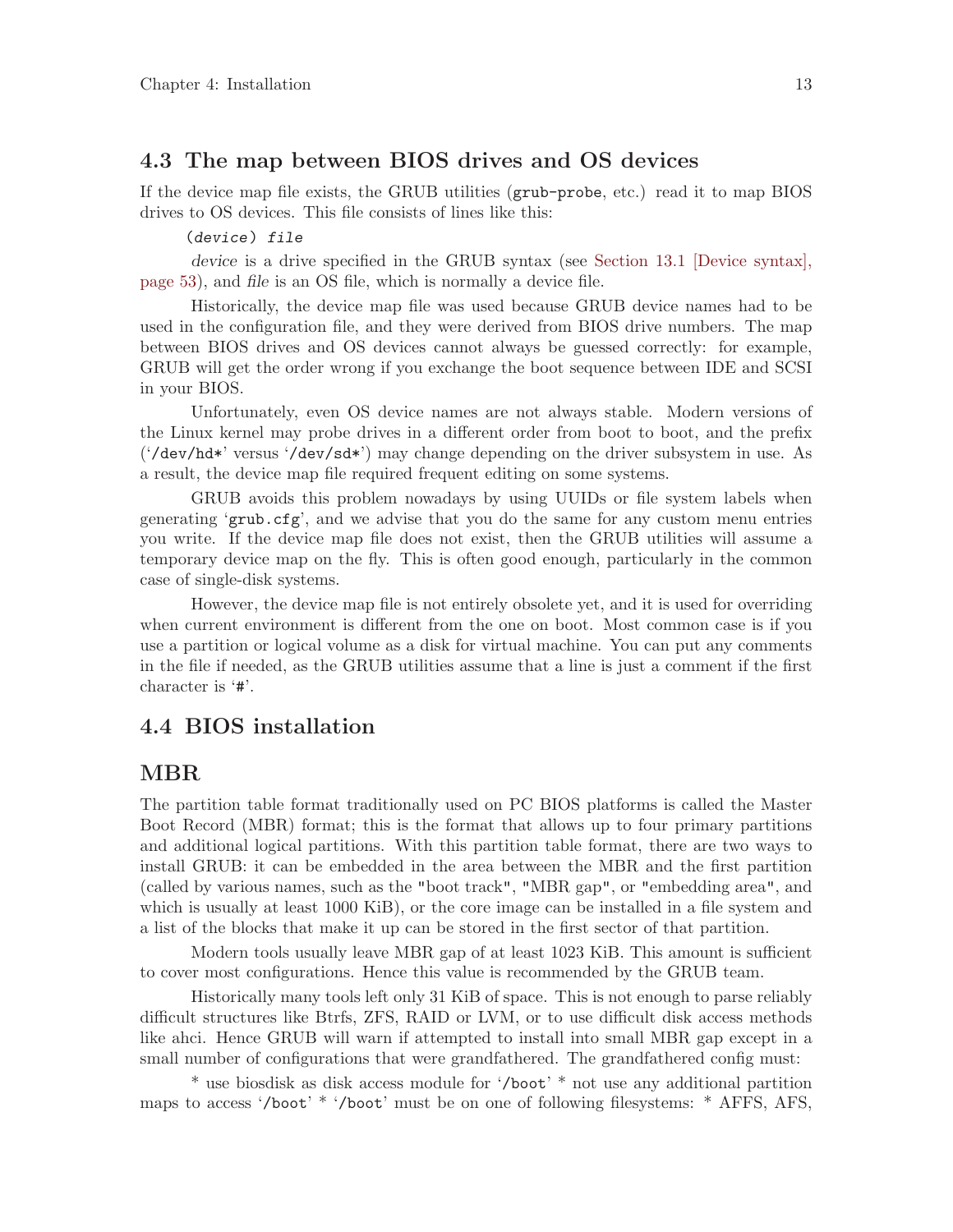BFS, cpio, newc, odc, ext2/3/4, FAT, exFAT, F2FS, HFS, uncompressed HFS+, ISO9660, JFS, Minix, Minix2, Minix3, NILFS2, NTFS, ReiserFS, ROMFS, SFS, tar, UDF, UFS1, UFS2, XFS

MBR gap has few technical problems. There is no way to reserve space in the embedding area with complete safety, and some proprietary software is known to use it to make it difficult for users to work around licensing restrictions. GRUB works it around by detecting sectors by other software and avoiding them and protecting its own sectors using Reed-Solomon encoding.

GRUB team recommends having MBR gap of at least 1000 KiB

Should it be not possible GRUB has support for a fallback solution which is heavily recommended against. Installing to a filesystem means that GRUB is vulnerable to its blocks being moved around by filesystem features such as tail packing, or even by aggressive fsck implementations, so this approach is quite fragile; and this approach can only be used if the '/boot' filesystem is on the same disk that the BIOS boots from, so that GRUB does not have to rely on guessing BIOS drive numbers.

The GRUB development team generally recommends embedding GRUB before the first partition, unless you have special requirements. You must ensure that the first partition starts at least 1000 KiB (2000 sectors) from the start of the disk; on modern disks, it is often a performance advantage to align partitions on larger boundaries anyway, so the first partition might start 1 MiB from the start of the disk.

## GPT

Some newer systems use the GUID Partition Table (GPT) format. This was specified as part of the Extensible Firmware Interface (EFI), but it can also be used on BIOS platforms if system software supports it; for example, GRUB and GNU/Linux can be used in this configuration. With this format, it is possible to reserve a whole partition for GRUB, called the BIOS Boot Partition. GRUB can then be embedded into that partition without the risk of being overwritten by other software and without being contained in a filesystem which might move its blocks around.

When creating a BIOS Boot Partition on a GPT system, you should make sure that it is at least 31 KiB in size. (GPT-formatted disks are not usually particularly small, so we recommend that you make it larger than the bare minimum, such as 1 MiB, to allow plenty of room for growth.) You must also make sure that it has the proper partition type. Using GNU Parted, you can set this using a command such as the following:

# parted /dev/disk set partition-number bios\_grub on

If you are using gdisk, set the partition type to '0xEF02'. With partitioning programs that require setting the GUID directly, it should be '21686148-6449-6e6f-744e656564454649'.

Caution: Be very careful which partition you select! When GRUB finds a BIOS Boot Partition during installation, it will automatically overwrite part of it. Make sure that the partition does not contain any other data.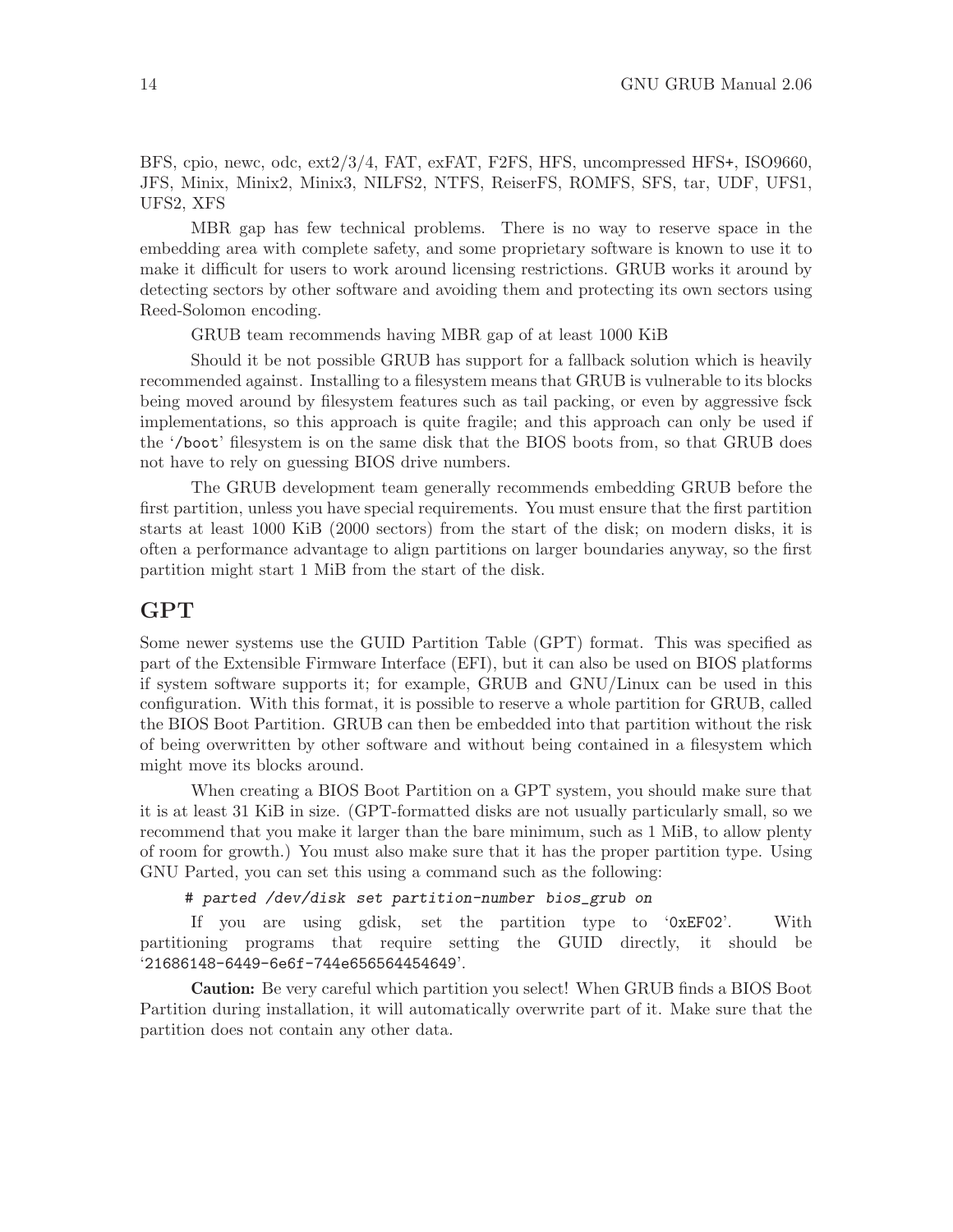## <span id="page-24-0"></span>5 Booting

GRUB can load Multiboot-compliant kernels in a consistent way, but for some free operating systems you need to use some OS-specific magic.

## 5.1 How to boot operating systems

GRUB has two distinct boot methods. One of the two is to load an operating system directly, and the other is to chain-load another boot loader which then will load an operating system actually. Generally speaking, the former is more desirable, because you don't need to install or maintain other boot loaders and GRUB is flexible enough to load an operating system from an arbitrary disk/partition. However, the latter is sometimes required, since GRUB doesn't support all the existing operating systems natively.

## 5.1.1 How to boot an OS directly with GRUB

Multiboot (see Section "Motivation" in The Multiboot Specification) is the native format supported by GRUB. For the sake of convenience, there is also support for Linux, FreeBSD, NetBSD and OpenBSD. If you want to boot other operating systems, you will have to chain-load them (see [Section 5.1.2 \[Chain-loading\], page 15](#page-24-1)).

FIXME: this section is incomplete.

1. Run the command boot (see [Section 16.3.8 \[boot\], page 69\)](#page-78-1).

However, DOS and Windows have some deficiencies, so you might have to use more complicated instructions. See [Section 5.4.4 \[DOS/Windows\], page 18,](#page-27-1) for more information.

### <span id="page-24-1"></span>5.1.2 Chain-loading an OS

Operating systems that do not support Multiboot and do not have specific support in GRUB (specific support is available for Linux, FreeBSD, NetBSD and OpenBSD) must be chain-loaded, which involves loading another boot loader and jumping to it in real mode.

The chainloader command (see [Section 16.3.10 \[chainloader\], page 69](#page-78-2)) is used to set this up. It is normally also necessary to load some GRUB modules and set the appropriate root device. Putting this together, we get something like this, for a Windows system on the first partition of the first hard disk:

```
menuentry "Windows" {
        insmod chain
        insmod ntfs
        set root=(hd0,1)
        chainloader +1
```
}

On systems with multiple hard disks, an additional workaround may be required. See [Section 5.4.4 \[DOS/Windows\], page 18.](#page-27-1)

Chain-loading is only supported on PC BIOS and EFI platforms.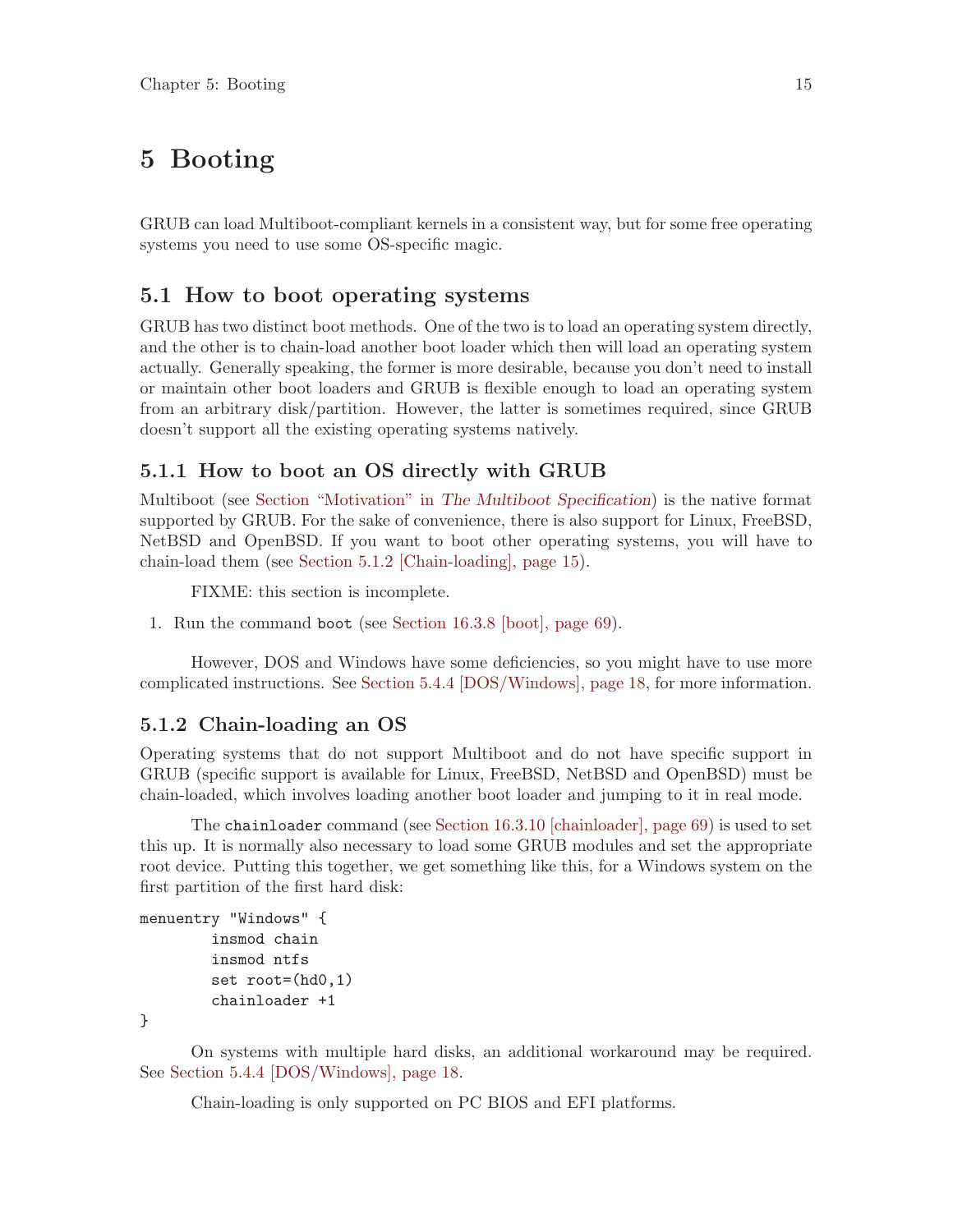## <span id="page-25-0"></span>5.2 Loopback booting

GRUB is able to read from an image (be it one of CD or HDD) stored on any of its accessible storages (refer to see [Section 16.3.44 \[loopback\], page 76](#page-85-1) command). However the OS itself should be able to find its root. This usually involves running a userspace program running before the real root is discovered. This is achieved by GRUB loading a specially made small image and passing it as ramdisk to the kernel. This is achieved by commands kfreebsd\_module, knetbsd\_module\_elf, kopenbsd\_ramdisk, initrd (see [Section 16.3.34](#page-83-1) [\[initrd\], page 74](#page-83-1)), initrd16 (see [Section 16.3.34 \[initrd\], page 74](#page-83-1)), multiboot\_module, multiboot2\_module or xnu\_ramdisk depending on the loader. Note that for knetbsd the image must be put inside miniroot.kmod and the whole miniroot.kmod has to be loaded. In kopenbsd payload this is disabled by default. Aditionally behaviour of initial ramdisk depends on command line options. Several distributors provide the image for this purpose or it's integrated in their standard ramdisk and activated by special option. Consult your kernel and distribution manual for more details. Other loaders like appleloader, chainloader (BIOS, EFI, coreboot), freedos, ntldr and plan9 provide no possibility of loading initial ramdisk and as far as author is aware the payloads in question don't support either initial ramdisk or discovering loopback boot in other way and as such not bootable this way. Please consider alternative boot methods like copying all files from the image to actual partition. Consult your OS documentation for more details

## 5.3 Booting from LVM cache logical volume

The LVM cache logical volume is the logical volume consisting of the original and the cache pool logical volume. The original is usually on a larger and slower storage device while the cache pool is on a smaller and faster one. The performance of the original volume can be improved by storing the frequently used data on the cache pool to utilize the greater performance of faster device.

GRUB boots from LVM cache logical volume merely by reading it's original logical volume so that dirty data in cache pool volume is disregarded. This is not a problem for "writethrough" cache mode as it ensures that any data written will be stored both on the cache and the origin LV. For the other cache mode "writeback", which delays writing from the cache pool back to the origin LV to boost performance, GRUB may fail to boot in the wake of accidental power outage due to it's inability to assemble the cache device for reading the required dirty data left behind. The situation will be improved after adding full support to the LVM cache logical volume in the future.

## 5.4 Some caveats on OS-specific issues

Here, we describe some caveats on several operating systems.

### 5.4.1 GNU/Hurd

Since GNU/Hurd is Multiboot-compliant, it is easy to boot it; there is nothing special about it. But do not forget that you have to specify a root partition to the kernel.

- 1. Set GRUB's root device to the same drive as GNU/Hurd's. The command search --set=root --file /boot/gnumach.gz or similar may help you (see [Section 16.3.65](#page-89-1) [\[search\], page 80](#page-89-1)).
- 2. Load the kernel and the modules, like this: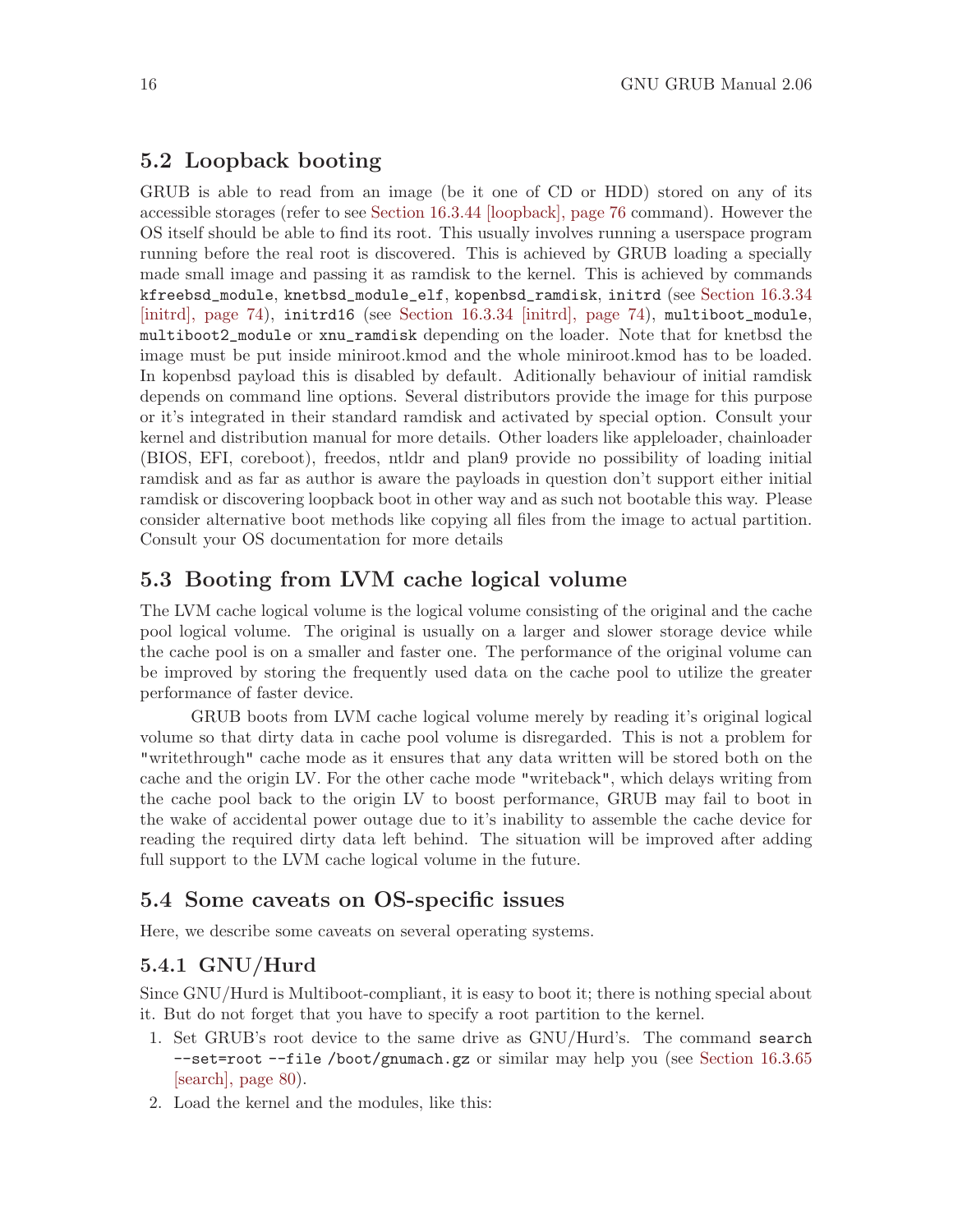```
grub> multiboot /boot/gnumach.gz root=device:hd0s1
grub> module /hurd/ext2fs.static ext2fs --readonly \
                   --multiboot-command-line='${kernel-command-line}' \
                   --host-priv-port='${host-port}' \
                   --device-master-port='${device-port}' \
                   --exec-server-task='${exec-task}' -T typed '${root}' \
                   '$(task-create)' '$(task-resume)'
```
grub> module /lib/ld.so.1 exec /hurd/exec '\$(exec-task=task-create)'

3. Finally, run the command boot (see [Section 16.3.8 \[boot\], page 69](#page-78-1)).

## 5.4.2 GNU/Linux

It is relatively easy to boot GNU/Linux from GRUB, because it somewhat resembles to boot a Multiboot-compliant OS.

- 1. Set GRUB's root device to the same drive as GNU/Linux's. The command search --set=root --file /vmlinuz or similar may help you (see [Section 16.3.65 \[search\],](#page-89-1) [page 80\)](#page-89-1).
- 2. Load the kernel using the command linux (see [Section 16.3.38 \[linux\], page 74](#page-83-2)):

grub> linux /vmlinuz root=/dev/sda1

If you need to specify some kernel parameters, just append them to the command. For example, to set 'acpi' to 'off', do this:

```
grub> linux /vmlinuz root=/dev/sda1 acpi=off
```
See the documentation in the Linux source tree for complete information on the available options.

With linux GRUB uses 32-bit protocol. Some BIOS services like APM or EDD aren't available with this protocol. In this case you need to use linux16

```
grub> linux16 /vmlinuz root=/dev/sda1 acpi=off
```
3. If you use an initrd, execute the command initrd (see [Section 16.3.34 \[initrd\], page 74\)](#page-83-1) after linux:

grub> initrd /initrd

If you used linux16 you need to use initrd16:

grub> initrd16 /initrd

4. Finally, run the command boot (see [Section 16.3.8 \[boot\], page 69](#page-78-1)).

## 5.4.3 NetBSD

Booting a NetBSD kernel from GRUB is also relatively easy: first set GRUB's root device, then load the kernel and the modules, and finally run boot.

1. Set GRUB's root device to the partition holding the NetBSD root file system. For a disk with a NetBSD disk label, this is usually the first partition (a:). In that case, and assuming that the partition is on the first hard disk, set GRUB's root device as follows:

```
grub> insmod part_bsd
grub> set root=(hd0,netbsd1)
```
For a disk with a GUID Partition Table (GPT), and assuming that the NetBSD root partition is the third GPT partition, do this: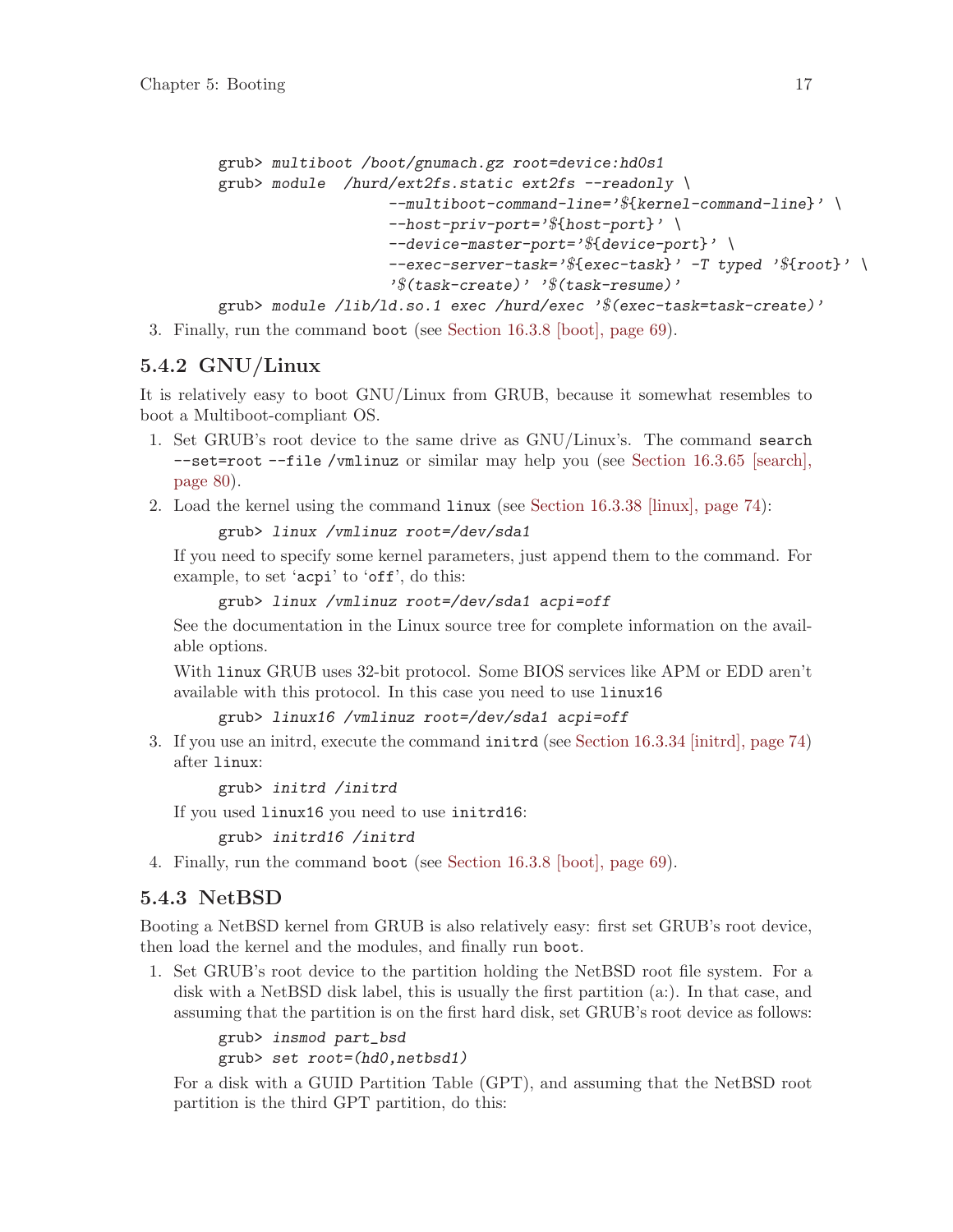<span id="page-27-0"></span>grub> insmod part\_gpt grub> set root=(hd0,gpt3)

2. Load the kernel using the command knetbsd:

grub> knetbsd /netbsd

Various options may be given to knetbsd. These options are, for the most part, the same as in the NetBSD boot loader. For instance, to boot the system in single-user mode and with verbose messages, do this:

grub> knetbsd /netbsd -s -v

3. If needed, load kernel modules with the command knetbsd\_module\_elf. A typical example is the module for the root file system:

grub> knetbsd\_module\_elf /stand/amd64/6.0/modules/ffs/ffs.kmod

4. Finally, run the command boot (see [Section 16.3.8 \[boot\], page 69](#page-78-1)).

#### <span id="page-27-1"></span>5.4.4 DOS/Windows

GRUB cannot boot DOS or Windows directly, so you must chain-load them (see [Section 5.1.2 \[Chain-loading\], page 15\)](#page-24-1). However, their boot loaders have some critical deficiencies, so it may not work to just chain-load them. To overcome the problems, GRUB provides you with two helper functions.

If you have installed DOS (or Windows) on a non-first hard disk, you have to use the disk swapping technique, because that OS cannot boot from any disks but the first one. The workaround used in GRUB is the command drivemap (see [Section 16.3.24 \[drivemap\],](#page-81-0) [page 72](#page-81-0)), like this:

```
drivemap -s (hd0) (hd1)
```
This performs a virtual swap between your first and second hard drive.

Caution: This is effective only if DOS (or Windows) uses BIOS to access the swapped disks. If that OS uses a special driver for the disks, this probably won't work.

Another problem arises if you installed more than one set of DOS/Windows onto one disk, because they could be confused if there are more than one primary partitions for DOS/Windows. Certainly you should avoid doing this, but there is a solution if you do want to do so. Use the partition hiding/unhiding technique.

If GRUB hides a DOS (or Windows) partition (see [Section 16.3.54 \[parttool\],](#page-87-1) [page 78](#page-87-1)), DOS (or Windows) will ignore the partition. If GRUB unhides a DOS (or Windows) partition, DOS (or Windows) will detect the partition. Thus, if you have installed DOS (or Windows) on the first and the second partition of the first hard disk, and you want to boot the copy on the first partition, do the following:

```
parttool (hd0,1) hidden-
parttool (hd0,2) hidden+
set root=(hd0,1)
chainloader +1
parttool ${root} boot+
boot
```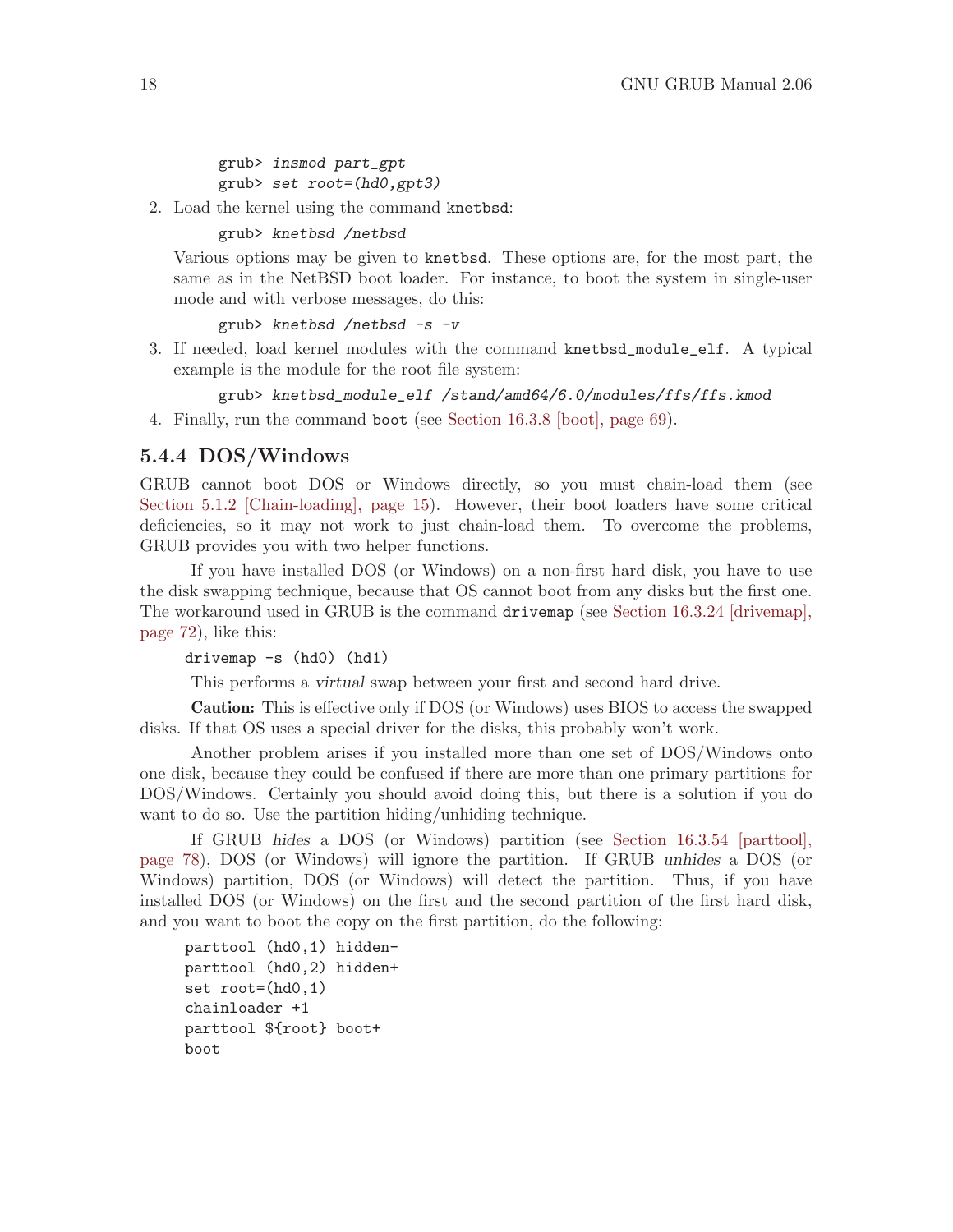## <span id="page-28-0"></span>6 Writing your own configuration file

GRUB is configured using 'grub.cfg', usually located under '/boot/grub'. This file is quite flexible, but most users will not need to write the whole thing by hand.

## <span id="page-28-1"></span>6.1 Simple configuration handling

The program grub-mkconfig (see [Chapter 24 \[Invoking grub-mkconfig\], page 113\)](#page-122-0) generates 'grub.cfg' files suitable for most cases. It is suitable for use when upgrading a distribution, and will discover available kernels and attempt to generate menu entries for them.

grub-mkconfig does have some limitations. While adding extra custom menu entries to the end of the list can be done by editing '/etc/grub.d/40\_custom' or creating '/boot/grub/custom.cfg', changing the order of menu entries or changing their titles may require making complex changes to shell scripts stored in '/etc/grub.d/'. This may be improved in the future. In the meantime, those who feel that it would be easier to write 'grub.cfg' directly are encouraged to do so (see [Chapter 5 \[Booting\], page 15](#page-24-0), and [Section 6.3 \[Shell-like scripting\], page 26\)](#page-35-0), and to disable any system provided by their distribution to automatically run grub-mkconfig.

The file '/etc/default/grub' controls the operation of grub-mkconfig. It is sourced by a shell script, and so must be valid POSIX shell input; normally, it will just be a sequence of 'KEY=value' lines, but if the value contains spaces or other special characters then it must be quoted. For example:

GRUB\_TERMINAL\_INPUT="console serial"

Valid keys in '/etc/default/grub' are as follows:

'GRUB\_DEFAULT'

The default menu entry. This may be a number, in which case it identifies the Nth entry in the generated menu counted from zero, or the title of a menu entry, or the special string 'saved'. Using the id may be useful if you want to set a menu entry as the default even though there may be a variable number of entries before it.

For example, if you have:

...

menuentry 'Example GNU/Linux distribution' --class gnu-linux --id example-gnu-lin

}

then you can make this the default using:

```
GRUB_DEFAULT=example-gnu-linux
```
Previously it was documented the way to use entry title. While this still works it's not recommended since titles often contain unstable device names and may be translated

If you set this to 'saved', then the default menu entry will be that saved by 'GRUB\_SAVEDEFAULT' or grub-set-default. This relies on the environment block, which may not be available in all situations (see [Section 15.2 \[Environ](#page-72-1)[ment block\], page 63](#page-72-1)).

The default is '0'.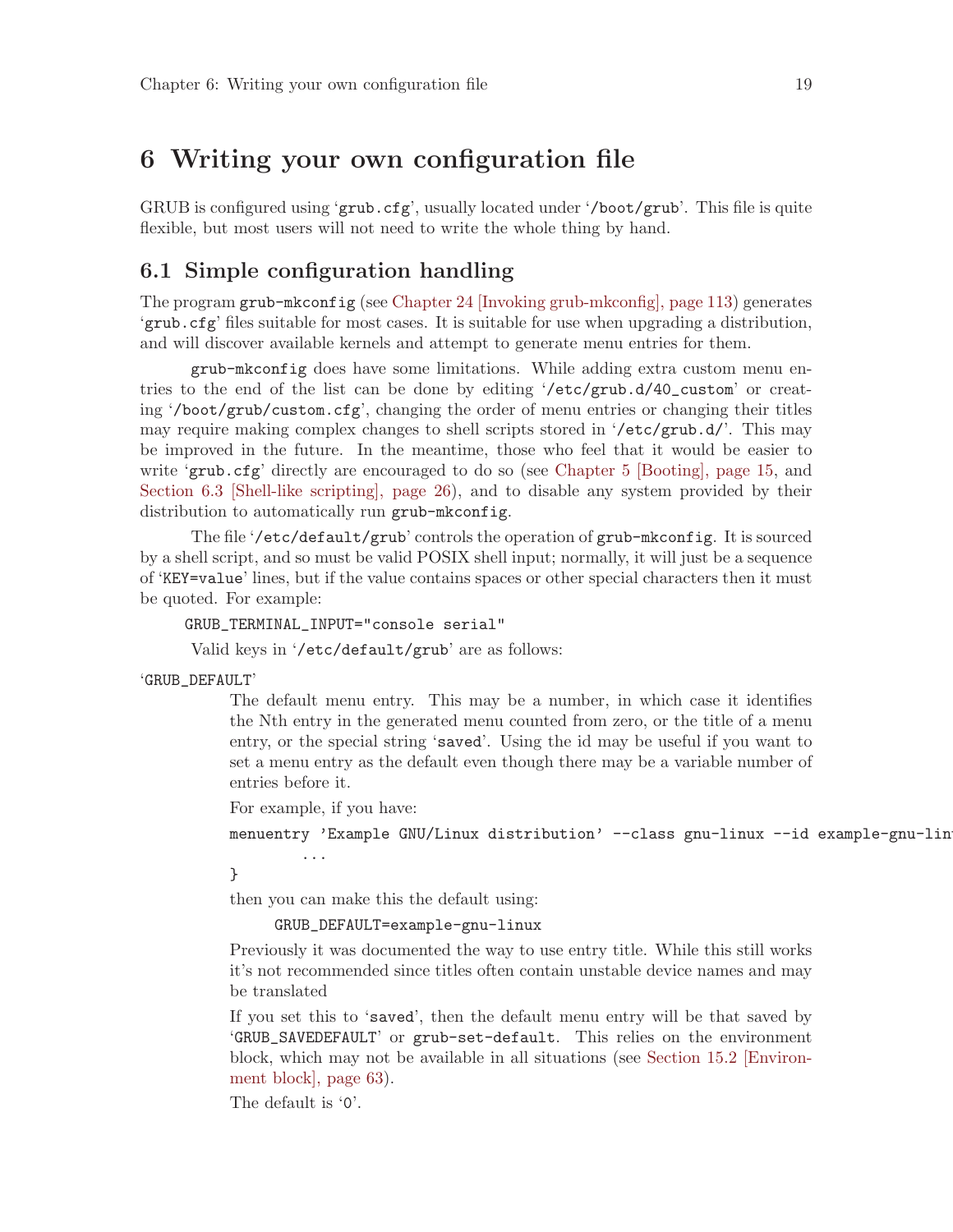#### 'GRUB\_SAVEDEFAULT'

If this option is set to 'true', then, when an entry is selected, save it as a new default entry for use by future runs of GRUB. This is only useful if 'GRUB\_DEFAULT=saved'; it is a separate option because 'GRUB\_DEFAULT=saved' is useful without this option, in conjunction with grub-set-default. Unset by default. This option relies on the environment block, which may not be available in all situations (see [Section 15.2 \[Environment block\], page 63\)](#page-72-1).

#### 'GRUB\_TIMEOUT'

Boot the default entry this many seconds after the menu is displayed, unless a key is pressed. The default is '5'. Set to '0' to boot immediately without displaying the menu, or to '-1' to wait indefinitely.

If 'GRUB\_TIMEOUT\_STYLE' is set to 'countdown' or 'hidden', the timeout is instead counted before the menu is displayed.

#### 'GRUB\_TIMEOUT\_STYLE'

If this option is unset or set to 'menu', then GRUB will display the menu and then wait for the timeout set by 'GRUB\_TIMEOUT' to expire before booting the default entry. Pressing a key interrupts the timeout.

If this option is set to 'countdown' or 'hidden', then, before displaying the menu, GRUB will wait for the timeout set by 'GRUB\_TIMEOUT' to expire. If ESC or F4 are pressed, or SHIFT is held down during that time, it will display the menu and wait for input. If a hotkey associated with a menu entry is pressed, it will boot the associated menu entry immediately. If the timeout expires before either of these happens, it will boot the default entry. In the 'countdown' case, it will show a one-line indication of the remaining time.

#### 'GRUB\_DEFAULT\_BUTTON'

#### 'GRUB\_TIMEOUT\_BUTTON'

'GRUB\_TIMEOUT\_STYLE\_BUTTON'

#### 'GRUB\_BUTTON\_CMOS\_ADDRESS'

Variants of the corresponding variables without the '\_BUTTON' suffix, used to support vendor-specific power buttons. See [Chapter 10 \[Vendor power-on keys\],](#page-56-0) [page 47.](#page-56-0)

#### 'GRUB\_DISTRIBUTOR'

Set by distributors of GRUB to their identifying name. This is used to generate more informative menu entry titles.

#### 'GRUB\_TERMINAL\_INPUT'

Select the terminal input device. You may select multiple devices here, separated by spaces.

Valid terminal input names depend on the platform, but may include 'console' (native platform console), 'serial' (serial terminal), 'serial\_<port>' (serial terminal with explicit port selection), 'at\_keyboard' (PC AT keyboard), or 'usb\_keyboard' (USB keyboard using the HID Boot Protocol, for cases where the firmware does not handle this).

The default is to use the platform's native terminal input.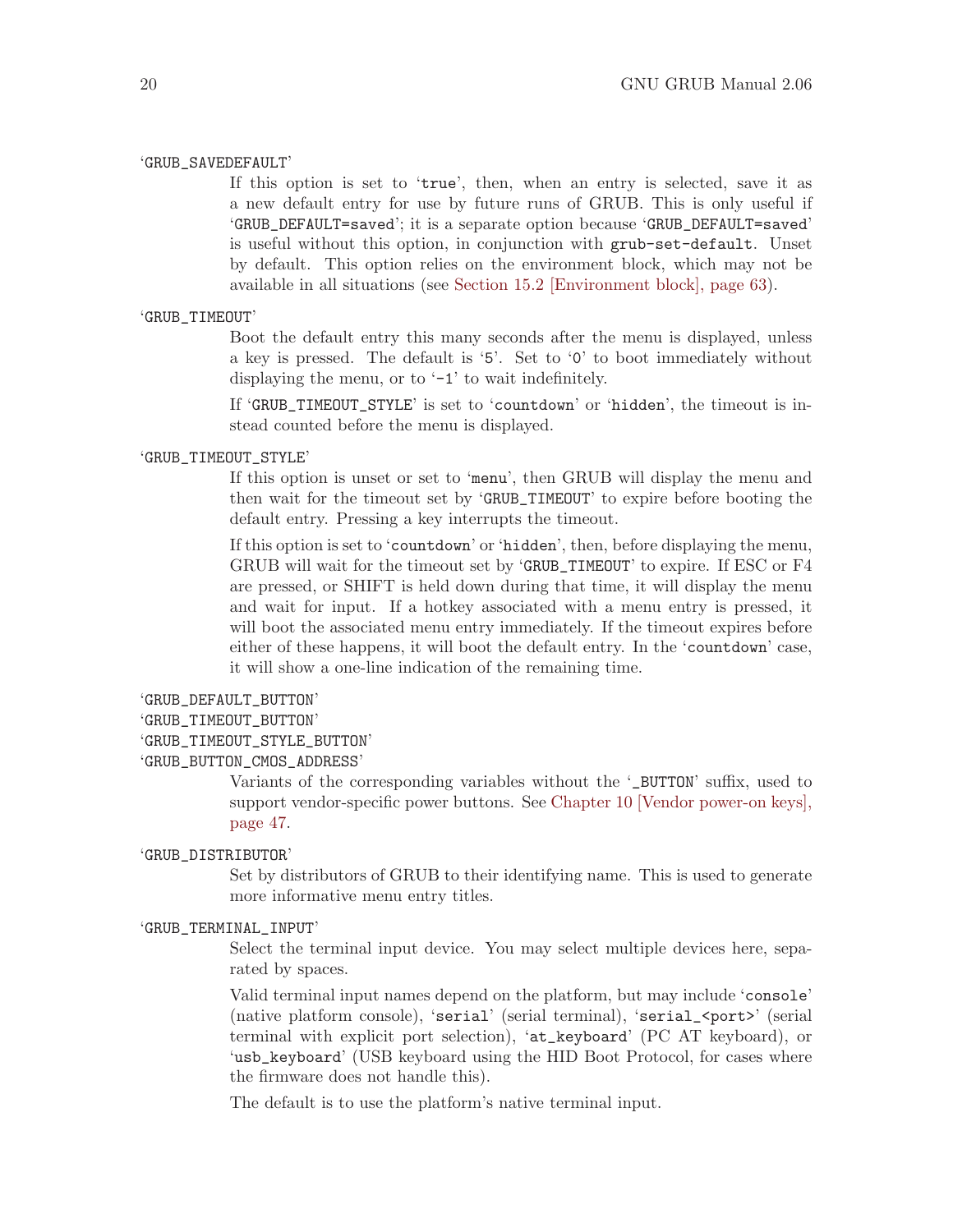#### 'GRUB\_TERMINAL\_OUTPUT'

Select the terminal output device. You may select multiple devices here, separated by spaces.

Valid terminal output names depend on the platform, but may include 'console' (native platform console), 'serial' (serial terminal), 'serial\_<port>' (serial terminal with explicit port selection), 'gfxterm' (graphics-mode output), 'vga\_text' (VGA text output), 'mda\_text' (MDA text output), 'morse' (Morse-coding using system beeper) or 'spkmodem' (simple data protocol using system speaker).

'spkmodem' is useful when no serial port is available. Connect the output of sending system (where GRUB is running) to line-in of receiving system (usually developer machine). On receiving system compile 'spkmodem-recv' from 'util/spkmodem-recv.c' and run:

parecord --channels=1 --rate=48000 --format=s16le | ./spkmodem-recv

The default is to use the platform's native terminal output.

#### 'GRUB\_TERMINAL'

If this option is set, it overrides both 'GRUB\_TERMINAL\_INPUT' and 'GRUB\_TERMINAL\_OUTPUT' to the same value.

#### 'GRUB\_SERIAL\_COMMAND'

A command to configure the serial port when using the serial console. See [Section 16.2.1 \[serial\], page 66](#page-75-1). Defaults to 'serial'.

#### 'GRUB\_CMDLINE\_LINUX'

Command-line arguments to add to menu entries for the Linux kernel.

#### 'GRUB\_CMDLINE\_LINUX\_DEFAULT'

Unless 'GRUB\_DISABLE\_RECOVERY' is set to 'true', two menu entries will be generated for each Linux kernel: one default entry and one entry for recovery mode. This option lists command-line arguments to add only to the default menu entry, after those listed in 'GRUB\_CMDLINE\_LINUX'.

#### 'GRUB\_CMDLINE\_NETBSD'

#### 'GRUB\_CMDLINE\_NETBSD\_DEFAULT'

As 'GRUB\_CMDLINE\_LINUX' and 'GRUB\_CMDLINE\_LINUX\_DEFAULT', but for NetBSD.

#### 'GRUB\_CMDLINE\_GNUMACH'

As 'GRUB\_CMDLINE\_LINUX', but for GNU Mach.

- 'GRUB\_CMDLINE\_XEN'
- 'GRUB\_CMDLINE\_XEN\_DEFAULT'

The values of these options are passed to Xen hypervisor Xen menu entries, for all respectively normal entries.

#### 'GRUB\_CMDLINE\_LINUX\_XEN\_REPLACE'

'GRUB\_CMDLINE\_LINUX\_XEN\_REPLACE\_DEFAULT'

The values of these options replace the values of 'GRUB\_CMDLINE\_LINUX' and 'GRUB\_CMDLINE\_LINUX\_DEFAULT' for Linux and Xen menu entries.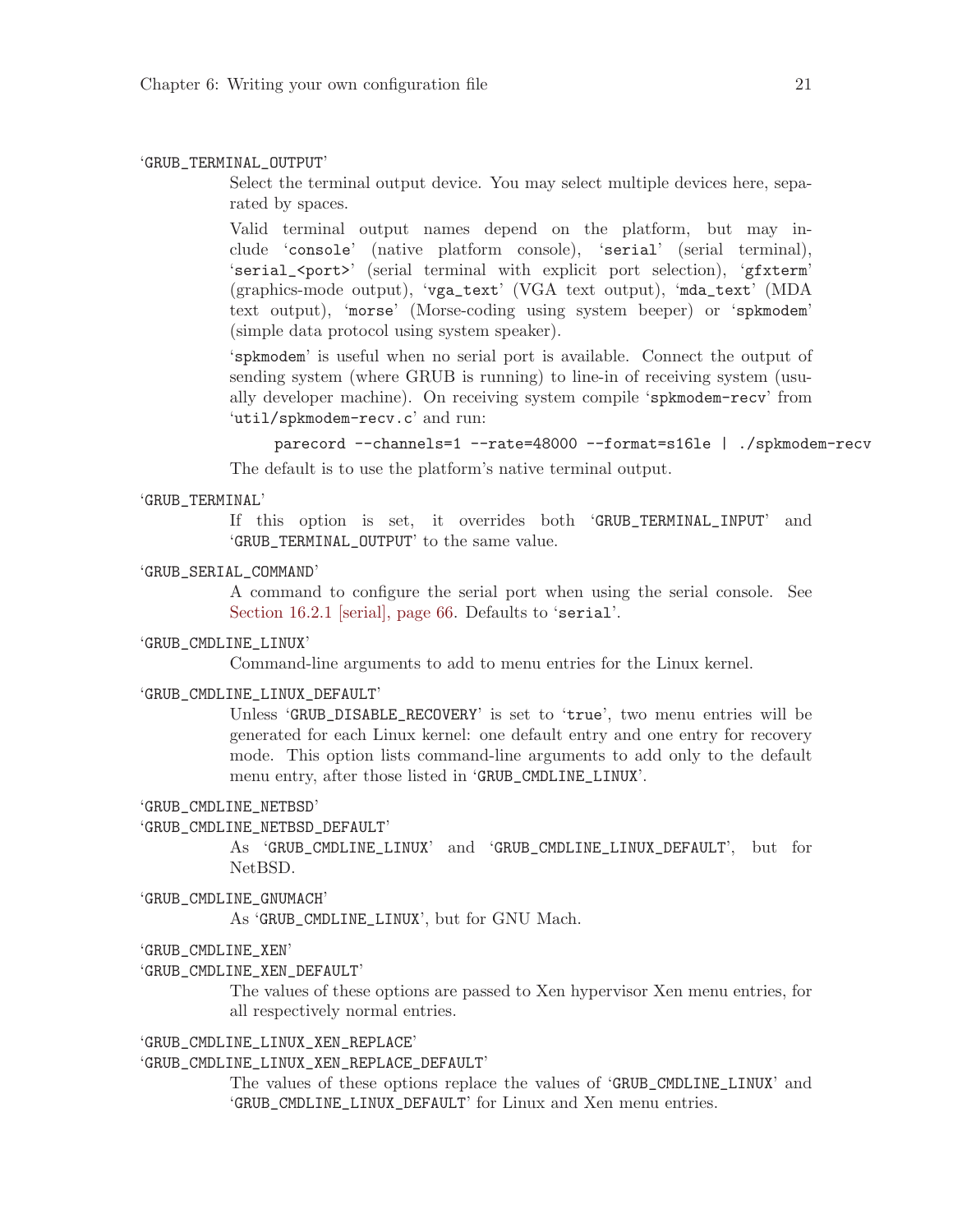### 'GRUB\_EARLY\_INITRD\_LINUX\_CUSTOM'

#### 'GRUB\_EARLY\_INITRD\_LINUX\_STOCK'

List of space-separated early initrd images to be loaded from '/boot'. This is for loading things like CPU microcode, firmware, ACPI tables, crypto keys, and so on. These early images will be loaded in the order declared, and all will be loaded before the actual functional initrd image.

'GRUB\_EARLY\_INITRD\_LINUX\_STOCK' is for your distribution to declare images that are provided by the distribution. It should not be modified without understanding the consequences. They will be loaded first.

'GRUB\_EARLY\_INITRD\_LINUX\_CUSTOM' is for your custom created images.

The default stock images are as follows, though they may be overridden by your distribution:

intel-uc.img intel-ucode.img amd-uc.img amd-ucode.img early\_ucode.cpio microcode.cpio

#### 'GRUB\_DISABLE\_LINUX\_UUID'

Normally, grub-mkconfig will generate menu entries that use universallyunique identifiers (UUIDs) to identify the root filesystem to the Linux kernel, using a 'root=UUID=...' kernel parameter. This is usually more reliable, but in some cases it may not be appropriate. To disable the use of UUIDs, set this option to 'true'.

#### 'GRUB\_DISABLE\_LINUX\_PARTUUID'

If grub-mkconfig cannot identify the root filesystem via its universally-unique indentifier (UUID), grub-mkconfig can use the UUID of the partition containing the filesystem to identify the root filesystem to the Linux kernel via a 'root=PARTUUID=...' kernel parameter. This is not as reliable as using the filesystem UUID, but is more reliable than using the Linux device names. When 'GRUB\_DISABLE\_LINUX\_PARTUUID' is set to 'false', the Linux kernel version must be 2.6.37 (3.10 for systems using the MSDOS partition scheme) or newer. This option defaults to 'true'. To enable the use of partition UUIDs, set this option to 'false'.

#### 'GRUB\_DISABLE\_RECOVERY'

If this option is set to 'true', disable the generation of recovery mode menu entries.

#### 'GRUB\_DISABLE\_UUID'

Normally, grub-mkconfig will generate menu entries that use universallyunique identifiers (UUIDs) to identify various filesystems to search for files. This is usually more reliable, but in some cases it may not be appropriate. To disable this use of UUIDs, set this option to 'true'. Setting this option to 'true', will also set the options 'GRUB\_DISABLE\_LINUX\_UUID' and 'GRUB\_DISABLE\_LINUX\_PARTUUID' to 'true', unless they have been explicilty set to 'false'.

#### 'GRUB\_VIDEO\_BACKEND'

If graphical video support is required, either because the 'gfxterm' graphical terminal is in use or because 'GRUB\_GFXPAYLOAD\_LINUX' is set, then grubmkconfig will normally load all available GRUB video drivers and use the one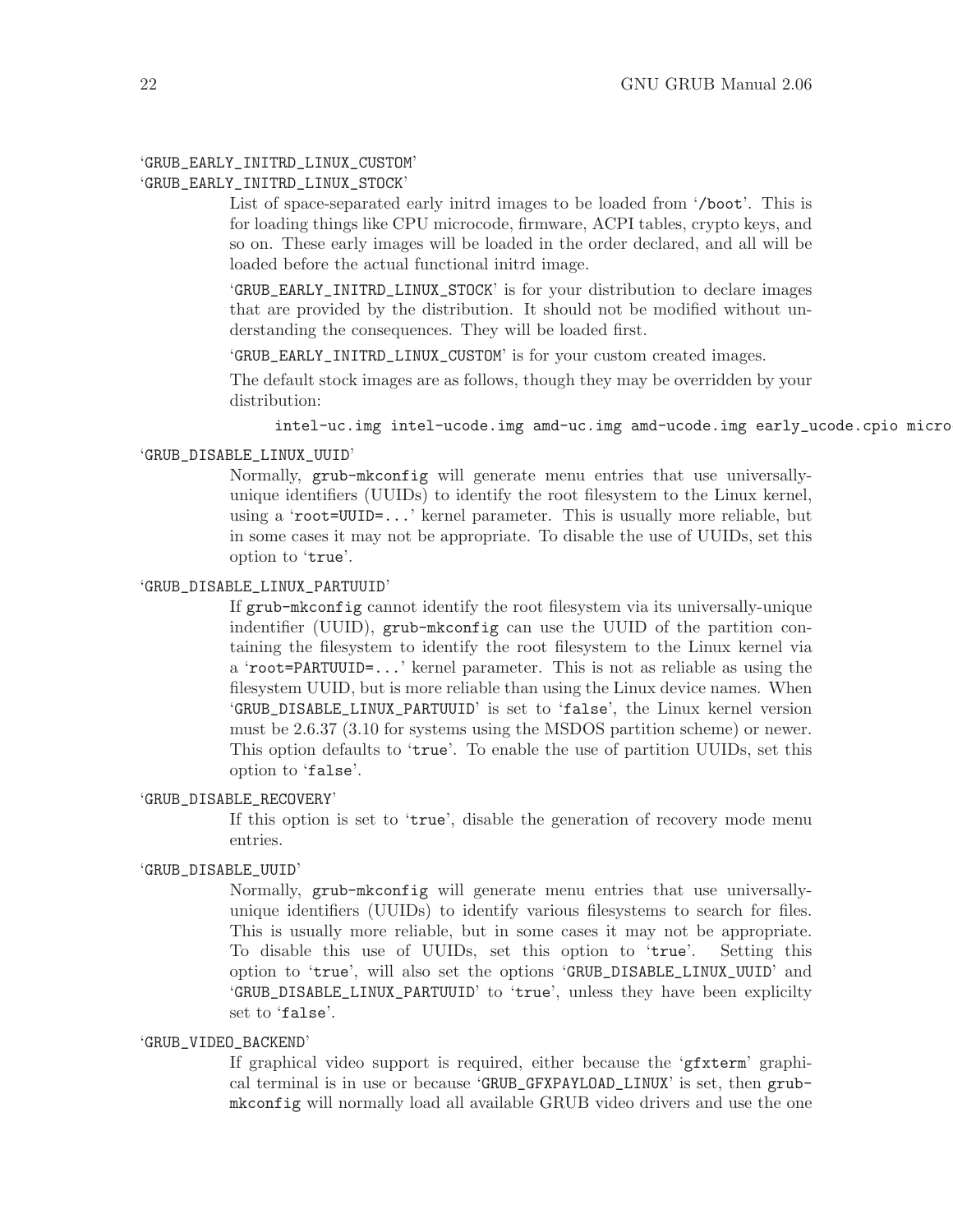most appropriate for your hardware. If you need to override this for some reason, then you can set this option.

After grub-install has been run, the available video drivers are listed in '/boot/grub/video.lst'.

#### 'GRUB\_GFXMODE'

Set the resolution used on the 'gfxterm' graphical terminal. Note that you can only use modes which your graphics card supports via VESA BIOS Extensions (VBE), so for example native LCD panel resolutions may not be available. The default is 'auto', which tries to select a preferred resolution. See [Section 15.1.12](#page-69-0) [\[gfxmode\], page 60.](#page-69-0)

#### 'GRUB\_BACKGROUND'

Set a background image for use with the 'gfxterm' graphical terminal. The value of this option must be a file readable by GRUB at boot time, and it must end with '.png', '.tga', '.jpg', or '.jpeg'. The image will be scaled if necessary to fit the screen.

#### 'GRUB\_THEME'

Set a theme for use with the 'gfxterm' graphical terminal.

#### 'GRUB\_GFXPAYLOAD\_LINUX'

Set to 'text' to force the Linux kernel to boot in normal text mode, 'keep' to preserve the graphics mode set using 'GRUB\_GFXMODE', 'widthxheight'['xdepth'] to set a particular graphics mode, or a sequence of these separated by commas or semicolons to try several modes in sequence. See [Section 15.1.13 \[gfxpayload\], page 60.](#page-69-1)

Depending on your kernel, your distribution, your graphics card, and the phase of the moon, note that using this option may cause GNU/Linux to suffer from various display problems, particularly during the early part of the boot sequence. If you have problems, set this option to 'text' and GRUB will tell Linux to boot in normal text mode.

#### 'GRUB\_DISABLE\_OS\_PROBER'

The grub-mkconfig has a feature to use the external os-prober program to discover other operating systems installed on the same machine and generate appropriate menu entries for them. It is disabled by default since automatic and silent execution of os-prober, and creating boot entries based on that data, is a potential attack vector. Set this option to 'false' to enable this feature in the grub-mkconfig command.

#### 'GRUB\_OS\_PROBER\_SKIP\_LIST'

List of space-separated FS UUIDs of filesystems to be ignored from os-prober output. For efi chainloaders it's <UUID>@<EFI FILE>

#### 'GRUB\_DISABLE\_SUBMENU'

Normally, grub-mkconfig will generate top level menu entry for the kernel with highest version number and put all other found kernels or alternative menu entries for recovery mode in submenu. For entries returned by osprober first entry will be put on top level and all others in submenu. If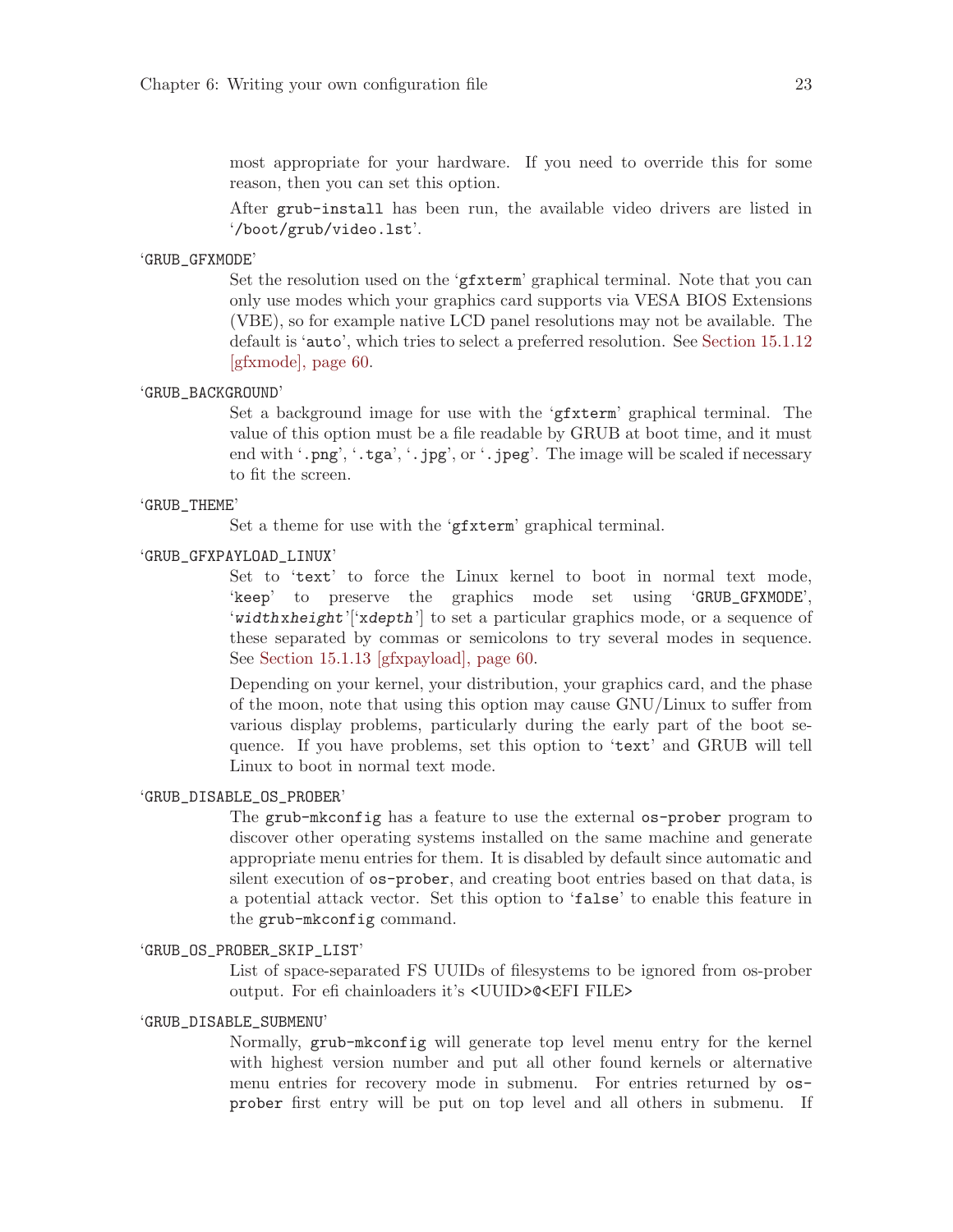this option is set to 'true', flat menu with all entries on top level will be generated instead. Changing this option will require changing existing values of 'GRUB\_DEFAULT', 'fallback' (see [Section 15.1.11 \[fallback\], page 59\)](#page-68-1) and 'default' (see [Section 15.1.10 \[default\], page 59](#page-68-2)) environment variables as well as saved default entry using grub-set-default and value used with grubreboot.

#### 'GRUB\_ENABLE\_CRYPTODISK'

If set to 'y', grub-mkconfig and grub-install will check for encrypted disks and generate additional commands needed to access them during boot. Note that in this case unattended boot is not possible because GRUB will wait for passphrase to unlock encrypted container.

#### 'GRUB\_INIT\_TUNE'

Play a tune on the speaker when GRUB starts. This is particularly useful for users unable to see the screen. The value of this option is passed directly to [Section 16.3.57 \[play\], page 78.](#page-87-2)

#### 'GRUB\_BADRAM'

If this option is set, GRUB will issue a [Section 16.3.6 \[badram\], page 68](#page-77-1) command to filter out specified regions of RAM.

#### 'GRUB\_PRELOAD\_MODULES'

This option may be set to a list of GRUB module names separated by spaces. Each module will be loaded as early as possible, at the start of 'grub.cfg'.

The following options are still accepted for compatibility with existing configurations, but have better replacements:

#### 'GRUB\_HIDDEN\_TIMEOUT'

Wait this many seconds before displaying the menu. If ESC or F4 are pressed, or SHIFT is held down during that time, display the menu and wait for input according to 'GRUB\_TIMEOUT'. If a hotkey associated with a menu entry is pressed, boot the associated menu entry immediately. If the timeout expires before either of these happens, display the menu for the number of seconds specified in 'GRUB\_TIMEOUT' before booting the default entry.

If you set 'GRUB\_HIDDEN\_TIMEOUT', you should also set 'GRUB\_TIMEOUT=0' so that the menu is not displayed at all unless ESC or F4 are pressed, or SHIFT is held down.

This option is unset by default, and is deprecated in favour of the less confusing 'GRUB\_TIMEOUT\_STYLE=countdown' or 'GRUB\_TIMEOUT\_STYLE=hidden'.

#### 'GRUB\_HIDDEN\_TIMEOUT\_QUIET'

In conjunction with 'GRUB\_HIDDEN\_TIMEOUT', set this to 'true' to suppress the verbose countdown while waiting for a key to be pressed before displaying the menu.

This option is unset by default, and is deprecated in favour of the less confusing 'GRUB\_TIMEOUT\_STYLE=countdown'.

#### 'GRUB\_HIDDEN\_TIMEOUT\_BUTTON'

Variant of 'GRUB\_HIDDEN\_TIMEOUT', used to support vendor-specific power buttons. See [Chapter 10 \[Vendor power-on keys\], page 47.](#page-56-0)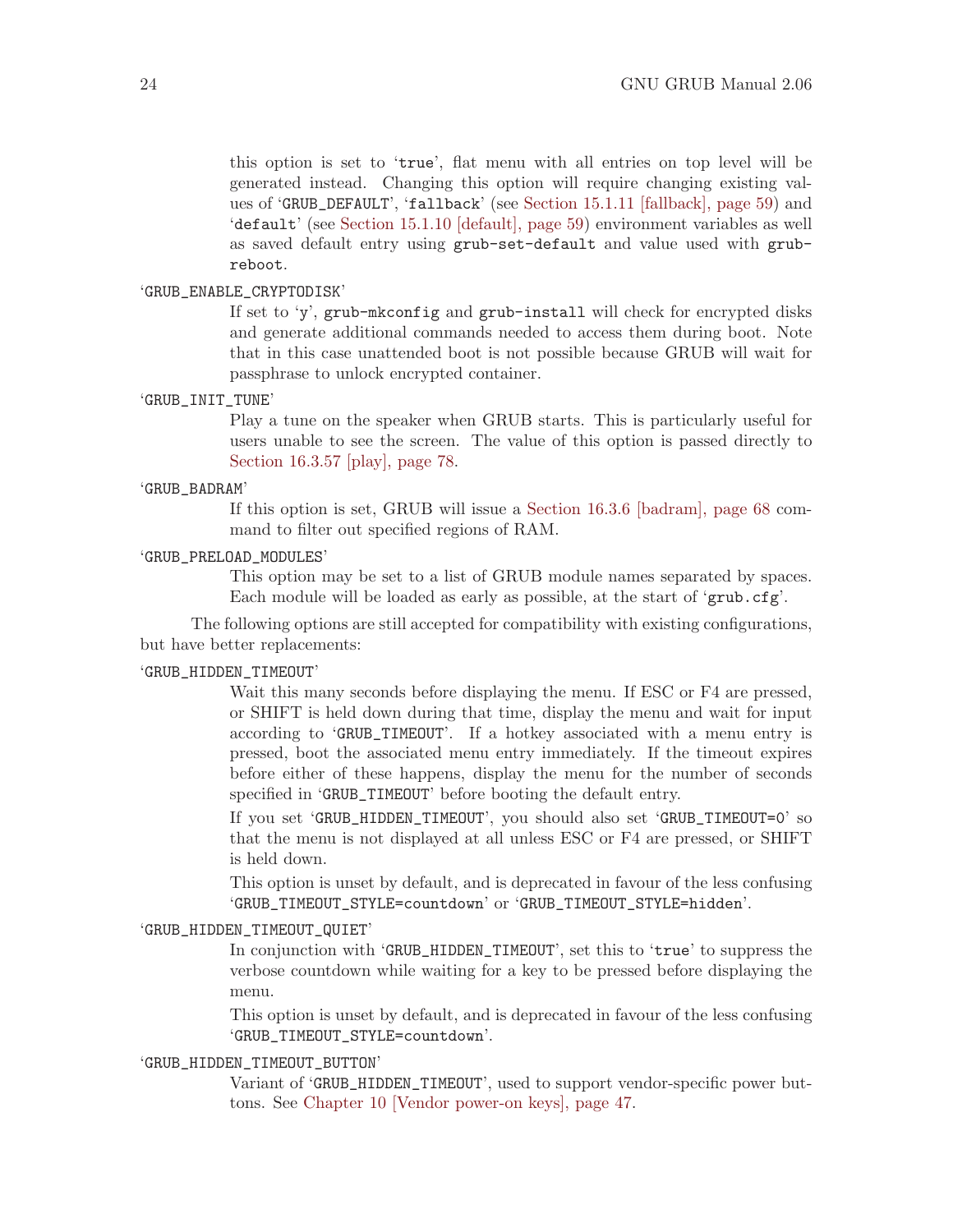<span id="page-34-0"></span>This option is unset by default, and is deprecated in favour of the less confusing 'GRUB\_TIMEOUT\_STYLE=countdown' or 'GRUB\_TIMEOUT\_STYLE=hidden'.

For more detailed customisation of grub-mkconfig's output, you may edit the scripts in '/etc/grub.d' directly. '/etc/grub.d/40\_custom' is particularly useful for adding entire custom menu entries; simply type the menu entries you want to add at the end of that file, making sure to leave at least the first two lines intact.

## 6.2 Root Identifcation Heuristics

If the target operating system uses the Linux kernel, grub-mkconfig attempts to identify the root file system via a heuristic algoirthm. This algorithm selects the identification method of the root file system by considering three factors. The first is if an initrd for the target operating system is also present. The second is 'GRUB\_DISABLE\_LINUX\_UUID' and if set to 'true', prevents grub-mkconfig from identifying the root file system by its UUID. The third is 'GRUB\_DISABLE\_LINUX\_PARTUUID' and if set to 'true', prevents grub-mkconfig from identifying the root file system via the UUID of its enclosing partition. If the variables are assigned any other value, that value is considered equivalent to 'false'. The variables are also considered to be set to 'false' if they are not set.

When booting, the Linux kernel will delegate the task of mounting the root filesystem to the initrd. Most initrd images determine the root file system by checking the Linux kernel's command-line for the 'root' key and use its value as the identification method of the root file system. To improve the reliability of booting, most initrd images also allow the root file system to be identified by its UUID. Because of this behavior, the grub-mkconfig command will set 'root' to 'root=UUID=...' to provide the initrd with the filesystem UUID of the root file system.

If no initrd is detected or 'GRUB\_DISABLE\_LINUX\_UUID' is set to 'true' then grubcommand will identify the root filesystem by setting the kernel command-line variable 'root' to 'root=PARTUUID=...' unless 'GRUB\_DISABLE\_LINUX\_PARTUUID' is also set to 'true'. If 'GRUB\_DISABLE\_LINUX\_PARTUUID' is also set to 'true', grub-command will identify by its Linux device name.

The following table summarizes the behavior of the grub-mkconfig command.

| Initrd   | <b>GRUB_DISABLE_LINUX_PARTUUID</b> | <b>GRUB_DISABLE_LINUX_UUID</b> | Linux Root       |
|----------|------------------------------------|--------------------------------|------------------|
| detected | Set To                             | Set To                         | <b>ID</b> Method |
| false    | false                              | false                          | part UUID        |
| false    | false                              | true                           | part UUID        |
| false    | true                               | false                          | dev name         |
| false    | true                               | true                           | dev name         |
| true     | false                              | false                          | fs UUID          |
| true     | false                              | true                           | part UUID        |
| true     | true                               | false                          | fs UUID          |
| true     | true                               | true                           | dev name         |

Remember, 'GRUB\_DISABLE\_LINUX\_PARTUUID' and 'GRUB\_DISABLE\_LINUX\_UUID' are also considered to be set to 'false' when they are unset.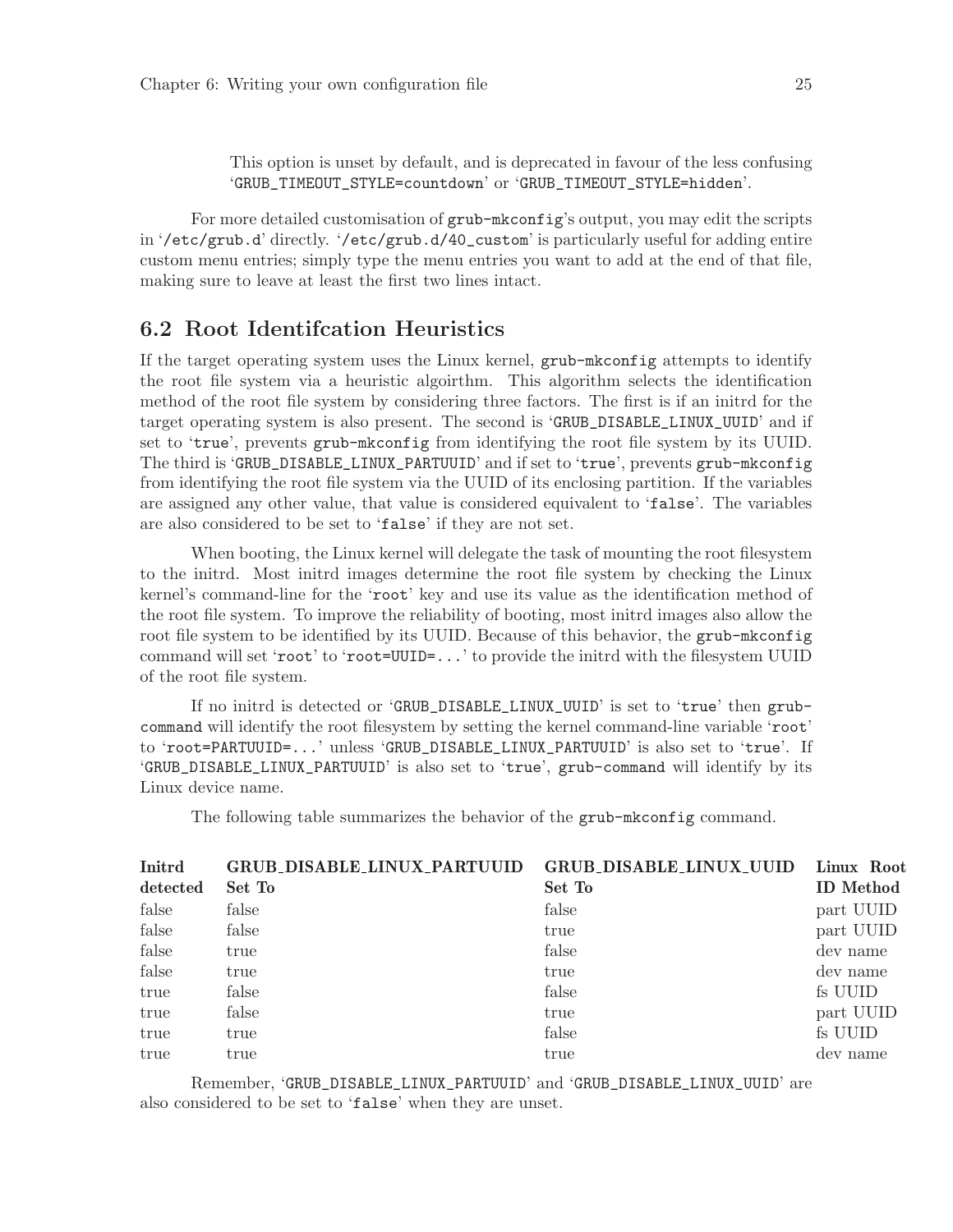## <span id="page-35-0"></span>6.3 Writing full configuration files directly

'grub.cfg' is written in GRUB's built-in scripting language, which has a syntax quite similar to that of GNU Bash and other Bourne shell derivatives.

## Words

A word is a sequence of characters considered as a single unit by GRUB. Words are separated by metacharacters, which are the following plus space, tab, and newline:

{ } | & \$ ; < >

Quoting may be used to include metacharacters in words; see below.

### Reserved words

Reserved words have a special meaning to GRUB. The following words are recognised as reserved when unquoted and either the first word of a simple command or the third word of a for command:

! [[ ]] { } case do done elif else esac fi for function if in menuentry select then time until while

Not all of these reserved words have a useful purpose yet; some are reserved for future expansion.

## Quoting

Quoting is used to remove the special meaning of certain characters or words. It can be used to treat metacharacters as part of a word, to prevent reserved words from being recognised as such, and to prevent variable expansion.

There are three quoting mechanisms: the escape character, single quotes, and double quotes.

A non-quoted backslash  $(\setminus)$  is the escape character. It preserves the literal value of the next character that follows, with the exception of newline.

Enclosing characters in single quotes preserves the literal value of each character within the quotes. A single quote may not occur between single quotes, even when preceded by a backslash.

Enclosing characters in double quotes preserves the literal value of all characters within the quotes, with the exception of  $\mathcal{F}$  and  $\setminus$ . The  $\mathcal{F}$  character retains its special meaning within double quotes. The backslash retains its special meaning only when followed by one of the following characters: ' $\mathcal{F}'$ , '"', '\', or newline. A backslash-newline pair is treated as a line continuation (that is, it is removed from the input stream and effectively ignored<sup>1</sup>). A double quote may be quoted within double quotes by preceding it with a backslash.

<sup>1</sup> Currently a backslash-newline pair within a variable name is not handled properly, so use this feature with some care.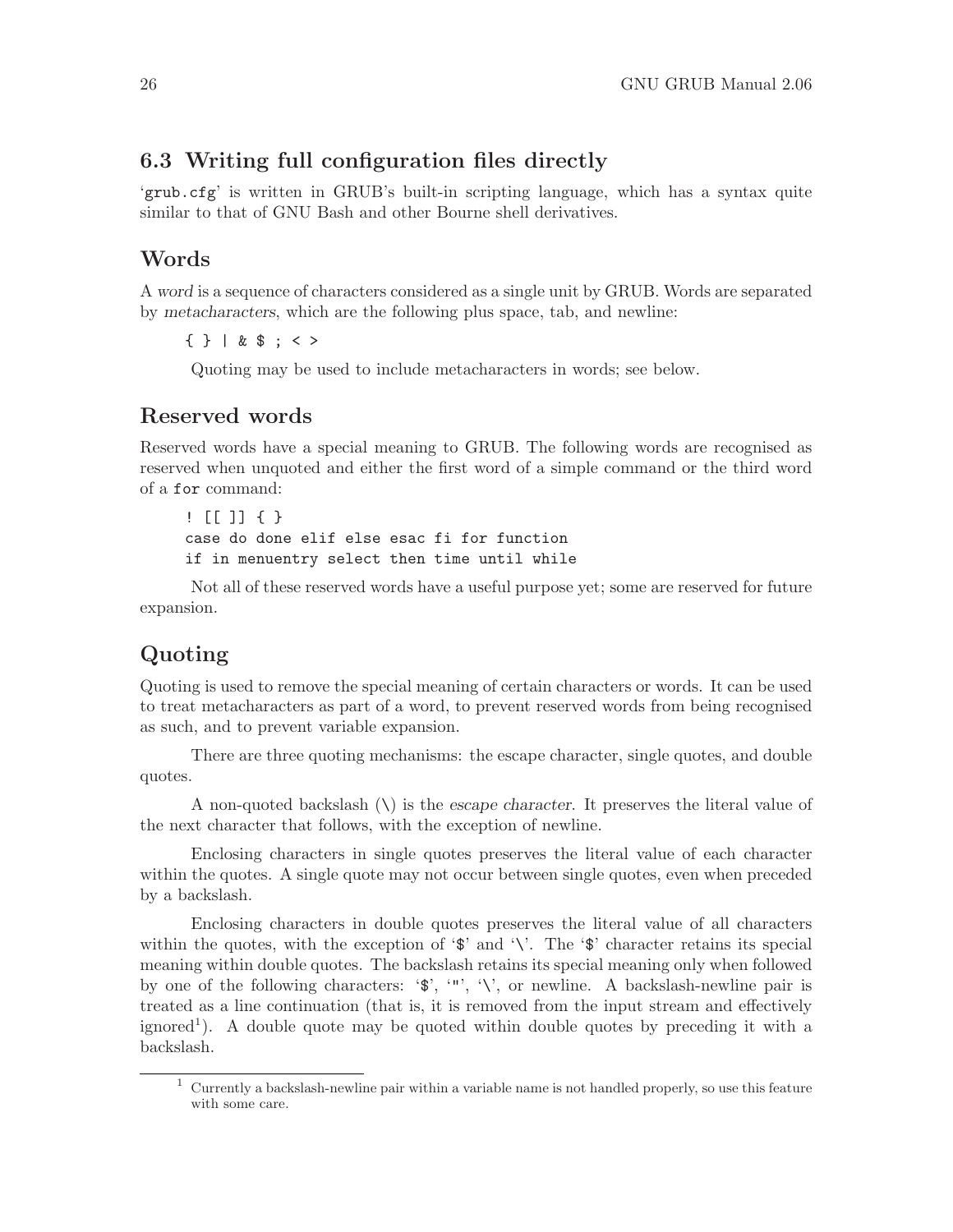# Variable expansion

The '\$' character introduces variable expansion. The variable name to be expanded may be enclosed in braces, which are optional but serve to protect the variable to be expanded from characters immediately following it which could be interpreted as part of the name.

Normal variable names begin with an alphabetic character, followed by zero or more alphanumeric characters. These names refer to entries in the GRUB environment (see [Chapter 15 \[Environment\], page 57\)](#page-66-0).

Positional variable names consist of one or more digits. They represent parameters passed to function calls, with '\$1' representing the first parameter, and so on.

The special variable name '?' expands to the exit status of the most recently executed command. When positional variable names are active, other special variable names '@', '\*' and '#' are defined and they expand to all positional parameters with necessary quoting, positional parameters without any quoting, and positional parameter count respectively.

## Comments

A word beginning with '#' causes that word and all remaining characters on that line to be ignored.

## Simple commands

A simple command is a sequence of words separated by spaces or tabs and terminated by a semicolon or a newline. The first word specifies the command to be executed. The remaining words are passed as arguments to the invoked command.

The return value of a simple command is its exit status. If the reserved word ! precedes the command, then the return value is instead the logical negation of the command's exit status.

# Compound commands

A compound command is one of the following:

for name in word . . .; do list; done

The list of words following in is expanded, generating a list of items. The variable name is set to each element of this list in turn, and list is executed each time. The return value is the exit status of the last command that executes. If the expansion of the items following in results in an empty list, no commands are executed, and the return status is 0.

if list; then list; [elif list; then list;]  $\ldots$  [else list;] fi

The if list is executed. If its exit status is zero, the then list is executed. Otherwise, each elif list is executed in turn, and if its exit status is zero, the corresponding then list is executed and the command completes. Otherwise, the else list is executed, if present. The exit status is the exit status of the last command executed, or zero if no condition tested true.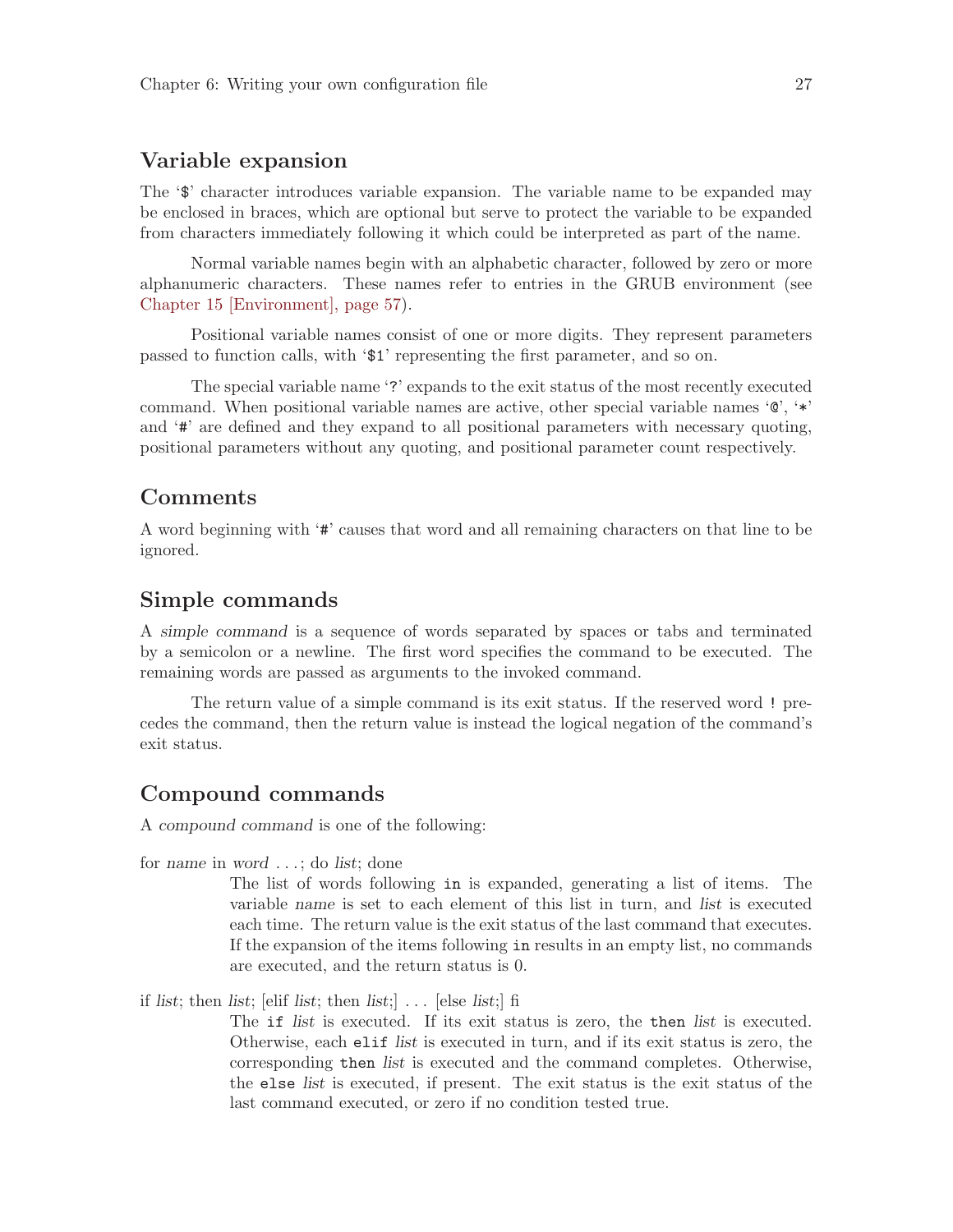```
while cond; do list; done
```
until cond; do list; done

The while command continuously executes the do list as long as the last command in cond returns an exit status of zero. The until command is identical to the while command, except that the test is negated; the do list is executed as long as the last command in cond returns a non-zero exit status. The exit status of the while and until commands is the exit status of the last do list command executed, or zero if none was executed.

```
function name { command; . . . }
```
This defines a function named name. The body of the function is the list of commands within braces, each of which must be terminated with a semicolon or a newline. This list of commands will be executed whenever name is specified as the name of a simple command. Function definitions do not affect the exit status in \$?. When executed, the exit status of a function is the exit status of the last command executed in the body.

```
menuentry title ['--class=class' ...] ['--users=users'] ['--unrestricted']
['--hotkey=key'] ['--id=id'] { command; ... }
           See Section 16.1.1 [menuentry], page 65.
```
# Built-in Commands

Some built-in commands are also provided by GRUB script to help script writers perform actions that are otherwise not possible. For example, these include commands to jump out of a loop without fully completing it, etc.

break  $[n]$  Exit from within a for, while, or untill loop. If n is specified, break n levels. n must be greater than or equal to 1. If n is greater than the number of enclosing loops, all enclosing loops are exited. The return value is 0 unless n is not greater than or equal to 1.

continue [n]

Resume the next iteration of the enclosing for, while or until loop. If n is specified, resume at the nth enclosing loop. n must be greater than or equal to 1. If n is greater than the number of enclosing loops, the last enclosing loop (the top-level loop) is resumed. The return value is 0 unless n is not greater than or equal to 1.

return  $[n]$  Causes a function to exit with the return value specified by n. If n is omitted, the return status is that of the last command executed in the function body. If used outside a function the return status is false.

setparams [arg] . . .

Replace positional parameters starting with \$1 with arguments to setparams.

shift  $[n]$  The positional parameters from  $n+1$ ... are renamed to \$1.... Parameters represented by the numbers  $#$  down to  $#$ -n+1 are unset. n must be a nonnegative number less than or equal to \$#. If n is 0, no parameters are changed. If  $n$  is not given, it is assumed to be 1. If  $n$  is greater than  $\frac{4}{n}$ , the positional parameters are not changed. The return status is greater than zero if n is greater than \$# or less than zero; otherwise 0.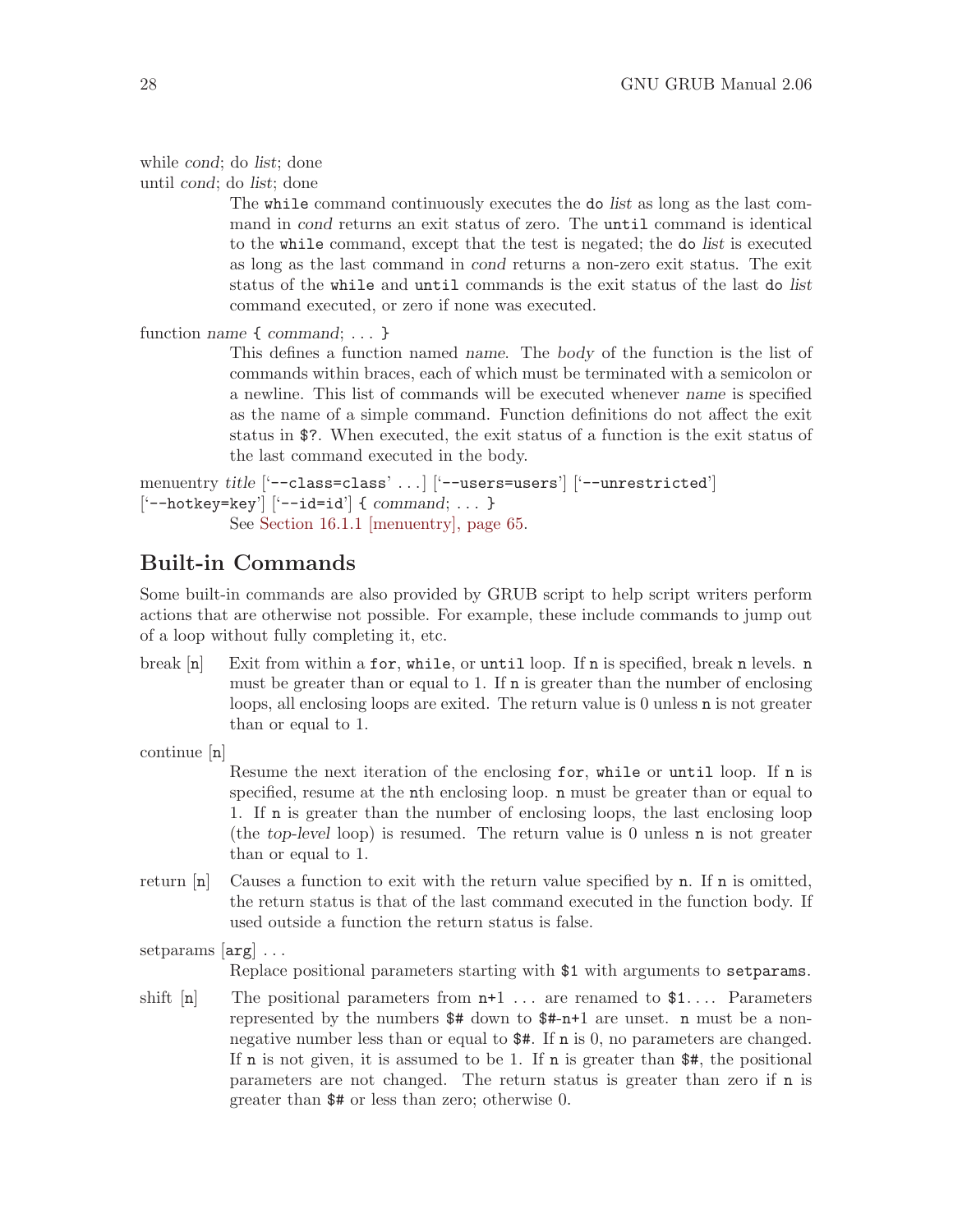# 6.4 Multi-boot manual config

Currently autogenerating config files for multi-boot environments depends on os-prober and has several shortcomings. Due to that it is disabled by default. It is advised to use the power of GRUB syntax and do it yourself. A possible configuration is detailed here, feel free to adjust to your needs.

First create a separate GRUB partition, big enough to hold GRUB. Some of the following entries show how to load OS installer images from this same partition, for that you obviously need to make the partition large enough to hold those images as well. Mount this partition on/mnt/boot and disable GRUB in all OSes and manually install self-compiled latest GRUB with:

```
grub-install --boot-directory=/mnt/boot /dev/sda
```
In all the OSes install GRUB tools but disable installing GRUB in bootsector, so you'll have menu.lst and grub.cfg available for use. Also disable os-prober use by setting:

GRUB\_DISABLE\_OS\_PROBER=true

```
in /etc/default/grub
Then write a grub.cfg (/mnt/boot/grub/grub.cfg):
```

```
menuentry "OS using grub2" {
  insmod xfs
  search --set=root --label OS1 --hint hd0,msdos8
   configfile /boot/grub/grub.cfg
}
menuentry "OS using grub2-legacy" {
  insmod ext2
  search --set=root --label OS2 --hint hd0, msdos6
  legacy_configfile /boot/grub/menu.lst
}
menuentry "Windows XP" {
  insmod ntfs
   search --set=root --label WINDOWS_XP --hint hd0,msdos1
  ntldr /ntldr
}
menuentry "Windows 7" {
  insmod ntfs
  search --set=root --label WINDOWS_7 --hint hd0,msdos2
  ntldr /bootmgr
}
menuentry "FreeBSD" {
          insmod zfs
          search --set=root --label freepool --hint hd0,msdos7
          kfreebsd /freebsd@/boot/kernel/kernel
```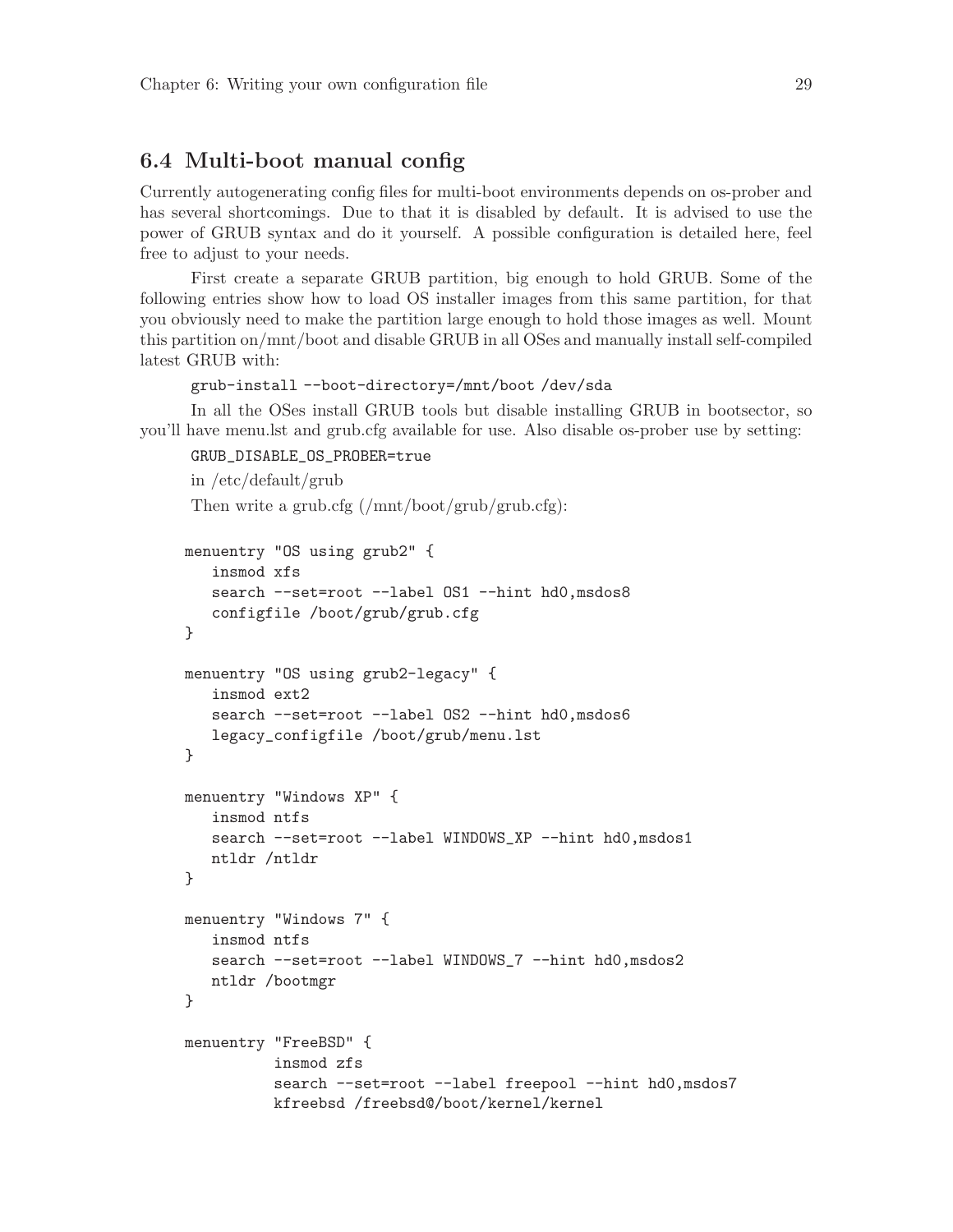```
kfreebsd_module_elf /freebsd@/boot/kernel/opensolaris.ko
          kfreebsd_module_elf /freebsd@/boot/kernel/zfs.ko
          kfreebsd_module /freebsd@/boot/zfs/zpool.cache type=/boot/zfs/zpool.cache
          set kFreeBSD.vfs.root.mountfrom=zfs:freepool/freebsd
          set kFreeBSD.hw.psm.synaptics_support=1
}
menuentry "experimental GRUB" {
          search --set=root --label GRUB --hint hd0, msdos5
          multiboot /experimental/grub/i386-pc/core.img
}
menuentry "Fedora 16 installer" {
          search --set=root --label GRUB --hint hd0, msdos5
          linux /fedora/vmlinuz lang=en_US keymap=sg resolution=1280x800
          initrd /fedora/initrd.img
}
menuentry "Fedora rawhide installer" {
          search --set=root --label GRUB --hint hd0, msdos5
          linux /fedora/vmlinuz repo=ftp://mirror.switch.ch/mirror/fedora/linux/develo
          initrd /fedora/initrd.img
}
menuentry "Debian sid installer" {
          search --set=root --label GRUB --hint hd0,msdos5
          linux /debian/dists/sid/main/installer-amd64/current/images/hd-media/vmlinuz
          initrd /debian/dists/sid/main/installer-amd64/current/images/hd-media/initrd.gz
}
```
Notes:

• Argument to search after –label is FS LABEL. You can also use UUIDs with –fs-uuid UUID instead of –label LABEL. You could also use direct root=hd0, msdosX but this is not recommended due to device name instability.

# <span id="page-39-0"></span>6.5 Embedding a configuration file into GRUB

GRUB supports embedding a configuration file directly into the core image, so that it is loaded before entering normal mode. This is useful, for example, when it is not straightforward to find the real configuration file, or when you need to debug problems with loading that file. grub-install uses this feature when it is not using BIOS disk functions or when installing to a different disk from the one containing '/boot/grub', in which case it needs to use the search command (see [Section 16.3.65 \[search\], page 80](#page-89-0)) to find '/boot/grub'.

To embed a configuration file, use the '-c' option to grub-mkimage. The file is copied into the core image, so it may reside anywhere on the file system, and may be removed after running grub-mkimage.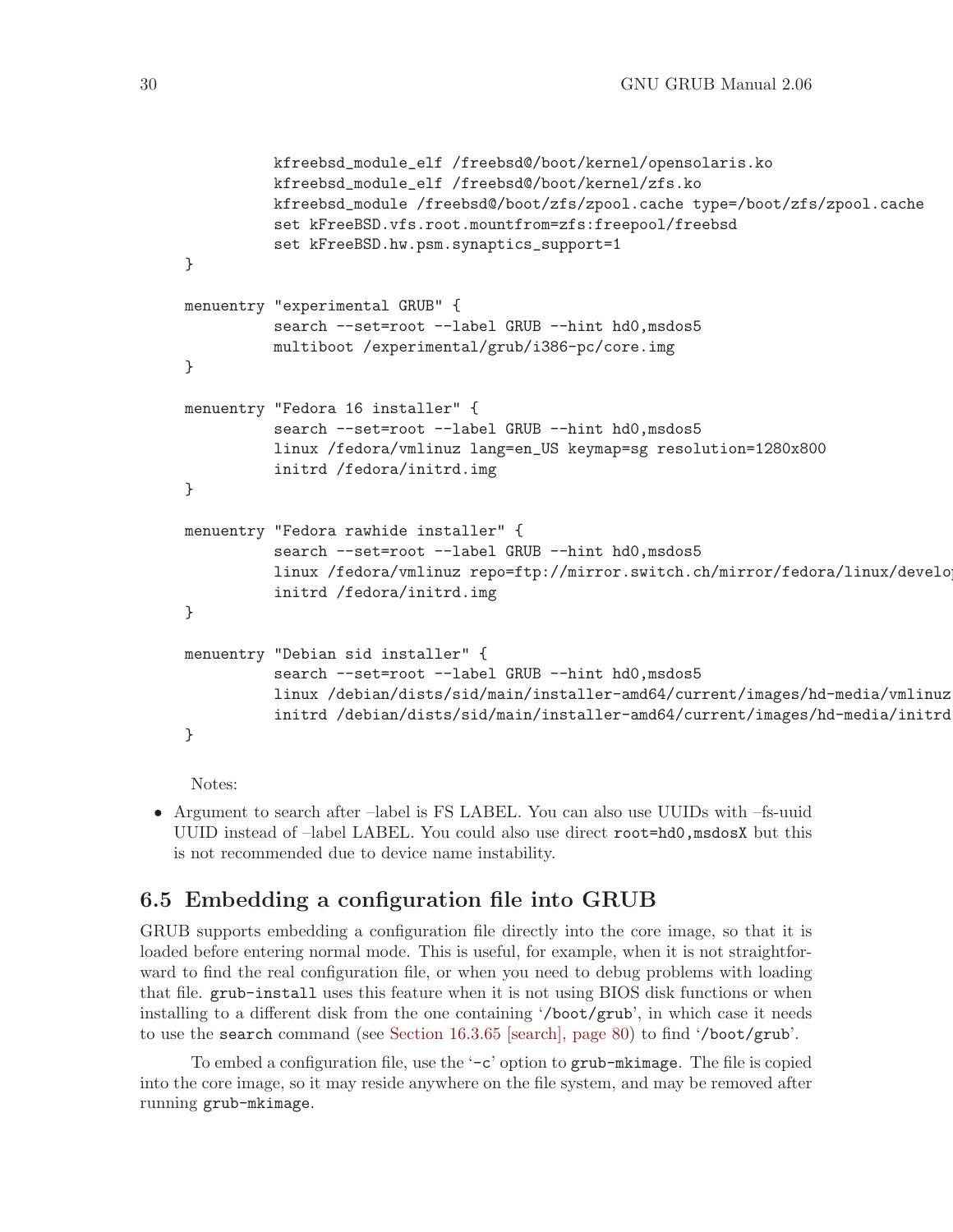After the embedded configuration file (if any) is executed, GRUB will load the 'normal' module (see [Section 16.3.52 \[normal\], page 77](#page-86-0)), which will then read the real configuration file from '\$prefix/grub.cfg'. By this point, the root variable will also have been set to the root device name. For example, prefix might be set to '(hd0,1)/boot/grub', and root might be set to 'hd0,1'. Thus, in most cases, the embedded configuration file only needs to set the prefix and root variables, and then drop through to GRUB's normal processing. A typical example of this might look like this:

```
search.fs_uuid 01234567-89ab-cdef-0123-456789abcdef root
set prefix=($root)/boot/grub
```
(The 'search\_fs\_uuid' module must be included in the core image for this example to work.)

In more complex cases, it may be useful to read other configuration files directly from the embedded configuration file. This allows such things as reading files not called 'grub.cfg', or reading files from a directory other than that where GRUB's loadable modules are installed. To do this, include the 'configfile' and 'normal' modules in the core image, and embed a configuration file that uses the configfile command to load another file. The following example of this also requires the echo, search\_label, and test modules to be included in the core image:

```
search.fs_label grub root
if [ -e /boot/grub/example/test1.cfg ]; then
    set prefix=($root)/boot/grub
    configfile /boot/grub/example/test1.cfg
else
    if [ -e /boot/grub/example/test2.cfg ]; then
        set prefix=($root)/boot/grub
        configfile /boot/grub/example/test2.cfg
    else
        echo "Could not find an example configuration file!"
    fi
fi
```
The embedded configuration file may not contain menu entries directly, but may only read them from elsewhere using configfile.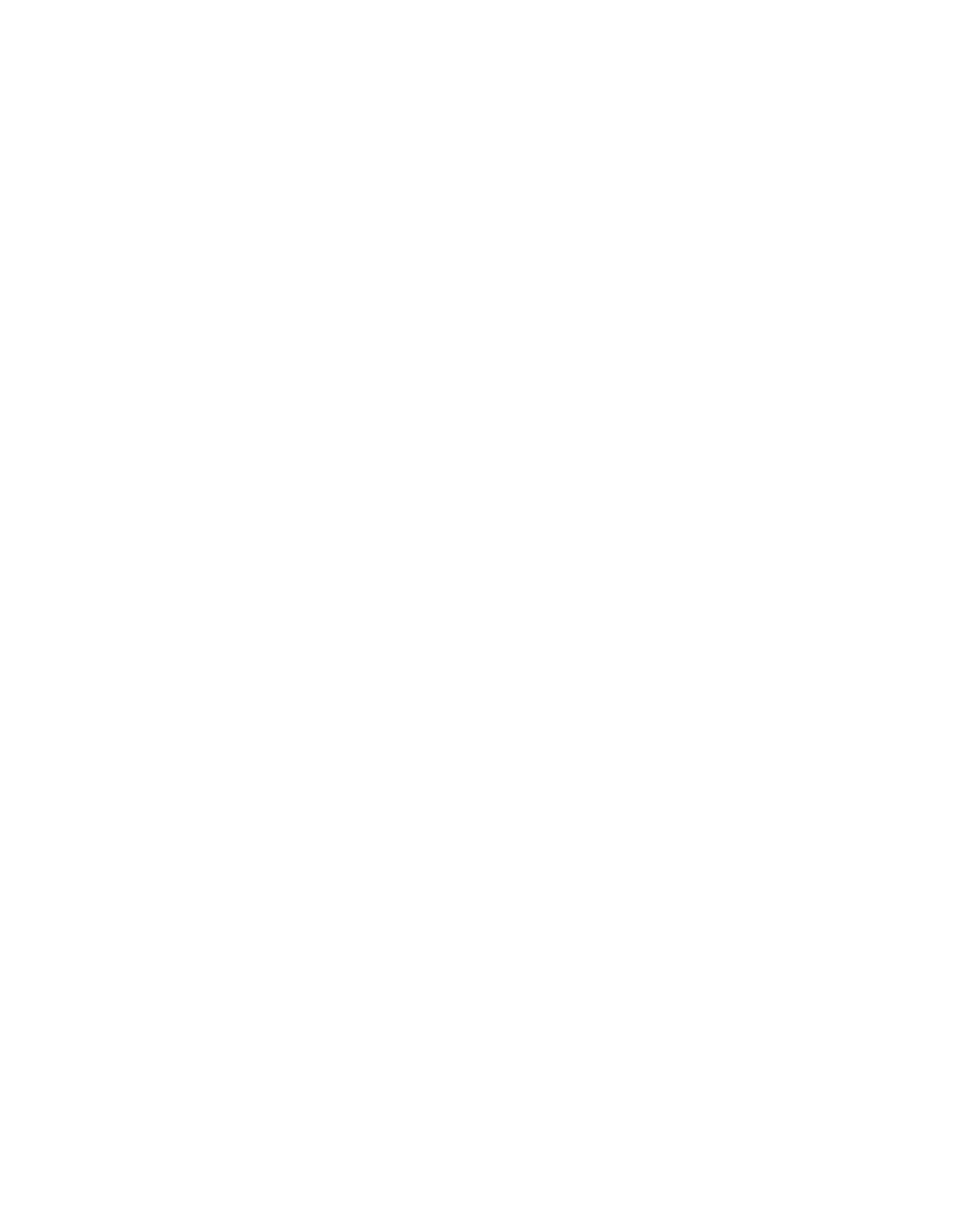# <span id="page-42-0"></span>7 Theme file format

# 7.1 Introduction

The GRUB graphical menu supports themes that can customize the layout and appearance of the GRUB boot menu. The theme is configured through a plain text file that specifies the layout of the various GUI components (including the boot menu, timeout progress bar, and text messages) as well as the appearance using colors, fonts, and images. Example is available in docs/example theme.txt

## 7.2 Theme Elements

### 7.2.1 Colors

Colors can be specified in several ways:

- HTML-style " $\#RRGGBB$ " or " $\#RGB$ " format, where  $^*R^*$ ,  $^*G^*$ , and  $^*B^*$  are hexadecimal digits (e.g., "#8899FF")
- as comma-separated decimal RGB values (e.g., "128, 128, 255")
- with "SVG 1.0 color names" (e.g., "cornflowerblue") which must be specified in lowercase.

### 7.2.2 Fonts

The fonts GRUB uses "PFF2 font format" bitmap fonts. Fonts are specified with full font names. Currently there is no provision for a preference list of fonts, or deriving one font from another. Fonts are loaded with the "loadfont" command in GRUB ([Section 16.3.43](#page-85-0) [\[loadfont\], page 76](#page-85-0)). To see the list of loaded fonts, execute the "lsfonts" command [\(Section 16.3.46 \[lsfonts\], page 76\)](#page-85-1). If there are too many fonts to fit on screen, do "set pager=1" before executing "lsfonts".

### 7.2.3 Progress Bar

Figure 7.1

Figure 7.2

Progress bars are used to display the remaining time before GRUB boots the default menu entry. To create a progress bar that will display the remaining time before automatic boot, simply create a "progress\_bar" component with the id "\_timeout\_". This indicates to GRUB that the progress bar should be updated as time passes, and it should be made invisible if the countdown to automatic boot is interrupted by the user.

Progress bars may optionally have text displayed on them. This text is controlled by variable "text" which contains a printf template with the only argument %d is the number of seconds remaining. Additionally special values "CTIMEOUT\_NOTIFICATION\_SHORTC", "@TIMEOUT NOTIFICATION MIDDLE@", "@TIMEOUT NOTIFICATION LONG@" are replaced with standard and translated templates.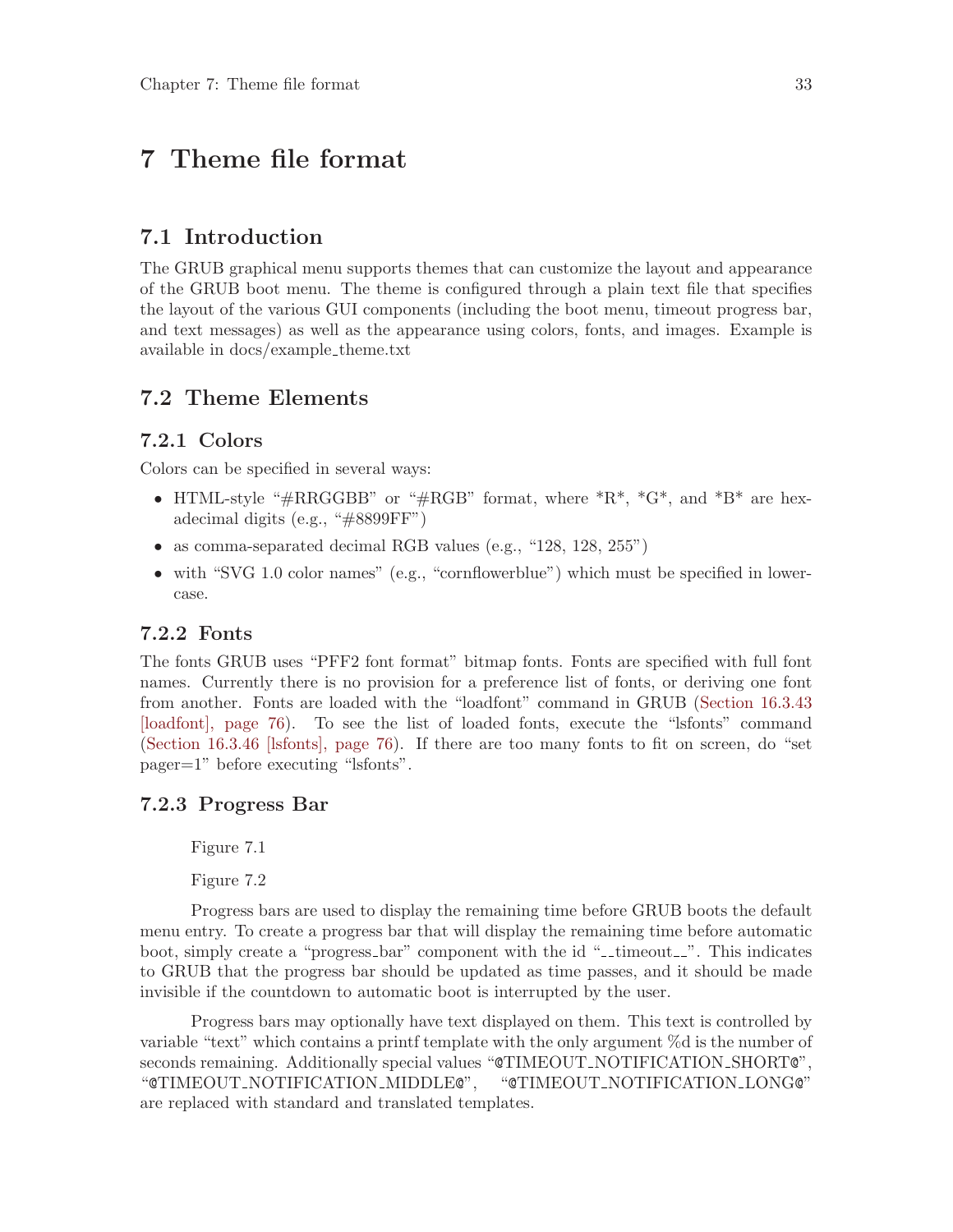# 7.2.4 Circular Progress Indicator

The circular progress indicator functions similarly to the progress bar. When given an id of "-timeout  $\ldots$ ", GRUB updates the circular progress indicator's value to indicate the time remaining. For the circular progress indicator, there are two images used to render it: the \*center\* image, and the \*tick\* image. The center image is rendered in the center of the component, while the tick image is used to render each mark along the circumference of the indicator.

# 7.2.5 Labels

Text labels can be placed on the boot screen. The font, color, and horizontal alignment can be specified for labels. If a label is given the id "-timeout-", then the "text" property for that label is also updated with a message informing the user of the number of seconds remaining until automatic boot. This is useful in case you want the text displayed somewhere else instead of directly on the progress bar.

# 7.2.6 Boot Menu

The boot menu where GRUB displays the menu entries from the "grub.cfg" file. It is a list of items, where each item has a title and an optional icon. The icon is selected based on the \*classes\* specified for the menu entry. If there is a PNG file named "myclass.png" in the "grub/themes/icons" directory, it will be displayed for items which have the class \*myclass\*. The boot menu can be customized in several ways, such as the font and color used for the menu entry title, and by specifying styled boxes for the menu itself and for the selected item highlight.

# 7.2.7 Styled Boxes

One of the most important features for customizing the layout is the use of \*styled boxes\*. A styled box is composed of 9 rectangular (and potentially empty) regions, which are used to seamlessly draw the styled box on screen:

| Northwest (nw) | North $(n)$  | Northeast (ne) |
|----------------|--------------|----------------|
| West $(w)$     | Center $(c)$ | East(e)        |
| Southwest (sw) | South $(s)$  | Southeast (se) |

To support any size of box on screen, the center slice and the slices for the top, bottom, and sides are all scaled to the correct size for the component on screen, using the following rules:

- 1. The edge slices (north, south, east, and west) are scaled in the direction of the edge they are adjacent to. For instance, the west slice is scaled vertically.
- 2. The corner slices (northwest, northeast, southeast, and southwest) are not scaled.
- 3. The center slice is scaled to fill the remaining space in the middle.

As an example of how an image might be sliced up, consider the styled box used for a terminal view.

Figure 7.3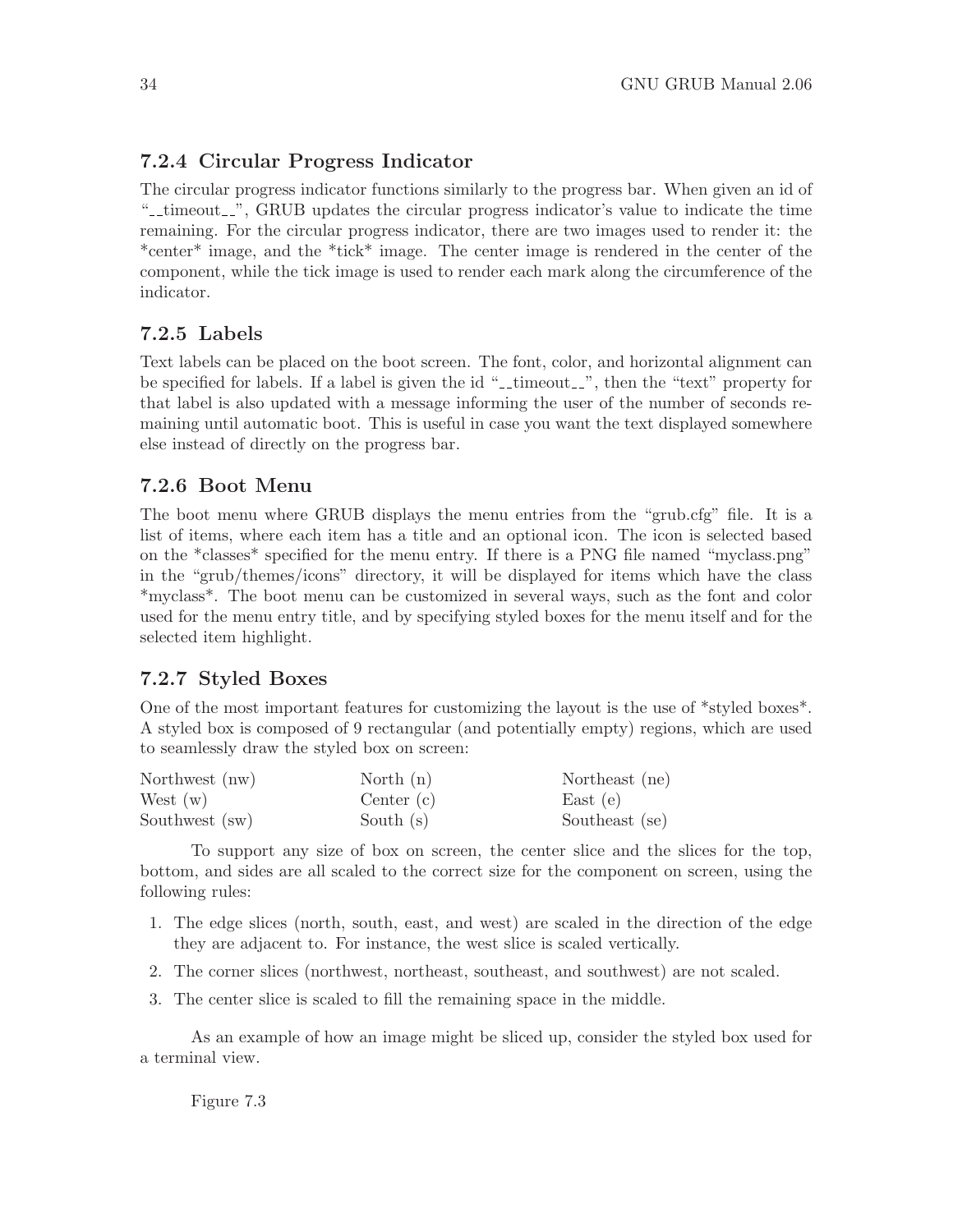# 7.2.8 Creating Styled Box Images

The Inkscape<sub>r</sub> scalable vector graphics editor is a very useful tool for creating styled box images. One process that works well for slicing a drawing into the necessary image slices is:

- 1. Create or open the drawing you'd like use.
- 2. Create a new layer on the top of the layer stack. Make it visible. Select this layer as the current layer.
- 3. Draw 9 rectangles on your drawing where you'd like the slices to be. Clear the fill option, and set the stroke to 1 pixel wide solid stroke. The corners of the slices must meet precisely; if it is off by a single pixel, it will probably be evident when the styled box is rendered in the GRUB menu. You should probably go to File | Document Properties | Grids and enable a grid or create a guide (click on one of the rulers next to the drawing and drag over the drawing; release the mouse button to place the guide) to help place the rectangles precisely.
- 4. Right click on the center slice rectangle and choose Object Properties. Change the "Id" to "slice c" and click Set. Repeat this for the remaining 8 rectangles, giving them Id values of "slice n", "slice ne", "slice e", and so on according to the location.
- 5. Save the drawing.
- 6. Select all the slice rectangles. With the slice layer selected, you can simply press  $Ctrl+A$ to select all rectangles. The status bar should indicate that 9 rectangles are selected.
- 7. Click the layer hide icon for the slice layer in the layer palette. The rectangles will remain selected, even though they are hidden.
- 8. Choose File | Export Bitmap and check the \*Batch export 9 selected objects\* box. Make sure that \*Hide all except selected\* is unchecked. click \*Export\*. This will create PNG files in the same directory as the drawing, named after the slices. These can now be used for a styled box in a GRUB theme.

# 7.3 Theme File Manual

The theme file is a plain text file. Lines that begin with " $#$ " are ignored and considered comments. (Note: This may not be the case if the previous line ended where a value was expected.)

The theme file contains two types of statements:

- 1. Global properties.
- 2. Component construction.

# 7.3.1 Global Properties

## 7.3.2 Format

Global properties are specified with the simple format:

- name1: value1
- name2: "value which may contain spaces"
- name3: #88F

In this example, name3 is assigned a color value.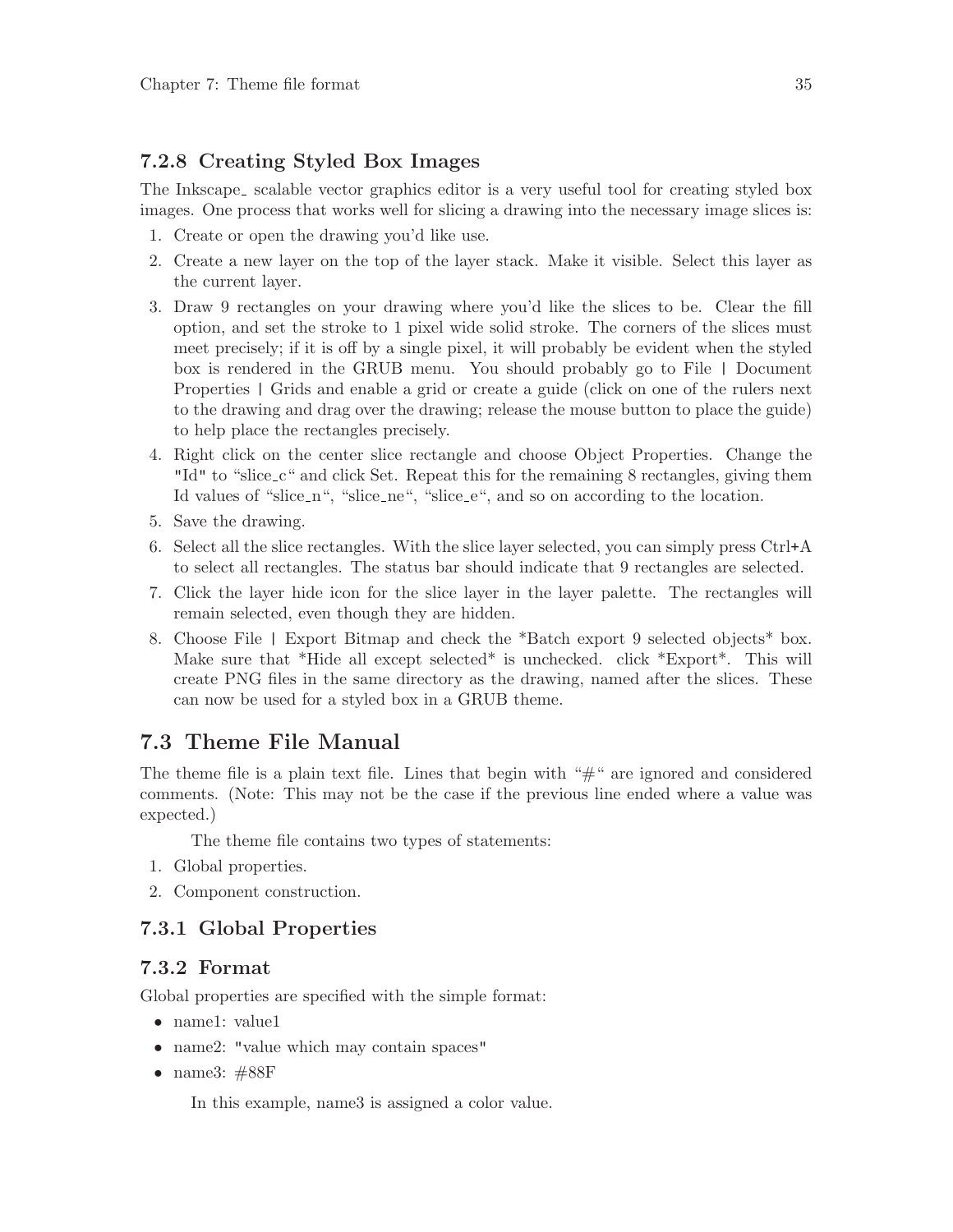# 7.3.3 Global Property List

| title-text            | Specifies the text to display at the top center of the<br>screen as a title.                                                                                                                                                                                            |
|-----------------------|-------------------------------------------------------------------------------------------------------------------------------------------------------------------------------------------------------------------------------------------------------------------------|
| title-font            | Defines the font used for the title message at the top                                                                                                                                                                                                                  |
|                       | of the screen.                                                                                                                                                                                                                                                          |
| title-color           | Defines the color of the title message.                                                                                                                                                                                                                                 |
| message-font          | Currently unused. Left for backward compatibility.                                                                                                                                                                                                                      |
| message-color         | Currently unused. Left for backward compatibility.                                                                                                                                                                                                                      |
| message-bg-color      | Currently unused. Left for backward compatibility.                                                                                                                                                                                                                      |
| desktop-image         | Specifies the image to use as the background. It<br>will be scaled to fit the screen size or proportionally<br>scaled depending on the scale method.                                                                                                                    |
| desktop-image-scale-  | Specifies the scaling method for the *desktop-                                                                                                                                                                                                                          |
| method                | image <sup>*</sup> . Options are "stretch", "crop", "padding",<br>"fitwidth", "fitheight". "stretch" for fitting the<br>screen size. Otherwise it is proportional scaling of                                                                                            |
|                       | a part of *desktop-image* to the part of the screen.<br>"crop" part of the *desktop-image* will be propor-<br>tionally scaled to fit the screen sizes. "padding"                                                                                                        |
|                       | the entire *desktop-image* will be contained on the<br>screen. "fitwidth" for fitting the *desktop-image*'s<br>width with screen width. "fitheight" for fitting the<br>*desktop-image*'s height with the screen height. De-<br>fault is "stretch".                      |
| desktop-image-h-align | Specifies the horizontal alignment of the *desktop-<br>image* if *desktop-image-scale-method* isn't equeal<br>to "stretch". Options are "left", "center", "right".<br>Default is "center".                                                                              |
| desktop-image-v-align | Specifies the vertical alignment of the *desktop-<br>image* if *desktop-image-scale-method* isn't equeal<br>to "stretch". Options are "top", "center", "bottom".<br>Default is "center".                                                                                |
| desktop-color         | Specifies the color for the background if *desktop-<br>image <sup>*</sup> is not specified.                                                                                                                                                                             |
| terminal-box          | Specifies the file name pattern for the styled box<br>slices used for the command line terminal window.<br>For example, "terminal-box: terminal-*.png" will<br>use the images "terminal_c.png" as the center area,<br>"terminal_n.png" as the north (top) edge, "termi- |
|                       | nal_nw.png" as the northwest (upper left) corner,<br>and so on. If the image for any slice is not found, it<br>will simply be left empty.                                                                                                                               |
| terminal-border       | Specifies the border width of the terminal window.                                                                                                                                                                                                                      |
| terminal-left         | Specifies the left coordinate of the terminal window.                                                                                                                                                                                                                   |
| terminal-top          | Specifies the top coordinate of the terminal window.                                                                                                                                                                                                                    |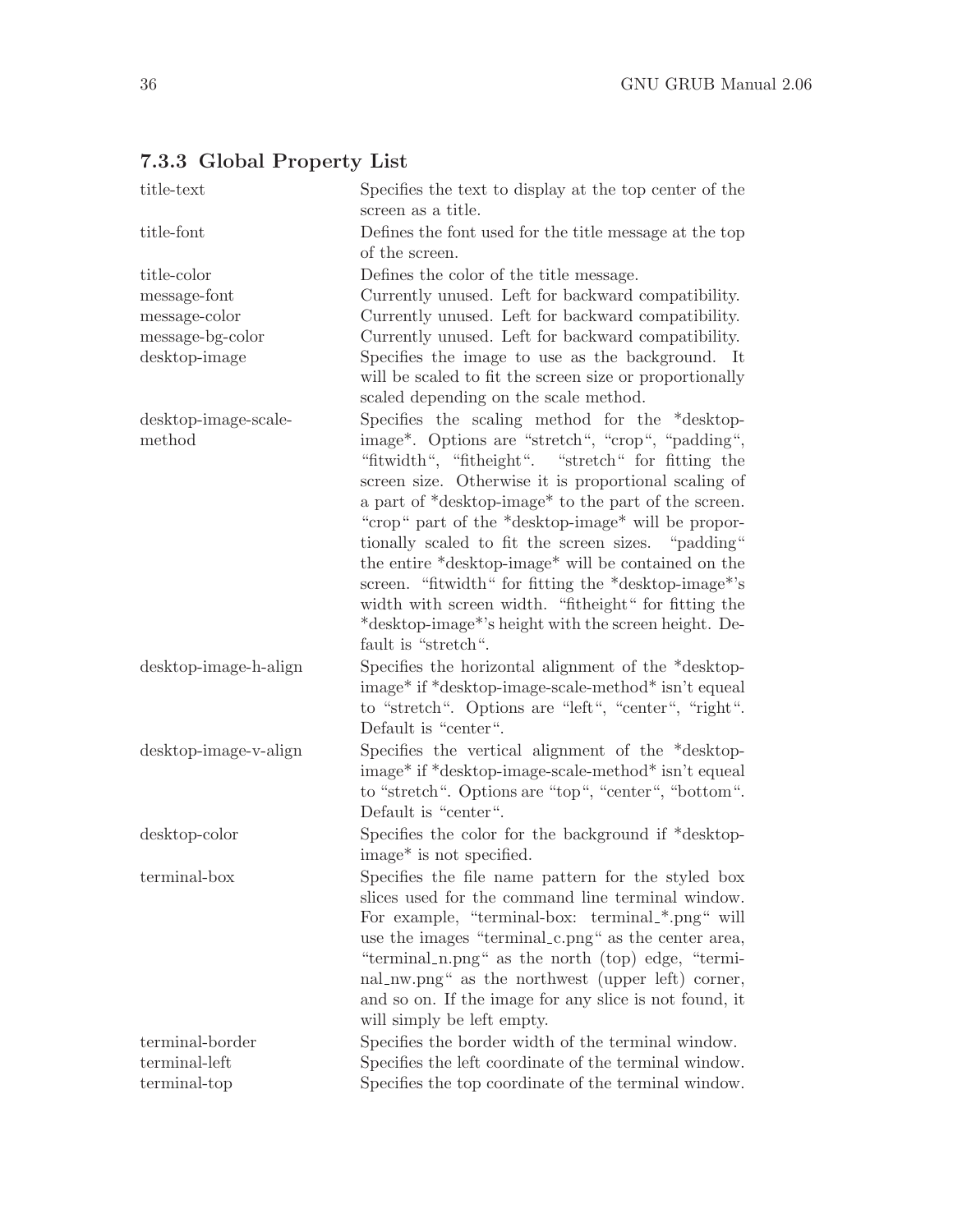| terminal-width  | Specifies the width of the terminal window.  |  |  |
|-----------------|----------------------------------------------|--|--|
| terminal-height | Specifies the height of the terminal window. |  |  |

## 7.3.4 Component Construction

Greater customizability comes is provided by components. A tree of components forms the user interface. \*Containers\* are components that can contain other components, and there is always a single root component which is an instance of a \*canvas\* container.

Components are created in the theme file by prefixing the type of component with a  $'$ +' sign:

```
+ label { text="GRUB" font="aqui 11" color="#8FF" }
```
properties of a component are specified as "name = value" (whitespace surrounding tokens is optional and is ignored) where \*value\* may be:

- a single word (e.g., "align = center", "color =  $\#FF8080$ "),
- a quoted string (e.g., "text = "Hello, World!""), or
- a tuple (e.g., "preferred\_size  $= (120, 80)$ ").

# 7.3.5 Component List

The following is a list of the components and the properties they support.

• label A label displays a line of text.

Properties:

| id               | Set to "_timeout_" to display the time elapsed to an auto-<br>matical boot of the default entry.                                                                                                                 |
|------------------|------------------------------------------------------------------------------------------------------------------------------------------------------------------------------------------------------------------|
| $texttext{text}$ | The text to display. If "id" is set to "-timeout-"<br>and no "text" property is set then the amount of sec-<br>onds will be shown. If set to "@KEYMAP_SHORT@",<br>"@KEYMAP_MIDDLE@" or "@KEYMAP_LONG@" then pre- |
|                  | defined hotkey information will be shown.                                                                                                                                                                        |
| font             | The font to use for text display.                                                                                                                                                                                |
| color            | The color of the text.                                                                                                                                                                                           |
| align            | The horizontal alignment of the text within the component.<br>Options are "left", "center" and "right".                                                                                                          |
| visible          | Set to "false" to hide the label.                                                                                                                                                                                |

• image A component that displays an image. The image is scaled to fit the component. Properties:

file The full path to the image file to load.

• progress bar Displays a horizontally oriented progress bar. It can be rendered using simple solid filled rectangles, or using a pair of pixmap styled boxes. Properties:

|  | × |
|--|---|
|  |   |
|  |   |
|  |   |

| Set to "-timeout-" to display the time elapsed to an auto- |
|------------------------------------------------------------|
| matical boot of the default entry.                         |
| The foreground color for plain solid color rendering.      |
| The background color for plain solid color rendering.      |
| The border color for plain solid color rendering.          |
|                                                            |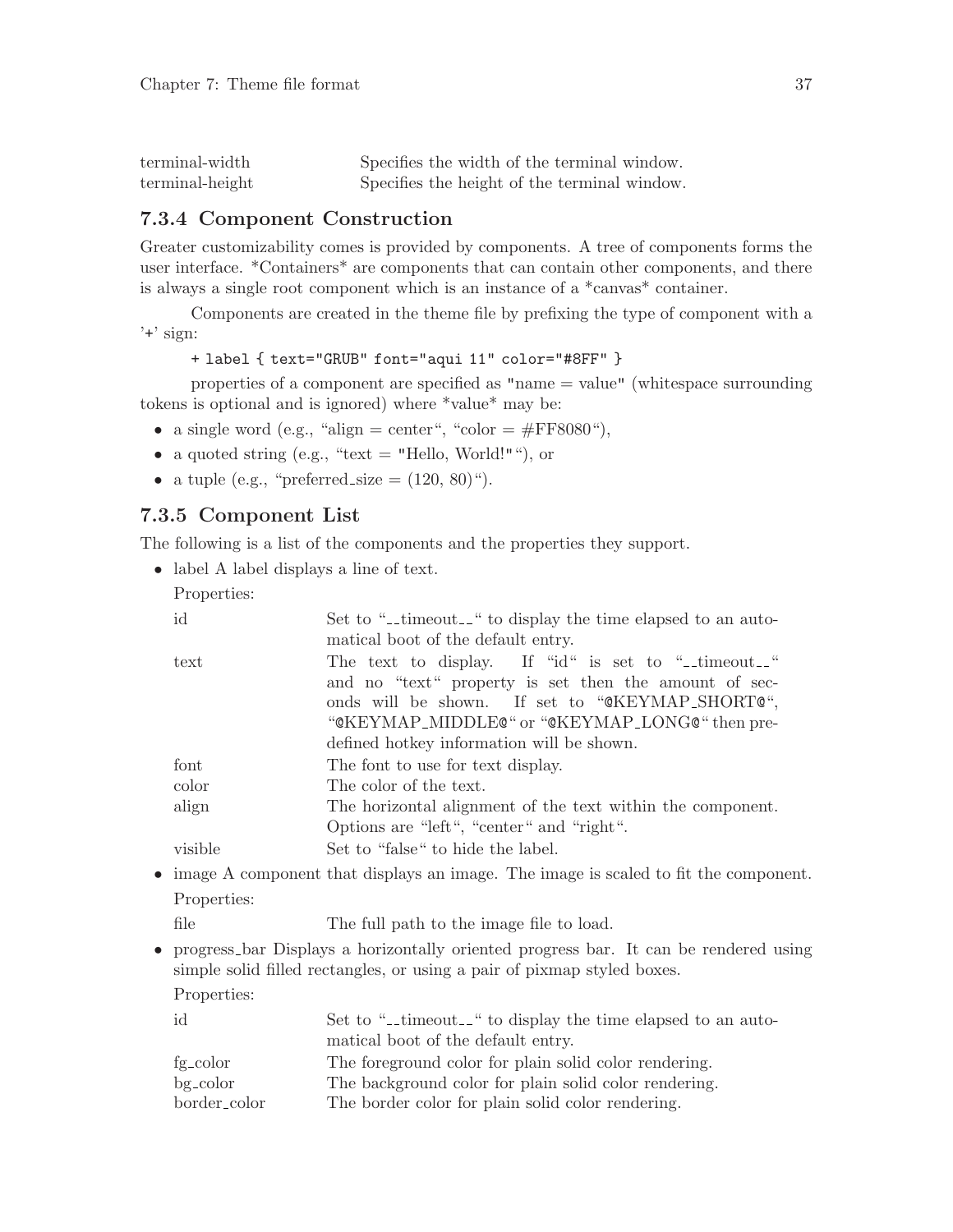| text_color        | The text color.                                                                                                                                                                                                                                                                                                                                                                                                                                                                                    |
|-------------------|----------------------------------------------------------------------------------------------------------------------------------------------------------------------------------------------------------------------------------------------------------------------------------------------------------------------------------------------------------------------------------------------------------------------------------------------------------------------------------------------------|
| bar_style         | The styled box specification for the frame of the progress<br>bar. Example: "progress_frame_*.png" If the value is equal<br>to "highlight_style" then no styled boxes will be shown.                                                                                                                                                                                                                                                                                                               |
| highlight_style   | The styled box specification for the highlighted region of the<br>progress bar. This box will be used to paint just the high-<br>lighted region of the bar, and will be increased in size as<br>the bar nears completion. Example: "progress_hl_*.png". If<br>the value is equal to "bar_style" then no styled boxes will be<br>shown.                                                                                                                                                             |
| highlight_overlay | If this option is set to "true" then the highlight box side slices<br>(every slice except the center slice) will overlay the frame box<br>side slices. And the center slice of the highlight box can move<br>all the way (from top to bottom), being drawn on the center<br>slice of the frame box. That way we can make a progress<br>bar with round-shaped edges so there won't be a free space<br>from the highlight to the frame in top and bottom scrollbar<br>positions. Default is "false". |
| font              | The font to use for progress bar.                                                                                                                                                                                                                                                                                                                                                                                                                                                                  |
| text              | The text to display on the progress bar. If the progress<br>bar's ID is set to "-timeout-" and the value of this prop-<br>erty is set to "@TIMEOUT_NOTIFICATION_SHORT@",<br>"@TIMEOUT_NOTIFICATION_MIDDLE@" or "@TIME-<br>OUT_NOTIFICATION_LONG@", then GRUB will update<br>this property with an informative message as the timeout<br>approaches.                                                                                                                                                |

• circular progress Displays a circular progress indicator. The appearance of this component is determined by two images: the \*center\* image and the \*tick\* image. The center image is generally larger and will be drawn in the center of the component. Around the circumference of a circle within the component, the tick image will be drawn a certain number of times, depending on the properties of the component.

Properties:

| id                           | Set to "-timeout-" to display the time elapsed to<br>an automatical boot of the default entry.                                                                                                                                              |
|------------------------------|---------------------------------------------------------------------------------------------------------------------------------------------------------------------------------------------------------------------------------------------|
| center_bitmap                | The file name of the image to draw in the center of<br>the component.                                                                                                                                                                       |
| tick_bitmap                  | The file name of the image to draw for the tick<br>marks.                                                                                                                                                                                   |
| num_ticks<br>ticks_disappear | The number of ticks that make up a full circle.<br>Boolean value indicating whether tick marks should<br>progressively appear, or progressively disappear as<br>*value* approaches *end*. Specify "true" or "false".<br>Default is "false". |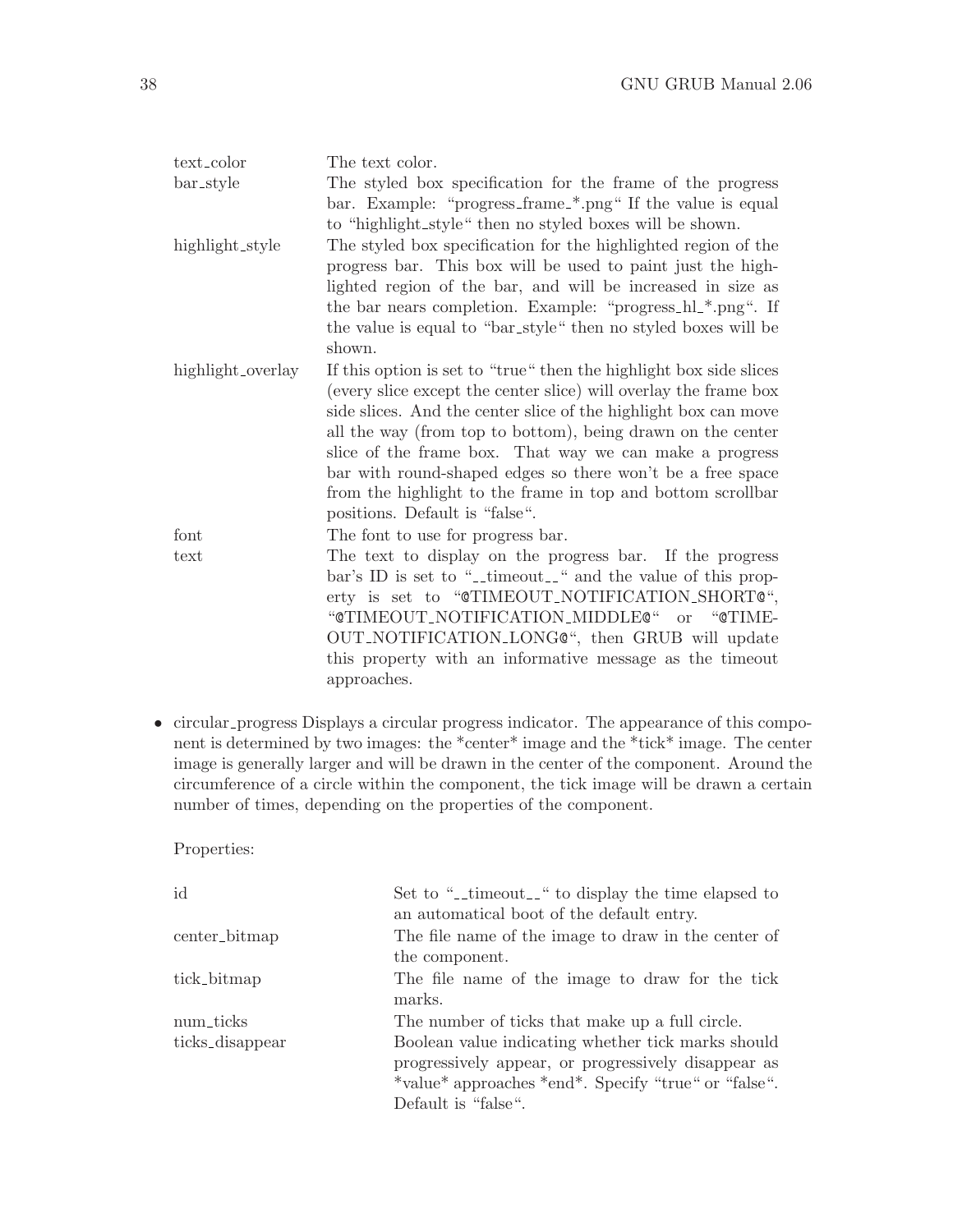| start_angle | The position of the first tick mark to appear or dis- |
|-------------|-------------------------------------------------------|
|             | appear. Measured in "parrots", 1 "parrot" $= 1 /$     |
|             | 256 of the full circle. Use values "xxx deg" or "xxx" |
|             | $\xc2\xb0''$ to set the angle in degrees.             |

• boot menu Displays the GRUB boot menu. It allows selecting items and executing them.

Properties:

| item_font                  | The font to use for the menu item titles.     |
|----------------------------|-----------------------------------------------|
| selected_item_font         | The font to use for the selected menu item,   |
|                            | or "inherit" (the default) to use "item_font" |
|                            | for the selected menu item as well.           |
| item_color                 | The color to use for the menu item titles.    |
| selected_item_color        | The color to use for the selected menu        |
|                            | item, or "inherit" (the default) to use       |
|                            | "item_color" for the selected menu item as    |
|                            | well.                                         |
| icon_width                 | The width of menu item icons. Icons are       |
|                            | scaled to the specified size.                 |
| icon_height                | The height of menu item icons.                |
| item_height                | The height of each menu item in pixels.       |
| item_padding               | The amount of space in pixels to leave on     |
|                            | each side of the menu item contents.          |
| item_icon_space            | The space between an item's icon and the      |
|                            | title text, in pixels.                        |
| item_spacing               | The amount of space to leave between menu     |
|                            | items, in pixels.                             |
| menu_pixmap_style          | The image file pattern for the menu frame     |
|                            | styled box. Example: "menu_*.png" (this       |
|                            | will use images such as "menu_c.png",         |
|                            | "menu_w.png", 'menu_nw.png", etc.)            |
| item_pixmap_style          | The image file pattern for the item styled    |
|                            | box.                                          |
| selected_item_pixmap_style | The image file pattern for the selected item  |
|                            | highlight styled box.                         |
| scrollbar                  | Boolean value indicating whether the scroll   |
|                            | bar should be drawn if the frame and thumb    |
|                            | styled boxes are configured.                  |
| scrollbar_frame            | The image file pattern for the entire scroll  |
|                            | bar. Example: "scrollbar_*.png"               |
| scrollbar_thumb            | The image file pattern for the scroll bar     |
|                            | thumb (the part of the scroll bar that moves  |
|                            | as scrolling occurs).<br>Example:<br>"scroll- |
|                            | bar_thumb_*.png"                              |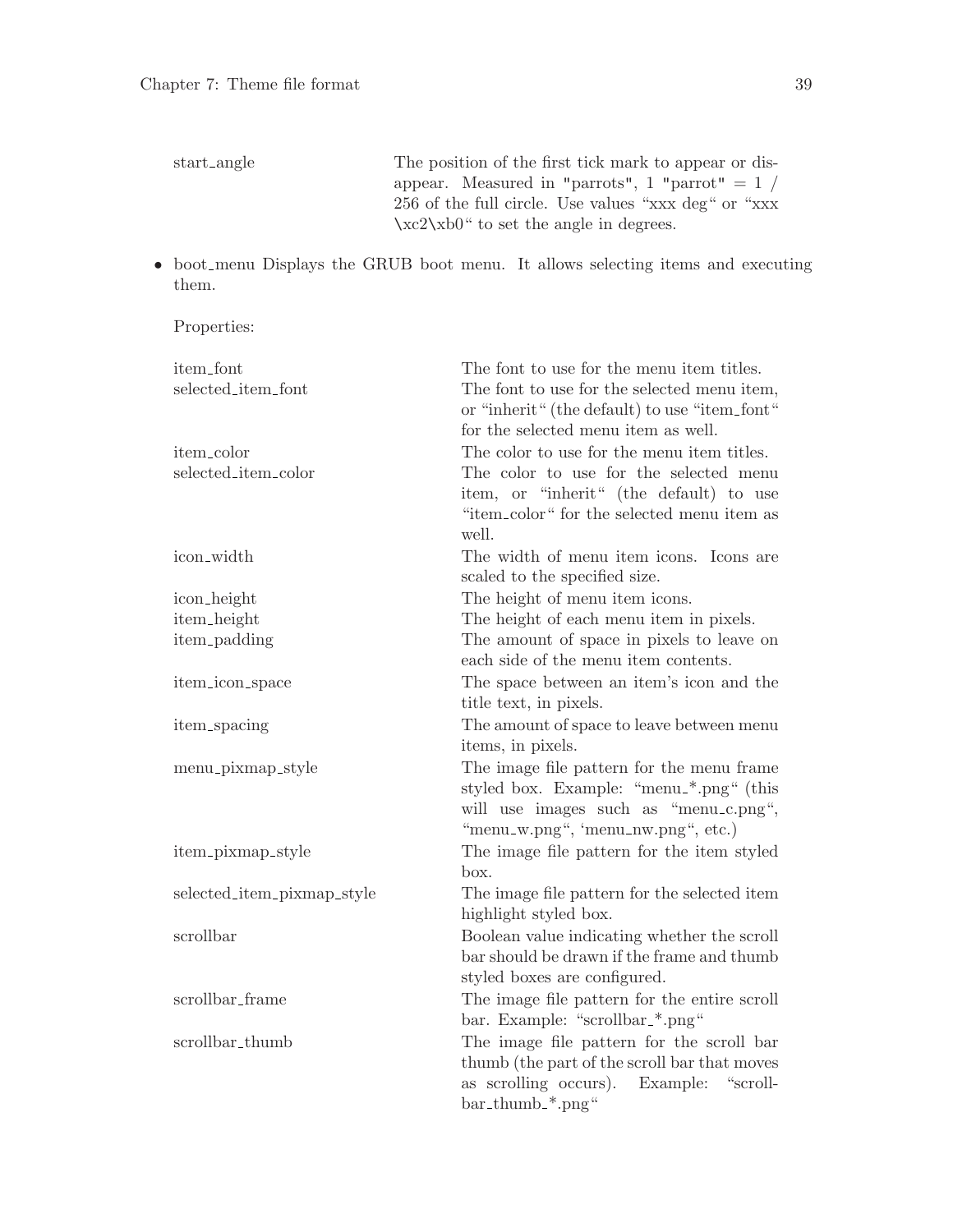| scrollbar_thumb_overlay | If this option is set to "true" then the scroll- |
|-------------------------|--------------------------------------------------|
|                         | bar thumb side slices (every slice except        |
|                         | the center slice) will overlay the scrollbar     |
|                         | frame side slices. And the center slice of       |
|                         | the scrollbar_thumb can move all the way         |
|                         | (from top to bottom), being drawn on the         |
|                         | center slice of the scrollbar frame. That        |
|                         | way we can make a scrollbar with round-          |
|                         | shaped edges so there won't be a free space      |
|                         | from the thumb to the frame in top and bot-      |
|                         | tom scrollbar positions. Default is "false".     |
| scrollbar_slice         | The menu frame styled box's slice in which       |
|                         | the scrollbar will be drawn. Possible val-       |
|                         | ues are "west", "center", "east" (default).      |
|                         | "west" - the scrollbar will be drawn in          |
|                         | the west slice (right-aligned). "east" - the     |
|                         | scrollbar will be drawn in the east slice        |
|                         | (left-aligned). "center" - the scrollbar will    |
|                         | be drawn in the center slice. Note: in case      |
|                         | of "center" slice: a) If the scrollbar should    |
|                         | be drawn then boot menu entry's width is         |
|                         | decreased by the scrollbar's width and the       |
|                         | scrollbar is drawn at the right side of the      |
|                         | center slice. b) If the scrollbar won't be       |
|                         | drawn then the boot menu entry's width is        |
|                         | the width of the center slice. c) We don't       |
|                         | necessary need the menu pixmap box to dis-       |
|                         | play the scrollbar.                              |
| scrollbar_left_pad      | The left scrollbar padding in pixels.<br>$Un-$   |
|                         | used if "scrollbar_slice" is "west".             |
| scrollbar_right_pad     | The right scrollbar padding in pixels. Un-       |
|                         | used if "scrollbar_slice" is "east".             |
| scrollbar_top_pad       | The top scrollbar padding in pixels.             |
| scrollbar_bottom_pad    | The bottom scrollbar padding in pixels.          |
| visible                 | Set to "false" to hide the boot menu.            |

- canvas Canvas is a container that allows manual placement of components within it. It does not alter the positions of its child components. It assigns all child components their preferred sizes.
- hbox The \*hbox\* container lays out its children from left to right, giving each one its preferred width. The height of each child is set to the maximum of the preferred heights of all children.
- vbox The \*vbox\* container lays out its children from top to bottom, giving each one its preferred height. The width of each child is set to the maximum of the preferred widths of all children.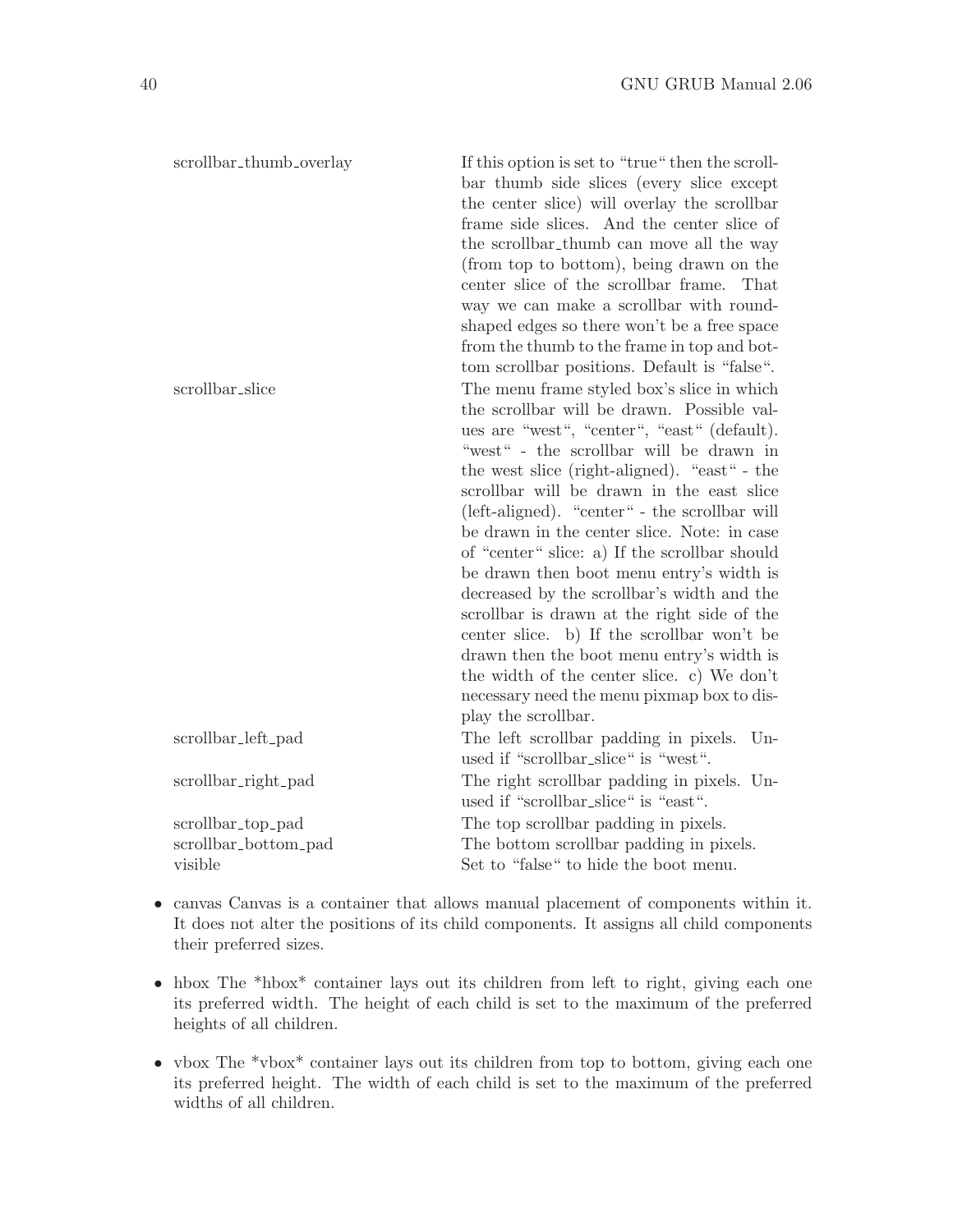# 7.3.6 Common properties

The following properties are supported by all components:

| $'$ left' | The distance from the left border of container to left border of the object in<br>either of three formats:                                                                                                                       |                                                                                                                                                                                                           |  |
|-----------|----------------------------------------------------------------------------------------------------------------------------------------------------------------------------------------------------------------------------------|-----------------------------------------------------------------------------------------------------------------------------------------------------------------------------------------------------------|--|
|           | $\mathbf x$<br>$p\%$<br>$p\% + x$                                                                                                                                                                                                | Value in pixels<br>Percentage<br>mixture of both                                                                                                                                                          |  |
| 'top'     | The distance from the left border of container to left border of the object in<br>same format.                                                                                                                                   |                                                                                                                                                                                                           |  |
| 'width'   | The width of object in same format.                                                                                                                                                                                              |                                                                                                                                                                                                           |  |
| 'height'  | The height of object in same format.                                                                                                                                                                                             |                                                                                                                                                                                                           |  |
| 'id'      | The identifier for the component. This can be any arbitrary string. The ID can<br>be used by scripts to refer to various components in the GUI component tree.<br>Currently, there is one special ID value that GRUB recognizes: |                                                                                                                                                                                                           |  |
|           | "__timeout__"                                                                                                                                                                                                                    | Component with this ID will be updated by GRUB and will<br>indicate time elapsed to an automatical boot of the default<br>Affected components: "label", "circular_progress",<br>entry.<br>"progress_bar". |  |
|           |                                                                                                                                                                                                                                  |                                                                                                                                                                                                           |  |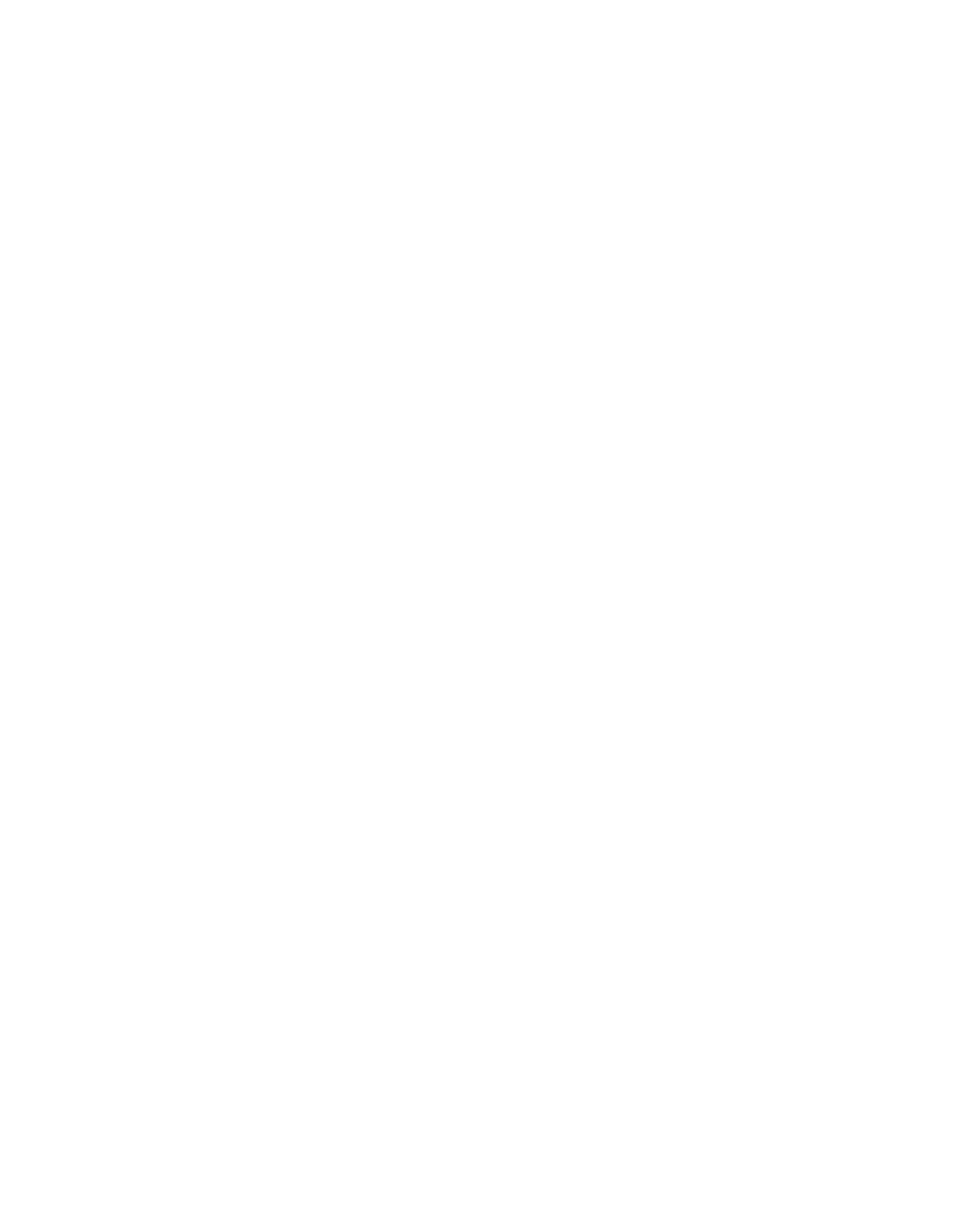# <span id="page-52-0"></span>8 Booting GRUB from the network

The following instructions don't work for \*-emu, i386-qemu, i386-coreboot, i386-multiboot, mips loongson, mips-arc and mips qemu mips

To generate a netbootable directory, run:

```
grub-mknetdir --net-directory=/srv/tftp --subdir=/boot/grub -d /usr/lib/grub/<platform>
E.g. for i386-pc:
```

```
grub-mknetdir --net-directory=/srv/tftp --subdir=/boot/grub -d /usr/lib/grub/i386-pc
```
Then follow instructions printed out by grub-mknetdir on configuring your DHCP server.

The grub.cfg file is placed in the same directory as the path output by grub-mknetdir hereafter referred to as FWPATH. GRUB will search for its configuration files in order using the following rules where the appended value corresponds to a value on the client machine.

```
'(FWPATH)'/grub.cfg-'(UUID OF MACHINE)'
'(FWPATH)'/grub.cfg-'(MAC ADDRESS OF NIC)'
'(FWPATH)'/grub.cfg-'(IPv4 OR IPv6 ADDRESS)'
'(FWPATH)'/grub.cfg
```
The UUID is the Client Machine Identifier Option Definition as specified in RFC 4578. The client will only attempt to loouk up a UUID config file if it was provided by the DHCP server.

The client will only attempt to look up an IPv6 address config once, however, it will try the IPv4 multiple times. The concrete example below shows what would happen under the IPv4 case.

```
UUID: 7726a678-7fc0-4853-a4f6-c85ac36a120a
MAC: 52:54:00:ec:33:81
IPV4: 10.0.0.130 (0A000082)
'(FWPATH)'/grub.cfg-7726a678-7fc0-4853-a4f6-c85ac36a120a
'(FWPATH)'/grub.cfg-52-54-00-ec-33-81
'(FWPATH)'/grub.cfg-0A000082
'(FWPATH)'/grub.cfg-0A00008
'(FWPATH)'/grub.cfg-0A0000
'(FWPATH)'/grub.cfg-0A000
'(FWPATH)'/grub.cfg-0A00
'(FWPATH)'/grub.cfg-0A0
'(FWPATH)'/grub.cfg-0A
'(FWPATH)'/grub.cfg-0
'(FWPATH)'/grub.cfg
```
This feature is enabled by default but it can be disabled by setting the 'feature\_net\_search\_cfg' to 'n'. Since this happens before the configuration file is read by GRUB, this option has to be disabled in an embedded configuration file (see [Section 6.5](#page-39-0) [\[Embedded configuration\], page 30\)](#page-39-0).

After GRUB has started, files on the TFTP server will be accessible via the '(tftp)' device.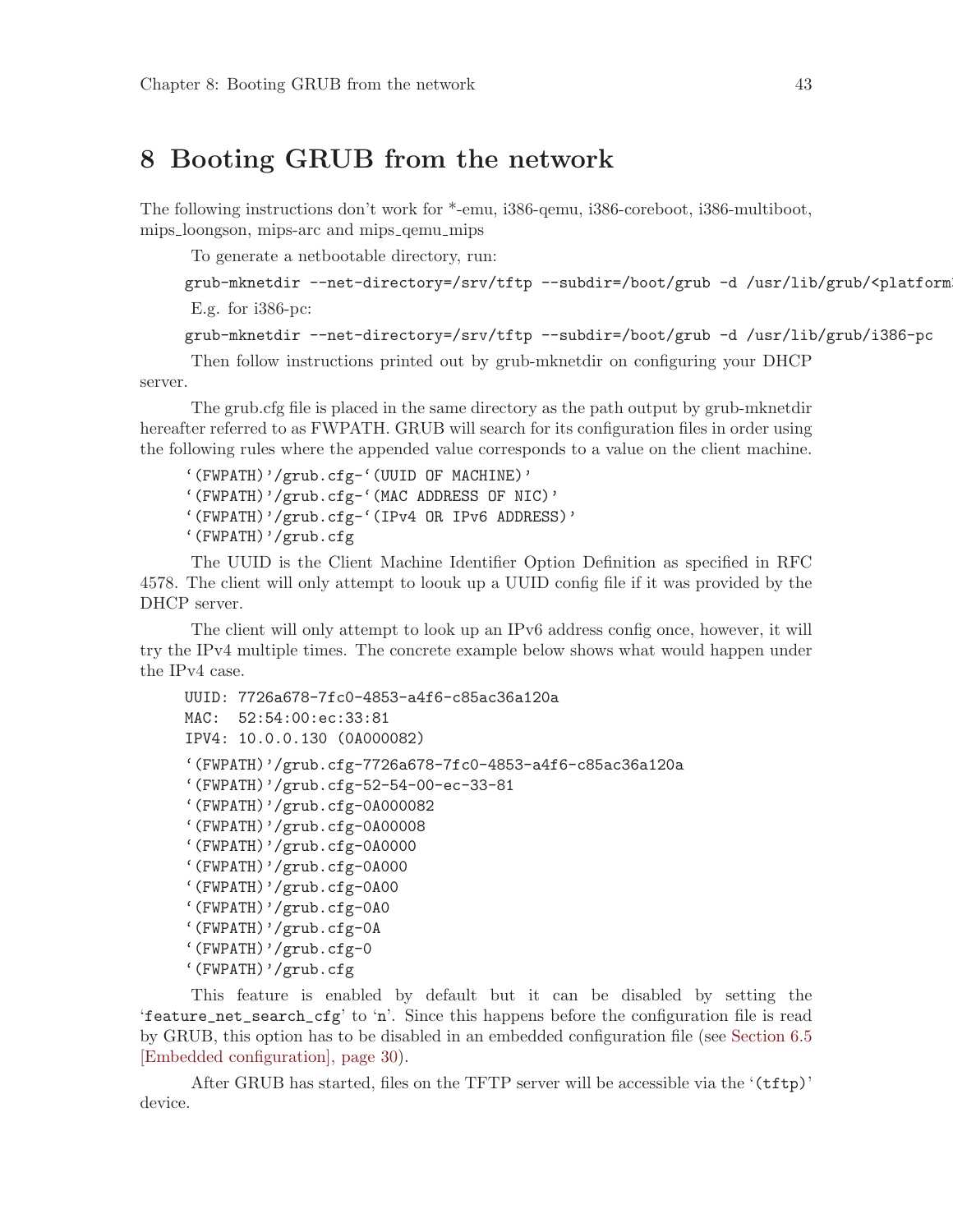The server IP address can be controlled by changing the '(tftp)' device name to  $'$ (tftp, server-ip)'. Note that this should be changed both in the prefix and in any references to the device name in the configuration file.

GRUB provides several environment variables which may be used to inspect or change the behaviour of the PXE device. In the following description  $\langle$  interface> is placeholder for the name of network interface (platform dependent):

```
'net_<interface>_ip'
```
The network interface's IP address. Read-only.

```
'net_<interface>_mac'
```
The network interface's MAC address. Read-only.

```
'net_<interface>_hostname'
```
The client host name provided by DHCP. Read-only.

```
'net_<interface>_domain'
```
The client domain name provided by DHCP. Read-only.

```
'net_<interface>_rootpath'
```
The path to the client's root disk provided by DHCP. Read-only.

```
'net_<interface>_extensionspath'
```
The path to additional DHCP vendor extensions provided by DHCP. Read-only.

#### 'net\_<interface>\_boot\_file'

The boot file name provided by DHCP. Read-only.

### 'net\_<interface>\_dhcp\_server\_name'

The name of the DHCP server responsible for these boot parameters. Readonly.

#### 'net\_<interface>\_next\_server'

The IP address of the next (usually, TFTP) server provided by DHCP. Readonly.

#### 'net\_default\_interface'

Initially set to name of network interface that was used to load grub. Readwrite, although setting it affects only interpretation of 'net\_default\_ip' and 'net\_default\_mac'

#### 'net\_default\_ip'

The IP address of default interface. Read-only. This is alias for the 'net\_\${net\_default\_interface}\_ip'.

#### 'net\_default\_mac'

The default interface's MAC address. Read-only. This is alias for the 'net\_\${net\_default\_interface}\_mac'.

### 'net\_default\_server'

The default server used by network drives (see [Section 13.1 \[Device syntax\],](#page-62-0) [page 53](#page-62-0)). Read-write, although setting this is only useful before opening a network device.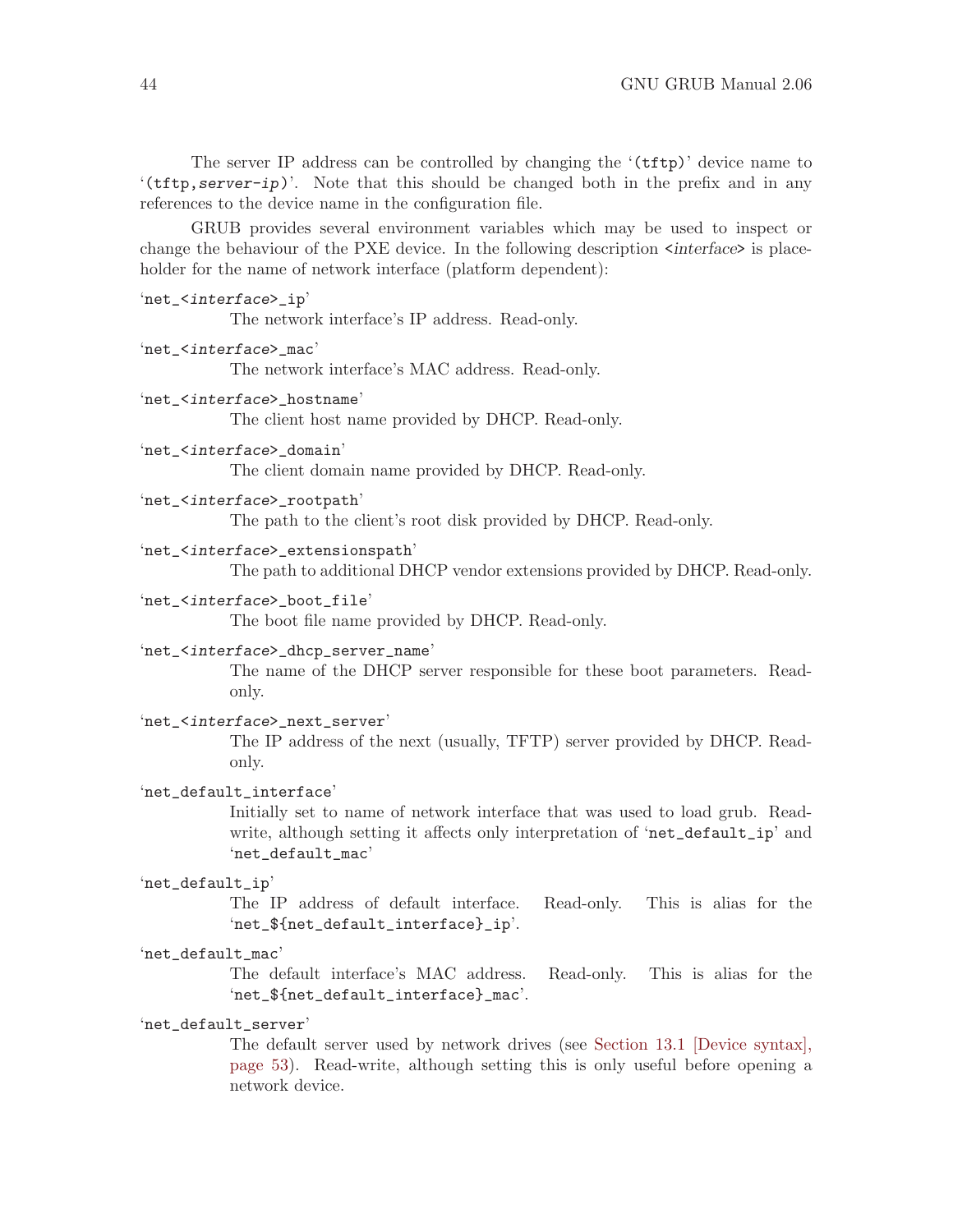# 9 Using GRUB via a serial line

This chapter describes how to use the serial terminal support in GRUB.

If you have many computers or computers with no display/keyboard, it could be very useful to control the computers through serial communications. To connect one computer with another via a serial line, you need to prepare a null-modem (cross) serial cable, and you may need to have multiport serial boards, if your computer doesn't have extra serial ports. In addition, a terminal emulator is also required, such as minicom. Refer to a manual of your operating system, for more information.

As for GRUB, the instruction to set up a serial terminal is quite simple. Here is an example:

grub> serial --unit=0 --speed=9600 grub> terminal\_input serial; terminal\_output serial

The command serial initializes the serial unit 0 with the speed 9600bps. The serial unit 0 is usually called 'COM1', so, if you want to use COM2, you must specify '--unit=1' instead. This command accepts many other options, so please refer to [Section 16.2.1 \[serial\],](#page-75-0) [page 66](#page-75-0), for more details.

The commands terminal\_input (see [Section 16.2.2 \[terminal](#page-75-1) input], page 66) and terminal\_output (see [Section 16.2.3 \[terminal](#page-75-2) output], page 66) choose which type of terminal you want to use. In the case above, the terminal will be a serial terminal, but you can also pass console to the command, as 'terminal\_input serial console'. In this case, a terminal in which you press any key will be selected as a GRUB terminal. In the example above, note that you need to put both commands on the same command line, as you will lose the ability to type commands on the console after the first command.

However, note that GRUB assumes that your terminal emulator is compatible with VT100 by default. This is true for most terminal emulators nowadays, but you should pass the option '--dumb' to the command if your terminal emulator is not VT100-compatible or implements few VT100 escape sequences. If you specify this option then GRUB provides you with an alternative menu interface, because the normal menu requires several fancy features of your terminal.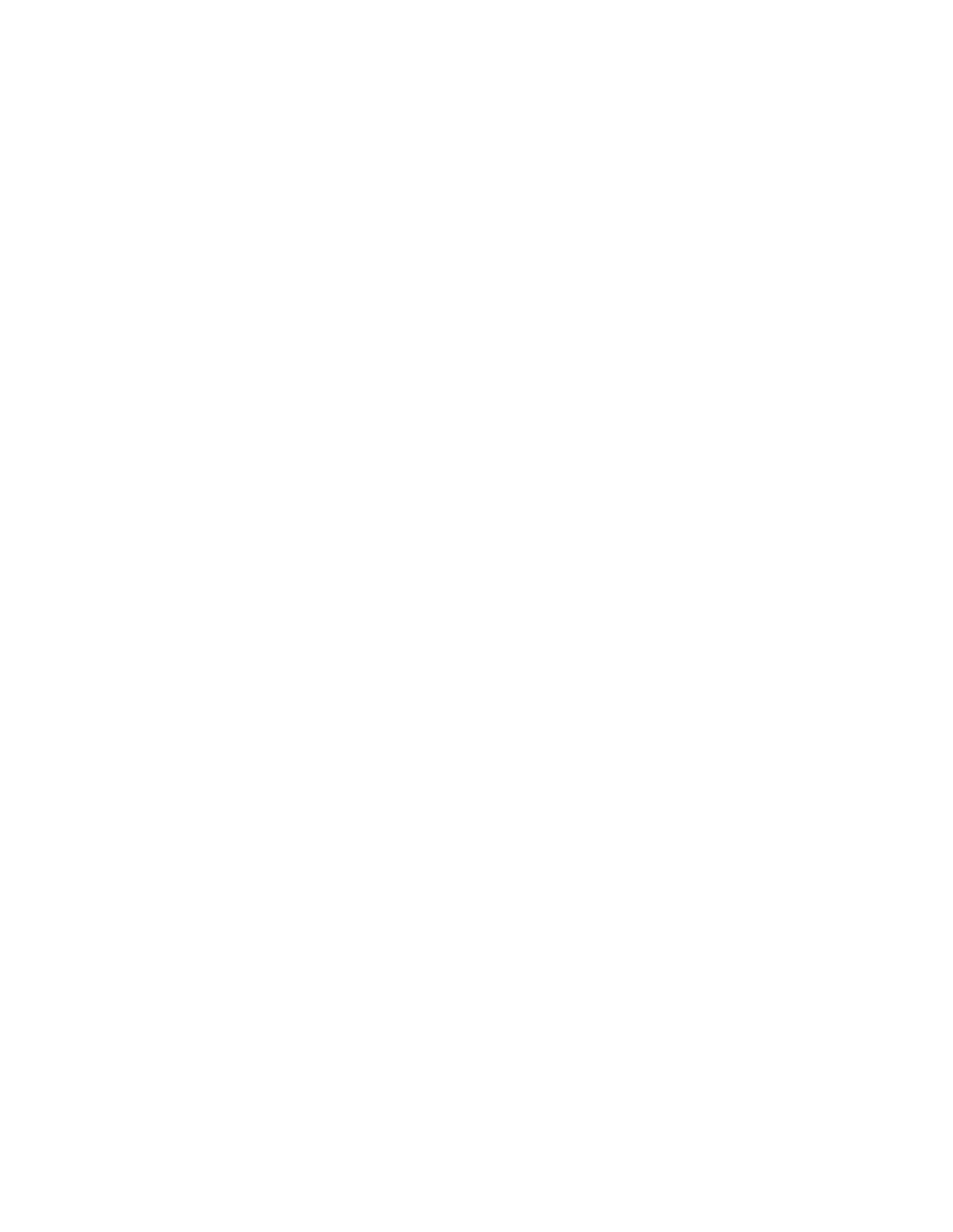# 10 Using GRUB with vendor power-on keys

Some laptop vendors provide an additional power-on button which boots another OS. GRUB supports such buttons with the 'GRUB\_TIMEOUT\_BUTTON', 'GRUB\_TIMEOUT\_STYLE\_BUTTON', 'GRUB\_DEFAULT\_BUTTON', and 'GRUB\_BUTTON\_CMOS\_ADDRESS' variables in default/grub (see [Section 6.1 \[Simple configuration\], page 19\)](#page-28-0). 'GRUB\_TIMEOUT\_BUTTON', 'GRUB\_TIMEOUT\_STYLE\_BUTTON', and 'GRUB\_DEFAULT\_BUTTON' are used instead of the corresponding variables without the '\_BUTTON' suffix when powered on using the special button. 'GRUB\_BUTTON\_CMOS\_ADDRESS' is vendor-specific and partially model-specific. Values known to the GRUB team are:

DELL XPS M1330M 121:3 DELL XPS M1530 85:3 DELL LATITUDE E4300 85:3 ASUS EEEPC 1005PE 84:1 (unconfirmed) LENOVO THINKPAD T410S (2912W1C)

101:3

To take full advantage of this function, install GRUB into the MBR (see [Section 4.1](#page-20-0) [\[Installing GRUB using grub-install\], page 11](#page-20-0)).

If you have a laptop which has a similar feature and not in the above list could you figure your address and contribute? To discover the address do the following:

• boot normally

•

sudo modprobe nvram sudo cat /dev/nvram | xxd > normal\_button.txt

• boot using vendor button

•

sudo modprobe nvram sudo cat /dev/nvram | xxd > normal\_vendor.txt

Then compare these text files and find where a bit was toggled. E.g. in case of Dell XPS it was:

byte 0x47: 20 --> 28

It's a bit number 3 as seen from following table:

| $\overline{0}$ | 01 |
|----------------|----|
| $\mathbf{1}$   | 02 |
| $\overline{2}$ | 04 |
| 3              | 08 |
| 4              | 10 |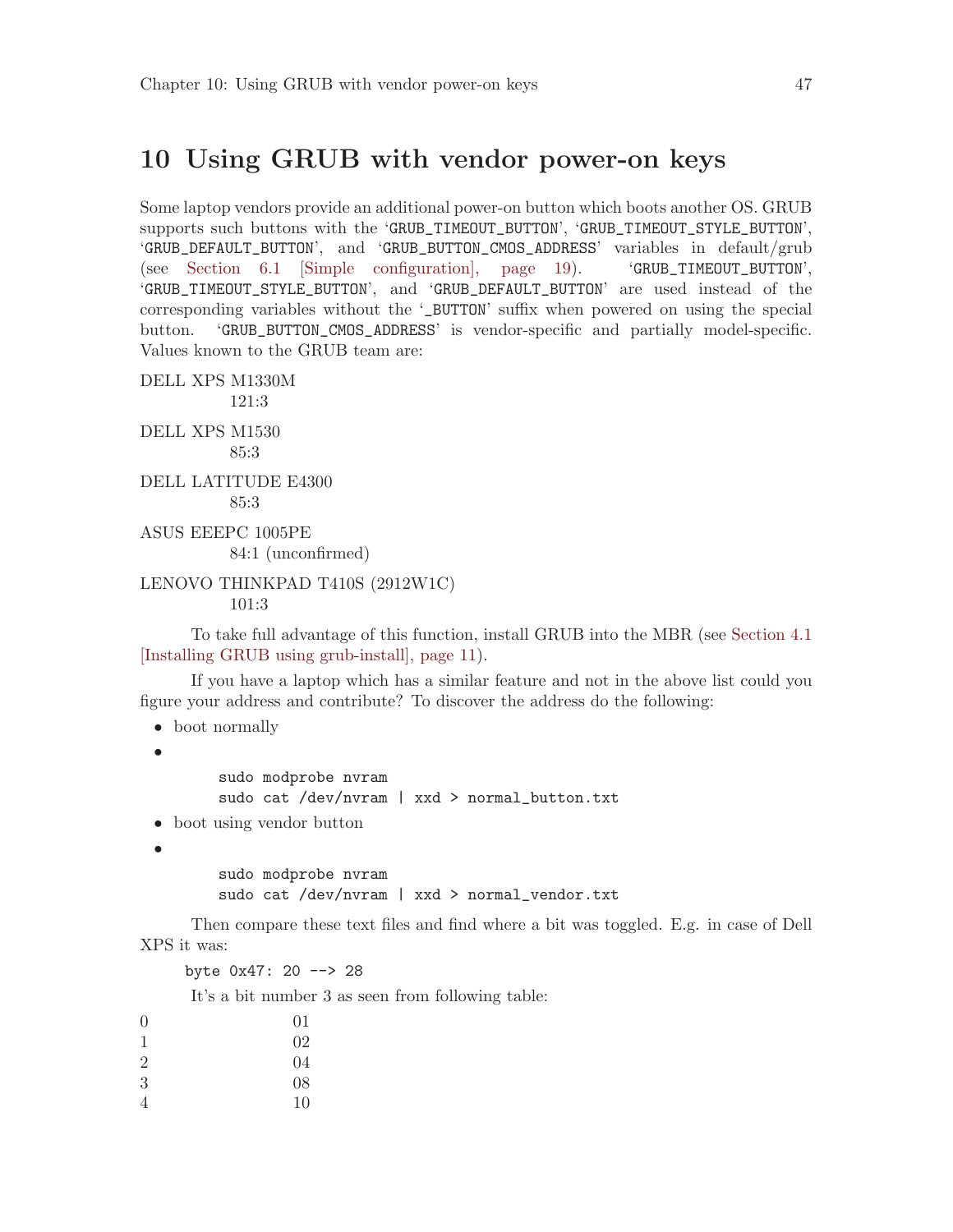0x47 is decimal 71. Linux nvram implementation cuts first 14 bytes of CMOS. So the real byte address in CMOS is  $71\texttt{+}14\texttt{=}85$  So complete address is  $85\!\!:\!\!3$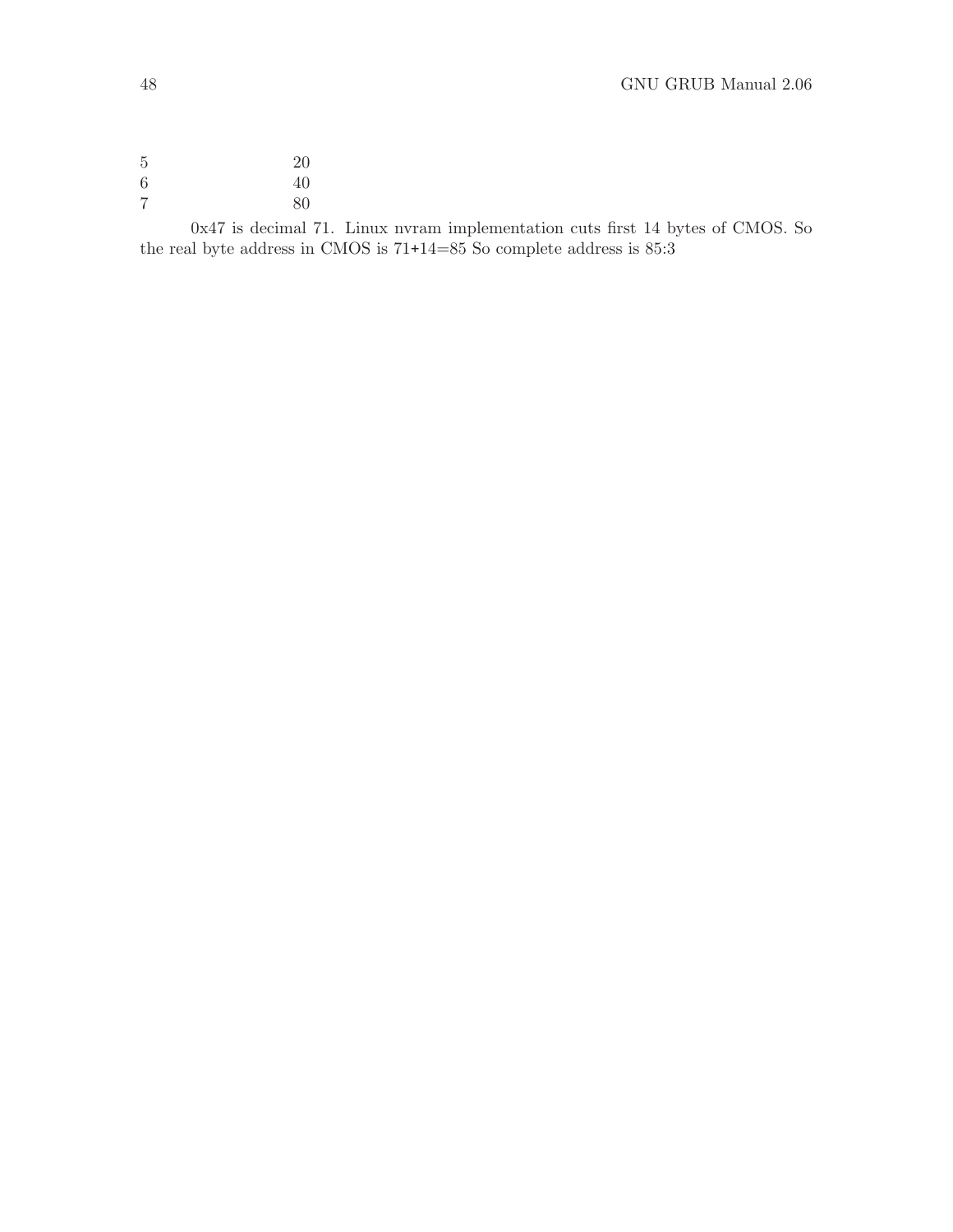# 11 GRUB image files

GRUB consists of several images: a variety of bootstrap images for starting GRUB in various ways, a kernel image, and a set of modules which are combined with the kernel image to form a core image. Here is a short overview of them.

#### 'boot.img'

On PC BIOS systems, this image is the first part of GRUB to start. It is written to a master boot record (MBR) or to the boot sector of a partition. Because a PC boot sector is 512 bytes, the size of this image is exactly 512 bytes.

The sole function of 'boot.img' is to read the first sector of the core image from a local disk and jump to it. Because of the size restriction, 'boot.img' cannot understand any file system structure, so grub-install hardcodes the location of the first sector of the core image into 'boot.img' when installing GRUB.

#### 'diskboot.img'

This image is used as the first sector of the core image when booting from a hard disk. It reads the rest of the core image into memory and starts the kernel. Since file system handling is not yet available, it encodes the location of the core image using a block list format.

'cdboot.img'

This image is used as the first sector of the core image when booting from a CD-ROM drive. It performs a similar function to 'diskboot.img'.

#### 'pxeboot.img'

This image is used as the start of the core image when booting from the network using PXE. See [Chapter 8 \[Network\], page 43.](#page-52-0)

#### 'lnxboot.img'

This image may be placed at the start of the core image in order to make GRUB look enough like a Linux kernel that it can be booted by LILO using an 'image=' section.

#### 'kernel.img'

This image contains GRUB's basic run-time facilities: frameworks for device and file handling, environment variables, the rescue mode command-line parser, and so on. It is rarely used directly, but is built into all core images.

#### 'core.img'

This is the core image of GRUB. It is built dynamically from the kernel image and an arbitrary list of modules by the grub-mkimage program. Usually, it contains enough modules to access '/boot/grub', and loads everything else (including menu handling, the ability to load target operating systems, and so on) from the file system at run-time. The modular design allows the core image to be kept small, since the areas of disk where it must be installed are often as small as 32KB.

See [Section 4.4 \[BIOS installation\], page 13,](#page-22-0) for details on where the core image can be installed on PC systems.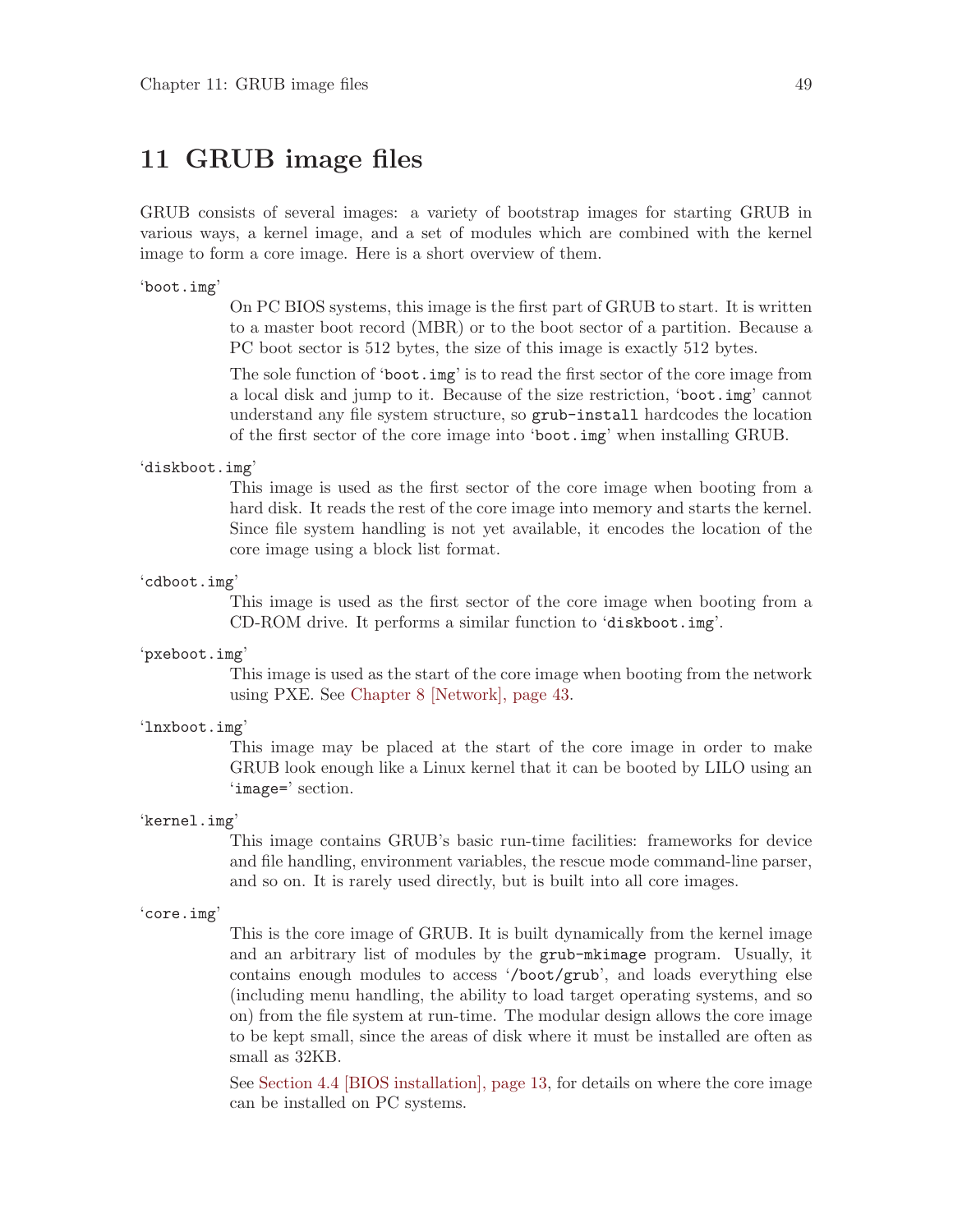'\*.mod' Everything else in GRUB resides in dynamically loadable modules. These are often loaded automatically, or built into the core image if they are essential, but may also be loaded manually using the insmod command (see [Section 16.3.36](#page-83-0) [\[insmod\], page 74\)](#page-83-0).

# For GRUB Legacy users

GRUB 2 has a different design from GRUB Legacy, and so correspondences with the images it used cannot be exact. Nevertheless, GRUB Legacy users often ask questions in the terms they are familiar with, and so here is a brief guide to how GRUB 2's images relate to that.

- 'stage1' Stage 1 from GRUB Legacy was very similar to 'boot.img' in GRUB 2, and they serve the same function.
- '\*\_stage1\_5'

In GRUB Legacy, Stage 1.5's function was to include enough filesystem code to allow the much larger Stage 2 to be read from an ordinary filesystem. In this respect, its function was similar to 'core.img' in GRUB 2. However, 'core.img' is much more capable than Stage 1.5 was; since it offers a rescue shell, it is sometimes possible to recover manually in the event that it is unable to load any other modules, for example if partition numbers have changed. 'core.img' is built in a more flexible way, allowing GRUB 2 to support reading modules from advanced disk types such as LVM and RAID.

GRUB Legacy could run with only Stage 1 and Stage 2 in some limited configurations, while GRUB 2 requires 'core.img' and cannot work without it.

- 'stage2' GRUB 2 has no single Stage 2 image. Instead, it loads modules from '/boot/grub' at run-time.
- 'stage2\_eltorito'

In GRUB 2, images for booting from CD-ROM drives are now constructed using 'cdboot.img' and 'core.img', making sure that the core image contains the 'iso9660' module. It is usually best to use the grub-mkrescue program for this.

- 'nbgrub' There is as yet no equivalent for 'nbgrub' in GRUB 2; it was used by Etherboot and some other network boot loaders.
- 'pxegrub' In GRUB 2, images for PXE network booting are now constructed using 'pxeboot.img' and 'core.img', making sure that the core image contains the 'pxe' and 'pxecmd' modules. See [Chapter 8 \[Network\], page 43.](#page-52-0)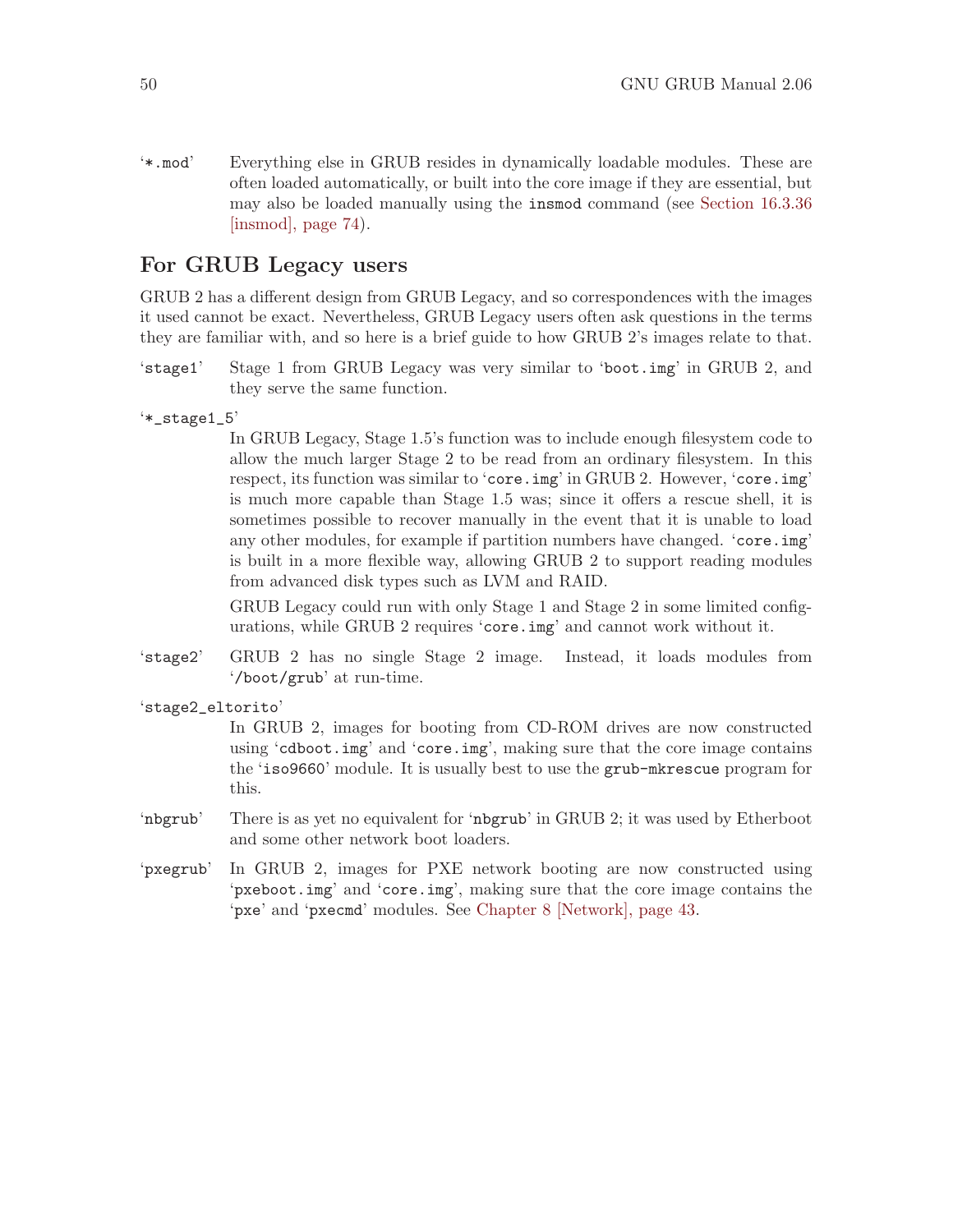# 12 Core image size limitation

Heavily limited platforms:

- i386-pc (normal and PXE): the core image size (compressed) is limited by 458240 bytes. kernel.img (.text + .data + .bss, uncompressed) is limited by 392704 bytes. module size (uncompressed) + kernel.img (.text + .data, uncompressed) is limited by the size of contiguous chunk at 1M address.
- sparc $64$ -ieee $1275$ : kernel.img (.text + .data + .bss) + modules +  $256K$  (stack) +  $2M$ (heap) is limited by space available at 0x4400. On most platforms it's just 3 or 4M since ieee1275 maps only so much.
- i386-ieee1275: kernel.img (.text + .data + .bss) + modules is limited by memory available at 0x10000, at most 596K

Lightly limited platforms:

- \*-xen: limited only by adress space and RAM size.
- i386-qemu: kernel.img (.text + .data + .bss) is limited by 392704 bytes. (core.img would be limited by ROM size but it's unlimited on qemu
- All EFI platforms: limited by contiguous RAM size and possibly firmware bugs
- Coreboot and multiboot. kernel.img (.text + .data + .bss) is limited by 392704 bytes. module size is limited by the size of contiguous chunk at 1M address.
- mipsel-loongson (ELF), mips(el)-qemu\_mips (ELF): if uncompressed: kernel.img (.text + .data) + modules is limited by the space from 80200000 forward if compressed: kernel.img (.text + .data, uncompressed) + modules (uncompressed) + (modules + kernel.img (.text + .data)) (compressed) + decompressor is limited by the space from 80200000 forward
- mipsel-loongson (Flash), mips(el)-qemu\_mips (Flash): kernel.img (.text + .data) + modules is limited by the space from 80200000 forward core.img (final) is limited by flash size (512K on yeeloong and fulooong)
- mips-arc: if uncompressed: kernel.img (.text + .data) is limited by the space from 8bd00000 forward modules + dummy decompressor is limited by the space from 8bd00000 backward if compressed: kernel.img (.text + .data, uncompressed) is limited by the space from 8bd00000 forward modules (uncompressed) + (modules + kernel.img  $(\text{.text} + \text{.data})$  (compressed, aligned to  $1M$ ) +  $1M$  (decompressor + scratch space) is limited by the space from 8bd00000 backward
- powerpc-ieee1275: kernel.img (.text + .data + .bss) + modules is limited by space available at 0x200000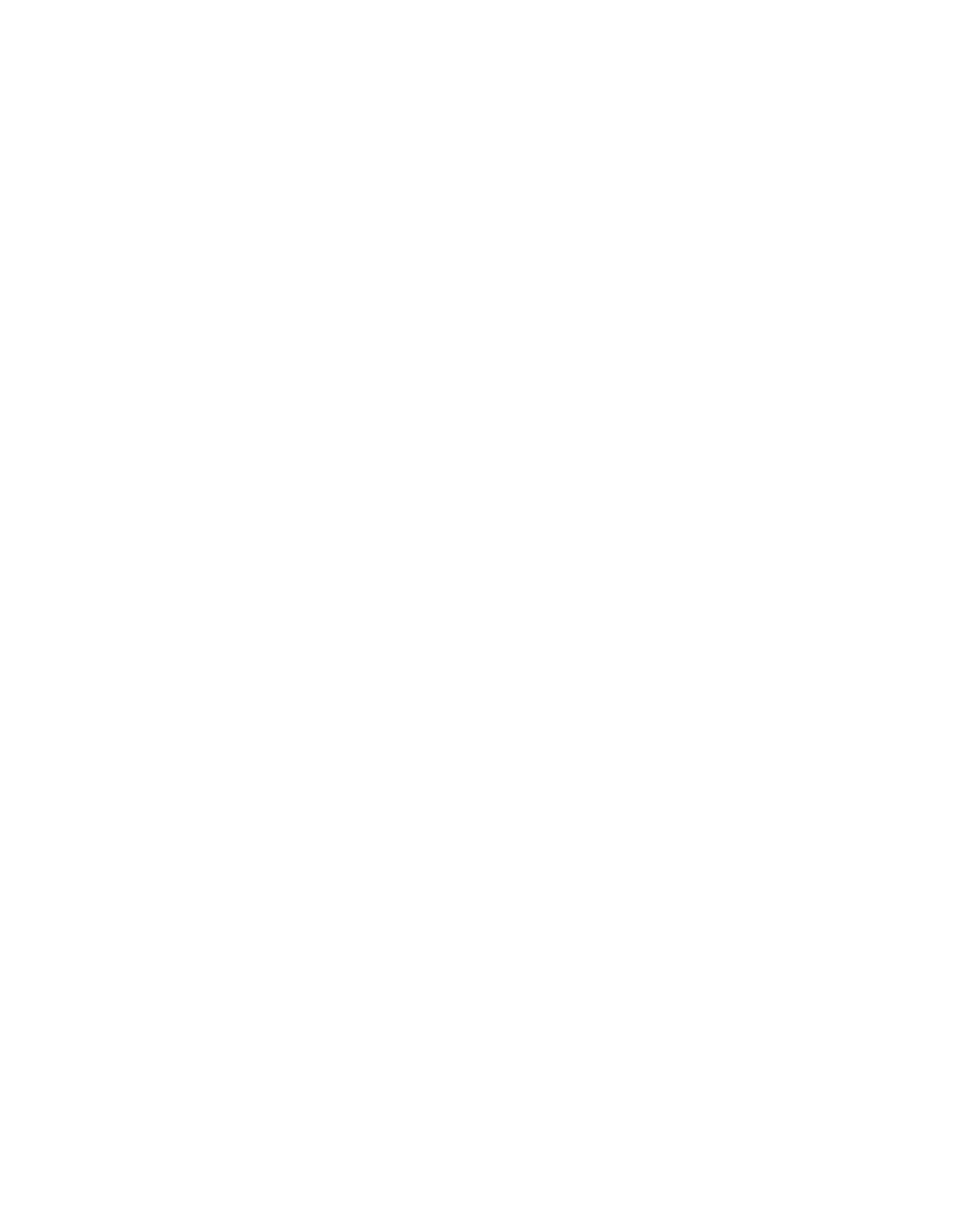# 13 Filesystem syntax and semantics

GRUB uses a special syntax for specifying disk drives which can be accessed by BIOS. Because of BIOS limitations, GRUB cannot distinguish between IDE, ESDI, SCSI, or others. You must know yourself which BIOS device is equivalent to which OS device. Normally, that will be clear if you see the files in a device or use the command **search** (see [Section 16.3.65](#page-89-0)) [\[search\], page 80\)](#page-89-0).

# <span id="page-62-0"></span>13.1 How to specify devices

The device syntax is like this:

(device[,partmap-name1 part-num1[,partmap-name2 part-num2[,...]]])

'[]' means the parameter is optional. device depends on the disk driver in use. BIOS and EFI disks use either 'fd' or 'hd' followed by a digit, like 'fd0', or 'cd'. AHCI, PATA (ata), crypto, USB use the name of driver followed by a number. Memdisk and host are limited to one disk and so it's refered just by driver name. RAID (md), ofdisk (ieee1275 and nand), LVM (lvm), LDM, virtio (vdsk) and arcdisk (arc) use intrinsic name of disk prefixed by driver name. Additionally just "nand" refers to the disk aliased as "nand". Conflicts are solved by suffixing a number if necessarry. Commas need to be escaped. Loopback uses whatever name specified to loopback command. Hostdisk uses names specified in device.map as long as it's of the form [fhc]d[0-9]\* or hostdisk/<OS DEVICE>. For crypto and RAID (md) additionally you can use the syntax  $\langle$  driver name>uuid/ $\langle$ uuid>. For LVM additionally you can use the syntax lvmid/<volume-group-uuid>/<volume-uuid>.

```
(fd0)
(hd0)
(cd)(ahci0)
(ata0)
(crypto0)
(usb0)
(cryptouuid/123456789abcdef0123456789abcdef0)
(mduuid/123456789abcdef0123456789abcdef0)
(lvm/system-root)
(lvmid/F1ikgD-2RES-306G-il9M-7iwa-4NKW-EbV1NV/eLGuCQ-L4Ka-XUgR-sjtJ-ffch-bajr-fCNfz5)
(md/myraid)
(md/0)
(ieee1275/disk2)
(ieee1275//pci@1f\,0/ide@d/disk@2)
(nand)
(memdisk)
(host)
(myloop)
(hostdisk//dev/sda)
```
part-num represents the partition number of device, starting from one. partname is optional but is recommended since disk may have several top-level partmaps. Specifying third and later component you can access to subpartitions.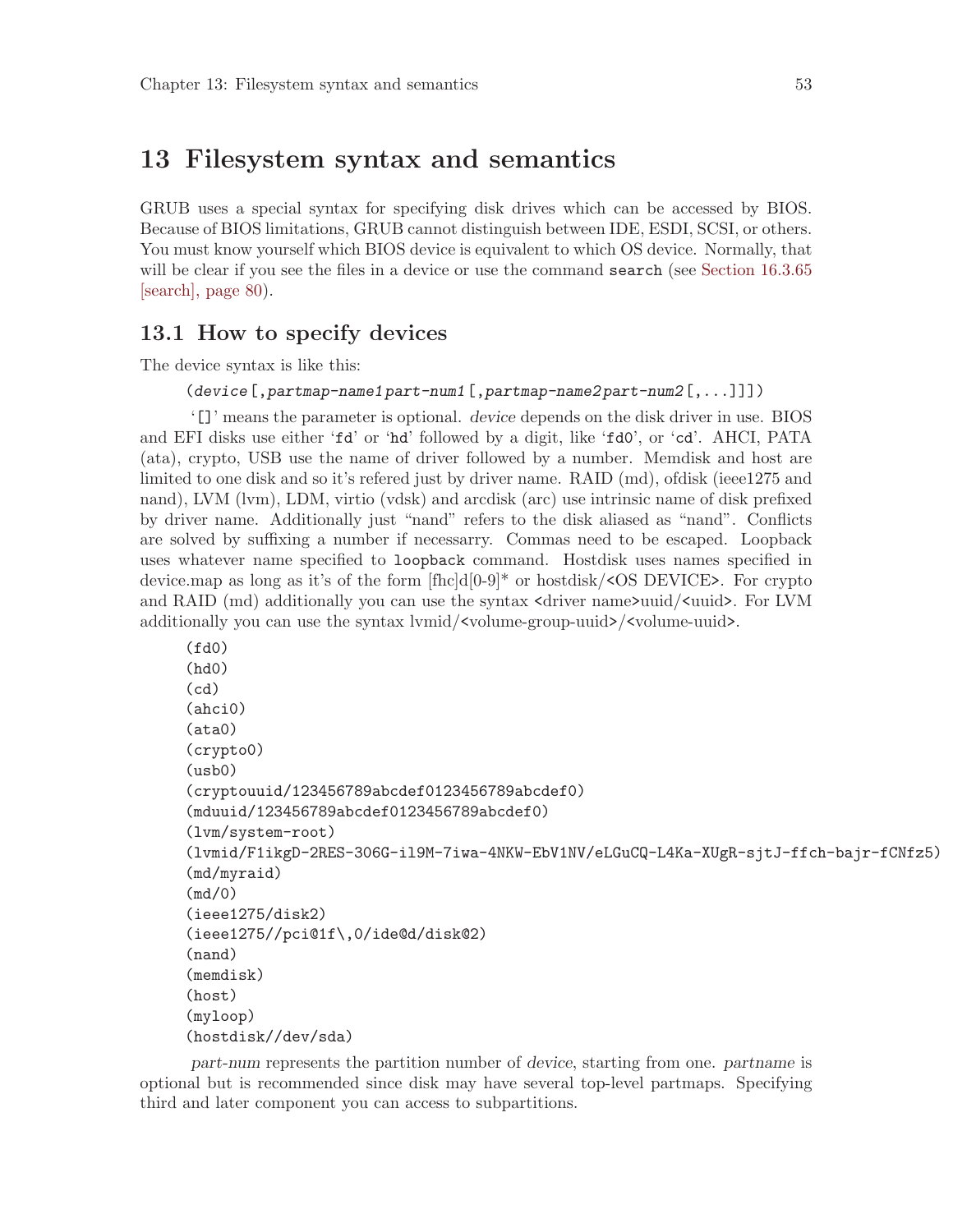The syntax '(hd0)' represents using the entire disk (or the MBR when installing GRUB), while the syntax  $(hd, 1)$  represents using the first partition of the disk (or the boot sector of the partition when installing GRUB).

```
(hd0,msdos1)
(hd0,msdos1,msdos5)
(hd0,msdos1,bsd3)
(hd0,netbsd1)
(hd0,gpt1)
(hd0,1,3)
```
If you enabled the network support, the special drives  $(protocol[,server])$  are also available. Supported protocols are 'http' and 'tftp'. If server is omitted, value of environment variable 'net\_default\_server' is used. Before using the network drive, you must initialize the network. See [Chapter 8 \[Network\], page 43,](#page-52-0) for more information.

If you boot GRUB from a CD-ROM, '(cd)' is available. See [Section 4.2 \[Making a](#page-21-0) [GRUB bootable CD-ROM\], page 12,](#page-21-0) for details.

# <span id="page-63-0"></span>13.2 How to specify files

There are two ways to specify files, by absolute file name and by block list.

An absolute file name resembles a Unix absolute file name, using '/' for the directory separator (not '\' as in DOS). One example is ' $(hd0,1)/boot/grub/grub.cfg'.$  This means the file '/boot/grub/grub.cfg' in the first partition of the first hard disk. If you omit the device name in an absolute file name, GRUB uses GRUB's root device implicitly. So if you set the root device to, say,  $(hd1,1)'$  by the command 'set root=(hd1,1)' (see [Section 16.3.67 \[set\], page 83\)](#page-92-0), then /boot/kernel is the same as  $(hd1,1)/boot/kernel$ .

On ZFS filesystem the first path component must be volume  $\mathcal{C}$  [snapshot]. So '/rootvol@snap-129/boot/grub/grub.cfg' refers to file '/boot/grub/grub.cfg' in snapshot of volume 'rootvol' with name 'snap-129'. Trailing 'Q' after volume name is mandatory even if snapshot name is omitted.

# 13.3 How to specify block lists

A block list is used for specifying a file that doesn't appear in the filesystem, like a chainloader. The syntax is  $[offset]+length[, [offset]+length], \ldots$  Here is an example:

#### 0+100,200+1,300+300

This represents that GRUB should read blocks 0 through 99, block 200, and blocks 300 through 599. If you omit an offset, then GRUB assumes the offset is zero.

Like the file name syntax (see [Section 13.2 \[File name syntax\], page 54\)](#page-63-0), if a blocklist does not contain a device name, then GRUB uses GRUB's root device. So (hd0,2)+1 is the same as  $+1$  when the root device is  $(hd0,2)$ .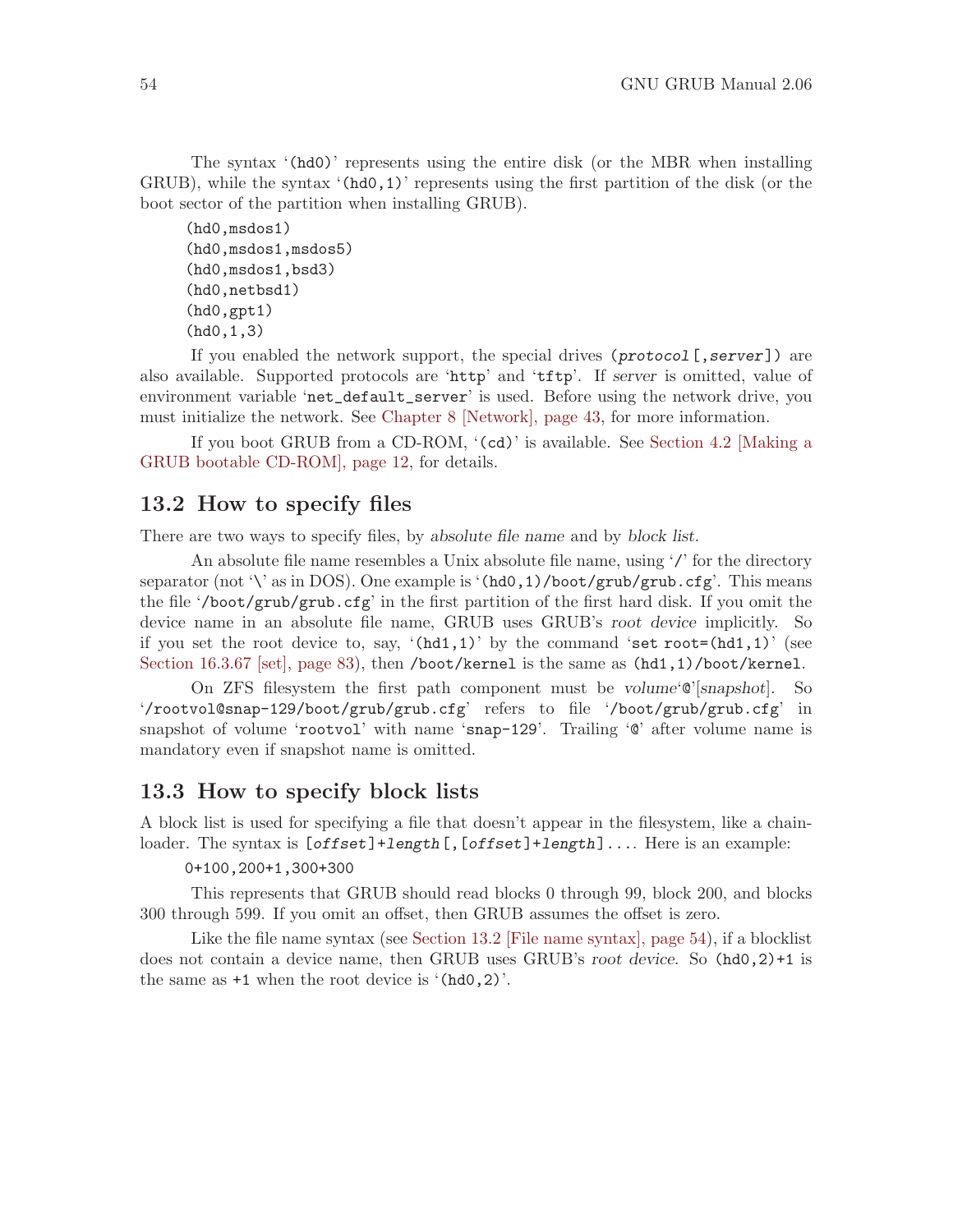# 14 GRUB's user interface

GRUB has both a simple menu interface for choosing preset entries from a configuration file, and a highly flexible command-line for performing any desired combination of boot commands.

GRUB looks for its configuration file as soon as it is loaded. If one is found, then the full menu interface is activated using whatever entries were found in the file. If you choose the command-line menu option, or if the configuration file was not found, then GRUB drops to the command-line interface.

# 14.1 The flexible command-line interface

The command-line interface provides a prompt and after it an editable text area much like a command-line in Unix or DOS. Each command is immediately executed after it is entered<sup>1</sup>. The commands (see [Section 16.3 \[Command-line and menu entry commands\], page 67\)](#page-76-0) are a subset of those available in the configuration file, used with exactly the same syntax.

Cursor movement and editing of the text on the line can be done via a subset of the functions available in the Bash shell:

```
C-F
PC RIGHT KEY
          Move forward one character.
C-B
PC LEFT KEY
          Move back one character.
C-AHOME Move to the start of the line.
C-FEND Move the the end of the line.
C-D
DEL Delete the character underneath the cursor.
C-H
BS Delete the character to the left of the cursor.
C-K Kill the text from the current cursor position to the end of the line.
C-U Kill backward from the cursor to the beginning of the line.
C-Y Yank the killed text back into the buffer at the cursor.
C-P
PC UP KEY
          Move up through the history list.
C-N
PC DOWN KEY
          Move down through the history list.
```
 $^{\rm 1}$  However, this behavior will be changed in the future version, in a user-invisible way.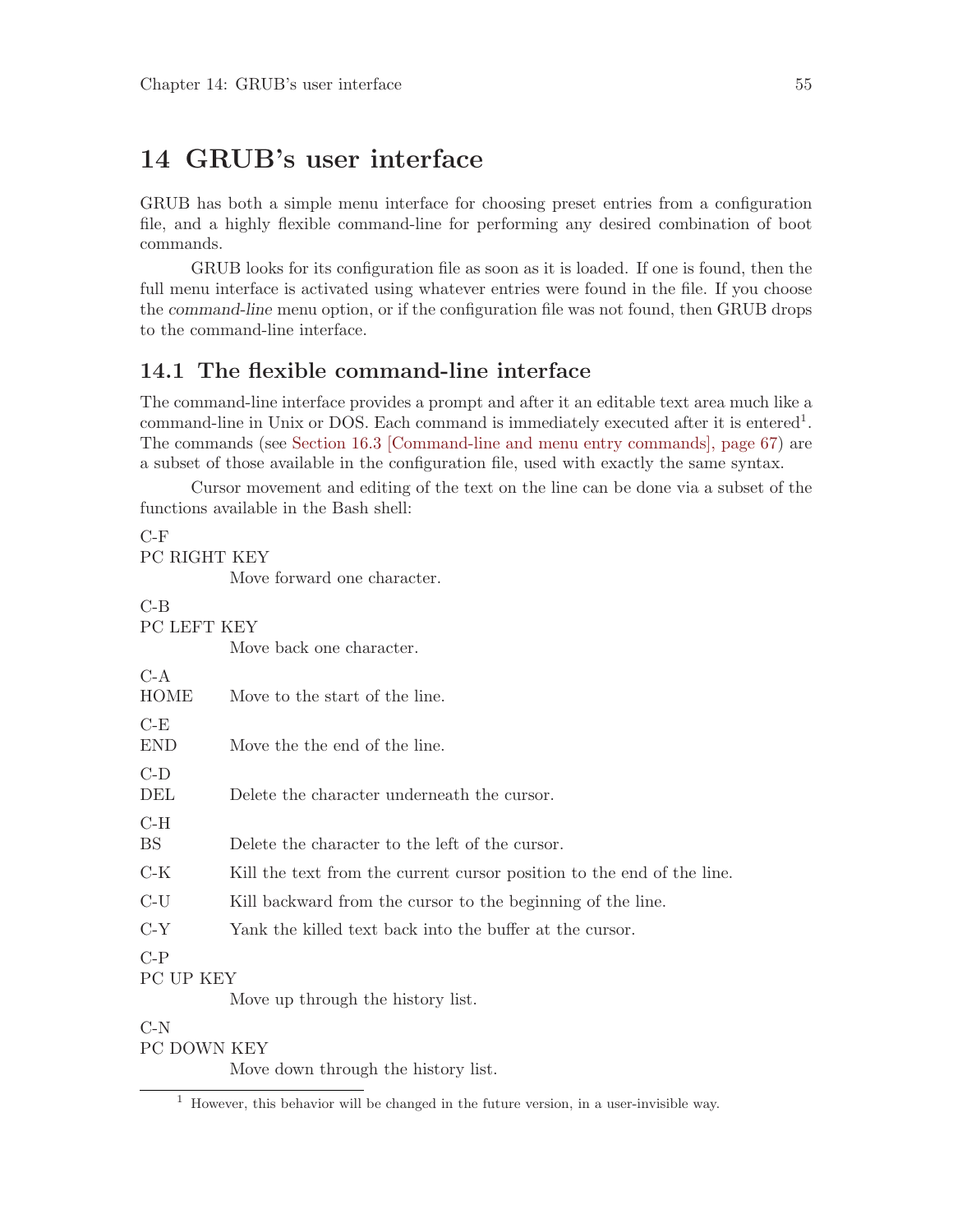When typing commands interactively, if the cursor is within or before the first word in the command-line, pressing the TAB key (or C-I) will display a listing of the available commands, and if the cursor is after the first word, the TAB will provide a completion listing of disks, partitions, and file names depending on the context. Note that to obtain a list of drives, one must open a parenthesis, as root (.

Note that you cannot use the completion functionality in the TFTP filesystem. This is because TFTP doesn't support file name listing for the security.

# 14.2 The simple menu interface

The menu interface is quite easy to use. Its commands are both reasonably intuitive and described on screen.

Basically, the menu interface provides a list of boot entries to the user to choose from. Use the arrow keys to select the entry of choice, then press RET to run it. An optional timeout is available to boot the default entry (the first one if not set), which is aborted by pressing any key.

Commands are available to enter a bare command-line by pressing C (which operates exactly like the non-config-file version of GRUB, but allows one to return to the menu if desired by pressing ESC) or to edit any of the boot entries by pressing E.

If you protect the menu interface with a password (see [Chapter 18 \[Security\],](#page-104-0) [page 95\)](#page-104-0), all you can do is choose an entry by pressing RET, or press P to enter the password.

# 14.3 Editing a menu entry

The menu entry editor looks much like the main menu interface, but the lines in the menu are individual commands in the selected entry instead of entry names.

If an ESC is pressed in the editor, it aborts all the changes made to the configuration entry and returns to the main menu interface.

Each line in the menu entry can be edited freely, and you can add new lines by pressing RET at the end of a line. To boot the edited entry, press CTRL-X.

Although GRUB unfortunately does not support undo, you can do almost the same thing by just returning to the main menu using ESC.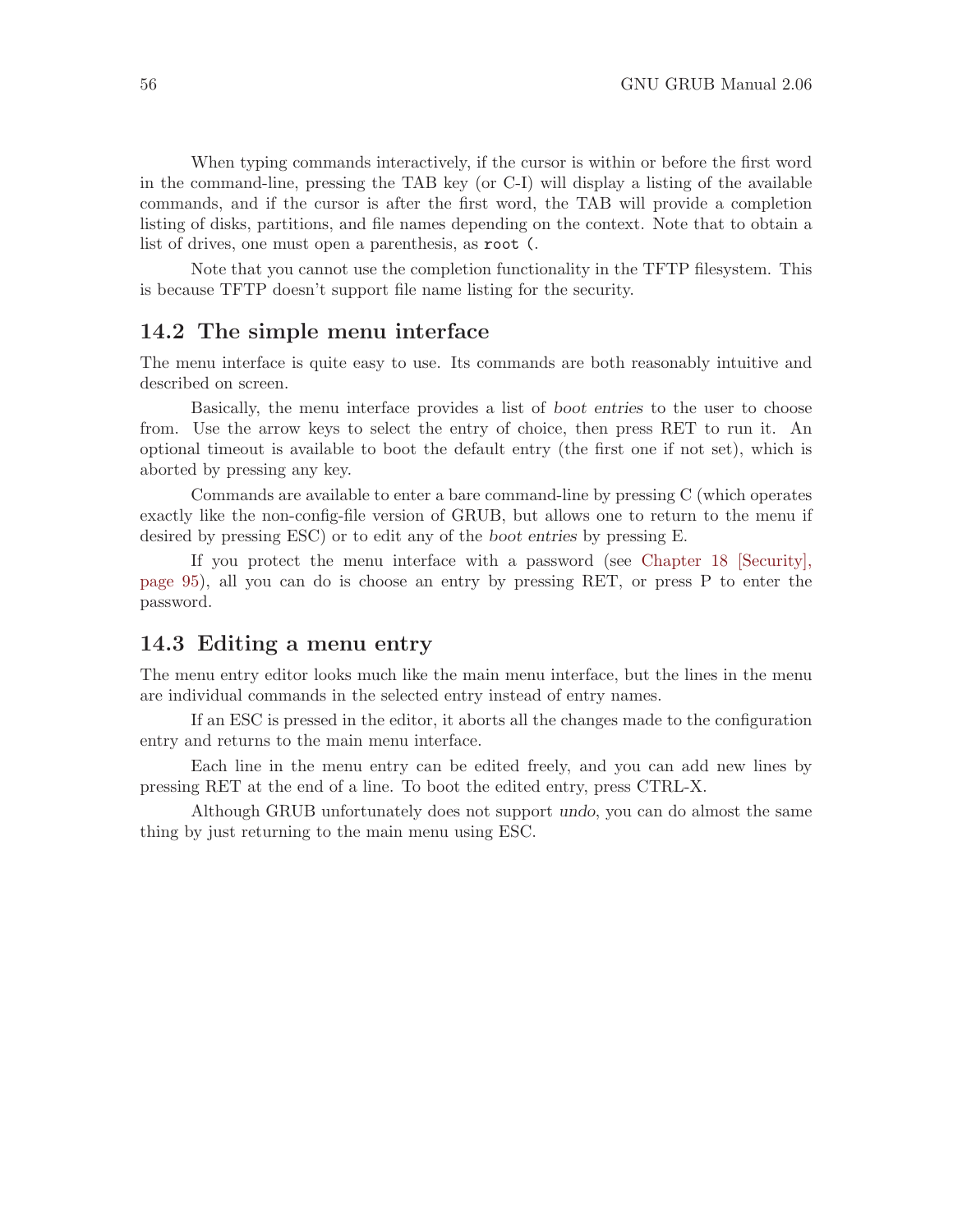# <span id="page-66-0"></span>15 GRUB environment variables

GRUB supports environment variables which are rather like those offered by all Unixlike systems. Environment variables have a name, which is unique and is usually a short identifier, and a value, which is an arbitrary string of characters. They may be set (see [Section 16.3.67 \[set\], page 83](#page-92-0)), unset (see [Section 16.3.77 \[unset\], page 87\)](#page-96-0), or looked up (see [Section 6.3 \[Shell-like scripting\], page 26\)](#page-35-0) by name.

A number of environment variables have special meanings to various parts of GRUB. Others may be used freely in GRUB configuration files.

# 15.1 Special environment variables

These variables have special meaning to GRUB.

## 15.1.1 biosnum

When chain-loading another boot loader (see [Section 5.1.2 \[Chain-loading\], page 15\)](#page-24-0), GRUB may need to know what BIOS drive number corresponds to the root device (see [Section 15.1.40 \[root\], page 63\)](#page-72-0) so that it can set up registers properly. If the biosnum variable is set, it overrides GRUB's own means of guessing this.

For an alternative approach which also changes BIOS drive mappings for the chainloaded system, see [Section 16.3.24 \[drivemap\], page 72.](#page-81-0)

#### 15.1.2 check signatures

This variable controls whether GRUB enforces digital signature validation on loaded files. See [Section 18.2 \[Using digital signatures\], page 96](#page-105-0).

#### 15.1.3 chosen

When executing a menu entry, GRUB sets the *chosen* variable to the title of the entry being executed.

If the menu entry is in one or more submenus, then chosen is set to the titles of each of the submenus starting from the top level followed by the title of the menu entry itself, separated by  $\cdot$ .

#### 15.1.4 cmdpath

The location from which 'core.img' was loaded as an absolute directory name (see [Section 13.2 \[File name syntax\], page 54](#page-63-0)). This is set by GRUB at startup based on information returned by platform firmware. Not every platform provides this information and some may return only device without path name.

#### <span id="page-66-1"></span>15.1.5 color highlight

This variable contains the "highlight" foreground and background terminal colors, separated by a slash  $('/')$ . Setting this variable changes those colors. For the available color names, see [Section 15.1.6 \[color](#page-67-0)\_normal], page 58.

The default is 'black/light-gray'.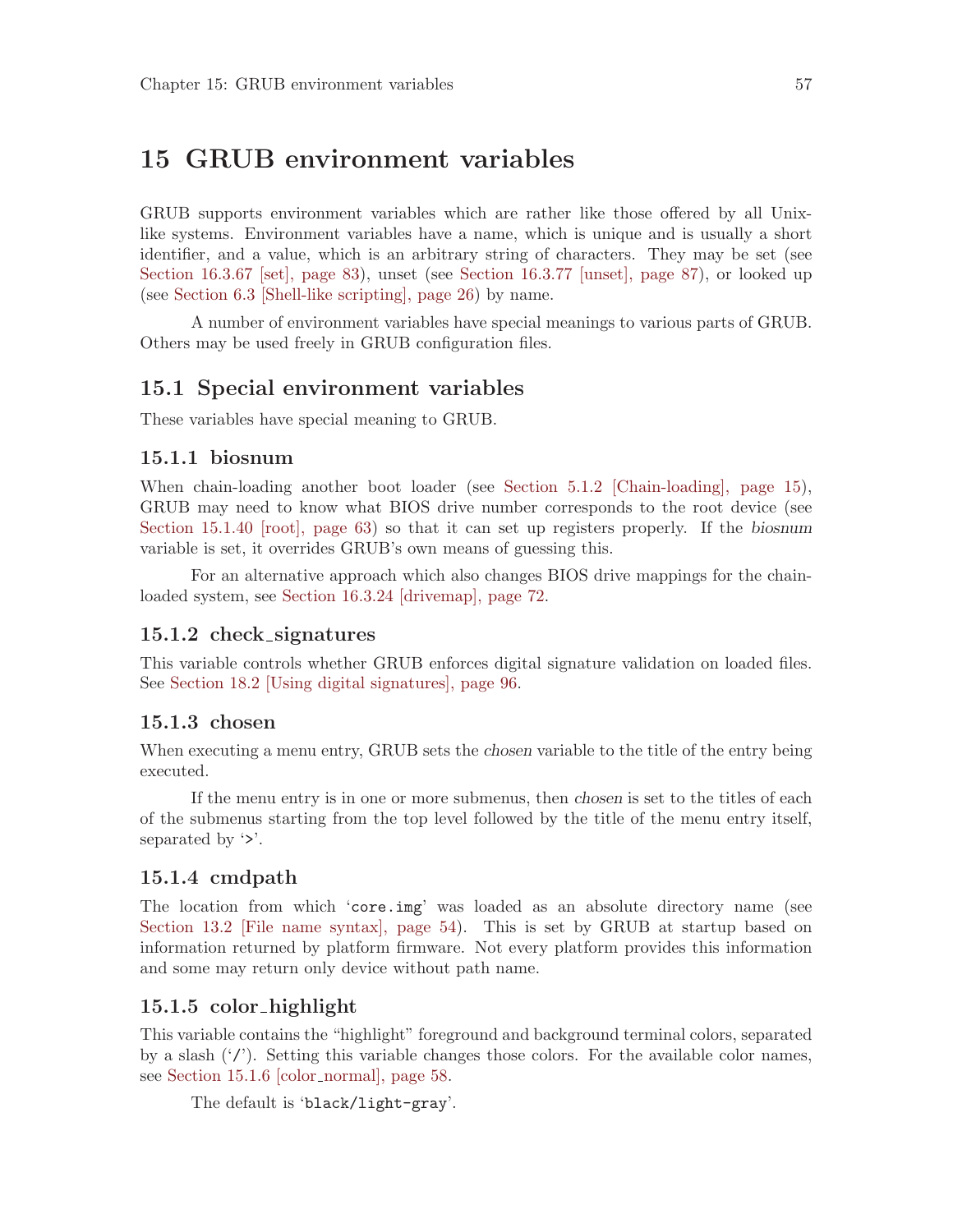## <span id="page-67-0"></span>15.1.6 color\_normal

This variable contains the "normal" foreground and background terminal colors, separated by a slash  $('')$ . Setting this variable changes those colors. Each color must be a name from the following list:

- black
- blue
- green
- cyan
- red
- magenta
- brown
- light-gray
- dark-gray
- light-blue
- light-green
- light-cyan
- light-red
- light-magenta
- yellow
- white

The default is 'light-gray/black'.

The color support support varies from terminal to terminal.

'morse' has no color support at all.

'mda\_text' color support is limited to highlighting by black/white reversal.

'console' on ARC, EMU and IEEE1275, 'serial\_\*' and 'spkmodem' are governed by terminfo and support only 8 colors if in modes 'vt100-color' (default for console on emu), 'arc' (default for console on ARC), 'ieee1275' (default for console on IEEE1275). When in mode 'vt100' then the color support is limited to highlighting by black/white reversal. When in mode 'dumb' there is no color support.

When console supports no colors this setting is ignored. When console supports 8 colors, then the colors from the second half of the previous list are mapped to the matching colors of first half.

'console' on EFI and BIOS and 'vga\_text' support all 16 colors.

'gfxterm' supports all 16 colors and would be theoretically extendable to support whole rgb24 palette but currently there is no compelling reason to go beyond the current 16 colors.

## 15.1.7 config directory

This variable is automatically set by GRUB to the directory part of current configuration file name (see [Section 15.1.8 \[config](#page-68-0) file], page 59).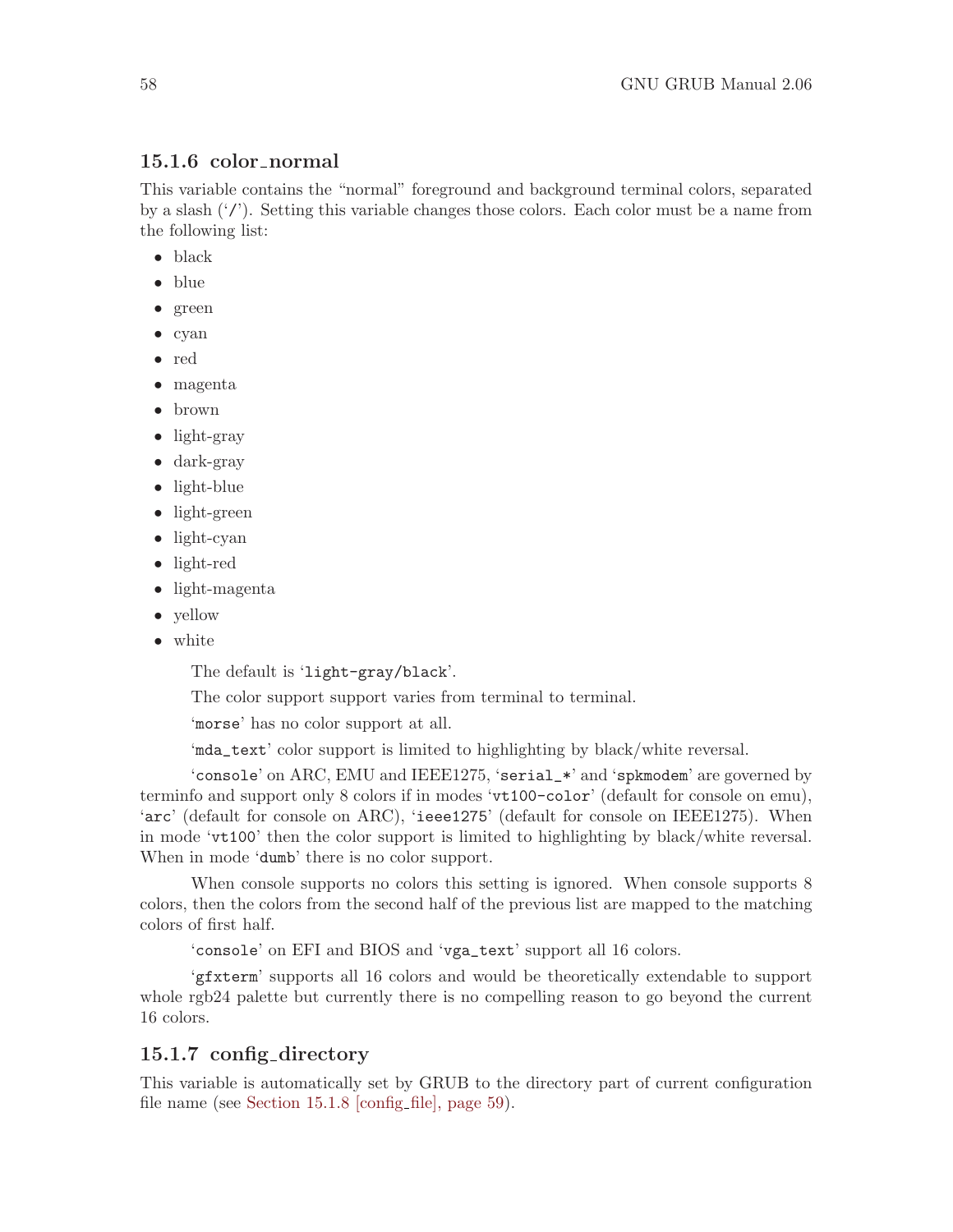## <span id="page-68-0"></span>15.1.8 config file

This variable is automatically set by GRUB to the name of configuration file that is being processed by commands configfile (see [Section 16.3.16 \[configfile\], page 70\)](#page-79-0) or normal (see [Section 16.3.52 \[normal\], page 77\)](#page-86-0). It is restored to the previous value when command completes.

## 15.1.9 debug

This variable may be set to enable debugging output from various components of GRUB. The value is a list of debug facility names separated by whitespace or ',', or 'all' to enable all available debugging output. The facility names are the first argument to grub dprintf. Consult source for more details.

## <span id="page-68-1"></span>15.1.10 default

...

If this variable is set, it identifies a menu entry that should be selected by default, possibly after a timeout (see [Section 15.1.43 \[timeout\], page 63](#page-72-1)). The entry may be identified by number (starting from 0 at each level of the hierarchy), by title, or by id.

For example, if you have:

```
menuentry 'Example GNU/Linux distribution' --class gnu-linux --id example-gnu-linux {
```
}

then you can make this the default using:

#### default=example-gnu-linux

If the entry is in a submenu, then it must be identified using the number, title, or id of each of the submenus starting from the top level, followed by the number, title, or id of the menu entry itself, with each element separated by '>'. For example, take the following menu structure:

```
GNU/Hurd --id gnu-hurd
  Standard Boot --id=gnu-hurd-std
  Rescue shell --id=gnu-hurd-rescue
Other platforms --id=other
  Minix --id=minix
    Version 3.4.0 --id=minix-3.4.0
    Version 3.3.0 --id=minix-3.3.0
  GRUB Invaders --id=grub-invaders
```
The more recent release of Minix would then be identified as 'Other platforms>Minix>Version 3.4.0', or as '1>0>0', or as 'other>minix>minix-3.4.0'.

This variable is often set by 'GRUB\_DEFAULT' (see [Section 6.1 \[Simple configuration\],](#page-28-0) [page 19](#page-28-0)), grub-set-default, or grub-reboot.

### 15.1.11 fallback

If this variable is set, it identifies a menu entry that should be selected if the default menu entry fails to boot. Entries are identified in the same way as for 'default' (see [Section 15.1.10 \[default\], page 59](#page-68-1)).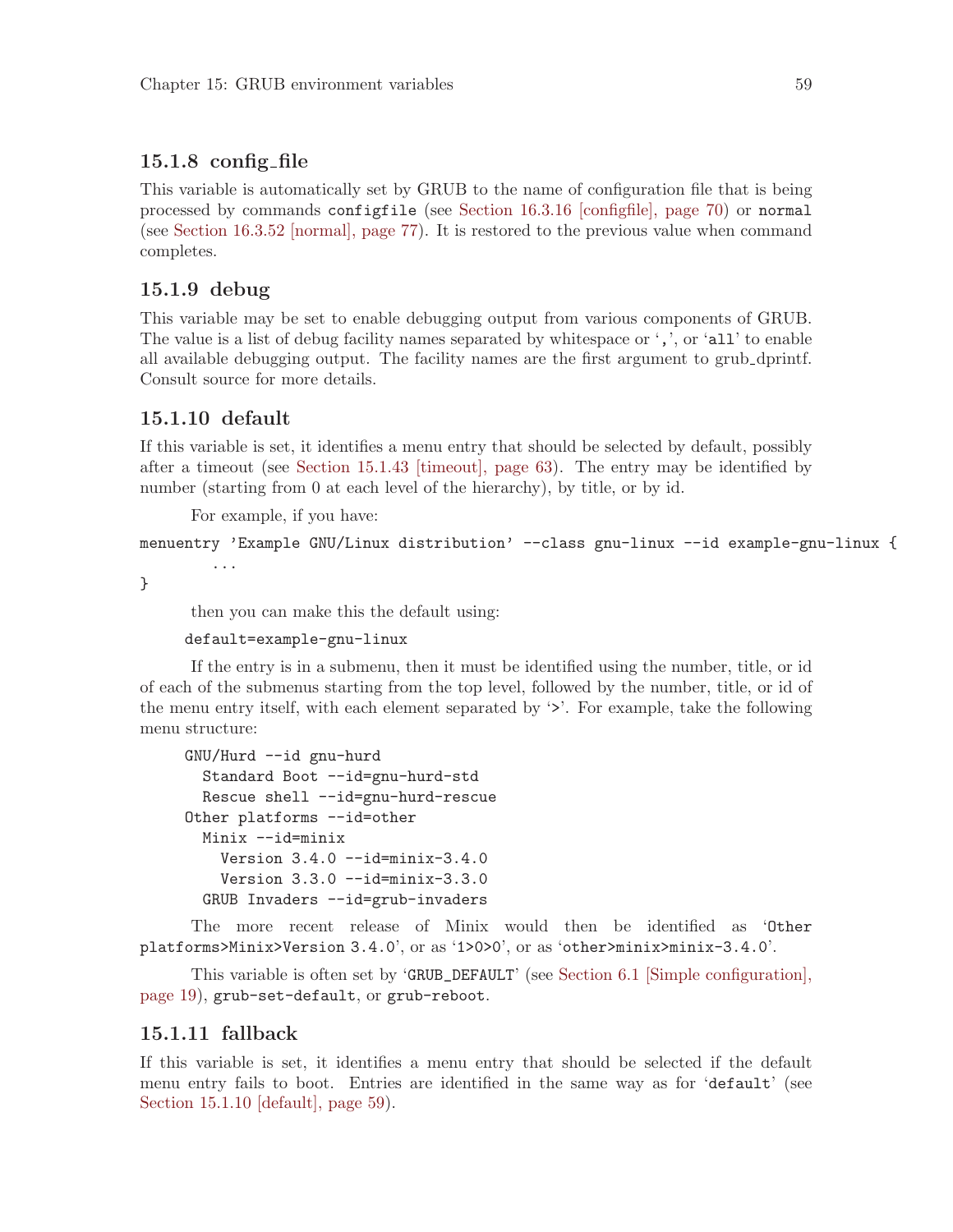# <span id="page-69-0"></span>15.1.12 gfxmode

If this variable is set, it sets the resolution used on the 'gfxterm' graphical terminal. Note that you can only use modes which your graphics card supports via VESA BIOS Extensions (VBE), so for example native LCD panel resolutions may not be available. The default is 'auto', which selects a platform-specific default that should look reasonable. Supported modes can be listed by 'videoinfo' command in GRUB.

The resolution may be specified as a sequence of one or more modes, separated by commas  $(\cdot, \cdot)$  or semicolons  $(\cdot, \cdot)$ ; each will be tried in turn until one is found. Each mode should be either 'auto', 'widthxheight', or 'widthxheightxdepth'.

# 15.1.13 gfxpayload

If this variable is set, it controls the video mode in which the Linux kernel starts up, replacing the 'vga=' boot option (see [Section 16.3.38 \[linux\], page 74\)](#page-83-1). It may be set to 'text' to force the Linux kernel to boot in normal text mode, 'keep' to preserve the graphics mode set using 'gfxmode', or any of the permitted values for 'gfxmode' to set a particular graphics mode (see [Section 15.1.12 \[gfxmode\], page 60\)](#page-69-0).

Depending on your kernel, your distribution, your graphics card, and the phase of the moon, note that using this option may cause GNU/Linux to suffer from various display problems, particularly during the early part of the boot sequence. If you have problems, set this variable to 'text' and GRUB will tell Linux to boot in normal text mode.

The default is platform-specific. On platforms with a native text mode (such as PC BIOS platforms), the default is 'text'. Otherwise the default may be 'auto' or a specific video mode.

This variable is often set by 'GRUB\_GFXPAYLOAD\_LINUX' (see [Section 6.1 \[Simple con](#page-28-0)[figuration\], page 19](#page-28-0)).

#### 15.1.14 gfxterm font

If this variable is set, it names a font to use for text on the 'gfxterm' graphical terminal. Otherwise, 'gfxterm' may use any available font.

# 15.1.15 grub cpu

In normal mode (see [Section 16.3.52 \[normal\], page 77](#page-86-0)), GRUB sets the 'grub\_cpu' variable to the CPU type for which GRUB was built (e.g. 'i386' or 'powerpc').

### 15.1.16 grub\_platform

In normal mode (see [Section 16.3.52 \[normal\], page 77\)](#page-86-0), GRUB sets the 'grub\_platform' variable to the platform for which GRUB was built (e.g. 'pc' or 'efi').

### 15.1.17 icondir

If this variable is set, it names a directory in which the GRUB graphical menu should look for icons after looking in the theme's 'icons' directory. See [Chapter 7 \[Theme file format\],](#page-42-0) [page 33](#page-42-0).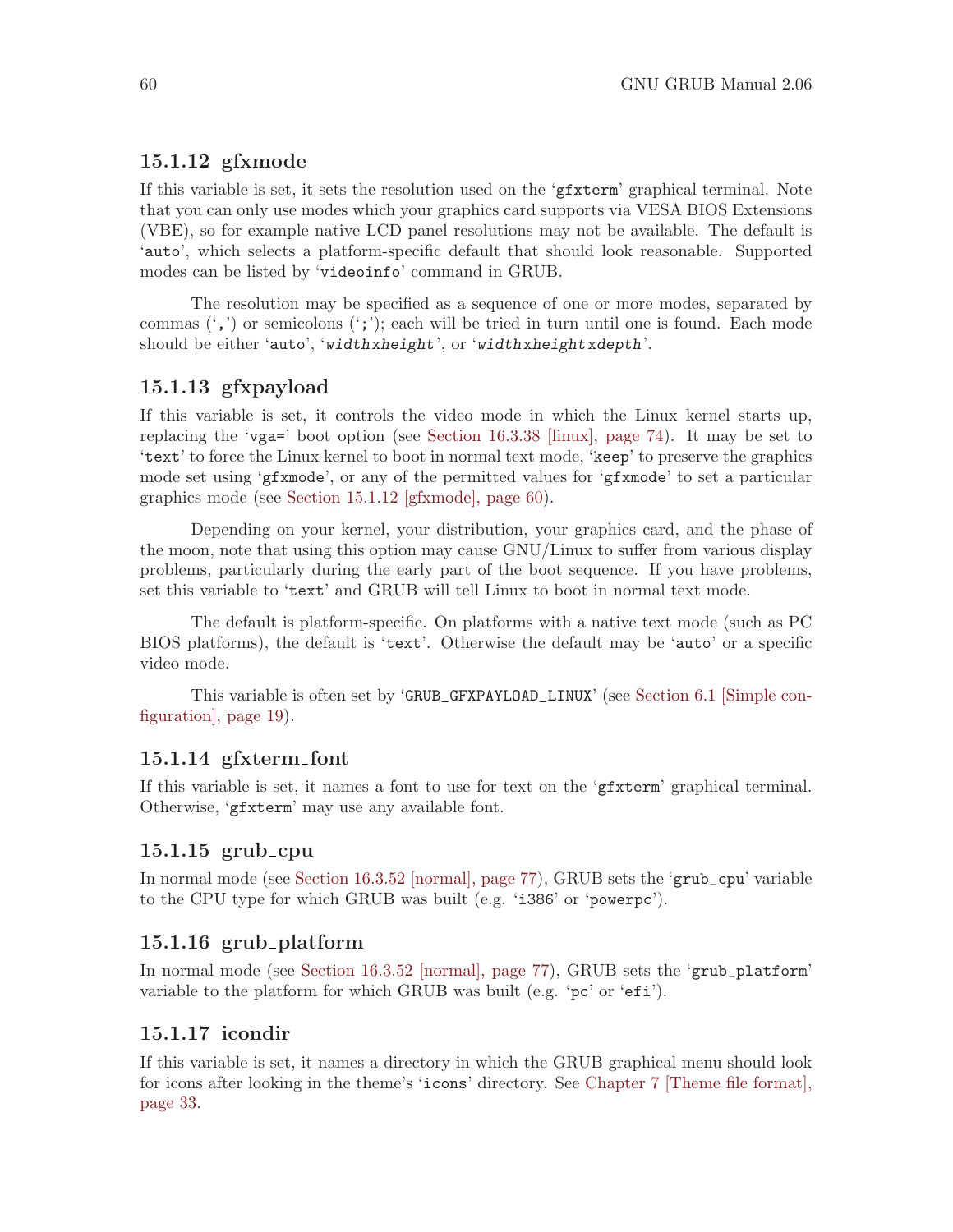## 15.1.18 lang

If this variable is set, it names the language code that the gettext command (see [Section 16.3.29 \[gettext\], page 73](#page-82-0)) uses to translate strings. For example, French would be named as 'fr', and Simplified Chinese as 'zh\_CN'.

grub-mkconfig (see [Section 6.1 \[Simple configuration\], page 19](#page-28-0)) will try to set a reasonable default for this variable based on the system locale.

## 15.1.19 locale dir

If this variable is set, it names the directory where translation files may be found (see [Section 16.3.29 \[gettext\], page 73](#page-82-0)), usually '/boot/grub/locale'. Otherwise, internationalization is disabled.

grub-mkconfig (see [Section 6.1 \[Simple configuration\], page 19\)](#page-28-0) will set a reasonable default for this variable if internationalization is needed and any translation files are available.

### 15.1.20 menu color highlight

This variable contains the foreground and background colors to be used for the highlighted menu entry, separated by a slash  $('')$ . Setting this variable changes those colors. For the available color names, see [Section 15.1.6 \[color](#page-67-0)\_normal], page 58.

The default is the value of 'color\_highlight' (see [Section 15.1.5 \[color](#page-66-1) highlight], [page 57](#page-66-1)).

## 15.1.21 menu\_color\_normal

This variable contains the foreground and background colors to be used for non-highlighted menu entries, separated by a slash  $('/')$ . Setting this variable changes those colors. For the available color names, see [Section 15.1.6 \[color](#page-67-0)\_normal], page 58.

The default is the value of 'color\_normal' (see [Section 15.1.6 \[color](#page-67-0) normal], [page 58](#page-67-0)).

## 15.1.22 net\_<interface>\_boot\_file

See [Chapter 8 \[Network\], page 43](#page-52-0).

### 15.1.23 net\_<interface>\_dhcp\_server\_name

See [Chapter 8 \[Network\], page 43](#page-52-0).

#### 15.1.24 net\_<interface>\_domain

See [Chapter 8 \[Network\], page 43](#page-52-0).

## 15.1.25 net\_<interface>\_extensionspath

See [Chapter 8 \[Network\], page 43](#page-52-0).

### 15.1.26 net\_<interface>\_hostname

See [Chapter 8 \[Network\], page 43](#page-52-0).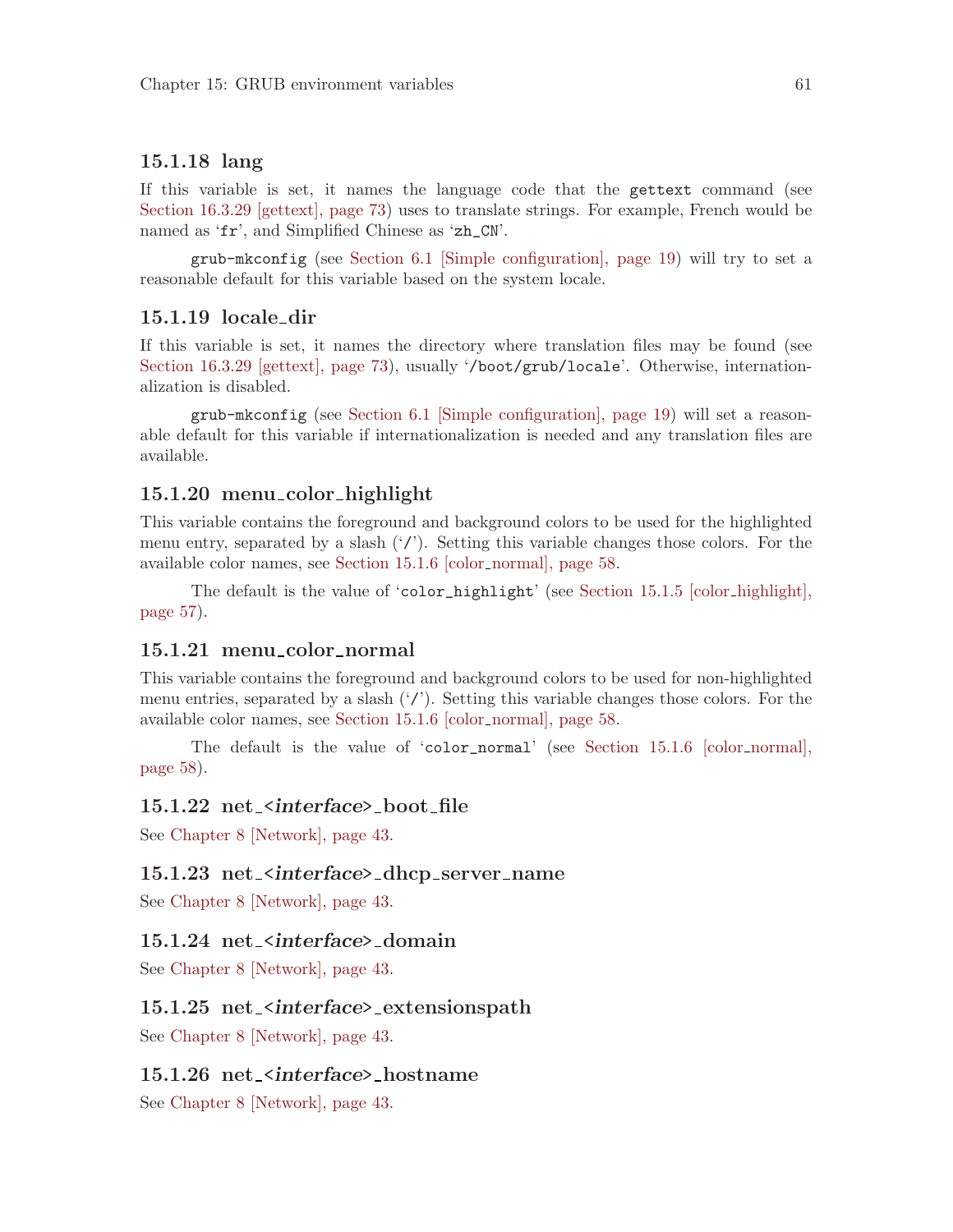# 15.1.27 net\_<interface>\_ip

See [Chapter 8 \[Network\], page 43](#page-52-0).

# 15.1.28 net\_<interface>\_mac

See [Chapter 8 \[Network\], page 43](#page-52-0).

# 15.1.29 net\_<interface>\_next\_server

See [Chapter 8 \[Network\], page 43](#page-52-0).

## 15.1.30 net\_<interface>\_rootpath

See [Chapter 8 \[Network\], page 43](#page-52-0).

# 15.1.31 net default interface

See [Chapter 8 \[Network\], page 43](#page-52-0).

## 15.1.32 net default ip

See [Chapter 8 \[Network\], page 43](#page-52-0).

# 15.1.33 net default mac

See [Chapter 8 \[Network\], page 43](#page-52-0).

## 15.1.34 net default server

See [Chapter 8 \[Network\], page 43](#page-52-0).

## 15.1.35 pager

If set to '1', pause output after each screenful and wait for keyboard input. The default is not to pause output.

# 15.1.36 prefix

The location of the '/boot/grub' directory as an absolute file name (see [Section 13.2 \[File](#page-63-0) [name syntax\], page 54\)](#page-63-0). This is normally set by GRUB at startup based on information provided by grub-install. GRUB modules are dynamically loaded from this directory, so it must be set correctly in order for many parts of GRUB to work.

## 15.1.37 pxe blksize

See [Chapter 8 \[Network\], page 43](#page-52-0).

## 15.1.38 pxe default gateway

See [Chapter 8 \[Network\], page 43](#page-52-0).

## 15.1.39 pxe default server

See [Chapter 8 \[Network\], page 43](#page-52-0).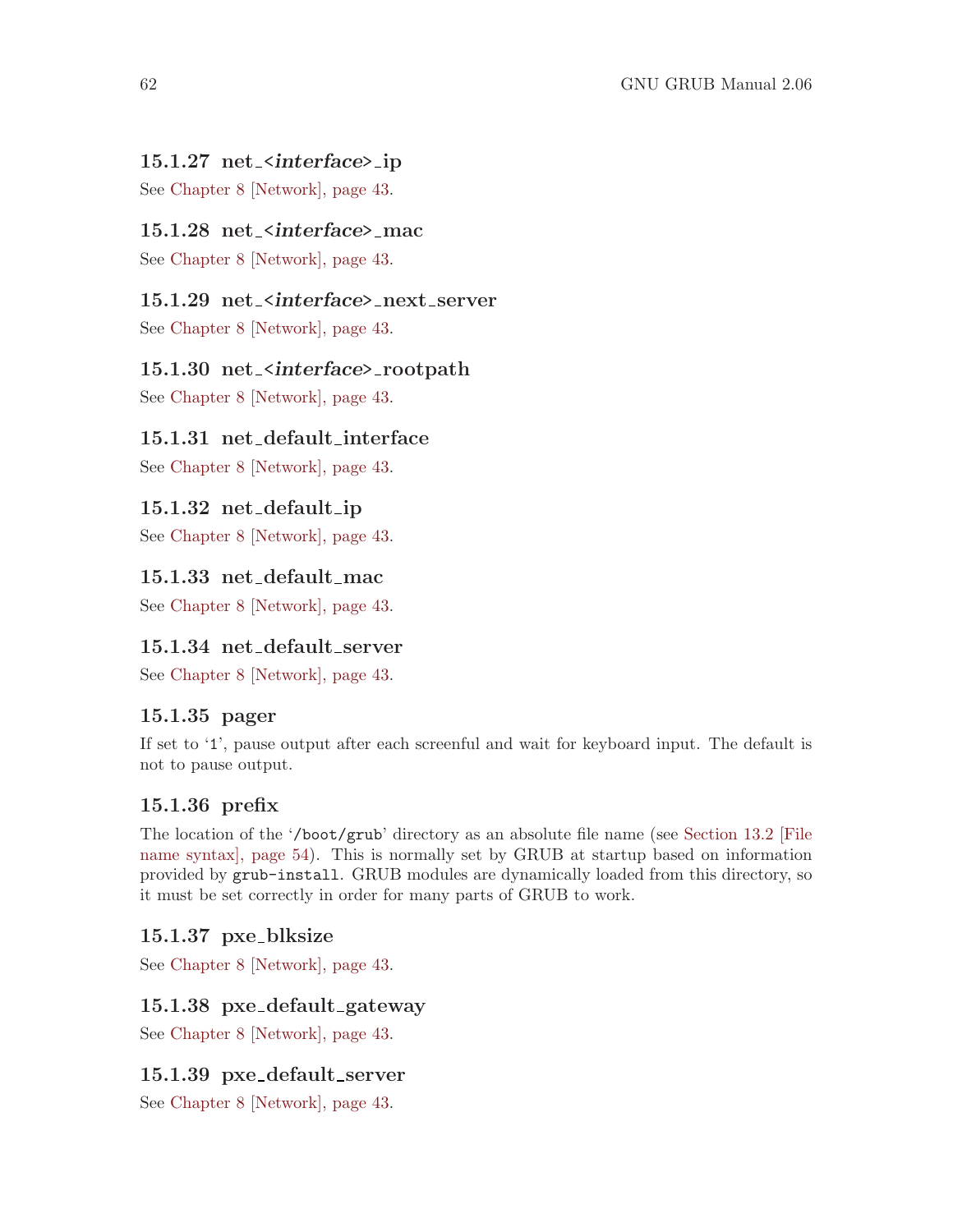#### 15.1.40 root

The root device name (see [Section 13.1 \[Device syntax\], page 53\)](#page-62-0). Any file names that do not specify an explicit device name are read from this device. The default is normally set by GRUB at startup based on the value of 'prefix' (see [Section 15.1.36 \[prefix\], page 62\)](#page-71-0).

For example, if GRUB was installed to the first partition of the first hard disk, then 'prefix' might be set to '(hd0,msdos1)/boot/grub' and 'root' to 'hd0,msdos1'.

#### <span id="page-72-2"></span>15.1.41 superusers

This variable may be set to a list of superuser names to enable authentication support. See [Chapter 18 \[Security\], page 95.](#page-104-0)

#### 15.1.42 theme

This variable may be set to a directory containing a GRUB graphical menu theme. See [Chapter 7 \[Theme file format\], page 33](#page-42-0).

This variable is often set by 'GRUB\_THEME' (see [Section 6.1 \[Simple configuration\],](#page-28-0) [page 19](#page-28-0)).

#### <span id="page-72-1"></span>15.1.43 timeout

If this variable is set, it specifies the time in seconds to wait for keyboard input before booting the default menu entry. A timeout of '0' means to boot the default entry immediately without displaying the menu; a timeout of  $-1'$  (or unset) means to wait indefinitely.

If 'timeout\_style' (see [Section 15.1.44 \[timeout](#page-72-0) style], page 63) is set to 'countdown' or 'hidden', the timeout is instead counted before the menu is displayed.

This variable is often set by 'GRUB\_TIMEOUT' (see [Section 6.1 \[Simple configuration\],](#page-28-0) [page 19](#page-28-0)).

#### <span id="page-72-0"></span>15.1.44 timeout style

This variable may be set to 'menu', 'countdown', or 'hidden' to control the way in which the timeout (see [Section 15.1.43 \[timeout\], page 63](#page-72-1)) interacts with displaying the menu. See the documentation of 'GRUB\_TIMEOUT\_STYLE' (see [Section 6.1 \[Simple configuration\], page 19\)](#page-28-0) for details.

## <span id="page-72-3"></span>15.2 The GRUB environment block

It is often useful to be able to remember a small amount of information from one boot to the next. For example, you might want to set the default menu entry based on what was selected the last time. GRUB deliberately does not implement support for writing files in order to minimise the possibility of the boot loader being responsible for file system corruption, so a GRUB configuration file cannot just create a file in the ordinary way. However, GRUB provides an "environment block" which can be used to save a small amount of state.

The environment block is a preallocated 1024-byte file, which normally lives in '/boot/grub/grubenv' (although you should not assume this). At boot time, the load\_ env command (see [Section 16.3.42 \[load](#page-84-0) env], page 75) loads environment variables from it, and the save\_env (see [Section 16.3.64 \[save](#page-89-0) env], page 80) command saves environment variables to it. From a running system, the grub-editenv utility can be used to edit the environment block.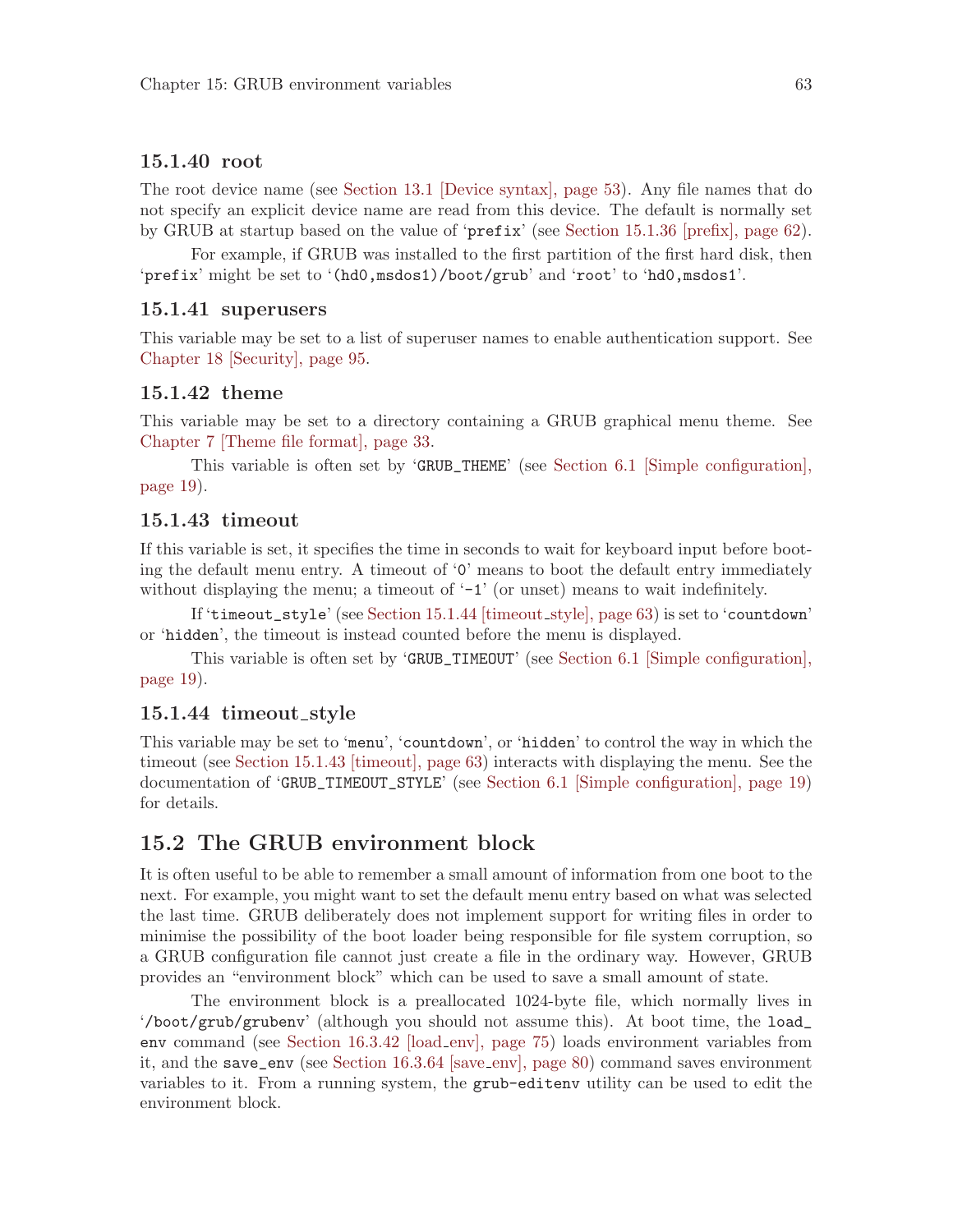For safety reasons, this storage is only available when installed on a plain disk (no LVM or RAID), using a non-checksumming filesystem (no ZFS), and using BIOS or EFI functions (no ATA, USB or IEEE1275).

grub-mkconfig uses this facility to implement 'GRUB\_SAVEDEFAULT' (see [Section 6.1](#page-28-0) [\[Simple configuration\], page 19](#page-28-0)).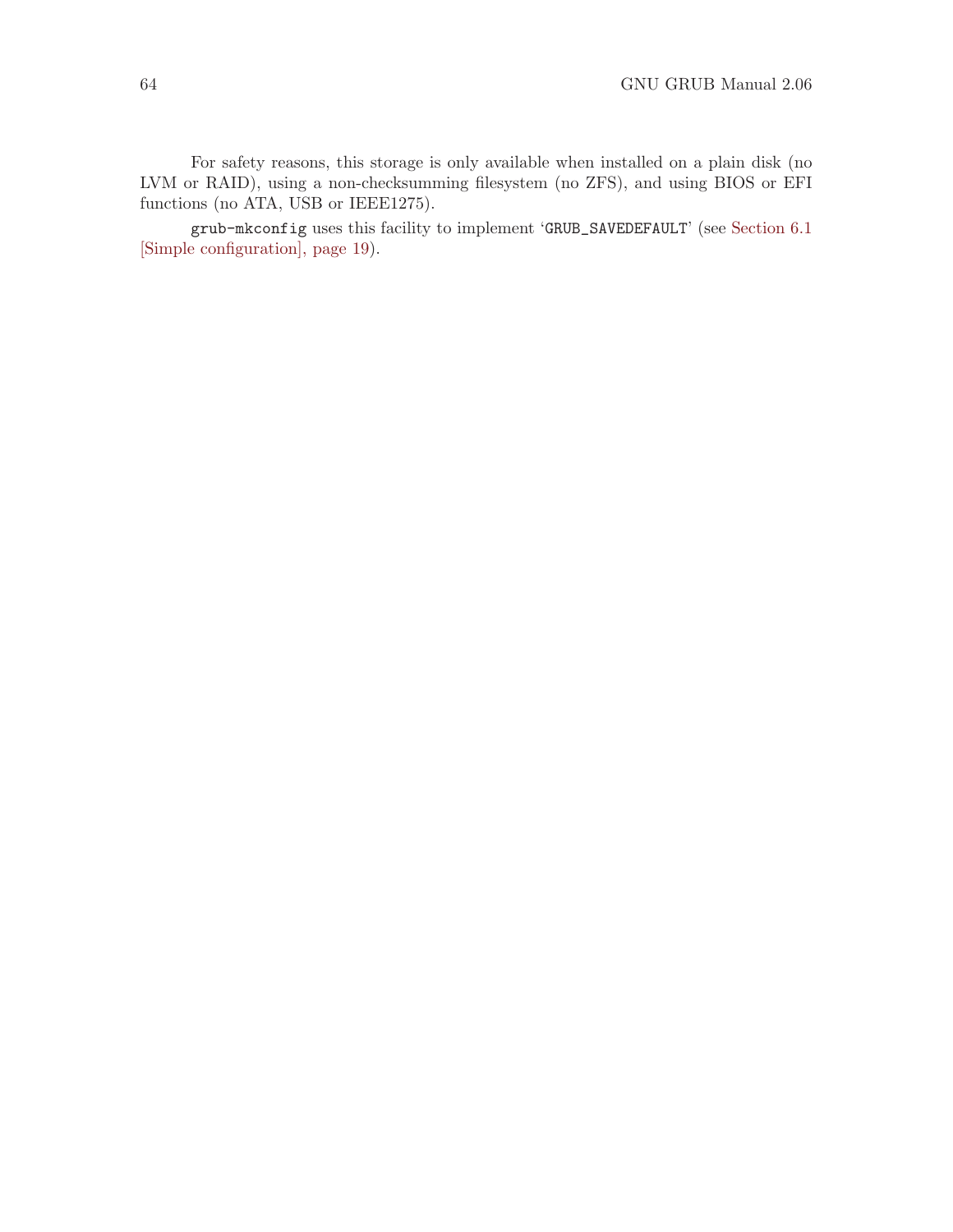# 16 The list of available commands

In this chapter, we list all commands that are available in GRUB.

Commands belong to different groups. A few can only be used in the global section of the configuration file (or "menu"); most of them can be entered on the command-line and can be used either anywhere in the menu or specifically in the menu entries.

In rescue mode, only the insmod (see [Section 16.3.36 \[insmod\], page 74](#page-83-0)), ls (see [Section 16.3.45 \[ls\], page 76](#page-85-0)), set (see [Section 16.3.67 \[set\], page 83\)](#page-92-0), and unset (see [Section 16.3.77 \[unset\], page 87](#page-96-0)) commands are normally available. If you end up in rescue mode and do not know what to do, then see [Section 22.1 \[GRUB only offers a rescue shell\],](#page-118-0) [page 109.](#page-118-0)

#### 16.1 The list of commands for the menu only

The semantics used in parsing the configuration file are the following:

- The files *must* be in plain-text format.
- '#' at the beginning of a line in a configuration file means it is only a comment.
- Options are separated by spaces.
- All numbers can be either decimal or hexadecimal. A hexadecimal number must be preceded by '0x', and is case-insensitive.

These commands can only be used in the menu:

#### <span id="page-74-0"></span>16.1.1 menuentry

## menuentry title ['--class=class'...] ['--users=users'] [Command]  $[--unrestricted']$   $[--hotkey=key']$   $[--id=id']$   $[arg ...]$  {  $command;$ . . . }

This defines a GRUB menu entry named title. When this entry is selected from the menu, GRUB will set the chosen environment variable to value of '--id' if '--id' is given, execute the list of commands given within braces, and if the last command in the list returned successfully and a kernel was loaded it will execute the boot command.

The '--class' option may be used any number of times to group menu entries into classes. Menu themes may display different classes using different styles.

The '--users' option grants specific users access to specific menu entries. See [Chapter 18 \[Security\], page 95.](#page-104-0)

The '--unrestricted' option grants all users access to specific menu entries. See [Chapter 18 \[Security\], page 95.](#page-104-0)

The '--hotkey' option associates a hotkey with a menu entry. key may be a single letter, or one of the aliases 'backspace', 'tab', or 'delete'.

The '--id' may be used to associate unique identifier with a menu entry. *id* is string of ASCII aphanumeric characters, underscore and hyphen and should not start with a digit.

All other arguments including title are passed as positional parameters when list of commands is executed with title always assigned to \$1.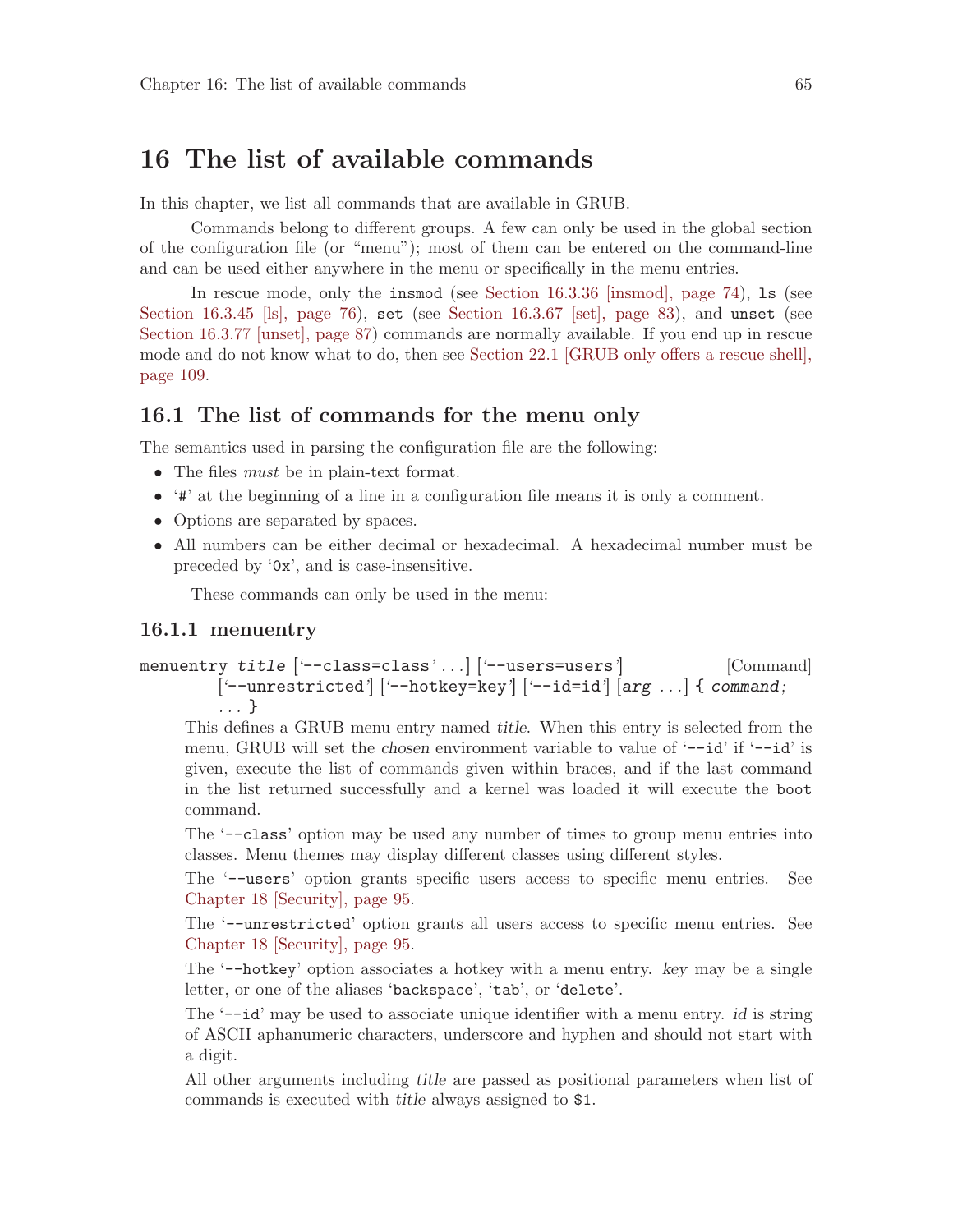## <span id="page-75-2"></span>16.1.2 submenu

submenu title  $\left[\text{'-class=class'} \dots\right]$   $\left[\text{--users=users'}\right]$  [Command]  $\left[$  '--unrestricted'  $\left[$  '--hotkey=key'  $\right]$   $\left[$  '--id=id'  $\left[$  f menu entries ...  $\right]$ This defines a submenu. An entry called *title* will be added to the menu; when that entry is selected, a new menu will be displayed showing all the entries within this submenu.

All options are the same as in the menuentry command (see [Section 16.1.1 \[menuen](#page-74-0)[try\], page 65](#page-74-0)).

## 16.2 The list of general commands

Commands usable anywhere in the menu and in the command-line.

## 16.2.1 serial

```
serial [--unit=unit'] [--port=port'] [--speed=speed'] [Command]
        ['--word=word'] ['--parity=parity'] ['--stop=stop']
```
Initialize a serial device. unit is a number in the range 0-3 specifying which serial port to use; default is 0, which corresponds to the port often called COM1. port is the I/O port where the UART is to be found; if specified it takes precedence over unit. speed is the transmission speed; default is 9600. word and stop are the number of data bits and stop bits. Data bits must be in the range 5-8 and stop bits must be 1 or 2. Default is 8 data bits and one stop bit. parity is one of 'no', 'odd', 'even' and defaults to 'no'.

The serial port is not used as a communication channel unless the terminal\_input or terminal\_output command is used (see [Section 16.2.2 \[terminal](#page-75-0) input], page 66, see [Section 16.2.3 \[terminal](#page-75-1)\_output], page 66).

See also [Chapter 9 \[Serial terminal\], page 45](#page-54-0).

## <span id="page-75-0"></span>16.2.2 terminal input

terminal\_input ['--append'| '--remove'] [terminal1] [terminal2] ... [Command] List or select an input terminal.

With no arguments, list the active and available input terminals.

With '--append', add the named terminals to the list of active input terminals; any of these may be used to provide input to GRUB.

With '--remove', remove the named terminals from the active list.

With no options but a list of terminal names, make only the listed terminal names active.

## <span id="page-75-1"></span>16.2.3 terminal output

terminal\_output ['--append'|'--remove'] [terminal1] [terminal2] . . . [Command] List or select an output terminal.

With no arguments, list the active and available output terminals.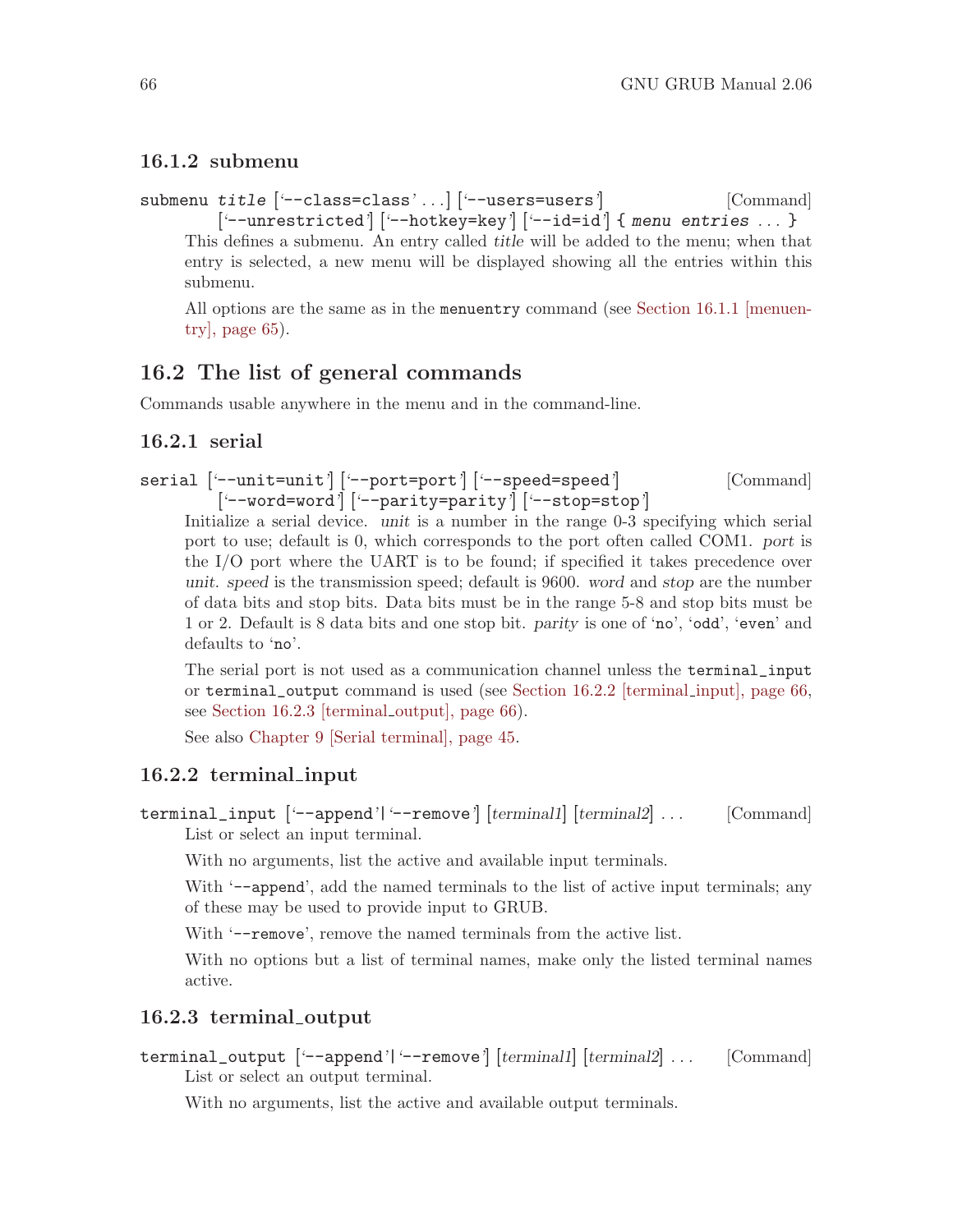With '--append', add the named terminals to the list of active output terminals; all of these will receive output from GRUB.

With '--remove', remove the named terminals from the active list.

With no options but a list of terminal names, make only the listed terminal names active.

## 16.2.4 terminfo

terminfo  $[-a'] -u'] -v'$   $[-g WxH']$   $[term] [type]$  [Command] Define the capabilities of your terminal by giving the name of an entry in the terminfo database, which should correspond roughly to a 'TERM' environment variable in Unix. The currently available terminal types are 'vt100', 'vt100-color', 'ieee1275', and 'dumb'. If you need other terminal types, please contact us to discuss the best way to include support for these in GRUB.

The '-a' ('--ascii'), '-u' ('--utf8'), and '-v' ('--visual-utf8') options control how non-ASCII text is displayed. '-a' specifies an ASCII-only terminal; '-u' specifies logically-ordered UTF-8; and '-v' specifies "visually-ordered UTF-8" (in other words, arranged such that a terminal emulator without bidirectional text support will display right-to-left text in the proper order; this is not really proper UTF-8, but a workaround).

The '-g' ('--geometry') can be used to specify terminal geometry.

If no option or terminal type is specified, the current terminal type is printed.

## 16.3 The list of command-line and menu entry commands

These commands are usable in the command-line and in menu entries. If you forget a command, you can run the command help (see [Section 16.3.33 \[help\], page 74\)](#page-83-1).

## $16.3.1$

```
[ expression ] [Command]
   Alias for test expression (see Section 16.3.74 [test], page 85).
```
## 16.3.2 acpi

```
acpi [-1'] -2'] [Command]
       ['--exclude=table1,...'|'--load-only=table1,...'] ['--oemid=id']
       ['--oemtable=table'] ['--oemtablerev=rev']
       ['--oemtablecreator=creator'] ['--oemtablecreatorrev=rev']
       ['--no-ebda'] filename . . .
```
Modern BIOS systems normally implement the Advanced Configuration and Power Interface (ACPI), and define various tables that describe the interface between an ACPI-compliant operating system and the firmware. In some cases, the tables provided by default only work well with certain operating systems, and it may be necessary to replace some of them.

Normally, this command will replace the Root System Description Pointer (RSDP) in the Extended BIOS Data Area to point to the new tables. If the '--no-ebda' option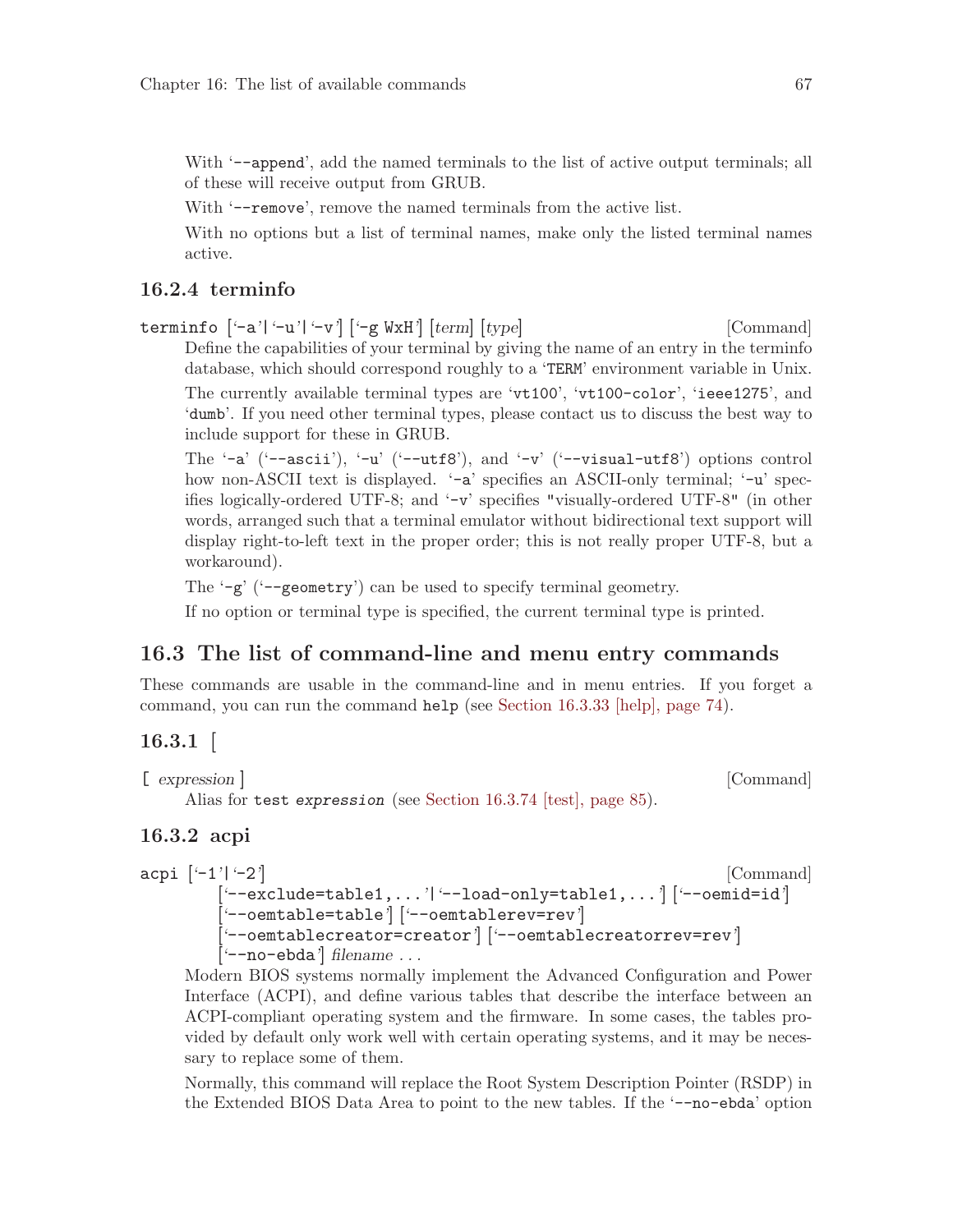is used, the new tables will be known only to GRUB, but may be used by GRUB's EFI emulation.

Note: The command is not allowed when lockdown is enforced (see [Section 18.6](#page-107-0) [\[Lockdown\], page 98](#page-107-0)). Otherwise an attacker can instruct the GRUB to load an SSDT table to overwrite the kernel lockdown configuration and later load and execute unsigned code.

#### 16.3.3 authenticate

authenticate [userlist] [Command]

Check whether user is in userlist or listed in the value of variable 'superusers'. See see [Section 15.1.41 \[superusers\], page 63](#page-72-2) for valid user list format. If 'superusers' is empty, this command returns true. See [Chapter 18 \[Security\], page 95.](#page-104-0)

## 16.3.4 background\_color

#### background\_color color  $[{\rm Command}]$

Set background color for active terminal. For valid color specifications see see [Chapter 7 \[Colors\], page 33.](#page-42-0) Background color can be changed only when using 'gfxterm' for terminal output.

This command sets color of empty areas without text. Text background color is controlled by environment variables *color\_normal*, *color\_highlight*, menu\_color\_normal, menu color highlight. See [Section 15.1 \[Special environment variables\], page 57.](#page-66-0)

## 16.3.5 background image

background\_image  $[[$  '--mode' 'stretch'| 'normal'| file| [Command] Load background image for active terminal from *file*. Image is stretched to fill up entire screen unless option '--mode' 'normal' is given. Without arguments remove currently loaded background image. Background image can be changed only when using 'gfxterm' for terminal output.

#### 16.3.6 badram

badram addr,mask[,addr,mask...] [Command]

Filter out bad RAM.

This command notifies the memory manager that specified regions of RAM ought to be filtered out (usually, because they're damaged). This remains in effect after a payload kernel has been loaded by GRUB, as long as the loaded kernel obtains its memory map from GRUB. Kernels that support this include Linux, GNU Mach, the kernel of FreeBSD and Multiboot kernels in general.

Syntax is the same as provided by the [Memtest86](http://www.memtest.org/)+ utility: a list of address/mask pairs. Given a page-aligned address and a base address / mask pair, if all the bits of the page-aligned address that are enabled by the mask match with the base address, it means this page is to be filtered. This syntax makes it easy to represent patterns that are often result of memory damage, due to physical distribution of memory cells.

The command is similar to cutmem command.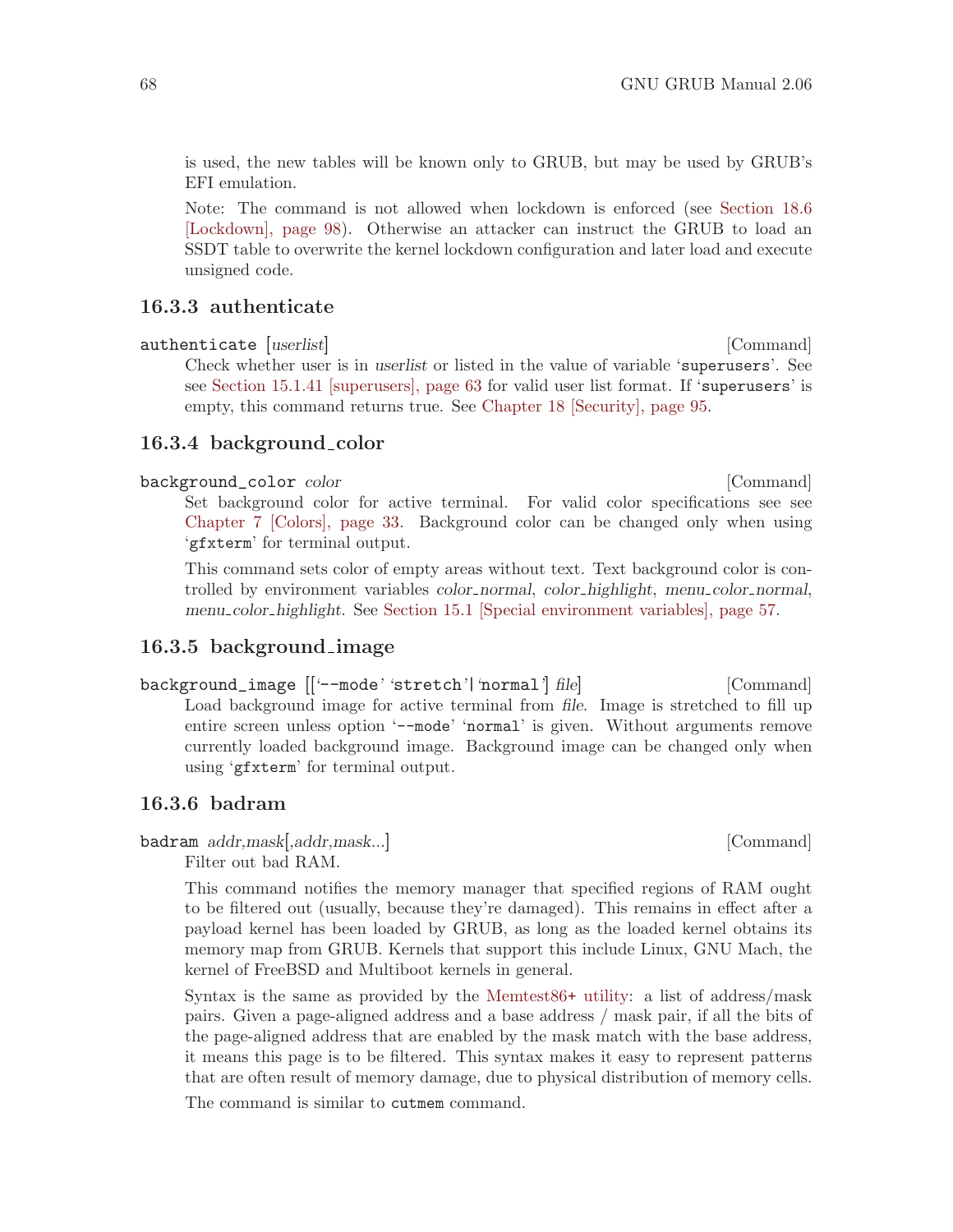Note: The command is not allowed when lockdown is enforced (see [Section 18.6](#page-107-0) [\[Lockdown\], page 98](#page-107-0)). This prevents removing EFI memory regions to potentially subvert the security mechanisms provided by the UEFI secure boot.

#### 16.3.7 blocklist

#### blocklist file [Command]

Print a block list (see [Section 13.3 \[Block list syntax\], page 54](#page-63-0)) for file.

#### 16.3.8 boot

Boot the OS or chain-loader which has been loaded. Only necessary if running the fully interactive command-line (it is implicit at the end of a menu entry).

#### 16.3.9 cat

 $cat$   $[--dos']$   $file$  [Command]

Display the contents of the file *file*. This command may be useful to remind you of your OS's root partition:

#### grub> cat /etc/fstab

If the '--dos' option is used, then carriage return / new line pairs will be displayed as a simple new line. Otherwise, the carriage return will be displayed as a control character ( $\langle \langle d \rangle$ ) to make it easier to see when boot problems are caused by a file formatted using DOS-style line endings.

## 16.3.10 chainloader

#### chainloader ['--force'] file [Command]

Load *file* as a chain-loader. Like any other file loaded by the filesystem code, it can use the blocklist notation (see [Section 13.3 \[Block list syntax\], page 54\)](#page-63-0) to grab the first sector of the current partition with '+1'. If you specify the option '--force', then load file forcibly, whether it has a correct signature or not. This is required when you want to load a defective boot loader, such as SCO UnixWare 7.1.

#### 16.3.11 clear

clear [Command]

Clear the screen.

#### 16.3.12 cmosclean

cmosclean byte:bit [Command]

Clear value of bit in CMOS at location byte:bit. This command is available only on platforms that support CMOS.

#### 16.3.13 cmosdump

CMOS contents [Dump]

Dump full CMOS contents as hexadecimal values. This command is available only on platforms that support CMOS.

boot [Command]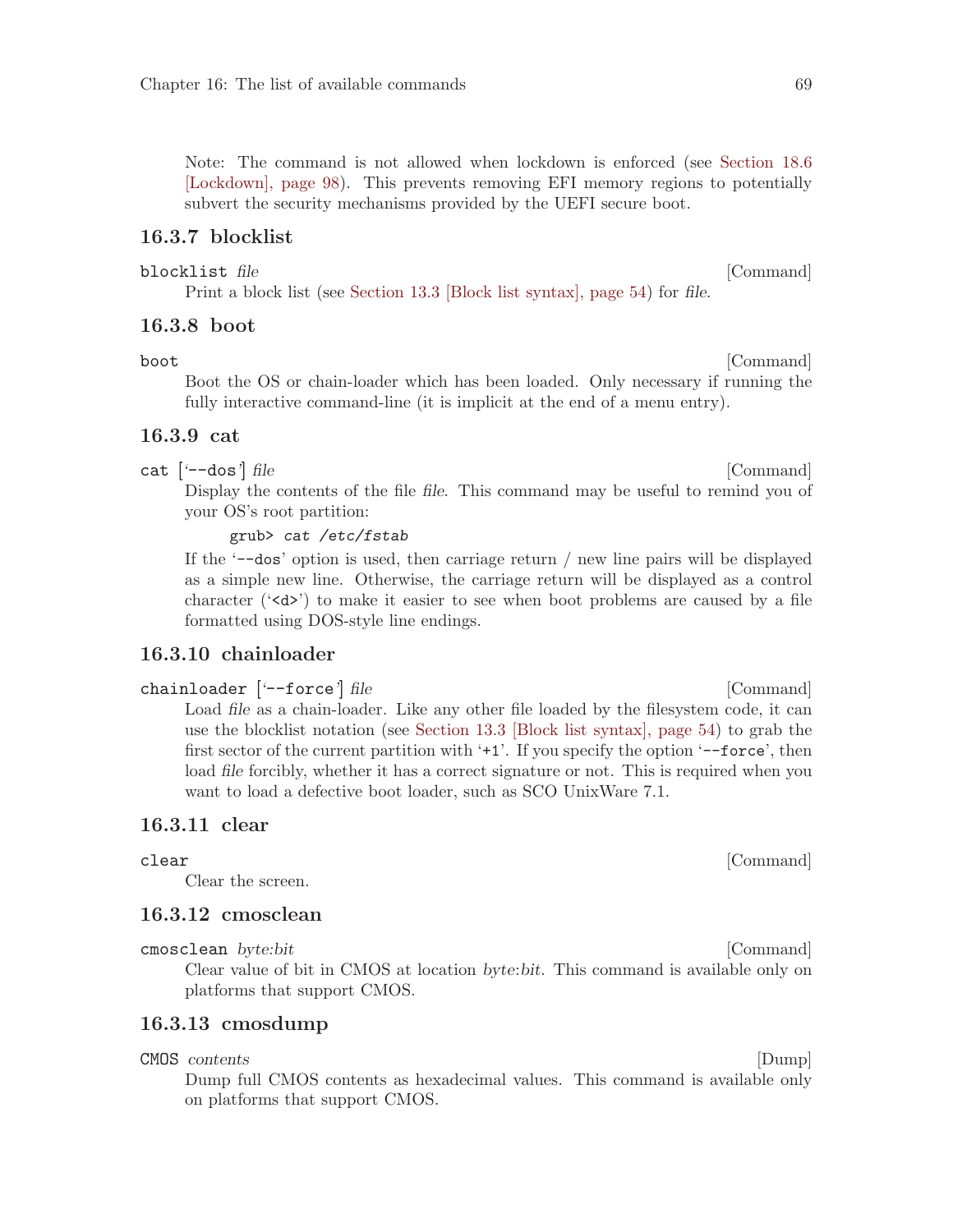#### 16.3.14 cmostest

cmostest byte:bit [Command]

Test value of bit in CMOS at location byte:bit. Exit status is zero if bit is set, non zero otherwise. This command is available only on platforms that support CMOS.

#### 16.3.15 cmp

cmp file1 file2 [Command]

Compare the file file1 with the file file2. If they differ in size, print the sizes like this: Differ in size: 0x1234 [foo], 0x4321 [bar]

If the sizes are equal but the bytes at an offset differ, then print the bytes like this: Differ at the offset 777: 0xbe [foo], 0xef [bar]

If they are completely identical, nothing will be printed.

## <span id="page-79-0"></span>16.3.16 configfile

configfile file [Command]

Load *file* as a configuration file. If *file* defines any menu entries, then show a menu containing them immediately. Any environment variable changes made by the commands in file will not be preserved after configfile returns.

#### 16.3.17 cpuid

cpuid [-l] [-p] [Command]

Check for CPU features. This command is only available on x86 systems.

With the  $-1$ ' option, return true if the CPU supports long mode (64-bit).

With the '-p' option, return true if the CPU supports Physical Address Extension (PAE).

If invoked without options, this command currently behaves as if it had been invoked with  $-1$ . This may change in the future.

## 16.3.18 crc

 $\text{circ} \quad \text{arg} \ldots$  [Command]

Alias for hashsum  $-\text{hash crc32 arg} \ldots$  See command hashsum (see [Section 16.3.32](#page-82-0)) [\[hashsum\], page 73](#page-82-0)) for full description.

#### 16.3.19 cryptomount

cryptomount device|'-u' uuid|'-a'|'-b' [Command] Setup access to encrypted device. If necessary, passphrase is requested interactively. Option device configures specific grub device (see [Chapter 2 \[Naming convention\],](#page-16-0) [page 7](#page-16-0)); option '-u' uuid configures device with specified uuid; option '-a' configures all detected encrypted devices; option '-b' configures all geli containers that have boot flag set.

GRUB suports devices encrypted using LUKS, LUKS2 and geli. Note that necessary modules (luks, luks2 and geli) have to be loaded manually before this command can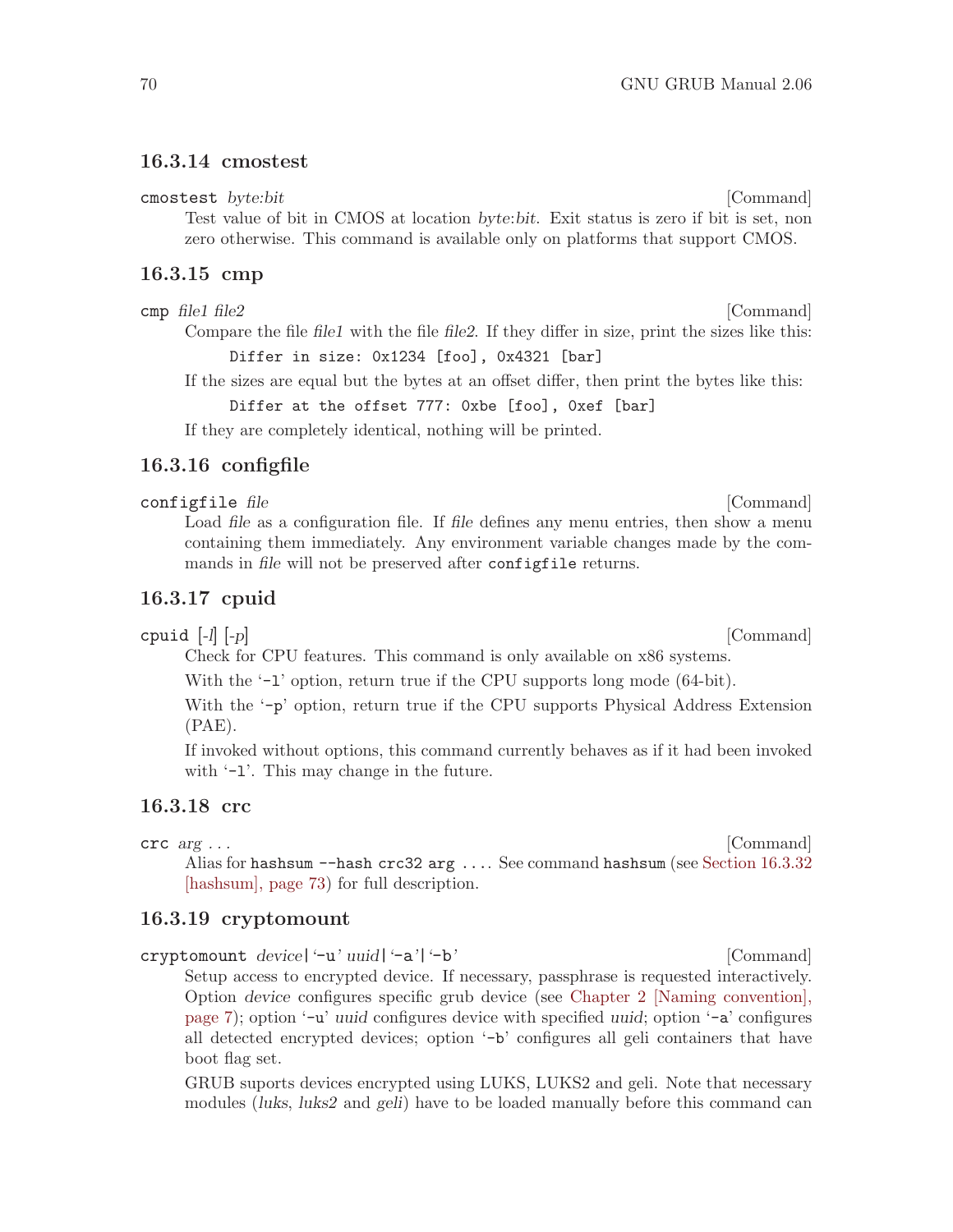be used. For LUKS2 only the PBKDF2 key derivation function is supported, as Argon2 is not yet supported.

Also, note that, unlike filesystem UUIDs, UUIDs for encrypted devices must be specified without dash separators.

#### 16.3.20 cutmem

cutmem  $from [K|M|G]$  to  $[K|M|G]$  [Command]

Remove any memory regions in specified range.

This command notifies the memory manager that specified regions of RAM ought to be filtered out. This remains in effect after a payload kernel has been loaded by GRUB, as long as the loaded kernel obtains its memory map from GRUB. Kernels that support this include Linux, GNU Mach, the kernel of FreeBSD and Multiboot kernels in general.

The command is similar to badram command.

With no arguments, print the current date and time.

Note: The command is not allowed when lockdown is enforced (see [Section 18.6](#page-107-0) [\[Lockdown\], page 98](#page-107-0)). This prevents removing EFI memory regions to potentially subvert the security mechanisms provided by the UEFI secure boot.

#### 16.3.21 date

date  $[[year]month-day]$  [hour:minute[:second]] [Command]

Otherwise, take the current date and time, change any elements specified as arguments, and set the result as the new date and time. For example, 'date 01-01' will set the current month and day to January 1, but leave the year, hour, minute, and second unchanged.

#### 16.3.22 devicetree

#### devicetree file [Command]

Load a device tree blob (.dtb) from a filesystem, for later use by a Linux kernel. Does not perform merging with any device tree supplied by firmware, but rather replaces it completely.

Note: The command is not allowed when lockdown is enforced (see [Section 18.6](#page-107-0) [\[Lockdown\], page 98\)](#page-107-0). This is done to prevent subverting various security mechanisms.

#### <span id="page-80-0"></span>16.3.23 distrust

#### distrust pubkey id and command command and command command command command command command command command comm

Remove public key pubkey id from GRUB's keyring of trusted keys. pubkey id is the last four bytes (eight hexadecimal digits) of the GPG v4 key id, which is also the output of list\_trusted (see [Section 16.3.41 \[list](#page-84-1)\_trusted], page 75). Outside of GRUB, the key id can be obtained using gpg --fingerprint). These keys are used to validate signatures when environment variable check\_signatures is set to enforce (see [Section 15.1.2 \[check](#page-66-1) signatures], page 57), and by some invocations of verify\_detached (see [Section 16.3.78 \[verify](#page-96-1) detached], page 87). See [Section 18.2](#page-105-0) [\[Using digital signatures\], page 96,](#page-105-0) for more information.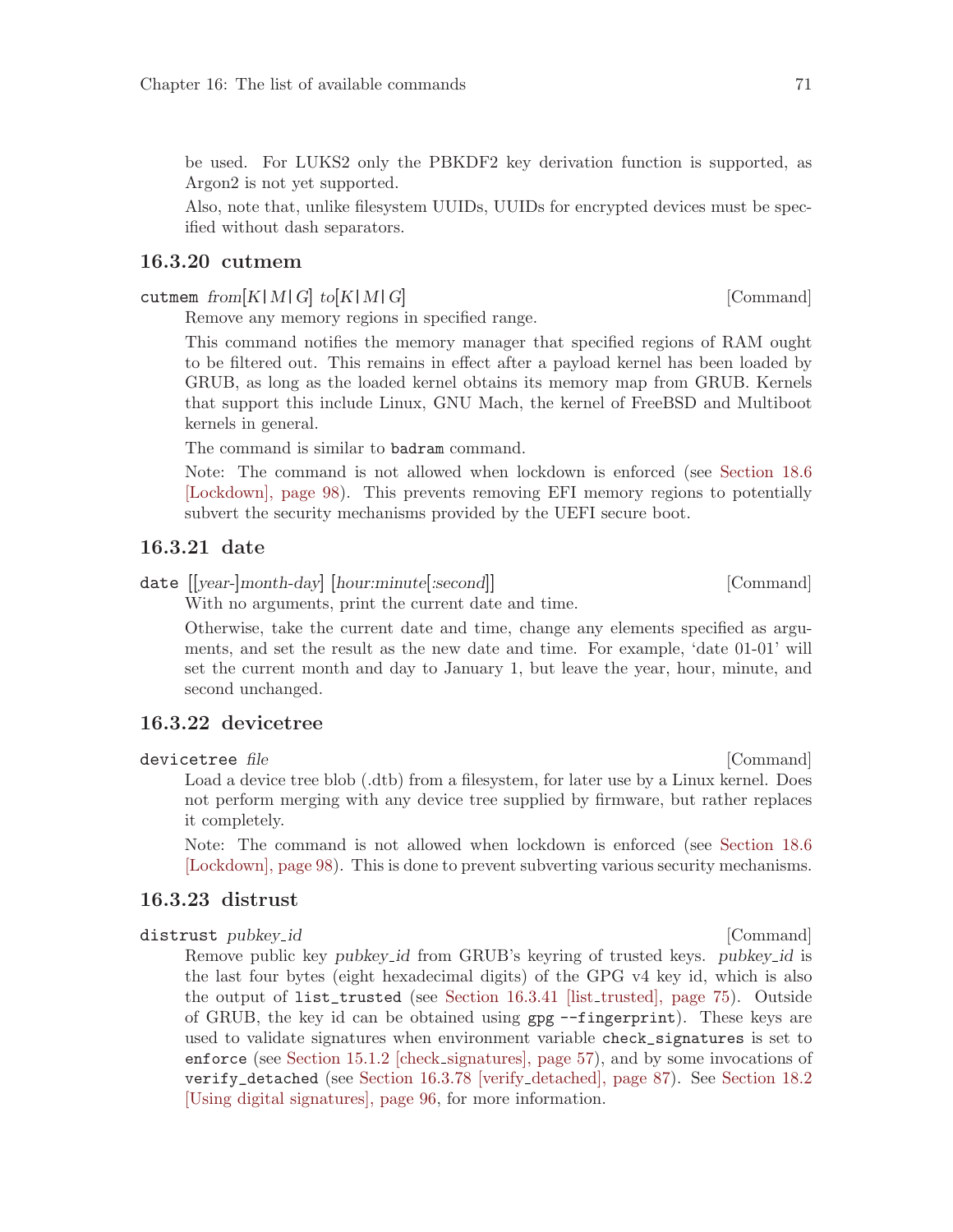## 16.3.24 drivemap

drivemap '-l'|'-r'|['-s'| from drive to drive  $[{\rm Command}]$ Without options, map the drive from drive to the drive to drive. This is necessary when you chain-load some operating systems, such as DOS, if such an OS resides at a non-first drive. For convenience, any partition suffix on the drive is ignored, so you can safely use \${root} as a drive specification.

With the '-s' option, perform the reverse mapping as well, swapping the two drives. With the  $-1$  option, list the current mappings.

With the  $\left\langle -r\right\rangle$  option, reset all mappings to the default values.

For example:

drivemap -s (hd0) (hd1)

## 16.3.25 echo

echo  $[-n]$   $[-e]$  string  $\dots$  [Command]

Display the requested text and, unless the  $-\mathbf{n}'$  option is used, a trailing new line. If there is more than one string, they are separated by spaces in the output. As usual in GRUB commands, variables may be substituted using '\${var}'.

The '-e' option enables interpretation of backslash escapes. The following sequences are recognised:

- \\ backslash
- \a alert (BEL)
- \c suppress trailing new line
- \f form feed
- \n new line
- \r carriage return
- \t horizontal tab
- \v vertical tab

When interpreting backslash escapes, backslash followed by any other character will print that character.

## 16.3.26 eval

eval string ... [Command] Concatenate arguments together using single space as separator and evaluate result as sequence of GRUB commands.

## 16.3.27 export

export envvar [Command]

Export the environment variable envvar. Exported variables are visible to subsidiary configuration files loaded using configfile.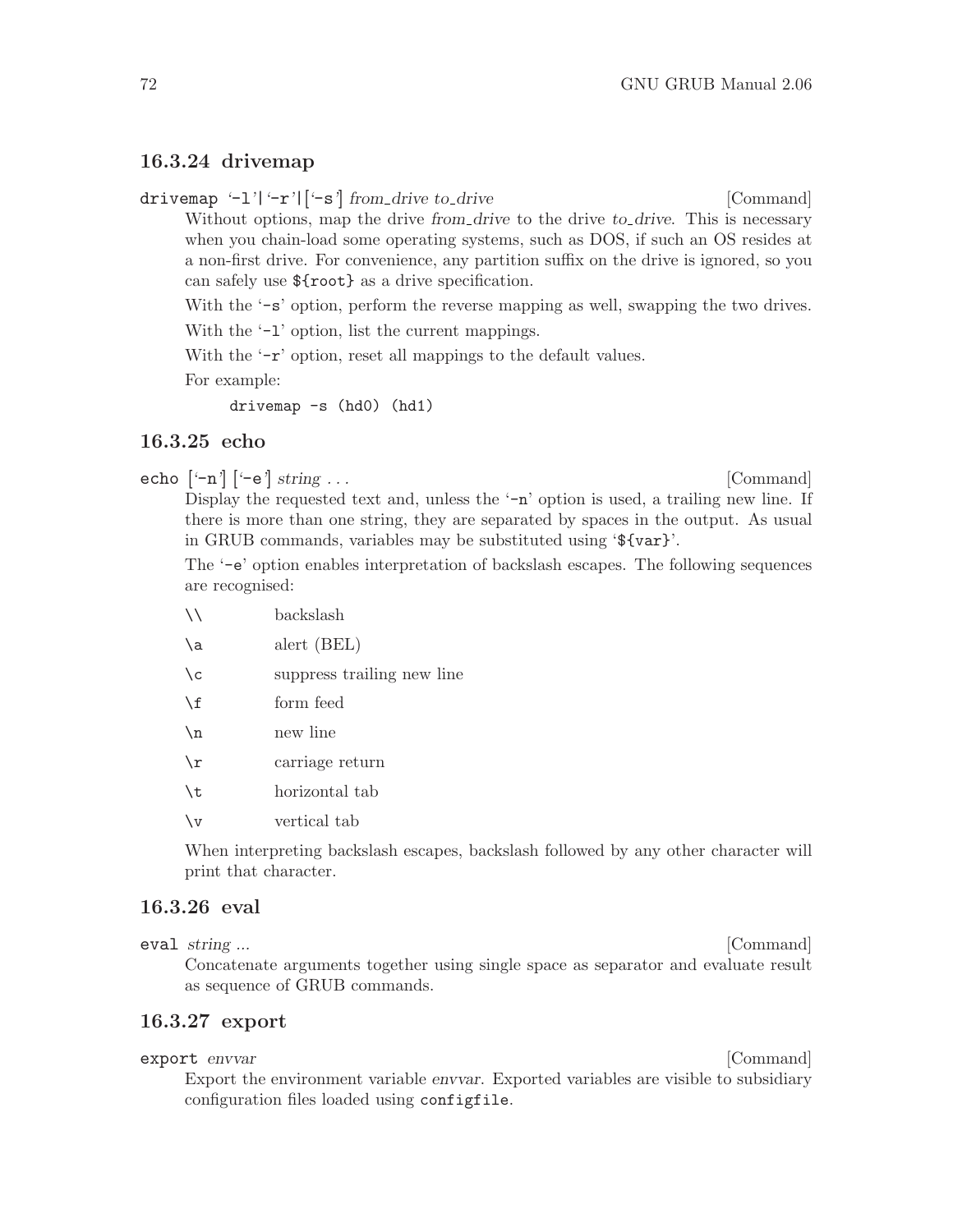## 16.3.28 false

#### false [Command]

Do nothing, unsuccessfully. This is mainly useful in control constructs such as if and while (see [Section 6.3 \[Shell-like scripting\], page 26\)](#page-35-0).

#### 16.3.29 gettext

#### gettext string [Command]

Translate string into the current language.

The current language code is stored in the 'lang' variable in GRUB's environment (see [Section 15.1.18 \[lang\], page 61\)](#page-70-0). Translation files in MO format are read from 'locale\_dir' (see [Section 15.1.19 \[locale](#page-70-1) dir], page 61), usually '/boot/grub/locale'.

## 16.3.30 gptsync

gptsync device [partition[+/-[type]]] . . . [Command]

Disks using the GUID Partition Table (GPT) also have a legacy Master Boot Record (MBR) partition table for compatibility with the BIOS and with older operating systems. The legacy MBR can only represent a limited subset of GPT partition entries.

This command populates the legacy MBR with the specified partition entries on device. Up to three partitions may be used.

type is an MBR partition type code; prefix with '0x' if you want to enter this in hexadecimal. The separator between partition and type may be '+' to make the partition active, or '-' to make it inactive; only one partition may be active. If both the separator and type are omitted, then the partition will be inactive.

## 16.3.31 halt

halt '--no-apm' [Command]

The command halts the computer. If the '--no-apm' option is specified, no APM BIOS call is performed. Otherwise, the computer is shut down using APM.

#### <span id="page-82-0"></span>16.3.32 hashsum

hashsum '--hash' hash '--keep-going' '--uncompress' '--check' file [Command]  $\left[$  '--prefix' dir | file ...

Compute or verify file hashes. Hash type is selected with option '--hash'. Supported hashes are: 'adler32', 'crc64', 'crc32', 'crc32rfc1510', 'crc24rfc2440', 'md4', 'md5', 'ripemd160', 'sha1', 'sha224', 'sha256', 'sha512', 'sha384', 'tiger192', 'tiger', 'tiger2', 'whirlpool'. Option '--uncompress' uncompresses files before computing hash.

When list of files is given, hash of each file is computed and printed, followed by file name, each file on a new line.

When option '--check' is given, it points to a file that contains list of hash name pairs in the same format as used by UNIX md5sum command. Option '--prefix' may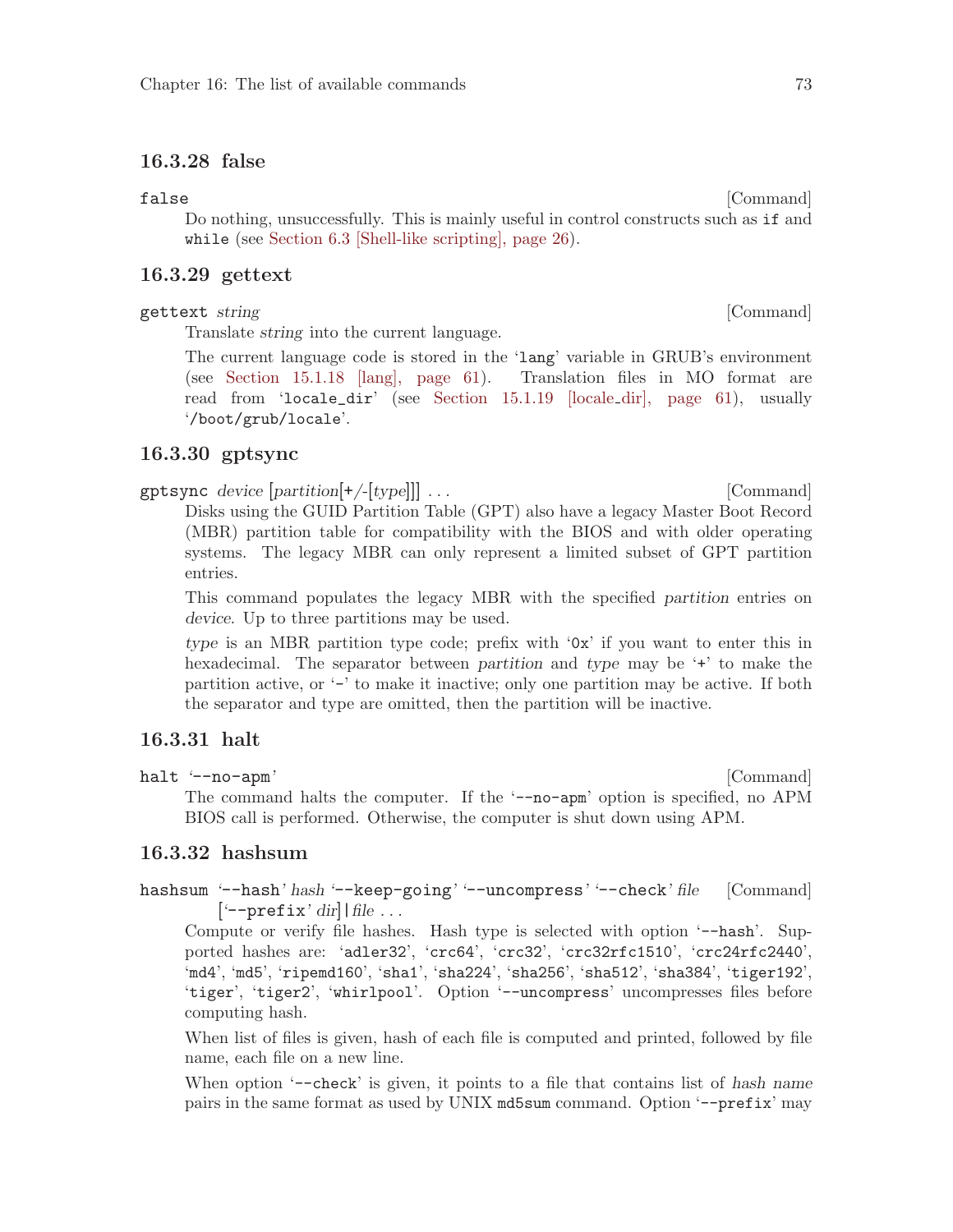be used to give directory where files are located. Hash verification stops after the first mismatch was found unless option  $\text{--}$ -keep-going' was given. The exit code \$? is set to 0 if hash verification is successful. If it fails, \$? is set to a nonzero value.

#### <span id="page-83-1"></span>16.3.33 help

help  $[pattern \dots]$  [Command]

Display helpful information about builtin commands. If you do not specify pattern, this command shows short descriptions of all available commands.

If you specify any patterns, it displays longer information about each of the commands whose names begin with those patterns.

## <span id="page-83-3"></span>16.3.34 initrd

initrd file  $[file \dots]$  [Command]

Load, in order, all initial ramdisks for a Linux kernel image, and set the appropriate parameters in the Linux setup area in memory. This may only be used after the linux command (see [Section 16.3.38 \[linux\], page 74](#page-83-2)) has been run. See also [Section 5.4.2](#page-26-0) [\[GNU/Linux\], page 17.](#page-26-0)

## <span id="page-83-4"></span>16.3.35 initrd16

initrd16 file [file . . .] [Command]

Load, in order, all initial ramdisks for a Linux kernel image to be booted in 16-bit mode, and set the appropriate parameters in the Linux setup area in memory. This may only be used after the linux16 command (see [Section 16.3.39 \[linux16\], page 75\)](#page-84-2) has been run. See also [Section 5.4.2 \[GNU/Linux\], page 17.](#page-26-0)

This command is only available on x86 systems.

## <span id="page-83-0"></span>16.3.36 insmod

insmod module [Command]

Insert the dynamic GRUB module called module.

#### 16.3.37 keystatus

keystatus ['--shift'] ['--ctrl'] ['--alt'] [2000] [Command] Return true if the Shift, Control, or Alt modifier keys are held down, as requested by options. This is useful in scripting, to allow some user control over behaviour without having to wait for a keypress.

Checking key modifier status is only supported on some platforms. If invoked without any options, the keystatus command returns true if and only if checking key modifier status is supported.

## <span id="page-83-2"></span>16.3.38 linux

linux file ... [Command]

Load a Linux kernel image from file. The rest of the line is passed verbatim as the kernel command-line. Any initrd must be reloaded after using this command (see [Section 16.3.34 \[initrd\], page 74\)](#page-83-3).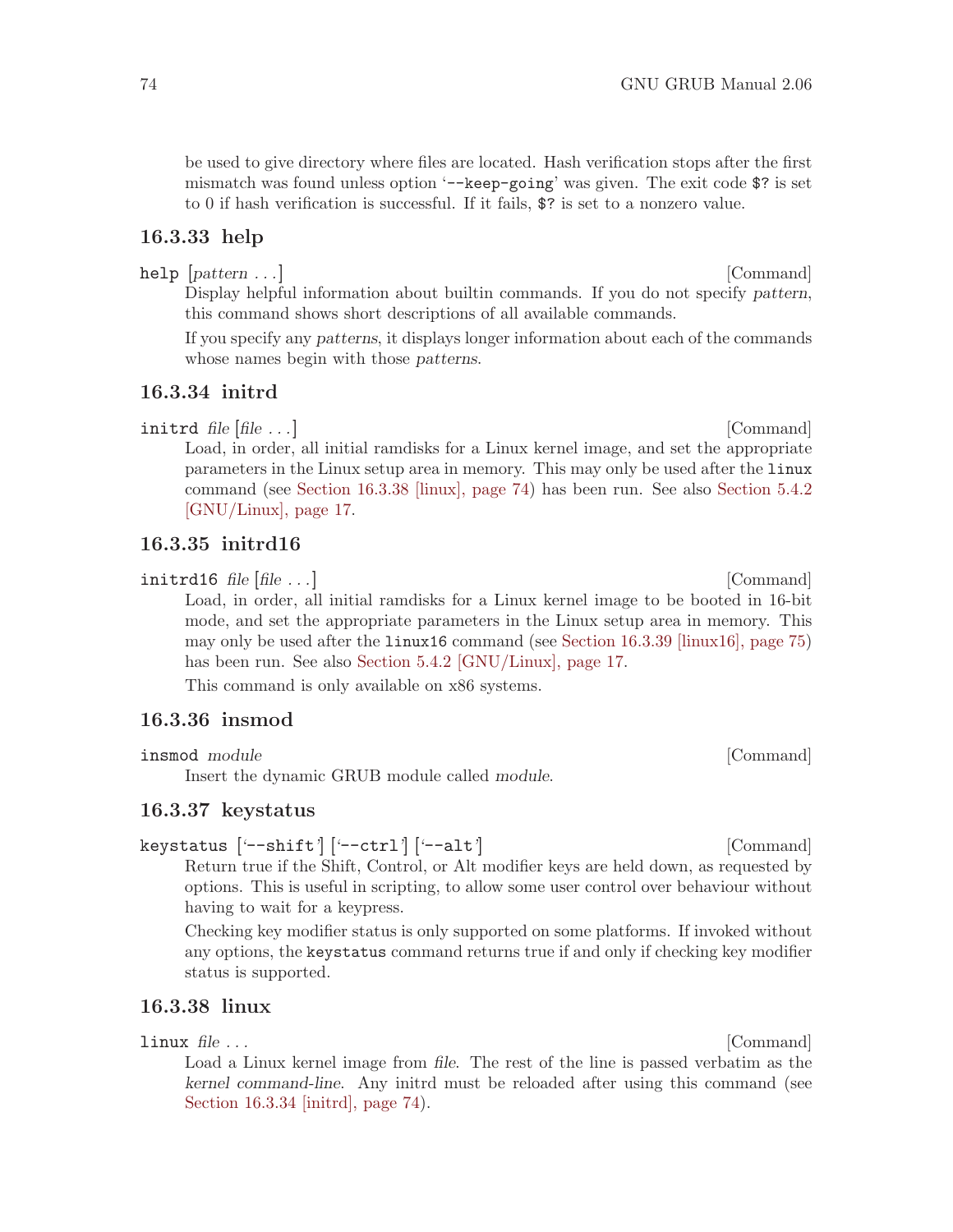On x86 systems, the kernel will be booted using the 32-bit boot protocol. Note that this means that the 'vga=' boot option will not work; if you want to set a special video mode, you will need to use GRUB commands such as 'set gfxpayload=1024x768' or 'set gfxpayload=keep' (to keep the same mode as used in GRUB) instead. GRUB can automatically detect some uses of 'vga=' and translate them to appropriate settings of 'gfxpayload'. The linux16 command (see [Section 16.3.39 \[linux16\], page 75\)](#page-84-2) avoids this restriction.

## <span id="page-84-2"></span>16.3.39 linux16

linux16 file ... [Command]

Load a Linux kernel image from file in 16-bit mode. The rest of the line is passed verbatim as the kernel command-line. Any initrd must be reloaded after using this command (see [Section 16.3.35 \[initrd16\], page 74](#page-83-4)).

The kernel will be booted using the traditional 16-bit boot protocol. As well as bypassing problems with 'vga=' described in [Section 16.3.38 \[linux\], page 74,](#page-83-2) this permits booting some other programs that implement the Linux boot protocol for the sake of convenience.

This command is only available on x86 systems.

#### 16.3.40 list env

list\_env ['--file' file] [Command]

List all variables in the environment block file. See [Section 15.2 \[Environment block\],](#page-72-3) [page 63](#page-72-3).

The '--file' option overrides the default location of the environment block.

## <span id="page-84-1"></span>16.3.41 list\_trusted

list\_trusted [Command]

List all public keys trusted by GRUB for validating signatures. The output is in GPG's v4 key fingerprint format (i.e., the output of gpg --fingerprint). The least significant four bytes (last eight hexadecimal digits) can be used as an argument to distrust (see [Section 16.3.23 \[distrust\], page 71\)](#page-80-0). See [Section 18.2 \[Using digital](#page-105-0) [signatures\], page 96,](#page-105-0) for more information about uses for these keys.

## <span id="page-84-0"></span>16.3.42 load\_env

load\_env ['--file' file] ['--skip-sig'] [whitelisted variable name] . . . [Command] Load all variables from the environment block file into the environment. See [Section 15.2 \[Environment block\], page 63.](#page-72-3)

The '--file' option overrides the default location of the environment block.

The '--skip-sig' option skips signature checking even when the value of environment variable check\_signatures is set to enforce (see [Section 15.1.2 \[check](#page-66-1) signatures], [page 57](#page-66-1)).

If one or more variable names are provided as arguments, they are interpreted as a whitelist of variables to load from the environment block file. Variables set in the file but not present in the whitelist are ignored.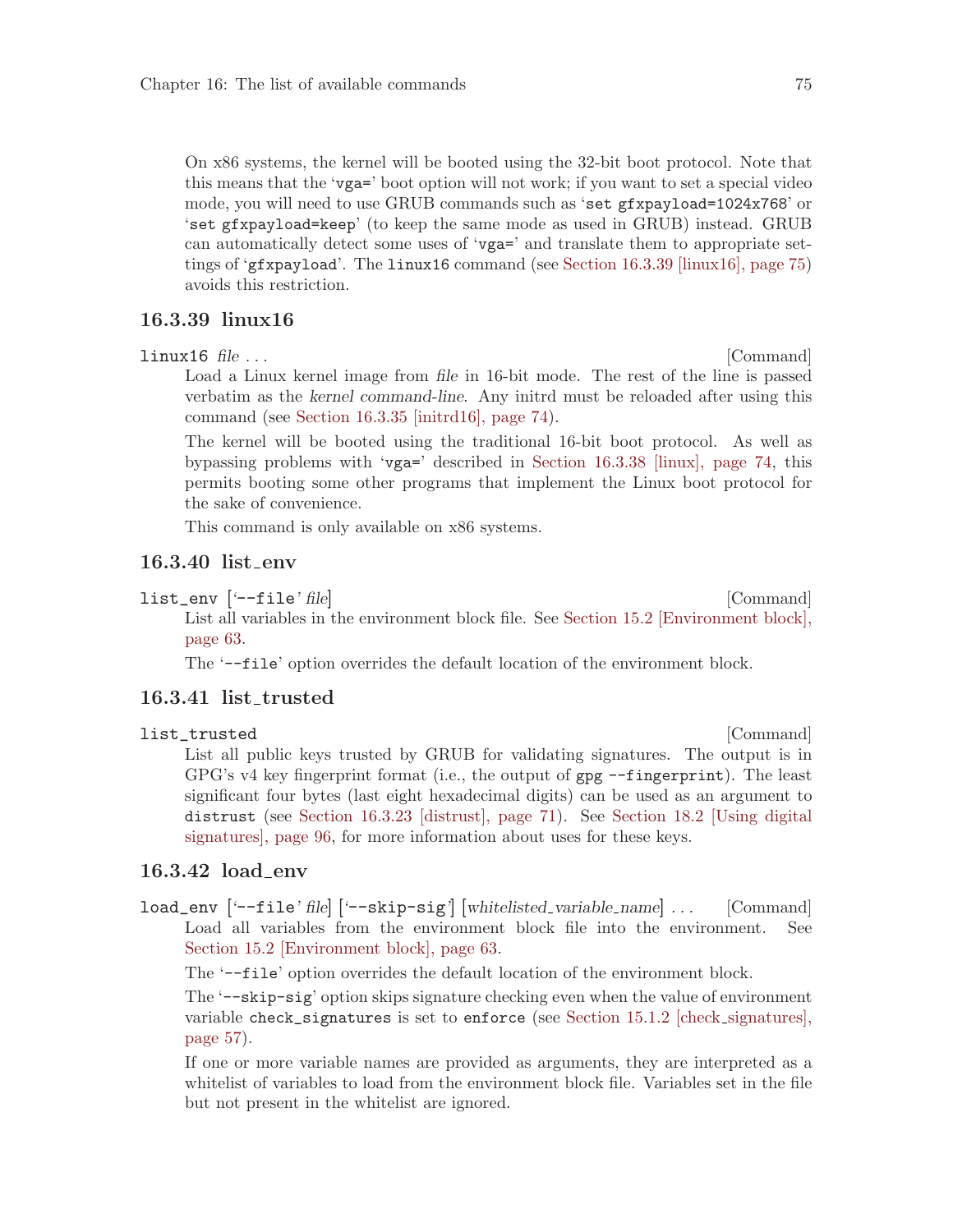The '--skip-sig' option should be used with care, and should always be used in concert with a whitelist of acceptable variables whose values should be set. Failure to employ a carefully constructed whitelist could result in reading a malicious value into critical environment variables from the file, such as setting check\_signatures=no, modifying prefix to boot from an unexpected location or not at all, etc.

When used with care, '-skip-sig' and the whitelist enable an administrator to configure a system to boot only signed configurations, but to allow the user to select from among multiple configurations, and to enable "one-shot" boot attempts and "savedefault" behavior. See [Section 18.2 \[Using digital signatures\], page 96](#page-105-0), for more information.

#### 16.3.43 loadfont

loadfont file ... [Command]

Load specified font files. Unless absolute pathname is given, file is assumed to be in directory '\$prefix/fonts' with suffix '.pf2' appended. See [Chapter 7 \[Fonts\],](#page-42-0) [page 33](#page-42-0).

#### 16.3.44 loopback

loopback  $[-d]$  device file [Command]

Make the device named device correspond to the contents of the filesystem image in file. For example:

loopback loop0 /path/to/image ls (loop0)/

With the  $-$ d' option, delete a device previously created using this command.

## <span id="page-85-0"></span>16.3.45 ls

 $\text{ls}$  [ $\text{arg} \ldots$ ] [Command] List devices or files.

With no arguments, print all devices known to GRUB.

If the argument is a device name enclosed in parentheses (see [Section 13.1 \[Device](#page-62-0) [syntax\], page 53](#page-62-0)), then print the name of the filesystem of that device.

If the argument is a directory given as an absolute file name (see [Section 13.2 \[File](#page-63-1) [name syntax\], page 54](#page-63-1)), then list the contents of that directory.

#### 16.3.46 lsfonts

List loaded fonts.

## 16.3.47 lsmod

Show list of loaded modules.

lsmod [Command]

lsfonts [Command]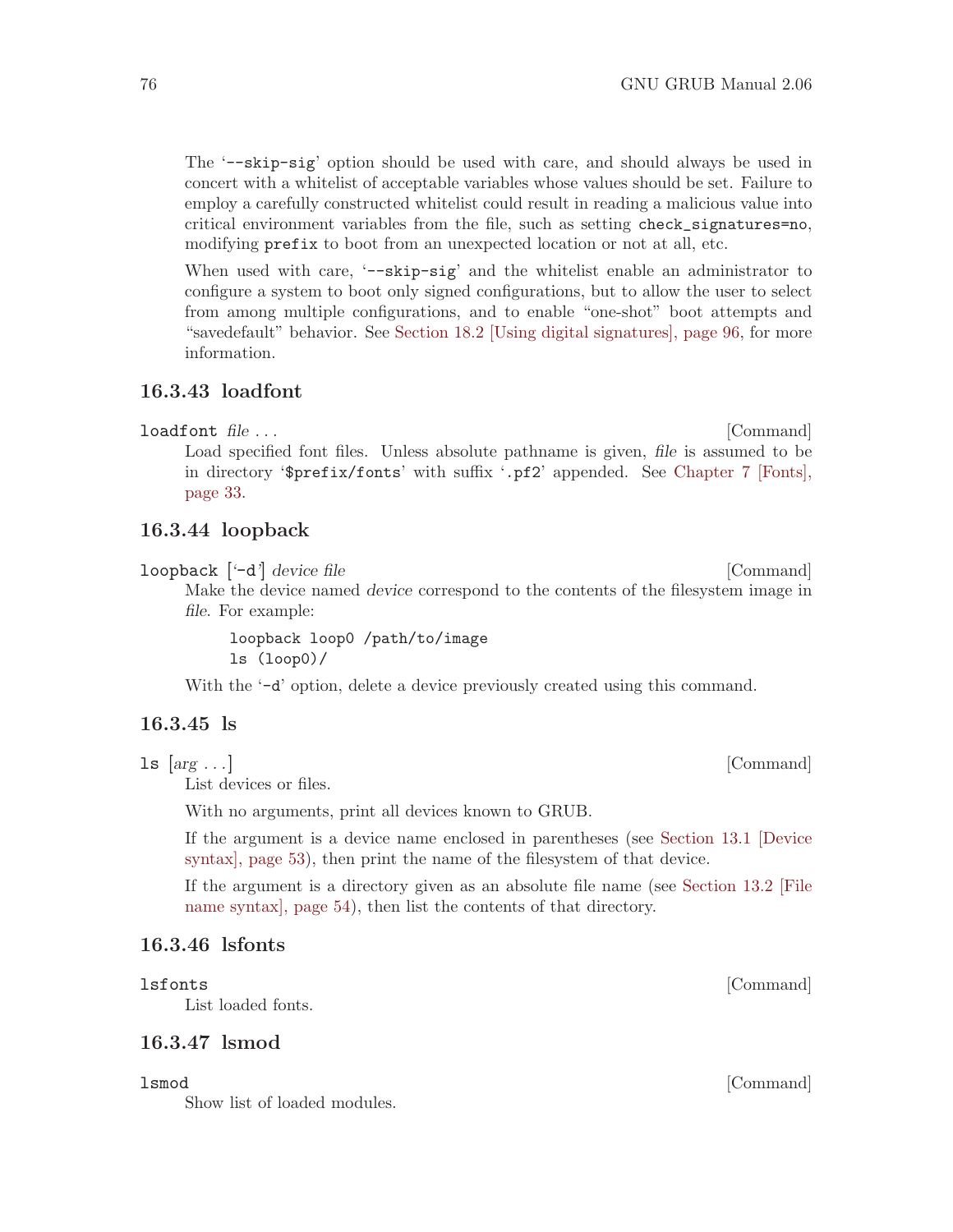## 16.3.48 md5sum

md5sum arg . . . [Command]

Alias for hashsum --hash md5 arg .... See command hashsum (see [Section 16.3.32](#page-82-0) [\[hashsum\], page 73](#page-82-0)) for full description.

## <span id="page-86-0"></span>16.3.49 module

module  $[-\text{nounzip}]\$  file  $[\text{arguments}]$  [Command] Load a module for multiboot kernel image. The rest of the line is passed verbatim as the module command line.

## 16.3.50 multiboot

multiboot [–quirk-bad-kludge] [–quirk-modules-after-kernel] file . . . [Command] Load a multiboot kernel image from file. The rest of the line is passed verbatim as the kernel command-line. Any module must be reloaded after using this command (see [Section 16.3.49 \[module\], page 77\)](#page-86-0).

Some kernels have known problems. You need to specify –quirk-\* for those. –quirkbad-kludge is a problem seen in several products that they include loading kludge information with invalid data in ELF file. GRUB prior to 0.97 and some custom builds preferred ELF information while 0.97 and GRUB 2 use kludge. Use this option to ignore kludge. Known affected systems: old Solaris, SkyOS.

–quirk-modules-after-kernel is needed for kernels which load at relatively high address e.g. 16MiB mark and can't cope with modules stuffed between 1MiB mark and beginning of the kernel. Known afftected systems: VMWare.

## 16.3.51 nativedisk

nativedisk [Command] Switch from firmware disk drivers to native ones. Really useful only on platforms where both firmware and native disk drives are available. Currently i386-pc, i386-efi, i386-ieee1275 and x86 64-efi.

#### <span id="page-86-1"></span>16.3.52 normal

#### normal [file] [Command]

Enter normal mode and display the GRUB menu.

In normal mode, commands, filesystem modules, and cryptography modules are automatically loaded, and the full GRUB script parser is available. Other modules may be explicitly loaded using insmod (see [Section 16.3.36 \[insmod\], page 74](#page-83-0)).

If a file is given, then commands will be read from that file. Otherwise, they will be read from '\$prefix/grub.cfg' if it exists.

normal may be called from within normal mode, creating a nested environment. It is more usual to use configfile (see [Section 16.3.16 \[configfile\], page 70\)](#page-79-0) for this.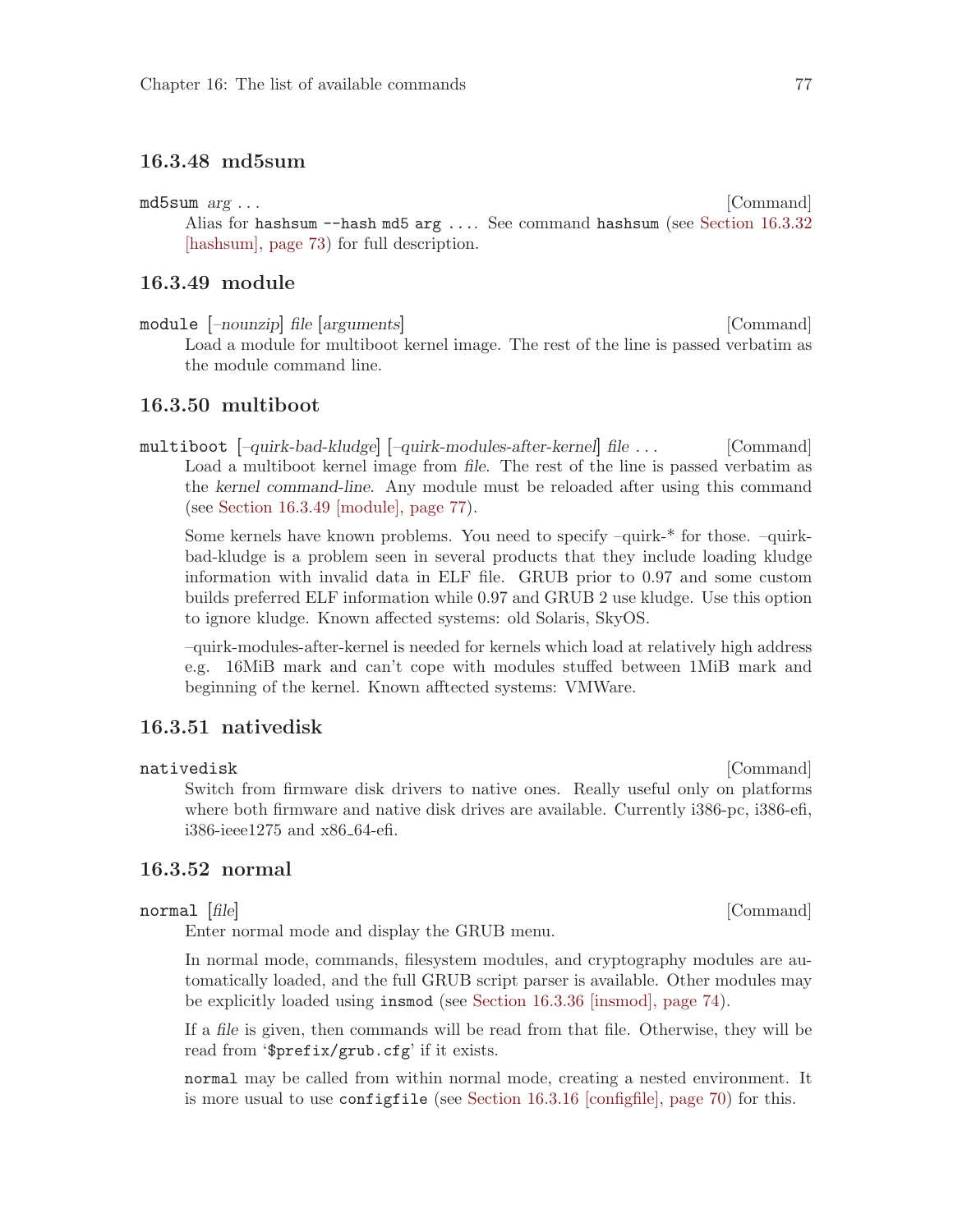## 16.3.53 normal exit

#### normal\_exit [Command]

Exit normal mode (see [Section 16.3.52 \[normal\], page 77](#page-86-1)). If this instance of normal mode was not nested within another one, then return to rescue mode.

#### 16.3.54 parttool

parttool partition commands [Command]

Make various modifications to partition table entries.

Each command is either a boolean option, in which case it must be followed with '+' or '-' (with no intervening space) to enable or disable that option, or else it takes a value in the form 'command=value'.

Currently, parttool is only useful on DOS partition tables (also known as Master Boot Record, or MBR). On these partition tables, the following commands are available:

'boot' (boolean)

When enabled, this makes the selected partition be the active (bootable) partition on its disk, clearing the active flag on all other partitions. This command is limited to primary partitions.

'type' (value)

Change the type of an existing partition. The value must be a number in the range 0-0xFF (prefix with '0x' to enter it in hexadecimal).

#### 'hidden' (boolean)

When enabled, this hides the selected partition by setting the hidden bit in its partition type code; when disabled, unhides the selected partition by clearing this bit. This is useful only when booting DOS or Windows and multiple primary FAT partitions exist in one disk. See also [Section 5.4.4](#page-27-0) [\[DOS/Windows\], page 18.](#page-27-0)

#### <span id="page-87-0"></span>16.3.55 password

password user clear-password [Command] Define a user named user with password *clear-password*. See [Chapter 18 \[Security\],](#page-104-0) [page 95](#page-104-0).

## <span id="page-87-1"></span>16.3.56 password pbkdf2

password\_pbkdf2 user hashed-password [Command] Define a user named user with password hash hashed-password. Use grub-mkpasswdpbkdf2 (see [Chapter 25 \[Invoking grub-mkpasswd-pbkdf2\], page 115](#page-124-0)) to generate password hashes. See [Chapter 18 \[Security\], page 95](#page-104-0).

## 16.3.57 play

play file | tempo [pitch1 duration1] [pitch2 duration2] . . . [Command] Plays a tune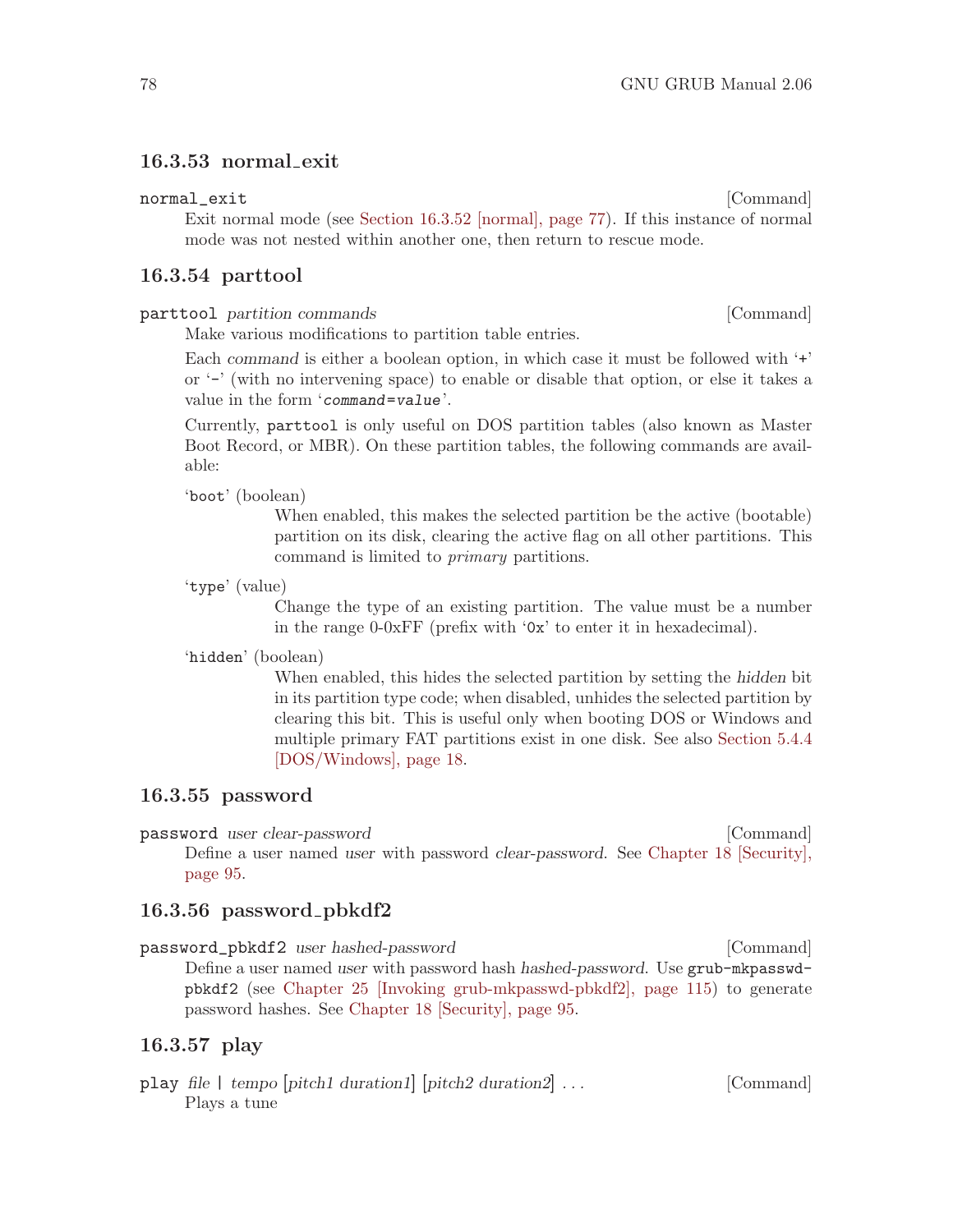If the argument is a file name (see [Section 13.2 \[File name syntax\], page 54](#page-63-1)), play the tune recorded in it. The file format is first the tempo as an unsigned 32bit little-endian number, then pairs of unsigned 16bit little-endian numbers for pitch and duration pairs.

If the arguments are a series of numbers, play the inline tune.

The tempo is the base for all note durations. 60 gives a 1-second base, 120 gives a half-second base, etc. Pitches are Hz. Set pitch to 0 to produce a rest.

#### 16.3.58 probe

probe  $[$  '--set'  $var$ ] [Command]

'--driver'|'--partmap'|'--fs'|'--fs-uuid'|'--label'|'--part-uuid' device

Retrieve device information. If option '-set' is given, assign result to variable var, otherwise print information on the screen.

The option '--part-uuid' is currently only implemented for MSDOS and GPT formatted disks.

#### 16.3.59 rdmsr

rdmsr 0xADDR [-v VARNAME] [Command:]

Read a model-specific register at address 0xADDR. If the parameter '-v' is used and an environment variable VARNAME is given, set that environment variable to the value that was read.

Please note that on SMP systems, reading from a MSR that has a scope per hardware thread, implies that the value that is returned only applies to the particular cpu/core/thread that runs the command.

Also, if you specify a reserved or unimplemented MSR address, it will cause a general protection exception (which is not currently being handled) and the system will reboot.

## 16.3.60 read

read [var] [Command]

Read a line of input from the user. If an environment variable var is given, set that environment variable to the line of input that was read, with no terminating newline.

#### 16.3.61 reboot

Reboot the computer.

## 16.3.62 regexp

regexp  $[--set; [number:]var]$  regexp string [Command]

Test if regular expression regexp matches string. Supported regular expressions are POSIX.2 Extended Regular Expressions. If option '-set' is given, store numberth matched subexpression in variable var. Subexpressions are numbered in order of their opening parentheses starting from '1'. number defaults to '1'.

reboot [Command]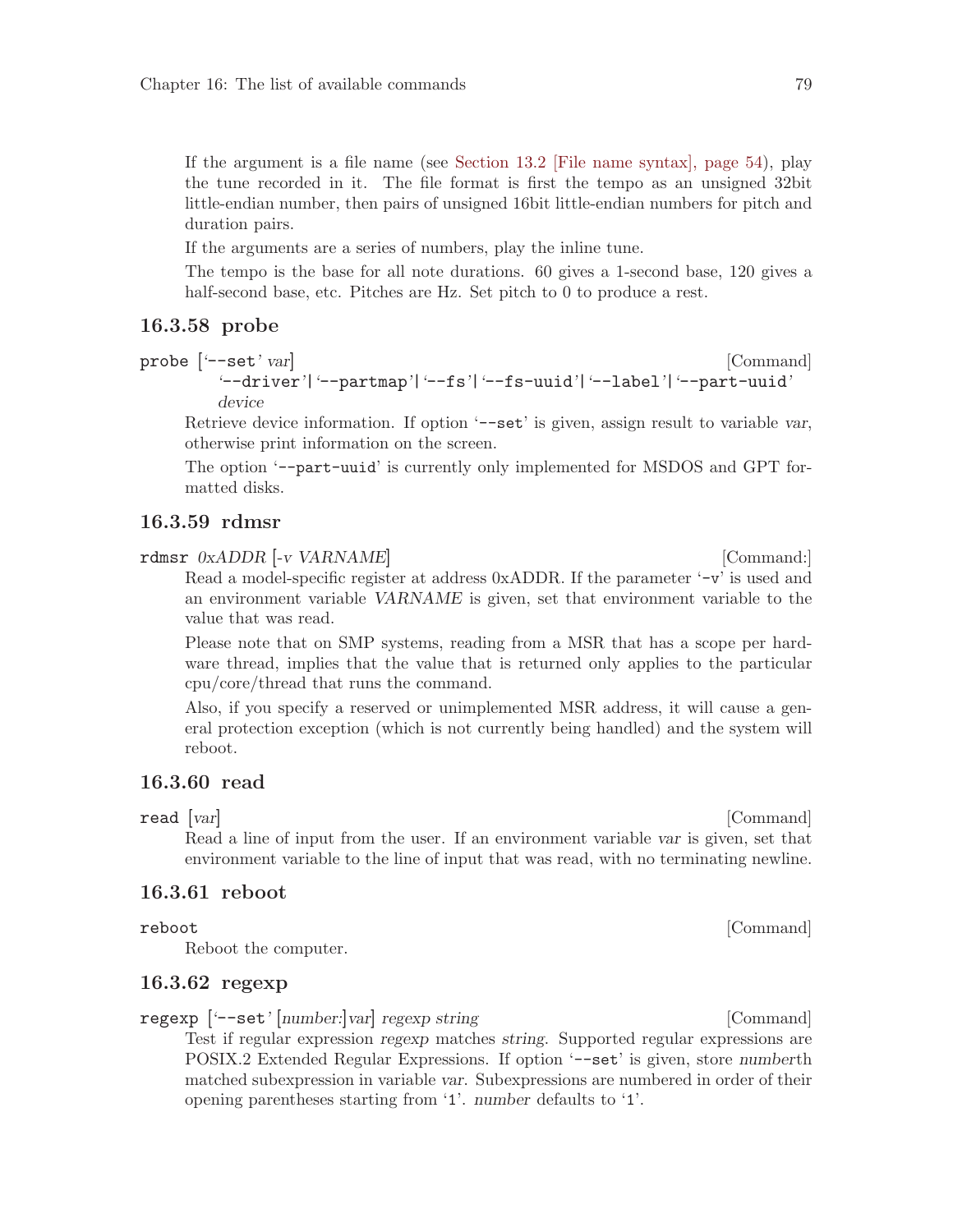## 16.3.63 rmmod

rmmod module [Command]

Remove a loaded module.

## <span id="page-89-0"></span>16.3.64 save env

save\_env ['--file' file] var ...

Save the named variables from the environment to the environment block file. See [Section 15.2 \[Environment block\], page 63.](#page-72-3)

The '--file' option overrides the default location of the environment block.

This command will operate successfully even when environment variable check\_ signatures is set to enforce (see [Section 15.1.2 \[check](#page-66-1) signatures], page 57), since it writes to disk and does not alter the behavior of GRUB based on any contents of disk that have been read. It is possible to modify a digitally signed environment block file from within GRUB using this command, such that its signature will no longer be valid on subsequent boots. Care should be taken in such advanced configurations to avoid rendering the system unbootable. See [Section 18.2 \[Using digital signatures\],](#page-105-0) [page 96](#page-105-0), for more information.

#### 16.3.65 search

search ['--file'|'--label'|'--fs-uuid'] ['--set' [var]] [Command] ['--no-floppy'] name

Search devices by file  $(-f', -f$ ile'), filesystem label  $(-1', -I$ abel'), or filesystem UUID  $(\text{--}u', \text{--}fs\text{--}uuid').$ 

If the '--set' option is used, the first device found is set as the value of environment variable var. The default variable is 'root'.

The '--no-floppy' option prevents searching floppy devices, which can be slow.

The 'search.file', 'search.fs\_label', and 'search.fs\_uuid' commands are aliases for 'search --file', 'search --label', and 'search --fs-uuid' respectively.

#### 16.3.66 sendkey

sendkey ['--num'|'--caps'|'--scroll'|'--insert'| [Command] '--pause'|'--left-shift'|'--right-shift'| '--sysrq'|'--numkey'|'--capskey'|'--scrollkey'| '--insertkey'|'--left-alt'|'--right-alt'| '--left-ctrl'|'--right-ctrl' 'on'|'off']. . . ['no-led'] keystroke

Insert keystrokes into the keyboard buffer when booting. Sometimes an operating system or chainloaded boot loader requires particular keys to be pressed: for example, one might need to press a particular key to enter "safe mode", or when chainloading another boot loader one might send keystrokes to it to navigate its menu.

You may provide up to 16 keystrokes (the length of the BIOS keyboard buffer). Keystroke names may be upper-case or lower-case letters, digits, or taken from the following table: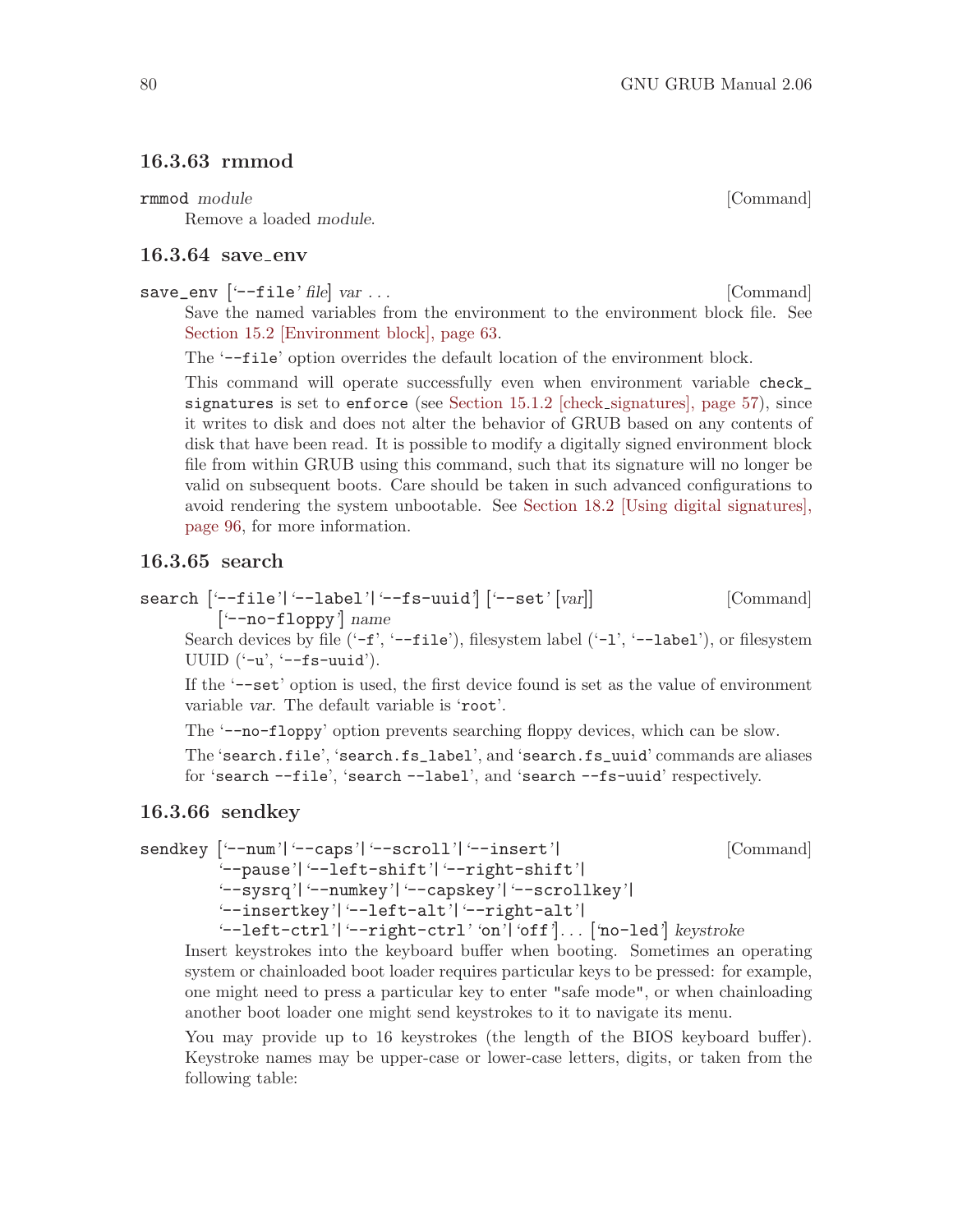| Name                                                                                                   | Key                           |
|--------------------------------------------------------------------------------------------------------|-------------------------------|
| escape                                                                                                 | Escape                        |
| exclam                                                                                                 |                               |
| at                                                                                                     | Q                             |
| numbersign                                                                                             | $^{\#}$                       |
| dollar                                                                                                 | \$                            |
| percent                                                                                                | %                             |
| $\operatorname*{caret}% \left( \mathcal{N}\right) \equiv\operatorname*{card}\left( \mathcal{N}\right)$ | ∼                             |
| ampersand                                                                                              | &                             |
| asterisk                                                                                               | $\ast$                        |
| parenleft                                                                                              |                               |
| parenright                                                                                             |                               |
| minus                                                                                                  |                               |
| underscore                                                                                             |                               |
| equal                                                                                                  | $=$                           |
| plus                                                                                                   | $\ddot{}$                     |
| backspace                                                                                              | Backspace                     |
| tab                                                                                                    | Tab                           |
| bracketleft                                                                                            | L                             |
| braceleft                                                                                              | €                             |
| bracketright                                                                                           |                               |
| braceright                                                                                             | }                             |
| enter                                                                                                  | Enter                         |
| control                                                                                                | press and release Control     |
| semicolon                                                                                              |                               |
| colon                                                                                                  |                               |
| quote                                                                                                  | ,                             |
| doublequote                                                                                            | п                             |
| backquote                                                                                              |                               |
| tilde                                                                                                  |                               |
| shift                                                                                                  | press and release left Shift  |
| backslash                                                                                              | ∖                             |
| bar                                                                                                    |                               |
| comma                                                                                                  | ,                             |
| less                                                                                                   | $\,<\,$                       |
| period                                                                                                 |                               |
| greater                                                                                                | $\rm{>}$                      |
| slash                                                                                                  |                               |
| question                                                                                               | 2                             |
| rshift                                                                                                 | press and release right Shift |
| alt                                                                                                    | press and release Alt         |
| space                                                                                                  | space bar                     |
| capslock                                                                                               | Caps Lock                     |
| F1                                                                                                     | F1                            |
| F2                                                                                                     | $\rm F2$                      |
| F3                                                                                                     | ${\rm F}3$                    |
| F <sub>4</sub>                                                                                         | F4                            |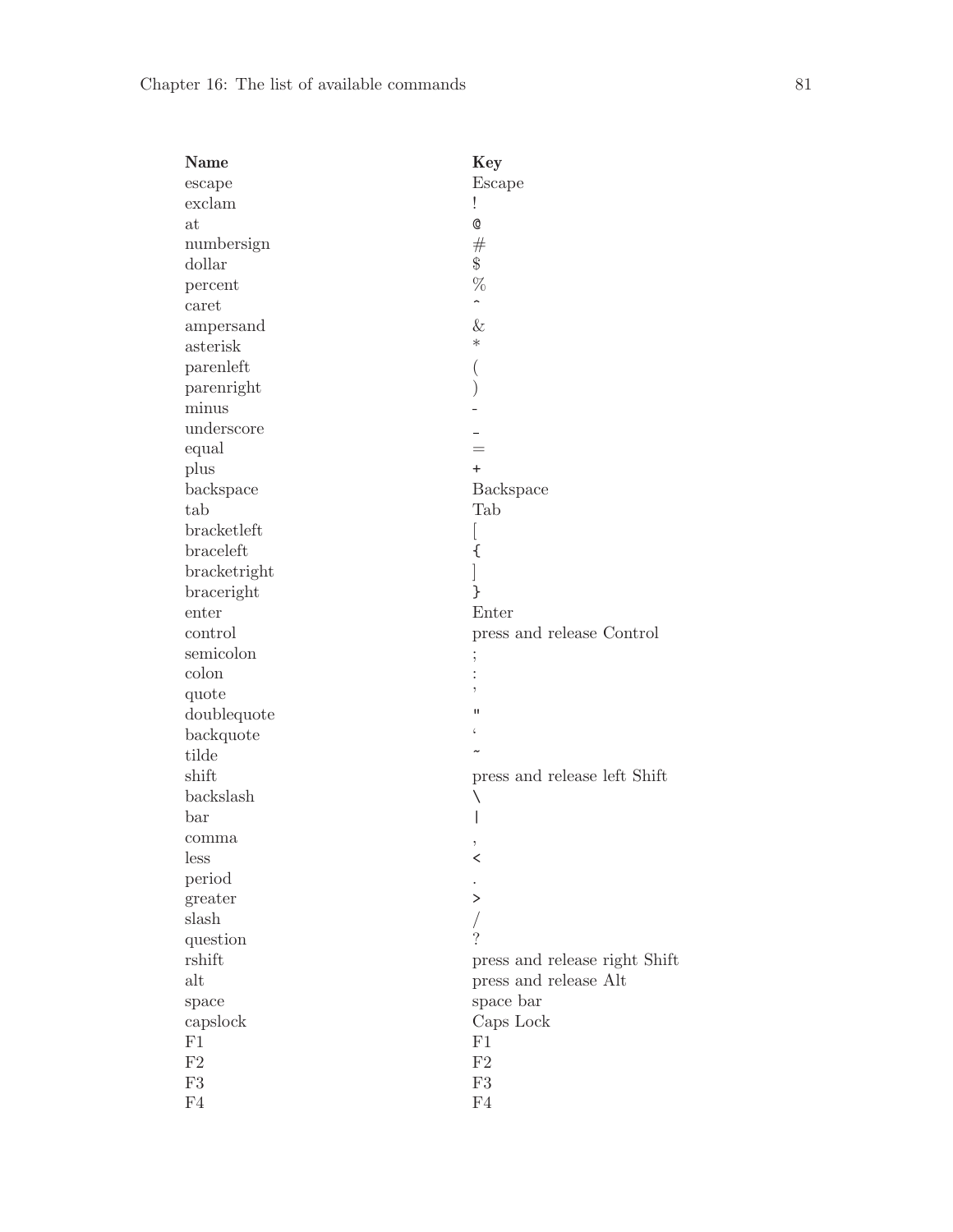| F5             | F <sub>5</sub>                               |
|----------------|----------------------------------------------|
| F <sub>6</sub> | F <sub>6</sub>                               |
| F7             | F7                                           |
| F8             | F8                                           |
| F9             | F9                                           |
| F10            | F10                                          |
| F11            | F11                                          |
| F12            | F12                                          |
| num1           | 1 (numeric keypad)                           |
| num2           | 2 (numeric keypad)                           |
| num3           | 3 (numeric keypad)                           |
| num4           | 4 (numeric keypad)                           |
| num5           | 5 (numeric keypad)                           |
| num6           | 6 (numeric keypad)                           |
| num7           | 7 (numeric keypad)                           |
| num8           | 8 (numeric keypad)                           |
| num9           | 9 (numeric keypad)                           |
| num0           | $0 \text{ (numeric keypad)}$                 |
| numperiod      | . (numeric keypad)                           |
| numend         | End (numeric keypad)                         |
| numdown        | Down (numeric keypad)                        |
| numpgdown      | Page Down (numeric keypad)                   |
| numleft        | Left (numeric keypad)                        |
|                | with<br>Num Lock inactive<br>5.<br>(numeric) |
|                |                                              |
| numcenter      |                                              |
|                | keypad)                                      |
| numright       | Right (numeric keypad)                       |
| numhome        | Home (numeric keypad)                        |
| numup          | Up (numeric keypad)                          |
| numpgup        | Page Up (numeric keypad)                     |
| numinsert      | Insert (numeric keypad)                      |
| numdelete      | Delete (numeric keypad)                      |
| numasterisk    | (numeric keypad)<br>$\ast$                   |
| numminus       | - (numeric keypad)                           |
| numplus        | + (numeric keypad)                           |
| numslash       | / (numeric keypad)                           |
| numenter       | Enter (numeric keypad)                       |
| delete         | Delete                                       |
| insert         | Insert                                       |
| home           | Home                                         |
| end            | End                                          |
| pgdown         | Page Down                                    |
| pgup           | Page Up                                      |
| down           | Down                                         |
| up             | Up                                           |
| left<br>right  | Left<br>Right                                |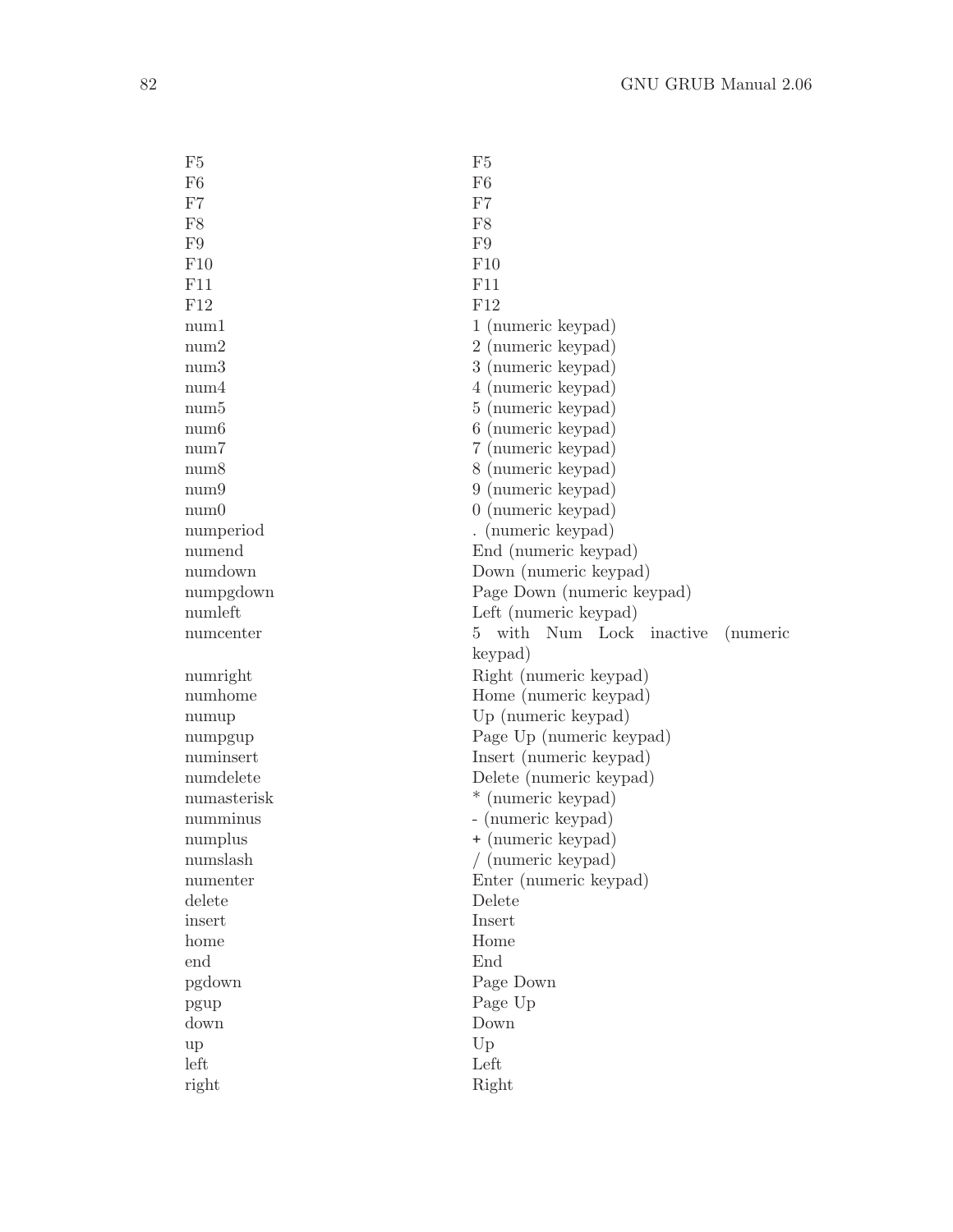As well as keystrokes, the sendkey command takes various options that affect the BIOS keyboard status flags. These options take an 'on' or 'off' parameter, specifying that the corresponding status flag be set or unset; omitting the option for a given status flag will leave that flag at its initial state at boot. The '--num', '--caps', '--scroll', and '--insert' options emulate setting the corresponding mode, while the '--numkey', '--capskey', '--scrollkey', and '--insertkey' options emulate pressing and holding the corresponding key. The other status flag options are selfexplanatory.

If the '--no-led' option is given, the status flag options will have no effect on keyboard LEDs.

If the sendkey command is given multiple times, then only the last invocation has any effect.

Since sendkey manipulates the BIOS keyboard buffer, it may cause hangs, reboots, or other misbehaviour on some systems. If the operating system or boot loader that runs after GRUB uses its own keyboard driver rather than the BIOS keyboard functions, then sendkey will have no effect.

This command is only available on PC BIOS systems.

## <span id="page-92-0"></span>16.3.67 set

set  $[envvar = value]$  [Command]

Set the environment variable envvar to value. If invoked with no arguments, print all environment variables with their values.

## 16.3.68 sha1sum

sha1sum *arg* ... [Command] Alias for hashsum --hash sha1 arg .... See command hashsum (see [Section 16.3.32](#page-82-0) [\[hashsum\], page 73](#page-82-0)) for full description.

## 16.3.69 sha256sum

sha256sum *arg* ... [Command] Alias for hashsum --hash sha256 arg .... See command hashsum (see [Section 16.3.32 \[hashsum\], page 73](#page-82-0)) for full description.

#### 16.3.70 sha512sum

| $sha512sum \; arg \ldots$ |                                                              |  |  | [Command] |  |
|---------------------------|--------------------------------------------------------------|--|--|-----------|--|
|                           | Alias for hashsum --hash sha512 arg See command hashsum (see |  |  |           |  |
|                           | Section 16.3.32 [hashsum], page 73) for full description.    |  |  |           |  |

## 16.3.71 sleep

sleep ['--verbose'] ['--interruptible'] count [Command] Sleep for count seconds. If option '--interruptible' is given, allow pressing ESC, F4 or holding down SHIFT to interrupt sleep. With '-verbose' show countdown of remaining seconds. Exit code is set to 0 if timeout expired and to 1 if timeout was interrupted using any of the mentioned keys.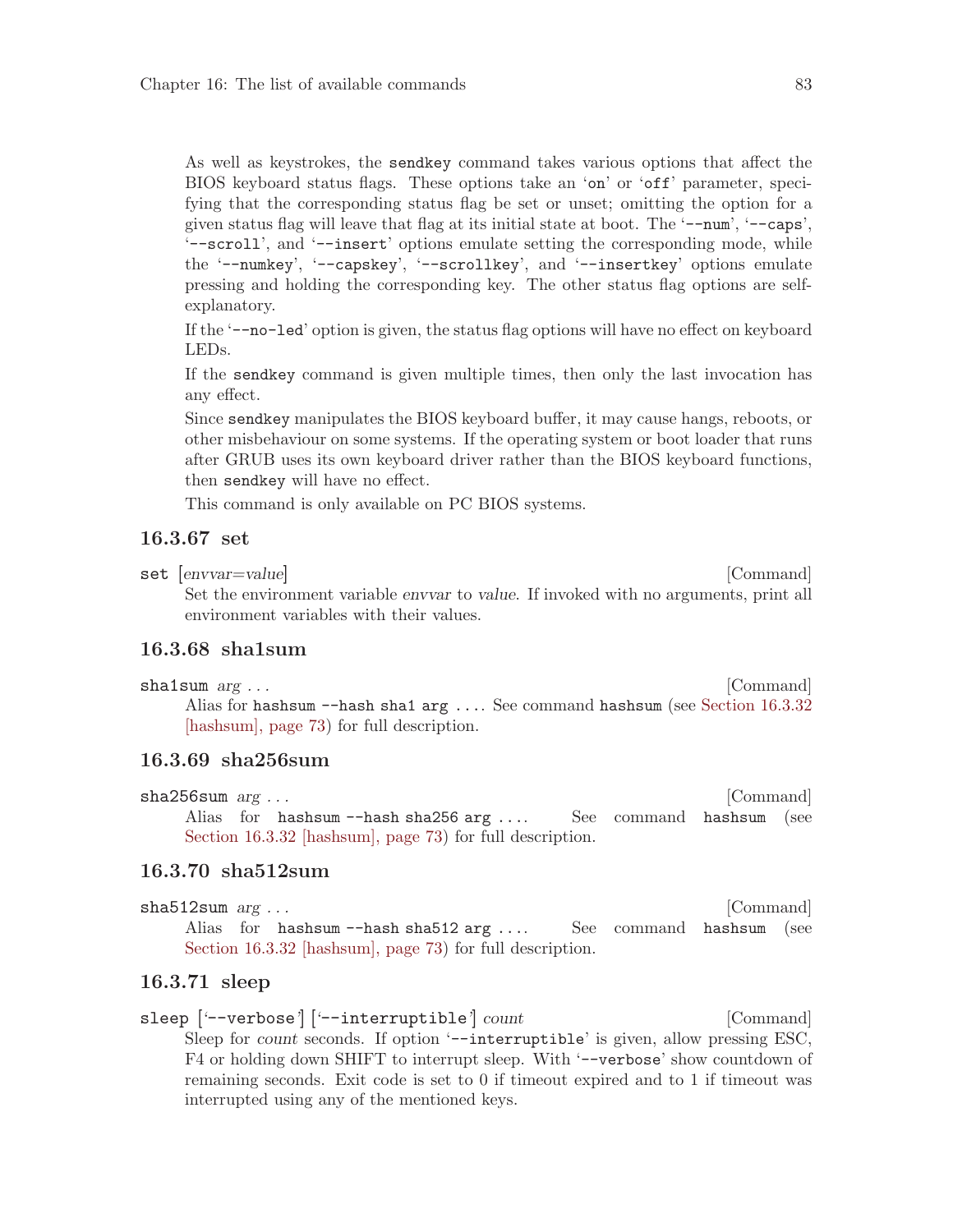## 16.3.72 smbios

```
smbios \left[\text{--type} \text{ type}\right] \left[\text{--handle} \text{ handle}\right] \left[\text{--match} \text{ match}\right] [Command]
           ('--get-byte' | '--get-word' | '--get-dword' | '--get-qword' |
           '--get-string' | '--get-uuid') offset ['--set' variable]
      Retrieve SMBIOS information.
```
The smbios command returns the value of a field in an SMBIOS structure. The following options determine which structure to select.

- Specifying '--type' will select structures with a matching type. The type can be any integer from 0 to 255.
- Specifying '--handle' will select structures with a matching handle. The handle can be any integer from 0 to 65535.
- Specifying '--match' will select structure number match in the filtered list of structures; e.g. smbios --type 4 --match 2 will select the second Process Information (Type 4) structure. The list is always ordered the same as the hardware's SMBIOS table. The match number must be a positive integer. If unspecified, the first matching structure will be selected.

The remaining options determine which field in the selected SMBIOS structure to return. Only one of these options may be specified at a time.

- When given '--get-byte', return the value of the byte at *offset* bytes into the selected SMBIOS structure. It will be formatted as an unsigned decimal integer.
- When given '--get-word', return the value of the word (two bytes) at offset bytes into the selected SMBIOS structure. It will be formatted as an unsigned decimal integer.
- When given '--get-dword', return the value of the dword (four bytes) at offset bytes into the selected SMBIOS structure. It will be formatted as an unsigned decimal integer.
- When given '--get-qword', return the value of the qword (eight bytes) at offset bytes into the selected SMBIOS structure. It will be formatted as an unsigned decimal integer.
- When given '--get-string', return the string with its index found at offset bytes into the selected SMBIOS structure.
- When given '-get-uuid', return the value of the UUID (sixteen bytes) at offset bytes into the selected SMBIOS structure. It will be formatted as lower-case hyphenated hexadecimal digits, with the first three fields as little-endian, and the rest printed byte-by-byte.

The default action is to print the value of the requested field to the console, but a variable name can be specified with '-set' to store the value instead of printing it.

For example, this will store and then display the system manufacturer's name.

smbios --type 1 --get-string 4 --set system\_manufacturer echo \$system\_manufacturer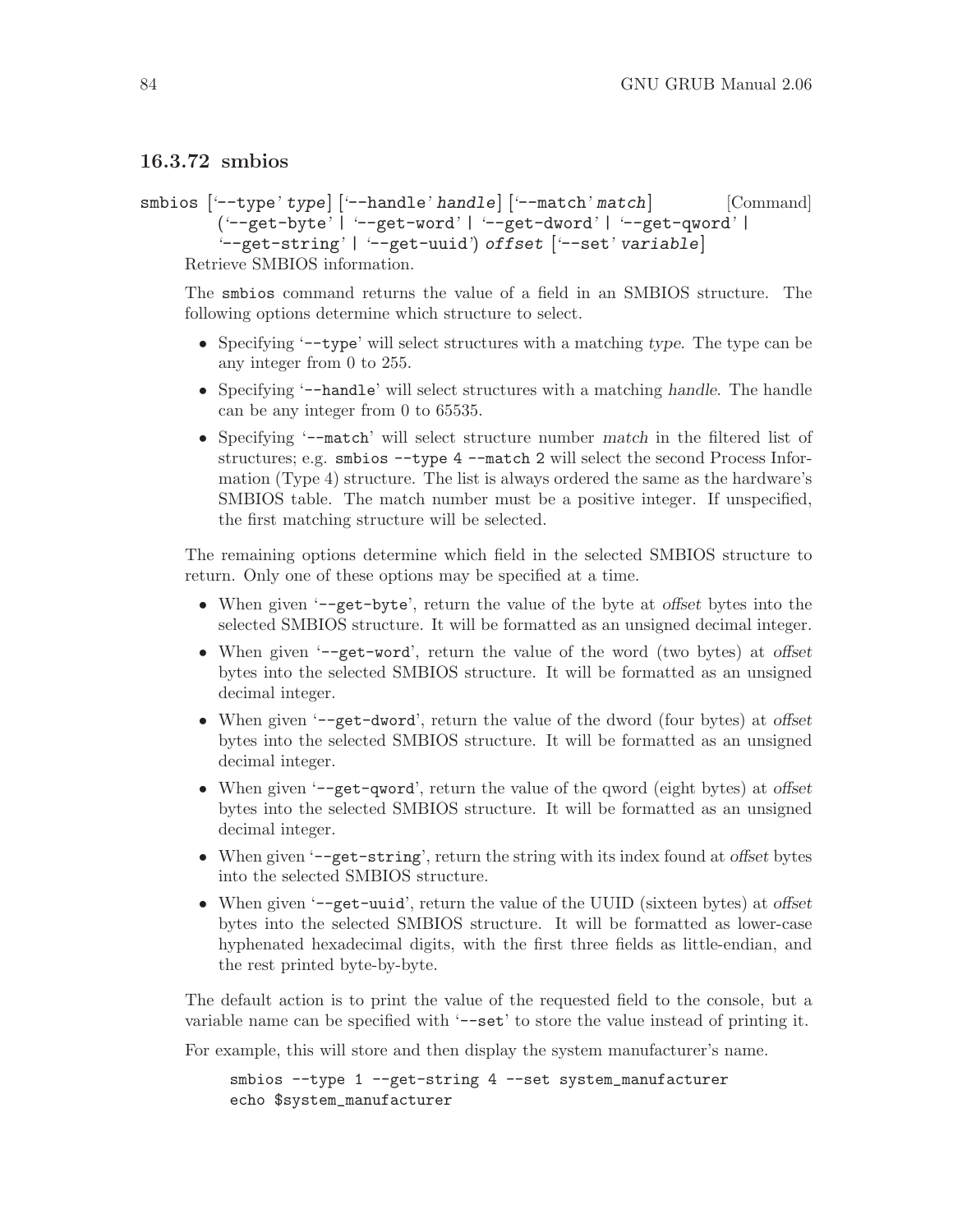## 16.3.73 source

<span id="page-94-0"></span>source file [Command] Read file as a configuration file, as if its contents had been incorporated directly into the sourcing file. Unlike configfile (see [Section 16.3.16 \[configfile\], page 70\)](#page-79-0), this executes the contents of file without changing context: any environment variable changes made by the commands in file will be preserved after source returns, and the menu will not be shown immediately. 16.3.74 test test expression [Command] Evaluate expression and return zero exit status if result is true, non zero status otherwise. expression is one of:  $string1 == string2$ the strings are equal string1  $!=$  string2 the strings are not equal string1 < string2 string1 is lexicographically less than string2 string1  $\leq$  string2 string1 is lexicographically less or equal than string2 string1 > string2 string1 is lexicographically greater than string2 string1 >=  $string2$ string1 is lexicographically greater or equal than string2 integer1 -eq integer2 integer1 is equal to integer2 integer1 -ge integer2 integer1 is greater than or equal to integer2 integer1 -gt integer2 integer1 is greater than integer2 integer1 -le integer2 integer1 is less than or equal to integer2 integer1 -lt integer2 integer1 is less than integer2 integer1 -ne integer2 integer1 is not equal to integer2 prefixinteger1 -pgt prefixinteger2 integer1 is greater than integer2 after stripping off common non-numeric prefix.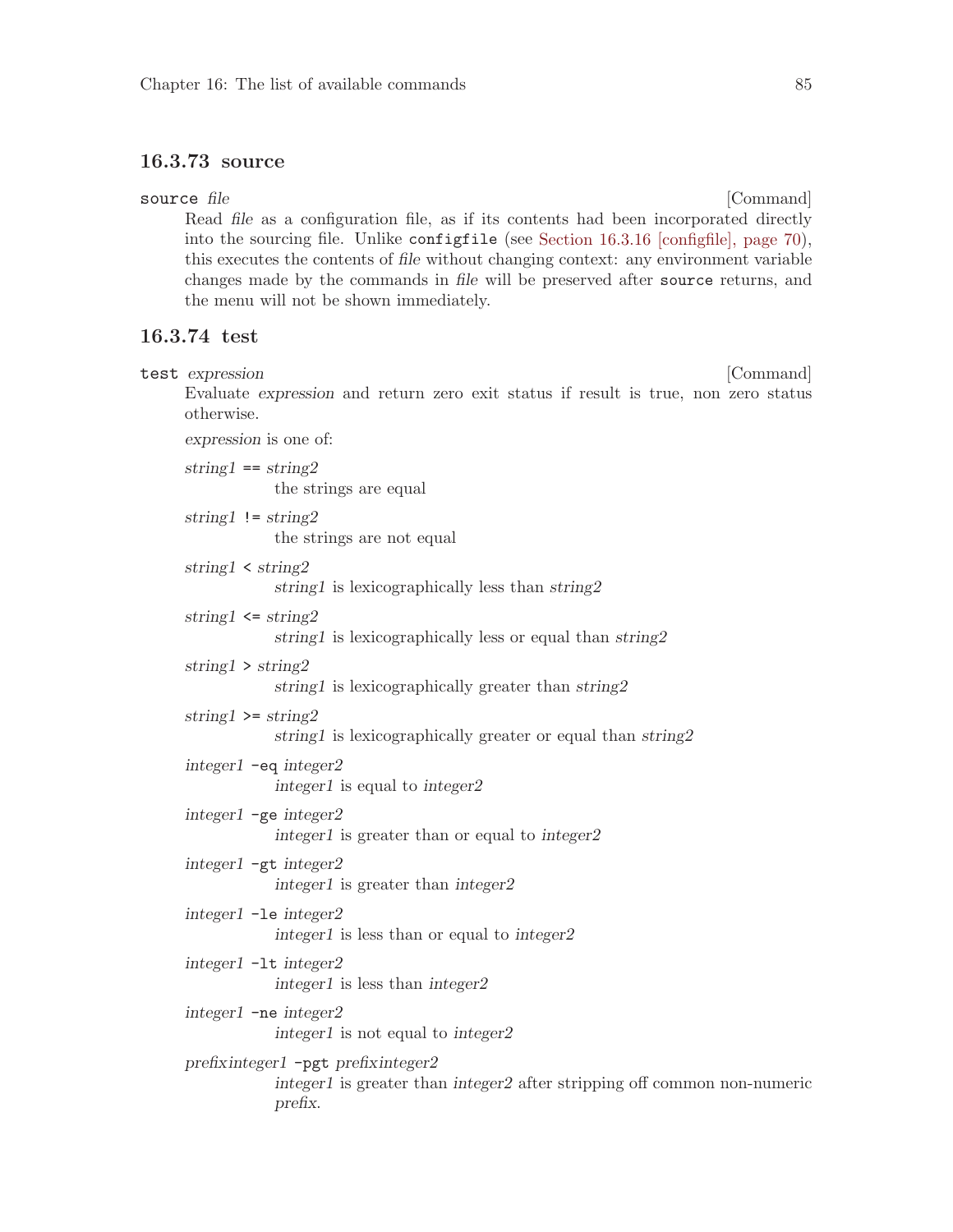prefixinteger1 -plt prefixinteger2

integer1 is less than integer2 after stripping off common non-numeric prefix.

file1 -nt file2

file1 is newer than file2 (modification time). Optionally numeric bias may be directly appended to -nt in which case it is added to the first file modification time.

file1 -ot file2

file1 is older than file2 (modification time). Optionally numeric bias may be directly appended to -ot in which case it is added to the first file modification time.

- -d file file exists and is a directory
- $-e$  file file exists
- $-f$  file file exists and is not a directory
- -s file file exists and has a size greater than zero
- -n string the length of string is nonzero
- string string is equivalent to  $-n$  string
- -z string the length of string is zero
- ( expression )

expression is true

! expression

expression is false

expression1 -a expression2

both expression1 and expression2 are true

expression1 expression2

both expression1 and expression2 are true. This syntax is not POSIXcompliant and is not recommended.

expression1 -o expression2 either expression1 or expression2 is true

## 16.3.75 true

true [Command] Do nothing, successfully. This is mainly useful in control constructs such as if and while (see [Section 6.3 \[Shell-like scripting\], page 26\)](#page-35-0).

## <span id="page-95-0"></span>16.3.76 trust

trust ['--skip-sig'] pubkey\_file [Command] Read public key from pubkey file and add it to GRUB's internal list of trusted public keys. These keys are used to validate digital signatures when environment variable check\_signatures is set to enforce. Note that if check\_signatures is set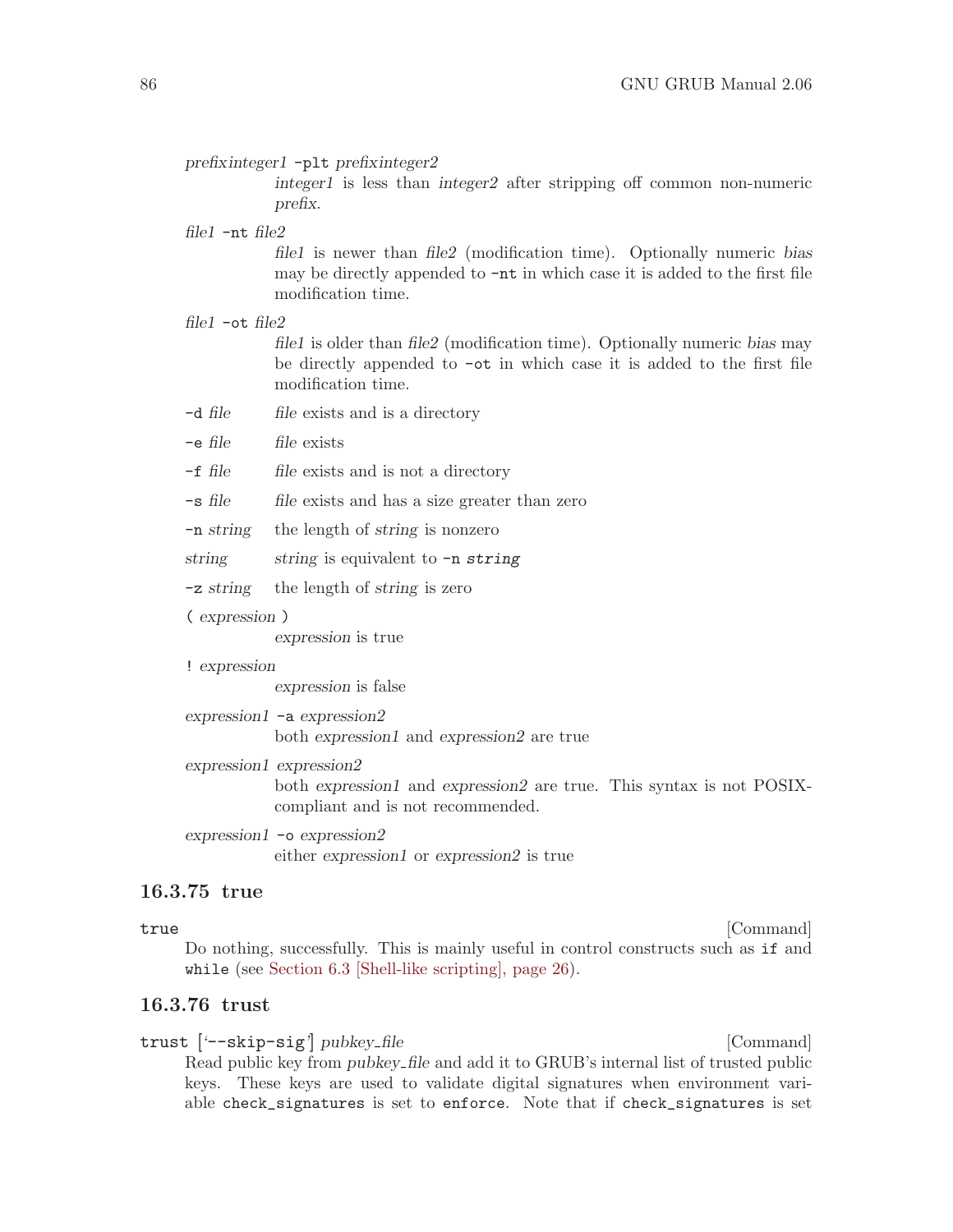to enforce when trust executes, then pubkey file must itself be properly signed. The '--skip-sig' option can be used to disable signature-checking when reading pubkey file itself. It is expected that '--skip-sig' is useful for testing and manual booting. See [Section 18.2 \[Using digital signatures\], page 96](#page-105-0), for more information.

## <span id="page-96-0"></span>16.3.77 unset

unset envvar i Gommand i Santa Command i Santa Command i Gommand i Santa Command i Santa Command i Santa Command i Santa Command i Santa Command i Santa Command i Santa Command i Santa Command i Santa Command i Santa Comma

Unset the environment variable envvar.

#### <span id="page-96-1"></span>16.3.78 verify detached

verify\_detached ['--skip-sig'] file signature\_file [pubkey\_file] [Command] Verifies a GPG-style detached signature, where the signed file is file, and the signature itself is in file signature file. Optionally, a specific public key to use can be specified using pubkey\_file. When environment variable check\_signatures is set to enforce, then pubkey file must itself be properly signed by an already-trusted key. An unsigned pubkey file can be loaded by specifying '--skip-sig'. If pubkey file is omitted, then public keys from GRUB's trusted keys (see [Section 16.3.41 \[list](#page-84-1) trusted], page 75, see [Section 16.3.76 \[trust\], page 86,](#page-95-0) and see [Section 16.3.23 \[distrust\], page 71\)](#page-80-0) are tried. Exit code \$? is set to 0 if the signature validates successfully. If validation fails, it is set to a non-zero value. See [Section 18.2 \[Using digital signatures\], page 96](#page-105-0), for more information.

## 16.3.79 videoinfo

videoinfo  $||WxH|xD|$  [Command]

List available video modes. If resolution is given, show only matching modes.

#### 16.3.80 wrmsr

#### wrmsr  $0xADDR$   $0xVALU E$  [Command:]

Write a 0xVALUE to a model-specific register at address 0xADDR.

Please note that on SMP systems, writing to a MSR that has a scope per hardware thread, implies that the value that is written only applies to the particular cpu/core/thread that runs the command.

Also, if you specify a reserved or unimplemented MSR address, it will cause a general protection exception (which is not currently being handled) and the system will reboot.

Note: The command is not allowed when lockdown is enforced (see [Section 18.6](#page-107-0) [\[Lockdown\], page 98\)](#page-107-0). This is done to prevent subverting various security mechanisms.

## 16.3.81 xen hypervisor

#### xen\_hypervisor file [arguments] . . . [Command]

Load a Xen hypervisor binary from file. The rest of the line is passed verbatim as the kernel command-line. Any other binaries must be reloaded after using this command. This command is only available on AArch64 systems.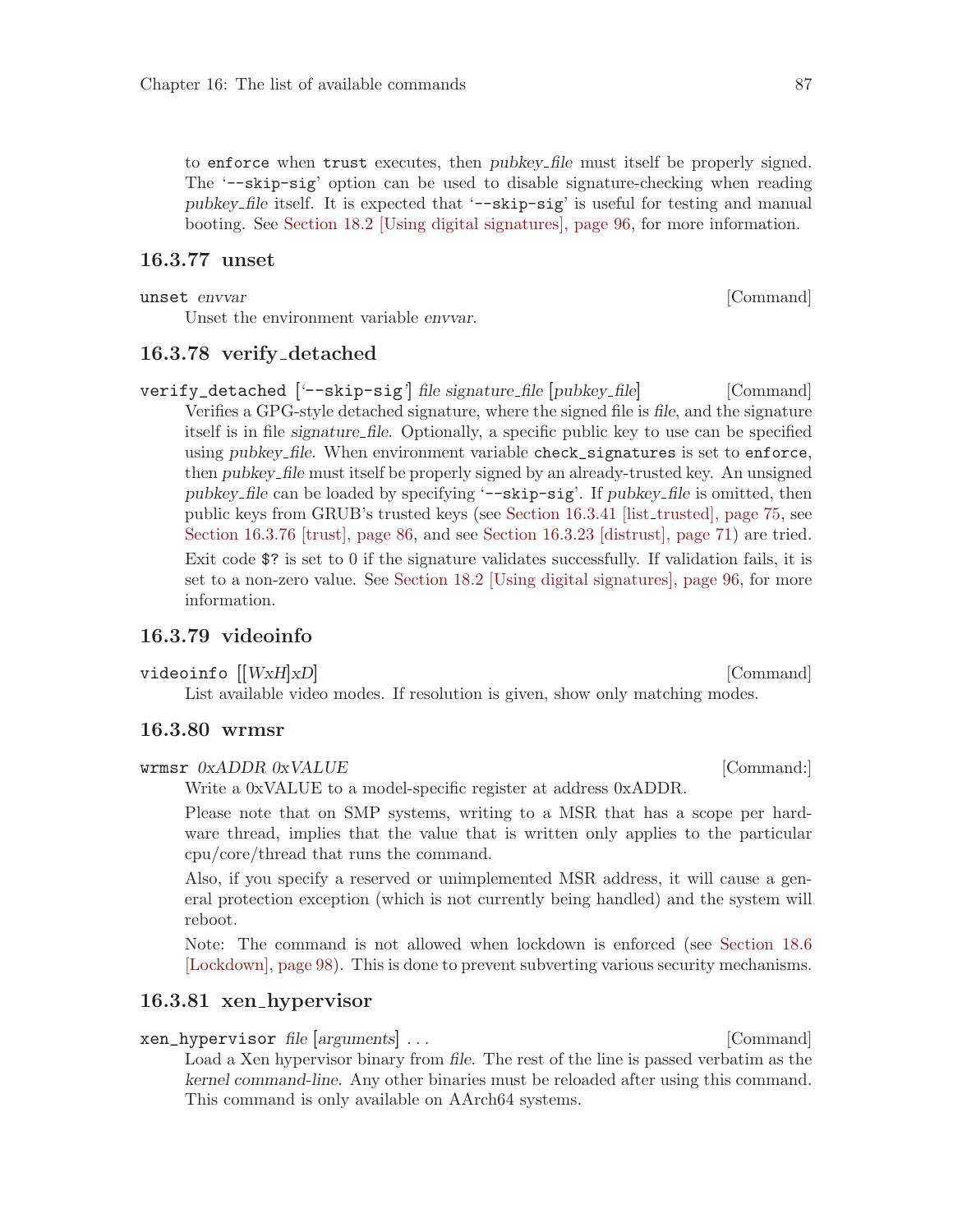#### 16.3.82 xen module

xen\_module [–nounzip] file [arguments] [Command] Load a module for xen hypervisor at the booting process of xen. The rest of the line is passed verbatim as the module command line. Modules should be loaded in the following order: - dom0 kernel image - dom0 ramdisk if present - XSM policy if present This command is only available on AArch64 systems.

## 16.4 The list of networking commands

#### 16.4.1 net\_add\_addr

net\_add\_addr interface card address [Command] Configure additional network interface with address on a network card. address can be either IP in dotted decimal notation, or symbolic name which is resolved using DNS lookup. If successful, this command also adds local link routing entry to the default subnet of address with name interface':local' via interface.

#### 16.4.2 net\_add\_dns

net\_add\_dns server [Command] Resolve server IP address and add to the list of DNS servers used during name lookup.

## 16.4.3 net add route

## $net\_add\_route$  shortname  $ip$  $(prefix)$  [interface | 'gw' [Command] gateway]

Add route to network with address ip as modified by prefix via either local interface or gateway. prefix is optional and defaults to 32 for IPv4 address and 128 for IPv6 address. Route is identified by shortname which can be used to remove it (see [Section 16.4.7 \[net](#page-98-0)\_del\_route], page 89).

#### 16.4.4 net bootp

net\_bootp  $\lceil \text{card} \rceil$  [Command] Alias for net dhcp, for compatibility with older Grub versions. Will perform the same DHCP handshake with potential fallback to BOOTP as the net dhcp command (see [Section 16.4.8 \[net](#page-98-1)\_dhcp], page 89).

#### 16.4.5 net del addr

#### net\_del\_addr interface [Command]

Remove configured interface with associated address.

## 16.4.6 net del dns

## net\_del\_dns address [Command]

Remove address from list of servers used during name lookup.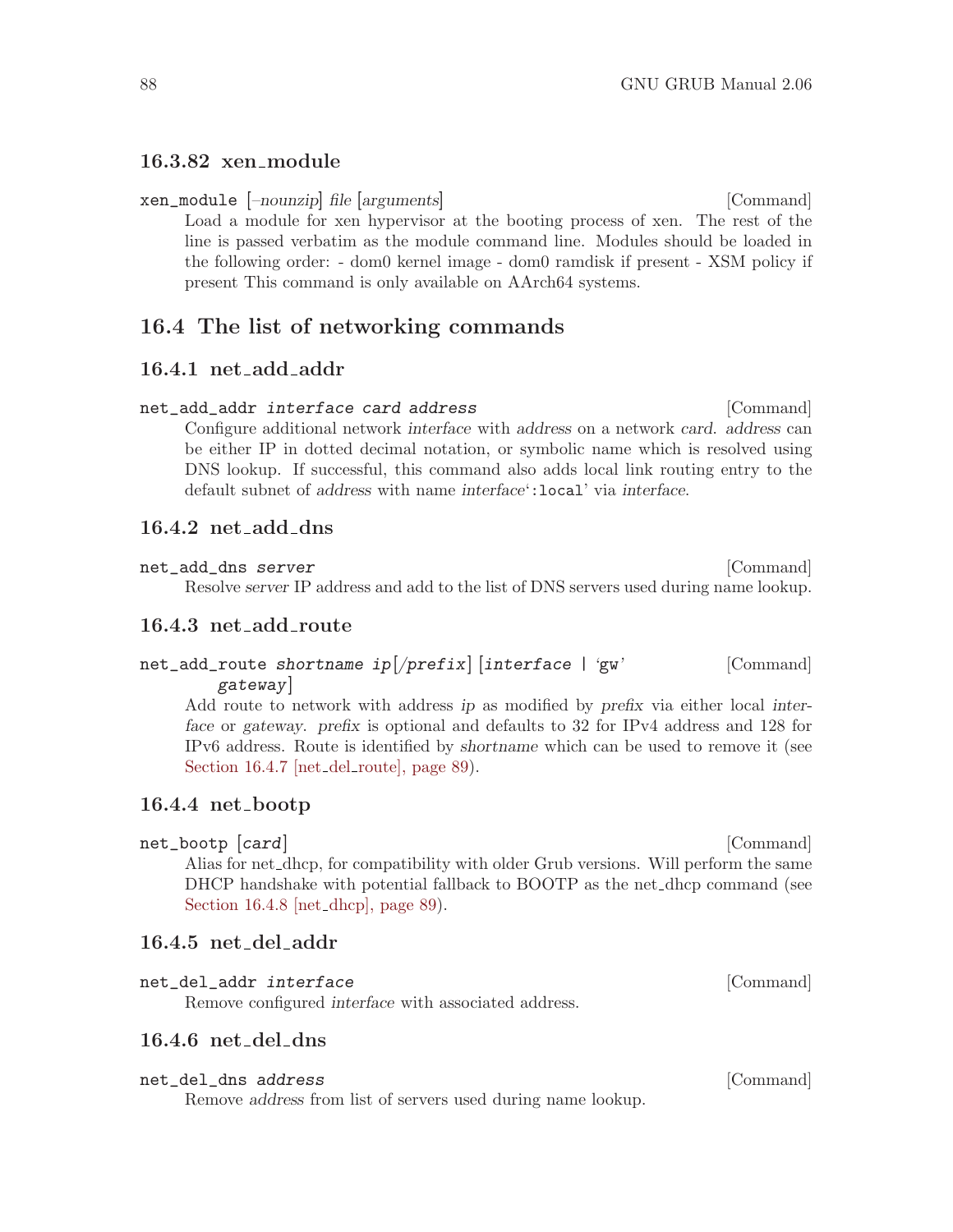#### <span id="page-98-0"></span>16.4.7 net\_del\_route

#### net\_del\_route shortname **[Command]** [Command]

Remove route entry identified by shortname.

#### <span id="page-98-1"></span>16.4.8 net dhcp

#### net\_dhcp [card] [Command]

Perform configuration of card using DHCP protocol. If no card name is specified, try to configure all existing cards. Falls back to the BOOTP protocol, if needed. If configuration was successful, interface with name card':dhcp' and configured address is added to card. Additionally the following DHCP options are recognized and processed:

'1 (Subnet Mask)'

Used to calculate network local routing entry for interface card : dhcp'.

'3 (Router)'

Adds default route entry with the name card': dhcp: default' via gateway from DHCP option. Note that only option with single route is accepted.

'6 (Domain Name Server)'

Adds all servers from option value to the list of servers used during name resolution.

#### '12 (Host Name)'

Sets environment variable 'net\_'<card>'\_dhcp\_hostname' (see Section  $15.1.26$  [net\_ $\text{Sinterface}\text{>}\text{hostname}$ ], page 61) to the value of option.

'15 (Domain Name)'

Sets environment variable 'net\_'<card>'\_dhcp\_domain' (see Section 15.1.24  $[net{\text -}5]$  interface  ${\text -}1$  domain, page 61) to the value of option.

'17 (Root Path)'

Sets environment variable 'net\_'<card>'\_dhcp\_rootpath' (see Section  $15.1.30$  [net\_<interface>\_rootpath], page 62) to the value of option.

#### '18 (Extensions Path)'

Sets environment variable 'net\_'<card>'\_dhcp\_extensionspath' (see Section 15.1.25  $[net{\text{-}}interface{\text{-}}extensionspath]$ , page 61) to the value of option.

'66 (TFTP Server Name)'

Sets environment variable 'net\_'<card>'\_dhcp\_server\_name' (see Section  $15.1.23$  [net\_<interface>\_dhcp\_server\_name], page 61) to the value of option.

'67 (Filename)'

Sets environment variable 'net\_'<card>'\_boot\_file' (see [Section 15.1.22](#page-70-6) [net\_<*interface*>\_boot\_[file\], page 61\)](#page-70-6) to the value of option.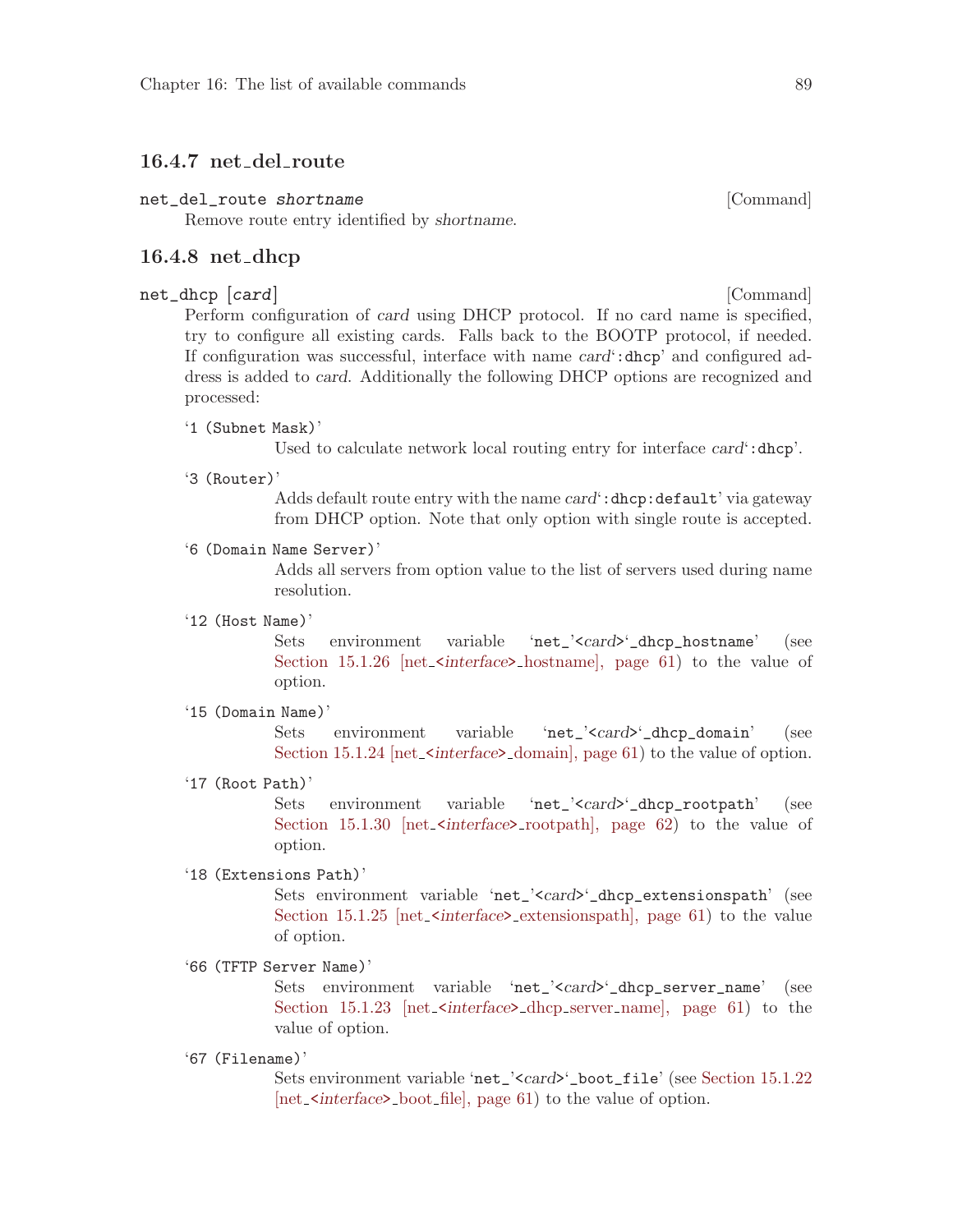# 16.4.9 net get dhcp option

| net_get_dhcp_option var interface number type<br>Request DHCP option number of type via interface. type can be one of 'string',<br>'number' or 'hex'. If option is found, assign its value to variable var. Values of types<br>'number' and 'hex' are converted to string representation. | [Command] |
|-------------------------------------------------------------------------------------------------------------------------------------------------------------------------------------------------------------------------------------------------------------------------------------------|-----------|
| 16.4.10 net_ipv6_autoconf                                                                                                                                                                                                                                                                 |           |
| net_ipv6_autoconf [card]<br>Perform IPv6 autoconfiguration by adding to the card interface with name<br>card':link' and link local MAC-based address. If no card is specified, perform<br>autoconfiguration for all existing cards.                                                       | [Command] |
| $16.4.11$ net_ls_addr                                                                                                                                                                                                                                                                     |           |
| net_ls_addr<br>List all configured interfaces with their MAC and IP addresses.                                                                                                                                                                                                            | [Command] |
| $16.4.12$ net_ls_cards                                                                                                                                                                                                                                                                    |           |
| net_ls_cards<br>List all detected network cards with their MAC address.                                                                                                                                                                                                                   | [Command] |
| $16.4.13$ net_ls_dns                                                                                                                                                                                                                                                                      |           |
| net_ls_dns<br>List addresses of DNS servers used during name lookup.                                                                                                                                                                                                                      | [Command] |
| 16.4.14 net_ls_routes                                                                                                                                                                                                                                                                     |           |
| net_ls_routes<br>List routing entries.                                                                                                                                                                                                                                                    | [Command] |
| 16.4.15 net_nslookup                                                                                                                                                                                                                                                                      |           |
| net_nslookup <i>name</i> [server]                                                                                                                                                                                                                                                         | [Command] |

Resolve address of name using DNS server server. If no server is given, use default list of servers.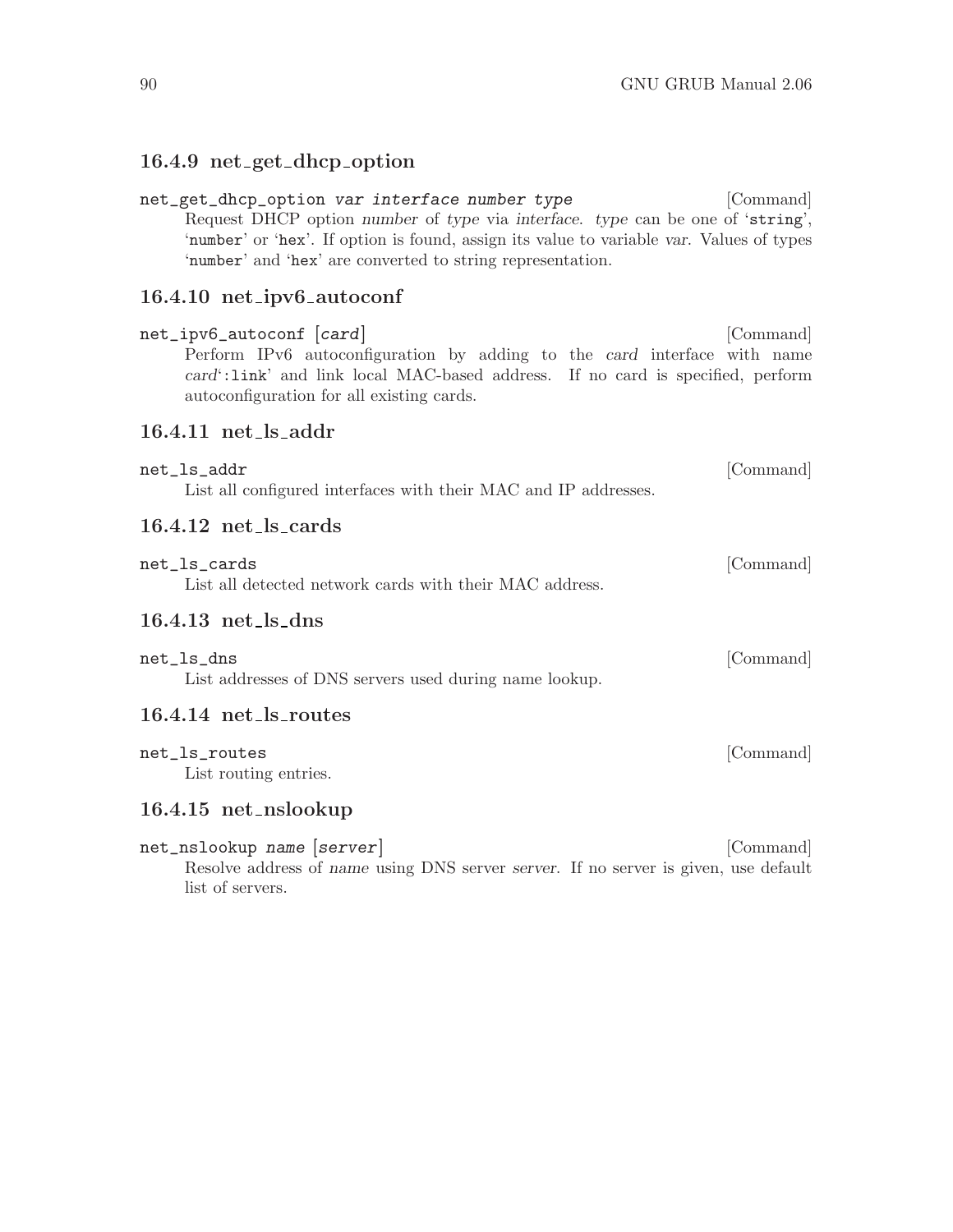# 17 Internationalisation

## 17.1 Charset

GRUB uses UTF-8 internally other than in rendering where some GRUB-specific appropriate representation is used. All text files (including config) are assumed to be encoded in UTF-8.

## 17.2 Filesystems

NTFS, JFS, UDF, HFS+, exFAT, long filenames in FAT, Joliet part of ISO9660 are treated as UTF-16 as per specification. AFS and BFS are read as UTF-8, again according to specification. BtrFS, cpio, tar, squash4, minix, minix2, minix3, ROMFS, ReiserFS, XFS, ext2, ext3, ext4, FAT (short names), F2FS, RockRidge part of ISO9660, nilfs2, UFS1, UFS2 and ZFS are assumed to be UTF-8. This might be false on systems configured with legacy charset but as long as the charset used is superset of ASCII you should be able to access ASCII-named files. And it's recommended to configure your system to use UTF-8 to access the filesystem, convmv may help with migration. ISO9660 (plain) filenames are specified as being ASCII or being described with unspecified escape sequences. GRUB assumes that the ISO9660 names are UTF-8 (since any ASCII is valid UTF-8). There are some old CD-ROMs which use CP437 in non-compliant way. You're still able to access files with names containing only ASCII characters on such filesystems though. You're also able to access any file if the filesystem contains valid Joliet (UTF-16) or RockRidge (UTF-8). AFFS, SFS and HFS never use unicode and GRUB assumes them to be in Latin1, Latin1 and MacRoman respectively. GRUB handles filesystem case-insensitivity however no attempt is performed at case conversion of international characters so e.g. a file named lowercase greek alpha is treated as different from the one named as uppercase alpha. The filesystems in questions are NTFS (except POSIX namespace), HFS+ (configurable at mkfs time, default insensitive), SFS (configurable at mkfs time, default insensitive), JFS (configurable at mkfs time, default sensitive), HFS, AFFS, FAT, exFAT and ZFS (configurable on per-subvolume basis by property "casesensitivity", default sensitive). On ZFS subvolumes marked as case insensitive files containing lowercase international characters are inaccessible. Also like all supported filesystems except HFS+ and ZFS (configurable on per-subvolume basis by property "normalization", default none) GRUB makes no attempt at check of canonical equivalence so a file name u-diaresis is treated as distinct from u+combining diaresis. This however means that in order to access file on HFS+ its name must be specified in normalisation form D. On normalized ZFS subvolumes filenames out of normalisation are inaccessible.

## 17.3 Output terminal

Firmware output console "console" on ARC and IEEE1275 are limited to ASCII.

BIOS firmware console and VGA text are limited to ASCII and some pseudographics.

None of above mentioned is appropriate for displaying international and any unsupported character is replaced with question mark except pseudographics which we attempt to approximate with ASCII.

EFI console on the other hand nominally supports UTF-16 but actual language coverage depends on firmware and may be very limited.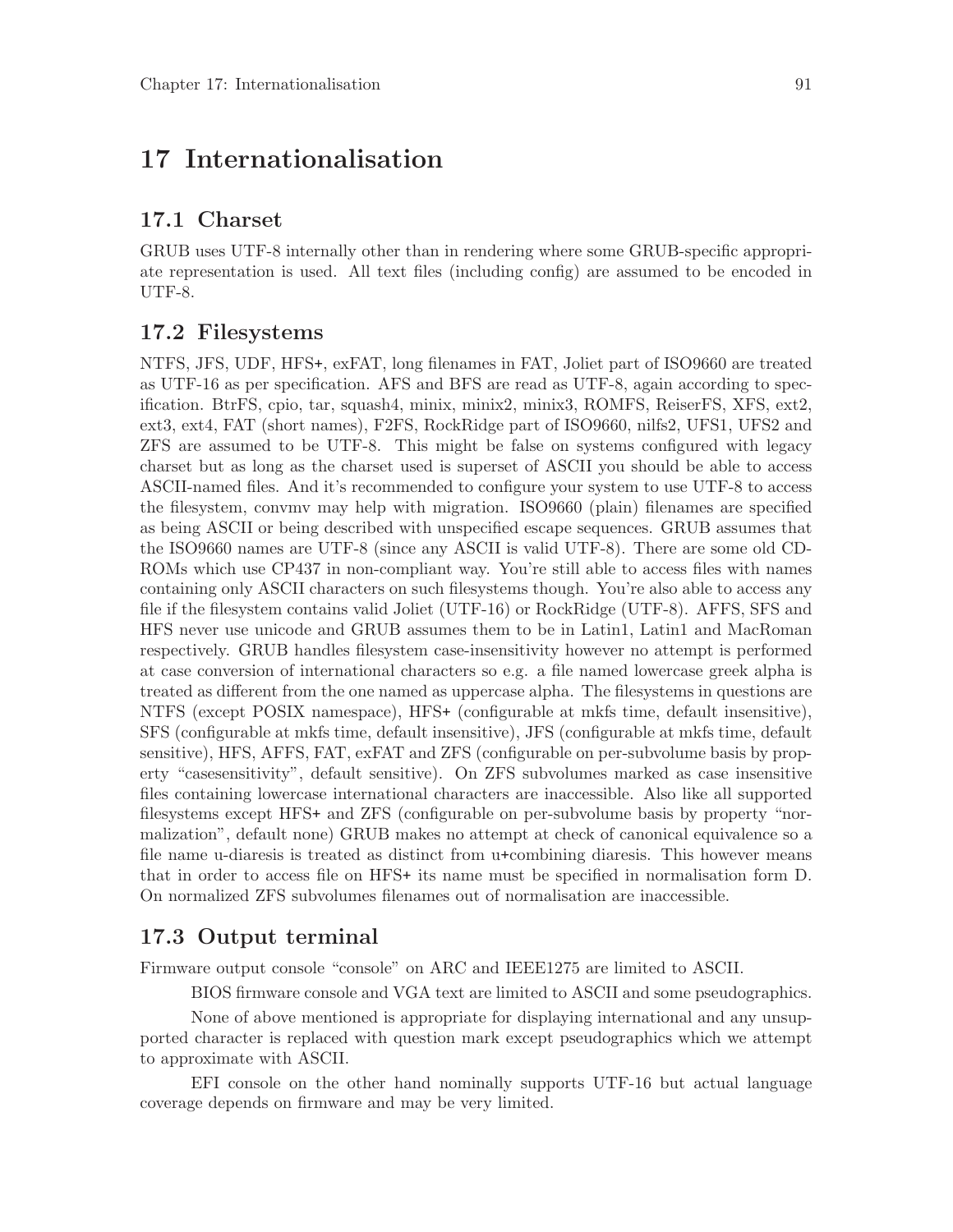The encoding used on serial can be chosen with terminfo as either ASCII, UTF-8 or "visual UTF-8". Last one is against the specification but results in correct rendering of right-to-left on some readers which don't have own bidi implementation.

On emu GRUB checks if charset is UTF-8 and uses it if so and uses ASCII otherwise.

When using gfxterm or gfxmenu GRUB itself is responsible for rendering the text. In this case GRUB is limited by loaded fonts. If fonts contain all required characters then bidirectional text, cursive variants and combining marks other than enclosing, half (e.g. left half tilde or combining overline) and double ones. Ligatures aren't supported though. This should cover European, Middle Eastern (if you don't mind lack of lam-alif ligature in Arabic) and East Asian scripts. Notable unsupported scripts are Brahmic family and derived as well as Mongolian, Tifinagh, Korean Jamo (precomposed characters have no problem) and tonal writing (2e5-2e9). GRUB also ignores deprecated (as specified in Unicode) characters (e.g. tags). GRUB also doesn't handle so called "annotation characters" If you can complete either of two lists or, better, propose a patch to improve rendering, please contact developer team.

## 17.4 Input terminal

Firmware console on BIOS, IEEE1275 and ARC doesn't allow you to enter non-ASCII characters. EFI specification allows for such but author is unaware of any actual implementations. Serial input is currently limited for latin1 (unlikely to change). Own keyboard implementations (at keyboard and usb keyboard) supports any key but work on one-charper-keystroke. So no dead keys or advanced input method. Also there is no keymap change hotkey. In practice it makes difficult to enter any text using non-Latin alphabet. Moreover all current input consumers are limited to ASCII.

## 17.5 Gettext

GRUB supports being translated. For this you need to have language \*.mo files in \$prefix/locale, load gettext module and set "lang" variable.

## 17.6 Regexp

Regexps work on unicode characters, however no attempt at checking cannonical equivalence has been made. Moreover the classes like [:alpha:] match only ASCII subset.

## 17.7 Other

Currently GRUB always uses YEAR-MONTH-DAY HOUR:MINUTE:SECOND [WEEK-DAY] 24-hour datetime format but weekdays are translated. GRUB always uses the decimal number format with [0-9] as digits and . as descimal separator and no group separator. IEEE1275 aliases are matched case-insensitively except non-ASCII which is matched as binary. Similar behaviour is for matching OSBundleRequired. Since IEEE1275 aliases and OSBundleRequired don't contain any non-ASCII it should never be a problem in practice. Case-sensitive identifiers are matched as raw strings, no canonical equivalence check is performed. Case-insenstive identifiers are matched as RAW but additionally [a-z] is equivalent to [A-Z]. GRUB-defined identifiers use only ASCII and so should user-defined ones. Identifiers containing non-ASCII may work but aren't supported. Only the ASCII space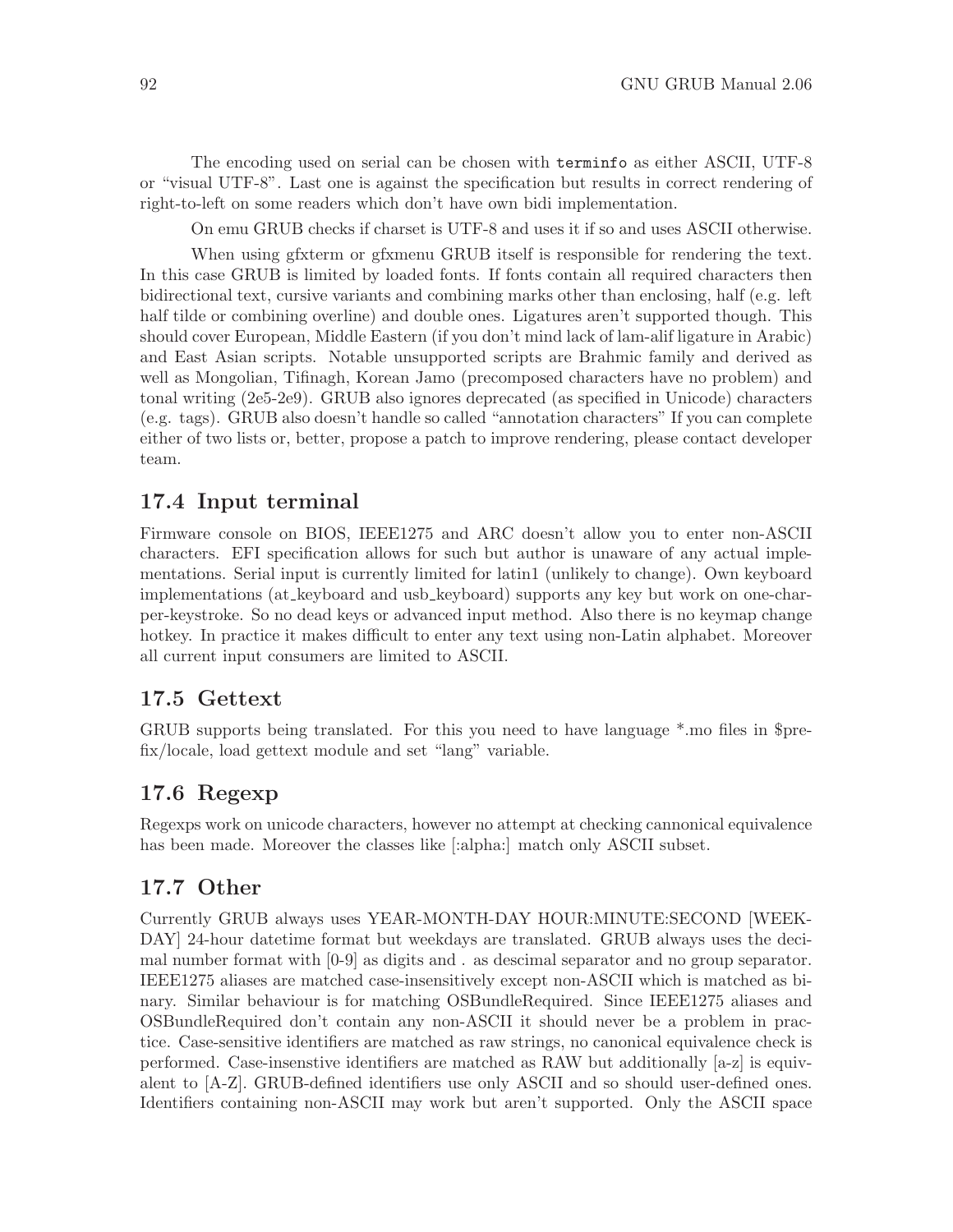characters (space U+0020, tab U+000b, CR U+000d and LF U+000a) are recognised. Other unicode space characters aren't a valid field separator. test (see [Section 16.3.74 \[test\],](#page-94-0) [page 85](#page-94-0)) tests  $\langle , \rangle$ ,  $\langle = , \rangle$  =, -pgt and -plt compare the strings in the lexicographical order of unicode codepoints, replicating the behaviour of test from coreutils. environment variables and commands are listed in the same order.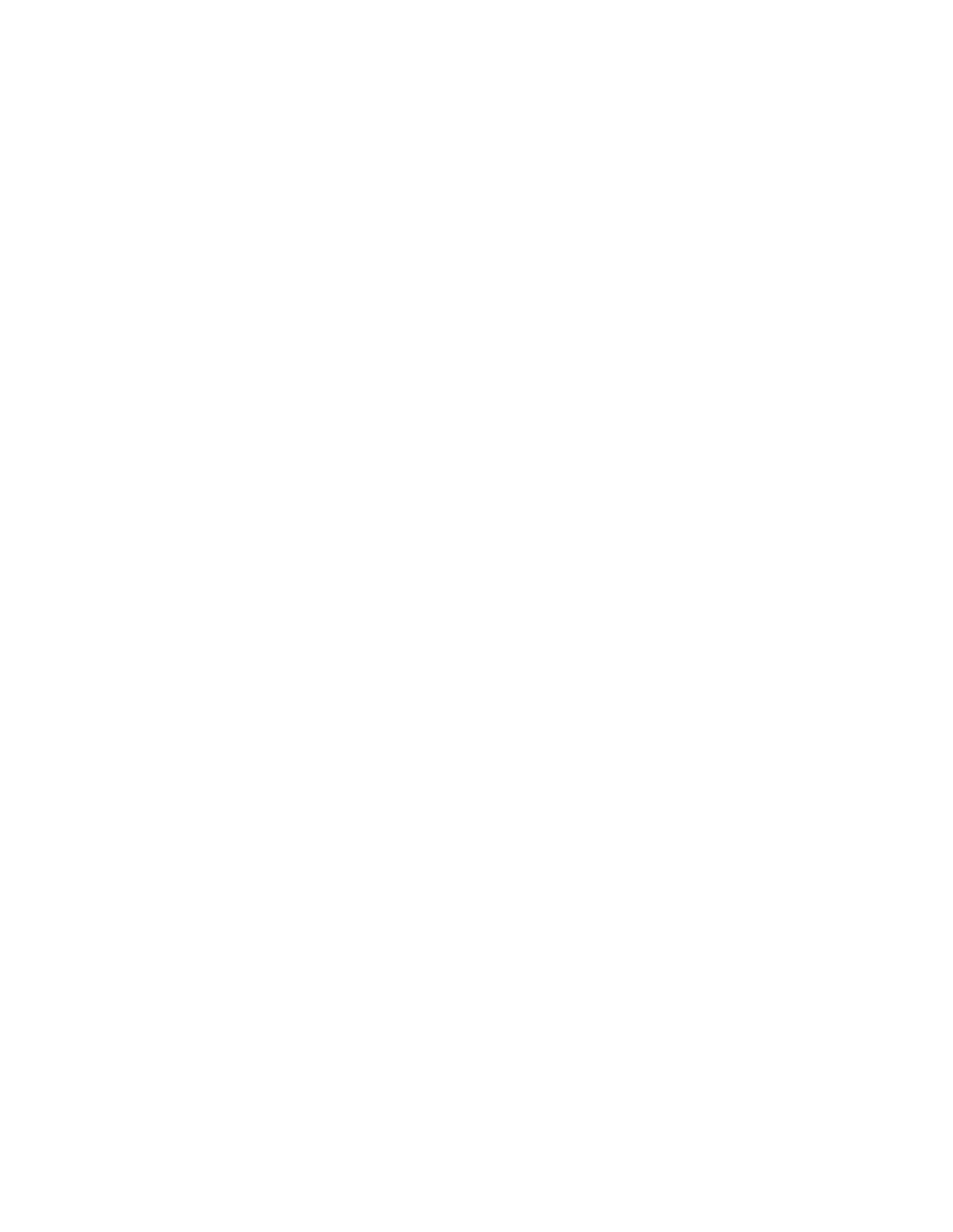# <span id="page-104-0"></span>18 Security

## <span id="page-104-1"></span>18.1 Authentication and authorisation in GRUB

By default, the boot loader interface is accessible to anyone with physical access to the console: anyone can select and edit any menu entry, and anyone can get direct access to a GRUB shell prompt. For most systems, this is reasonable since anyone with direct physical access has a variety of other ways to gain full access, and requiring authentication at the boot loader level would only serve to make it difficult to recover broken systems.

However, in some environments, such as kiosks, it may be appropriate to lock down the boot loader to require authentication before performing certain operations.

The 'password' (see [Section 16.3.55 \[password\], page 78](#page-87-0)) and 'password\_pbkdf2' (see [Section 16.3.56 \[password](#page-87-1)\_pbkdf2], page 78) commands can be used to define users, each of which has an associated password. 'password' sets the password in plain text, requiring 'grub.cfg' to be secure; 'password\_pbkdf2' sets the password hashed using the Password-Based Key Derivation Function (RFC 2898), requiring the use of grub-mkpasswd-pbkdf2 (see [Chapter 25 \[Invoking grub-mkpasswd-pbkdf2\], page 115](#page-124-0)) to generate password hashes.

In order to enable authentication support, the 'superusers' environment variable must be set to a list of usernames, separated by any of spaces, commas, semicolons, pipes, or ampersands. Superusers are permitted to use the GRUB command line, edit menu entries, and execute any menu entry. If 'superusers' is set, then use of the command line and editing of menu entries are automatically restricted to superusers. Setting 'superusers' to empty string effectively disables both access to CLI and editing of menu entries. Note: The environment variable needs to be exported to also affect the section defined by the 'submenu' command (see [Section 16.1.2 \[submenu\], page 66](#page-75-2)).

Other users may be allowed to execute specific menu entries by giving a list of usernames (as above) using the '--users' option to the 'menuentry' command (see [Section 16.1.1 \[menuentry\], page 65](#page-74-0)). If the '--unrestricted' option is used for a menu entry, then that entry is unrestricted. If the '--users' option is not used for a menu entry, then that only superusers are able to use it.

Putting this together, a typical 'grub.cfg' fragment might look like this: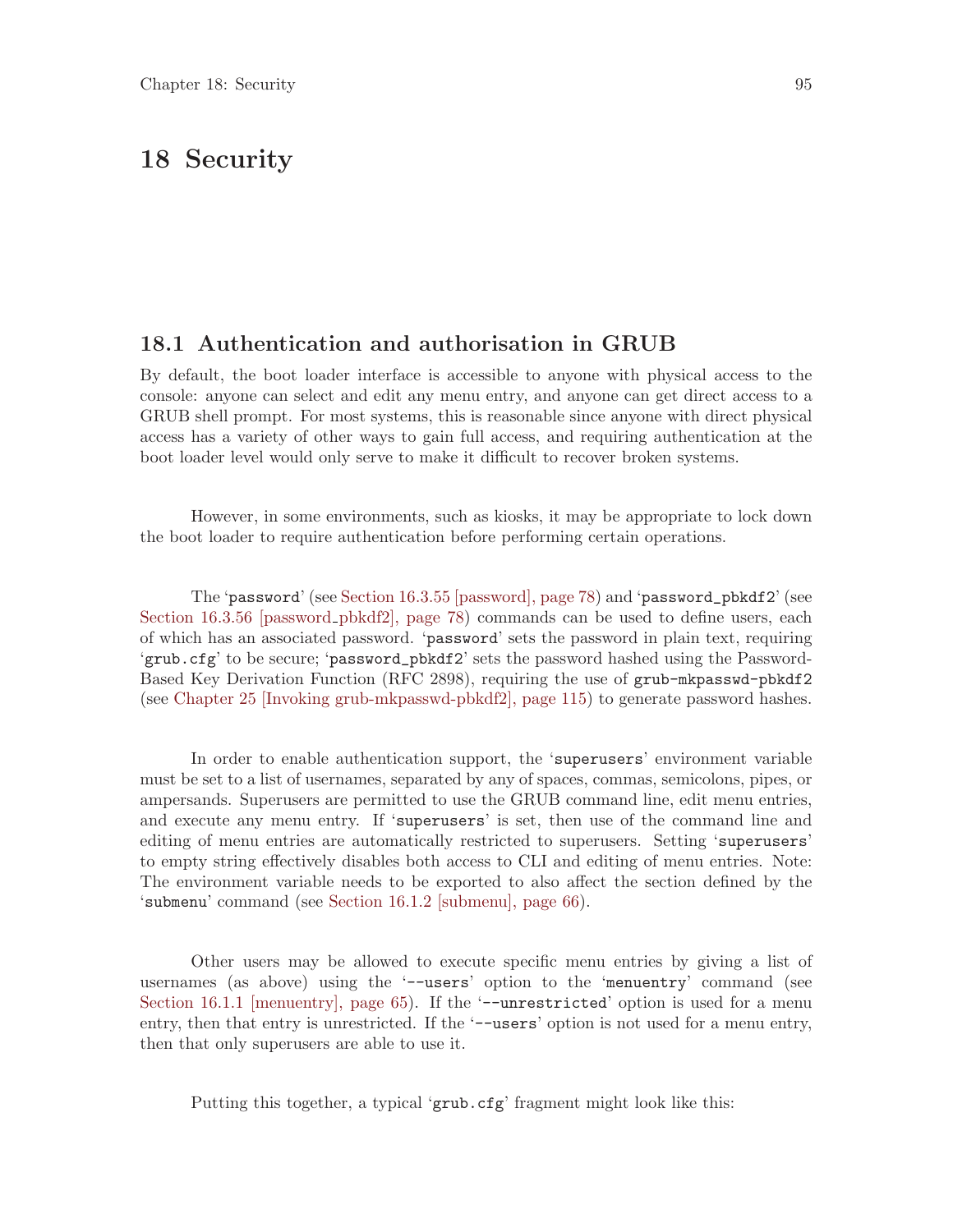```
set superusers="root"
password_pbkdf2 root grub.pbkdf2.sha512.10000.biglongstring
password user1 insecure
menuentry "May be run by any user" --unrestricted {
set root=(hd0,1)
linux /vmlinuz
}
menuentry "Superusers only" --users "" {
set root=(hd0,1)
linux /vmlinuz single
}
menuentry "May be run by user1 or a superuser" --users user1 {
set root=(hd0,2)
chainloader +1
}
```
The grub-mkconfig program does not yet have built-in support for generating configuration files with authentication. You can use '/etc/grub.d/40\_custom' to add simple superuser authentication, by adding set superusers= and password or password\_pbkdf2 commands.

## <span id="page-105-0"></span>18.2 Using digital signatures in GRUB

GRUB's 'core.img' can optionally provide enforcement that all files subsequently read from disk are covered by a valid digital signature. This document does **not** cover how to ensure that your platform's firmware (e.g., Coreboot) validates 'core.img'.

If environment variable check\_signatures (see [Section 15.1.2 \[check](#page-66-1) signatures], [page 57](#page-66-1)) is set to enforce, then every attempt by the GRUB 'core.img' to load another file 'foo' implicitly invokes verify\_detached foo foo.sig (see [Section 16.3.78 \[ver](#page-96-1)ify [detached\], page 87](#page-96-1)). foo.sig must contain a valid digital signature over the contents of foo, which can be verified with a public key currently trusted by GRUB (see [Section 16.3.41](#page-84-1) [list [trusted\], page 75](#page-84-1), see [Section 16.3.76 \[trust\], page 86](#page-95-0), and see [Section 16.3.23 \[distrust\],](#page-80-0) [page 71](#page-80-0)). If validation fails, then file 'foo' cannot be opened. This failure may halt or otherwise impact the boot process.

An initial trusted public key can be embedded within the GRUB 'core.img' using the --pubkey option to grub-install (see [Chapter 23 \[Invoking grub-install\], page 111](#page-120-0)).

GRUB uses GPG-style detached signatures (meaning that a file 'foo.sig' will be produced when file 'foo' is signed), and currently supports the DSA and RSA signing algorithms. A signing key can be generated as follows:

```
gpg --gen-key
```
An individual file can be signed as follows:

gpg --detach-sign /path/to/file

For successful validation of all of GRUB's subcomponents and the loaded OS kernel, they must all be signed. One way to accomplish this is the following (after having already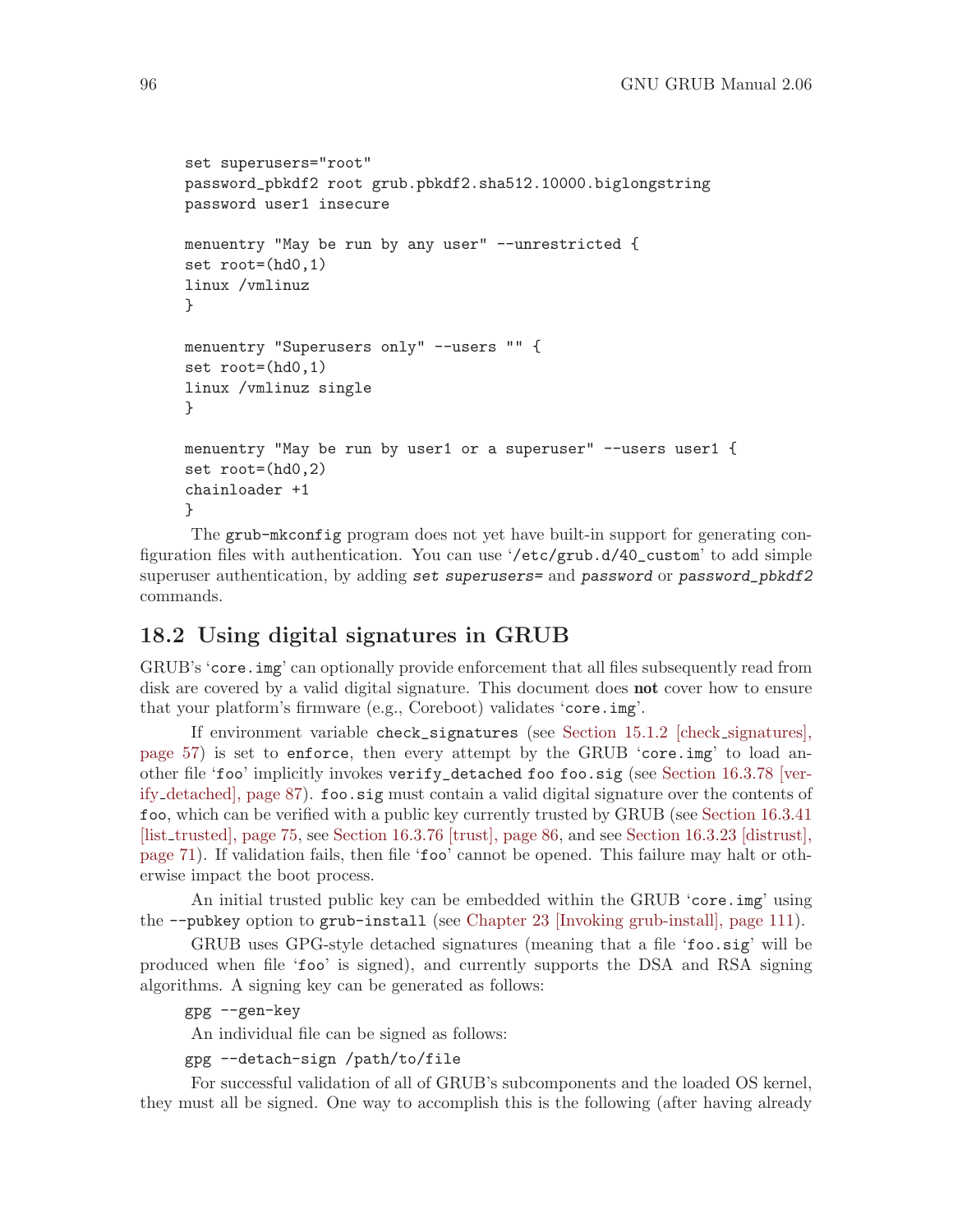produced the desired 'grub.cfg' file, e.g., by running grub-mkconfig (see [Chapter 24](#page-122-0) [\[Invoking grub-mkconfig\], page 113](#page-122-0)):

```
# Edit /dev/shm/passphrase.txt to contain your signing key's passphrase
for i in 'find /boot -name "*.cfg" -or -name "*.lst" -or \setminus-name "*.mod" -or -name "vmlinuz*" -or -name "initrd*" -or \setminus-name "grubenv"';
do
  gpg --batch --detach-sign --passphrase-fd 0 $i < \
    /dev/shm/passphrase.txt
done
shred /dev/shm/passphrase.txt
```
See also: [Section 15.1.2 \[check](#page-66-1) signatures], page 57, [Section 16.3.78 \[ver](#page-96-1)ify [detached\], page 87,](#page-96-1) [Section 16.3.76 \[trust\], page 86](#page-95-0), [Section 16.3.41 \[list](#page-84-1)\_trusted], [page 75,](#page-84-1) Section  $16.3.23$  [distrust], page 71, Section  $16.3.42$  [load env], page 75, [Section 16.3.64 \[save](#page-89-0)\_env], page 80.

Note that internally signature enforcement is controlled by setting the environment variable check\_signatures equal to enforce. Passing one or more --pubkey options to grub-mkimage implicitly defines check\_signatures equal to enforce in 'core.img' prior to processing any configuration files.

Note that signature checking does **not** prevent an attacker with (serial, physical, ...) console access from dropping manually to the GRUB console and executing:

#### set check\_signatures=no

To prevent this, password-protection (see [Section 18.1 \[Authentication and autho](#page-104-1)[risation\], page 95](#page-104-1)) is essential. Note that even with GRUB password protection, GRUB itself cannot prevent someone with physical access to the machine from altering that machine's firmware (e.g., Coreboot or BIOS) configuration to cause the machine to boot from a different (attacker-controlled) device. GRUB is at best only one link in a secure boot chain.

## 18.3 UEFI secure boot and shim support

The GRUB, except the chainloader command, works with the UEFI secure boot and the shim. This functionality is provided by the shim lock verifier. It is built into the 'core.img' and is registered if the UEFI secure boot is enabled. The 'shim\_lock' variable is set to 'y' when shim lock verifier is registered. If it is desired to use UEFI secure boot without shim, one can disable shim lock by disabling shim verification with MokSbState UEFI variable or by building grub image with '--disable-shim-lock' option.

All GRUB modules not stored in the 'core.img', OS kernels, ACPI tables, Device Trees, etc. have to be signed, e.g, using PGP. Additionally, the commands that can be used to subvert the UEFI secure boot mechanism, such as iorw and memrw will not be available when the UEFI secure boot is enabled. This is done for security reasons and are enforced by the GRUB Lockdown mechanism (see [Section 18.6 \[Lockdown\], page 98\)](#page-107-0).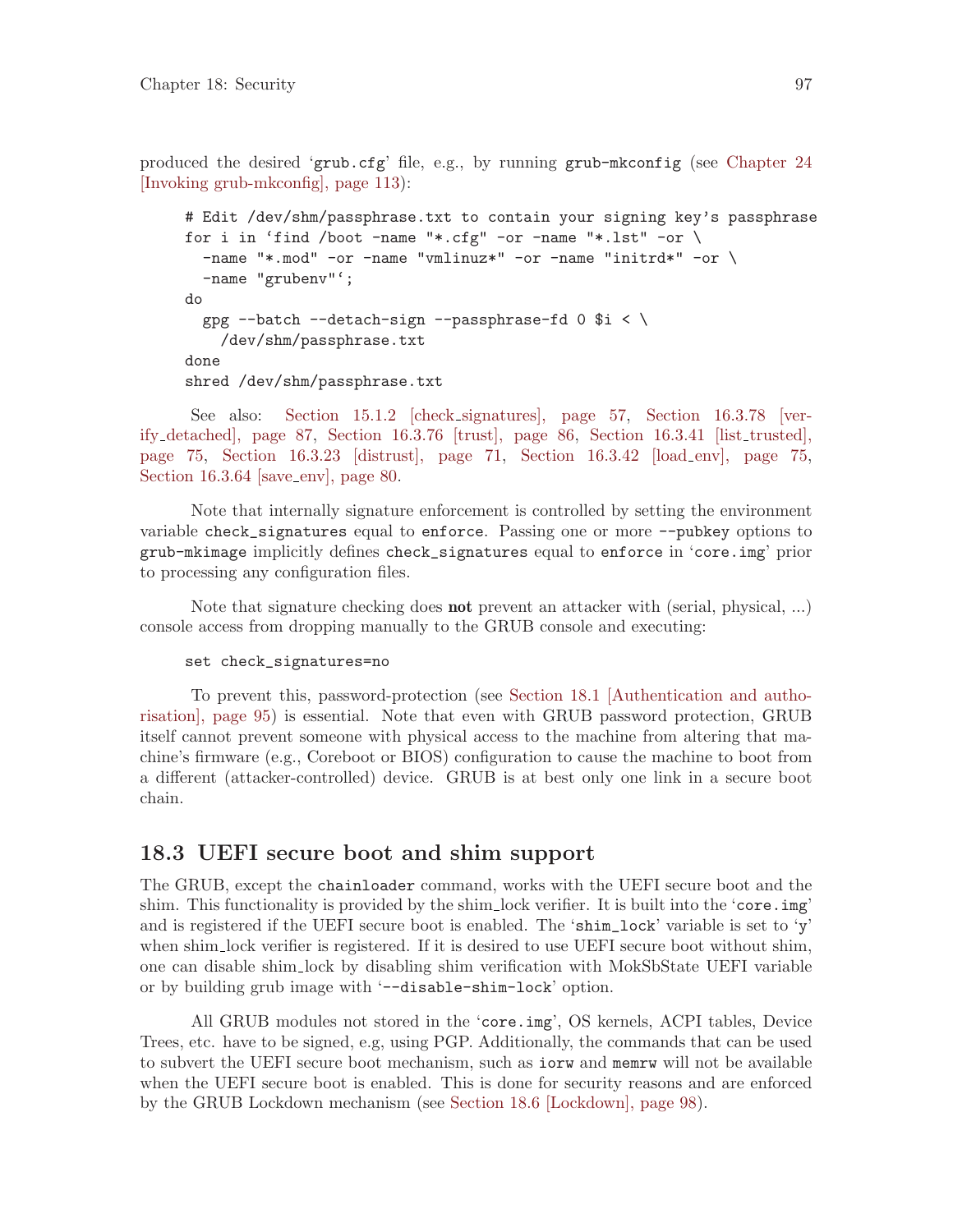## 18.4 Embedded information for generation number based revocation

The Secure Boot Advanced Targeting (SBAT) is a mechanism to allow the revocation of components in the boot path by using generation numbers embedded into the EFI binaries. The SBAT metadata is located in an .sbat data section that has set of UTF-8 strings as comma-separated values (CSV). See <https://github.com/rhboot/shim/blob/main/SBAT.md> for more details.

To add a data section containing the SBAT information into the binary, the '--sbat' option of grub-mkimage command should be used. The content of a CSV file, encoded with UTF-8, is copied as is to the .sbat data section into the generated EFI binary. The CSV file can be stored anywhere on the file system.

```
grub-mkimage -O x86_64-efi -o grubx64.efi -p '(tftp)/grub' --sbat sbat.csv efinet tftp
```
## 18.5 Measuring boot components

If the tpm module is loaded and the platform has a Trusted Platform Module installed, GRUB will log each command executed and each file loaded into the TPM event log and extend the PCR values in the TPM correspondingly. All events will be logged into the PCR described below with a type of EV IPL and an event description as described below.

| Event type          | <b>PCR</b> | <b>Description</b>                                                                                                                            |
|---------------------|------------|-----------------------------------------------------------------------------------------------------------------------------------------------|
| Command             | 8          | All executed commands (including those from config-<br>uration files) will be logged and measured as entered<br>with a prefix of "grub_cmd: " |
| Kernel command line | 8          | Any command line passed to a kernel will be logged<br>and measured as entered with a prefix of "ker-<br>nel_cmdline: "                        |
| Module command line | 8          | Any command line passed to a kernel module will<br>be logged and measured as entered with a prefix of<br>"module_cmdline: "                   |
| Files               | 9          | Any file read by GRUB will be logged and mea-<br>sured with a descriptive text corresponding to the<br>filename.                              |

GRUB will not measure its own 'core.img' - it is expected that firmware will carry this out. GRUB will also not perform any measurements until the tpm module is loaded. As such it is recommended that the tpm module be built into 'core.img' in order to avoid a potential gap in measurement between 'core.img' being loaded and the tpm module being loaded.

Measured boot is currently only supported on EFI platforms.

## <span id="page-107-0"></span>18.6 Lockdown when booting on a secure setup

The GRUB can be locked down when booted on a secure boot environment, for example if the UEFI secure boot is enabled. On a locked down configuration, the GRUB will be restricted and some operations/commands cannot be executed.

The 'lockdown' variable is set to 'y' when the GRUB is locked down. Otherwise it does not exit.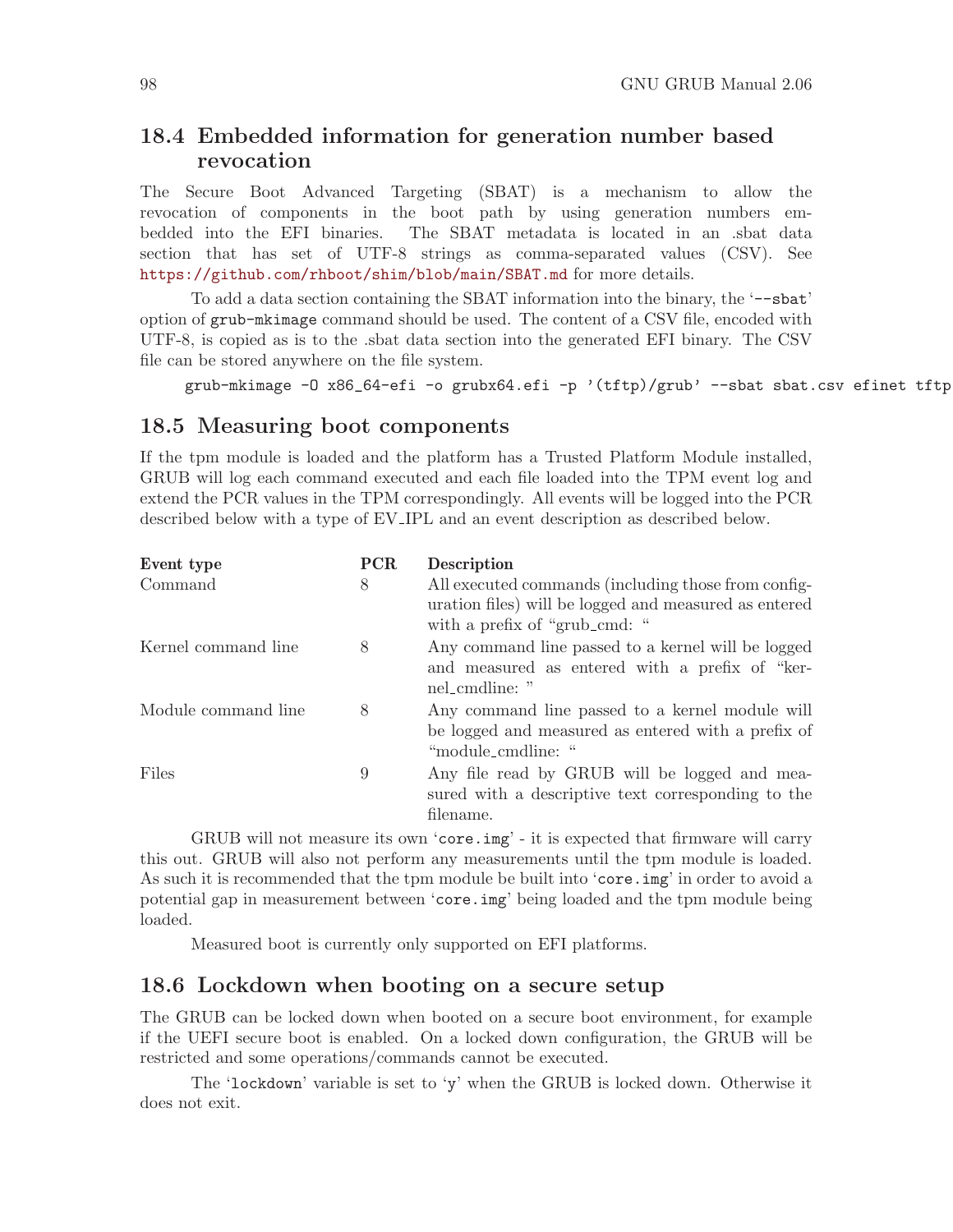### 19 Platform limitations

GRUB2 is designed to be portable and is actually ported across platforms. We try to keep all platforms at the level. Unfortunately some platforms are better supported than others. This is detailed in current and 2 following sections.

All platforms have an artificially GRUB imposed disk size restriction of 1 EiB. In some cases, larger disk sizes can be used, but access will not be allowed beyond 1 EiB.

LUKS2 devices with size larger than 16 EiB are currently not supported. They can not be created as crypto devices by cryptomount, so can not even be partially read from. LUKS have no limitations other than those imposed by the format.

ARC platform is unable to change datetime (firmware doesn't seem to provide a function for it). EMU has similar limitation.

On EMU platform no serial port is available.

Console charset refers only to firmware-assisted console. gfxterm is always Unicode (see Internationalisation section for its limitations). Serial is configurable to UTF-8 or ASCII (see Internationalisation). In case of qemu and coreboot ports the refered console is vga text. Loongson always uses gfxterm.

Most limited one is ASCII. CP437 provides additionally pseudographics. GRUB2 doesn't use any language characters from CP437 as often CP437 is replaced by national encoding compatible only in pseudographics. Unicode is the most versatile charset which supports many languages. However the actual console may be much more limited depending on firmware

On BIOS, network is supported only if the image is loaded through network. On sparc64, GRUB is unable to determine which server it was booted from.

Direct ATA/AHCI support allows to circumvent various firmware limitations but isn't needed for normal operation except on baremetal ports.

AT keyboard support allows keyboard layout remapping and support for keys not available through firmware. It isn't needed for normal operation except baremetal ports.

Speaker allows morse and spkmodem communication.

USB support provides benefits similar to ATA (for USB disks) or AT (for USB keyboards). In addition it allows USBserial.

Chainloading refers to the ability to load another bootloader through the same protocol

Hints allow faster disk discovery by already knowing in advance which is the disk in question. On some platforms hints are correct unless you move the disk between boots. On other platforms it's just an educated guess. Note that hint failure results in just reduced performance, not a failure

BadRAM is the ability to mark some of the RAM as "bad". Note: due to protocol limitations mips-loongson (with Linux protocol) and mips-qemu mips can use only memory up to first hole.

Bootlocation is ability of GRUB to automatically detect where it boots from. "disk" means the detection is limited to detecting the disk with partition being discovered on install time. "partition" means that disk and partiton can be automatically discovered.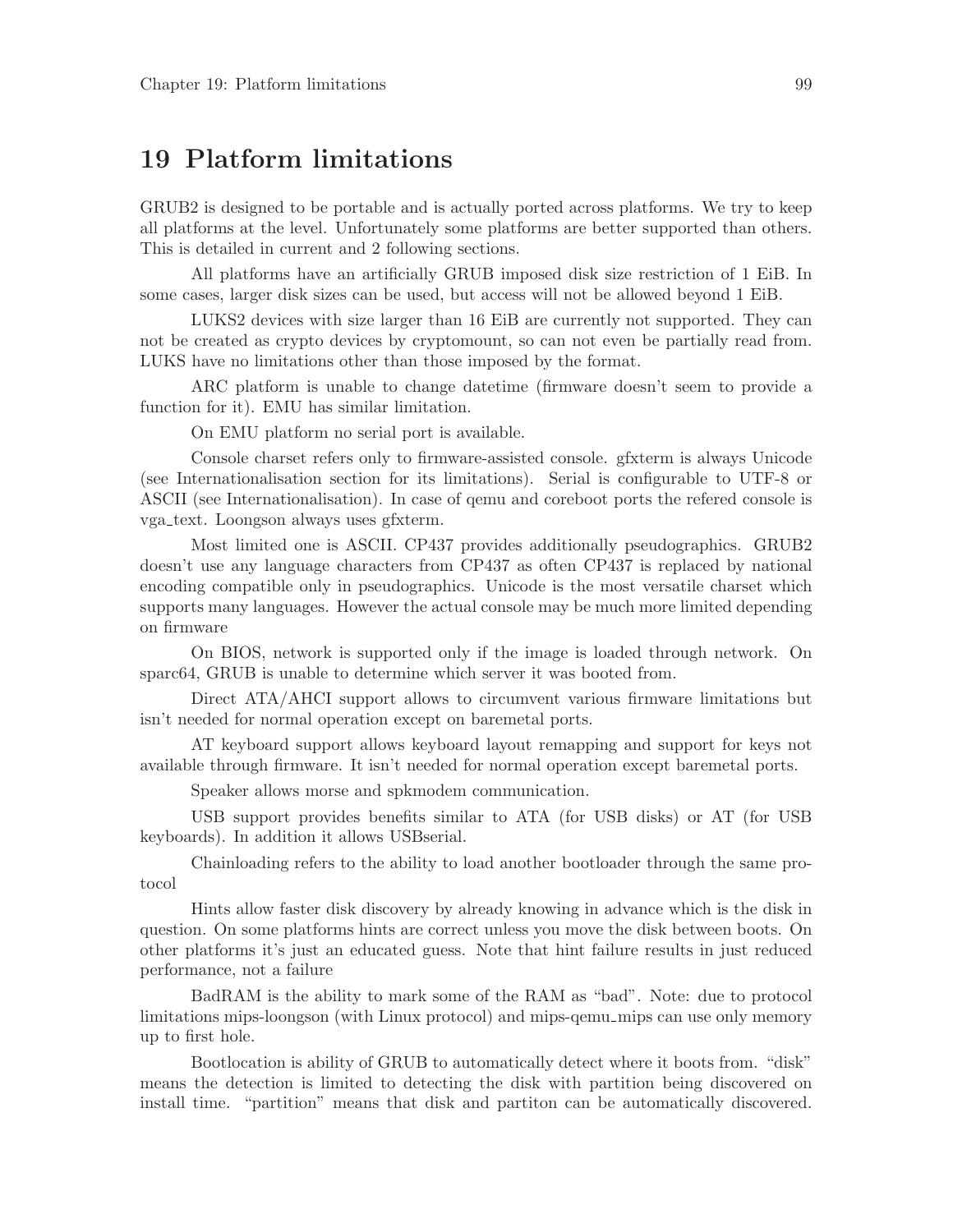"file" means that boot image file name as well as disk and partition can be discovered. For consistency, default install ignores partition and relies solely on disk detection. If no bootlocation discovery is available or boot and grub-root disks are different, UUID is used instead. On ARC if no device to install to is specified, UUID is used instead as well.

|                 | <b>BIOS</b> | Coreboot            | Multiboot           | Qemu                   |
|-----------------|-------------|---------------------|---------------------|------------------------|
| video           | yes         | yes                 | yes                 | yes                    |
| console charset | CP437       | CP437               | CP437               | CP437                  |
| network         | yes $(*)$   | $\operatorname{no}$ | $\operatorname{no}$ | $\mathop{\mathrm{no}}$ |
| ATA/AHCI        | yes         | yes                 | yes                 | yes                    |
| AT keyboard     | yes         | yes                 | yes                 | yes                    |
| Speaker         | yes         | yes                 | yes                 | yes                    |
| <b>USB</b>      | yes         | yes                 | yes                 | yes                    |
| chainloader     | local       | yes                 | yes                 | no                     |
| cpuid           | partial     | partial             | partial             | partial                |
| rdmsr           | partial     | partial             | partial             | partial                |
| wrmsr           | partial     | partial             | partial             | partial                |
| hints           | guess       | guess               | guess               | guess                  |
| PCI             | yes         | yes                 | yes                 | yes                    |
| badram          | yes         | yes                 | yes                 | yes                    |
| compression     | always      | pointless           | no                  | no                     |
| exit            | yes         | no                  | no                  | no                     |
| bootlocation    | disk        | no                  | no                  | $\mathop{\mathrm{no}}$ |
|                 | ia32 EFI    | amd64 EFI           | ia32 IEEE1275       | Itanium                |
| video           | yes         | yes                 | no                  | no                     |
| console charset | Unicode     | Unicode             | <b>ASCII</b>        | Unicode                |
| network         | yes         | yes                 | yes                 | yes                    |
| ATA/AHCI        | yes         | yes                 | yes                 | no                     |
| AT keyboard     | yes         | yes                 | yes                 | no                     |
| Speaker         | yes         | yes                 | yes                 | $\mathop{\mathrm{no}}$ |
| <b>USB</b>      | yes         | yes                 | yes                 | no                     |
| chainloader     | local       | local               | no                  | local                  |
| cpuid           | partial     | partial             | partial             | no                     |
| rdmsr           | partial     | partial             | partial             | no                     |
| wrmsr           | partial     | partial             | partial             | $\operatorname{no}$    |
| hints           | guess       | guess               | good                | guess                  |
| PCI             | yes         | yes                 | yes                 | no                     |
| badram          | yes         | yes                 | no                  | yes                    |
| compression     | no          | no                  | no                  | $\operatorname{no}$    |
| exit            | yes         | yes                 | yes                 | yes                    |
| bootlocation    | file        | file                | file, ignored       | file                   |
|                 | Loongson    | sparc64             | Powerpc             | ARC                    |
| video           | yes         | no                  | yes                 | $\rm {no}$             |
| console charset | N/A         | <b>ASCII</b>        | <b>ASCII</b>        | <b>ASCII</b>           |
| network         | $\rm {no}$  | yes $(*)$           | yes                 | $\operatorname{no}$    |
| ATA/AHCI        | yes         | no                  | no                  | no                     |
| AT keyboard     | yes         | no                  | no                  | no                     |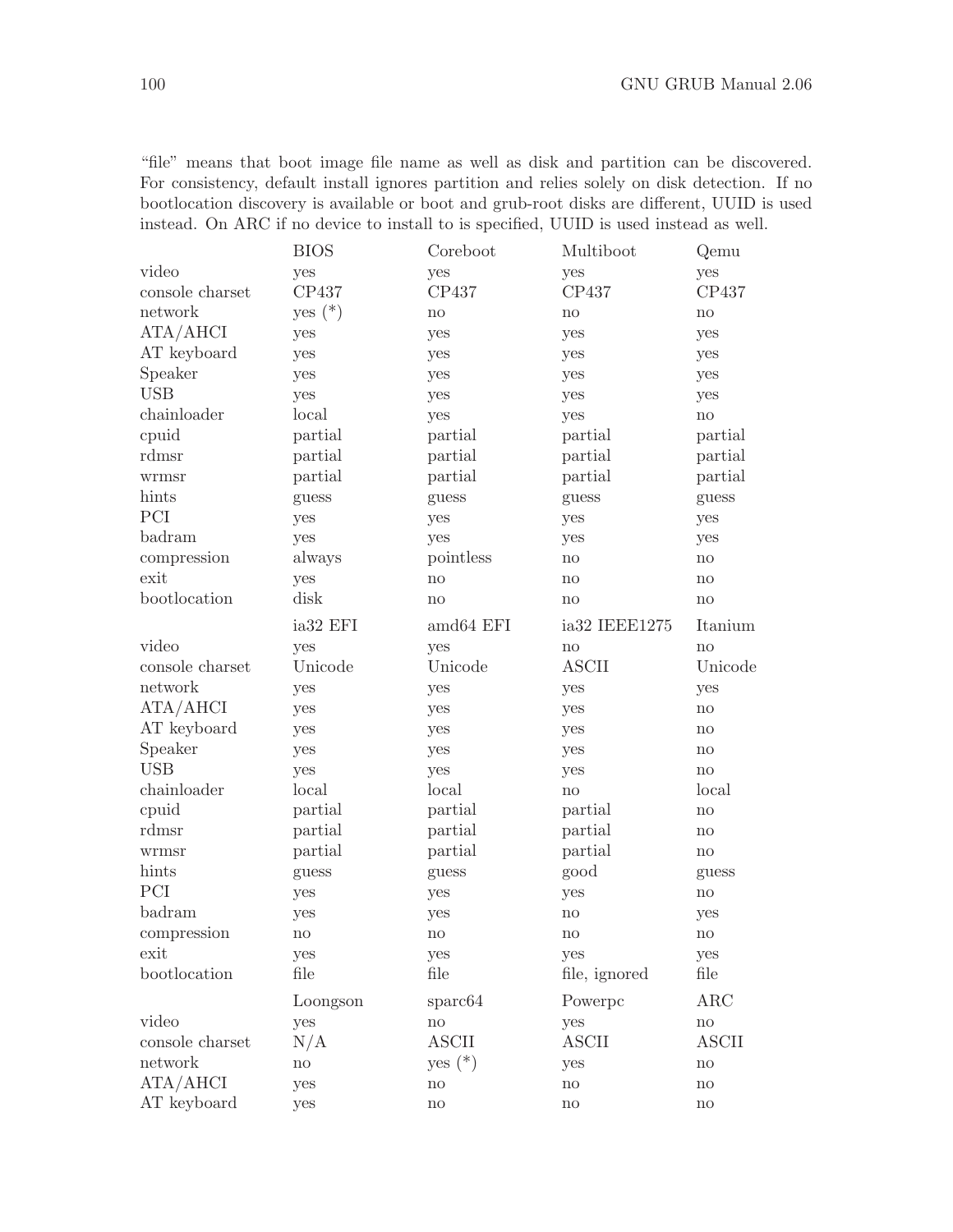| Speaker         | no           | no            | no           | no           |
|-----------------|--------------|---------------|--------------|--------------|
| <b>USB</b>      | yes          | no            | no           | no           |
| chainloader     | yes          | no            | no           | no           |
| cpuid           | no           | no            | no           | no           |
| rdmsr           | no           | no            | no           | no           |
| wrmsr           | no           | no            | no           | no           |
| hints           | good         | good          | good         | no           |
| PCI             | yes          | no            | no           | no           |
| badram          | yes $(*)$    | no            | no           | no           |
| compression     | configurable | no            | no           | configurable |
| exit            | no           | yes           | yes          | yes          |
| bootlocation    | no           | partition     | file         | file $(*)$   |
|                 | MIPS gemu    | emu           | xen          |              |
| video           | no           | yes           | no           |              |
| console charset | CP437        | Unicode $(*)$ | <b>ASCII</b> |              |
| network         | no           | yes           | no           |              |
| ATA/AHCI        | yes          | no            | no           |              |
| AT keyboard     | yes          | no            | no           |              |
| Speaker         | no           | no            | no           |              |
| <b>USB</b>      | N/A          | yes           | no           |              |
| chainloader     | yes          | no            | yes          |              |
| cpuid           | no           | no            | yes          |              |
| rdmsr           | no           | no            | yes          |              |
| wrmsr           | no           | no            | yes          |              |
| hints           | guess        | no            | no           |              |
| PCI             | no           | no            | no           |              |
| badram          | yes $(*)$    | no            | no           |              |
| compression     | configurable | no            | no           |              |
| exit            | no           | yes           | no           |              |
| bootlocation    | no           | file          | no           |              |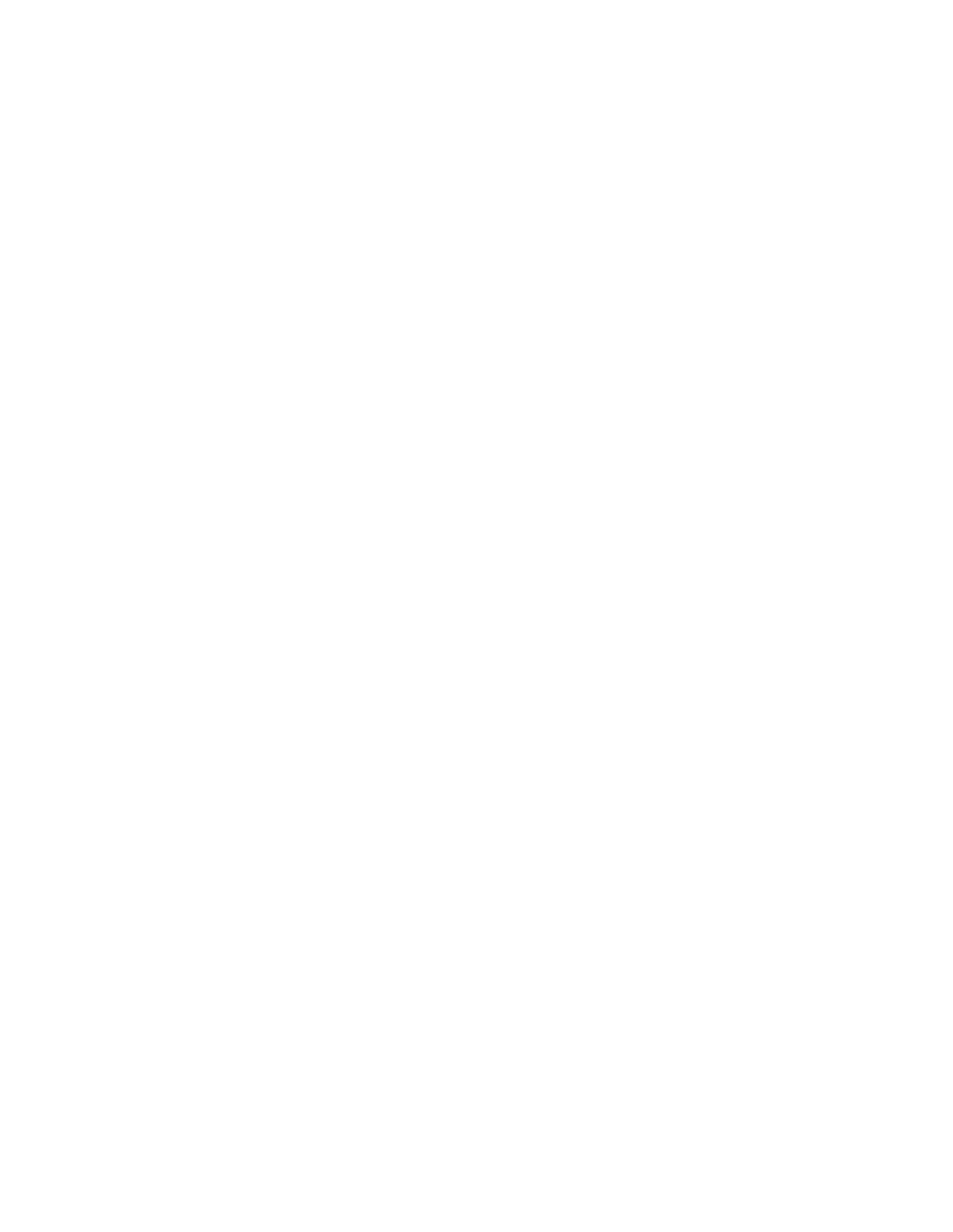# 20 Outline

Some platforms have features which allows to implement some commands useless or not implementable on others.

Quick summary:

Information retrieval:

- mipsel-loongson: lsspd
- mips-arc: lsdev
- efi: lsefisystab, lssal, lsefimmap, lsefi
- i386-pc: lsapm
- i386-coreboot: lscoreboot, coreboot\_boottime, cbmemc
- acpi-enabled (i386-pc, i386-coreboot, i386-multiboot, \*-efi): lsacpi

Workarounds for platform-specific issues:

- i386-efi/x86<sub>-64</sub>-efi: loadbios, fakebios, fix video
- acpi-enabled (i386-pc, i386-coreboot, i386-multiboot, \*-efi): acpi (override ACPI tables)
- i386-pc: drivemap
- i386-pc: sendkey

Advanced operations for power users:

• x86: iorw (direct access to I/O ports)

Miscelaneous:

- cmos (x86-\*, ieee1275, mips-qemu\_mips, mips-loongson): cmostest (used on some laptops to check for special power-on key), cmosclean
- i386-pc: play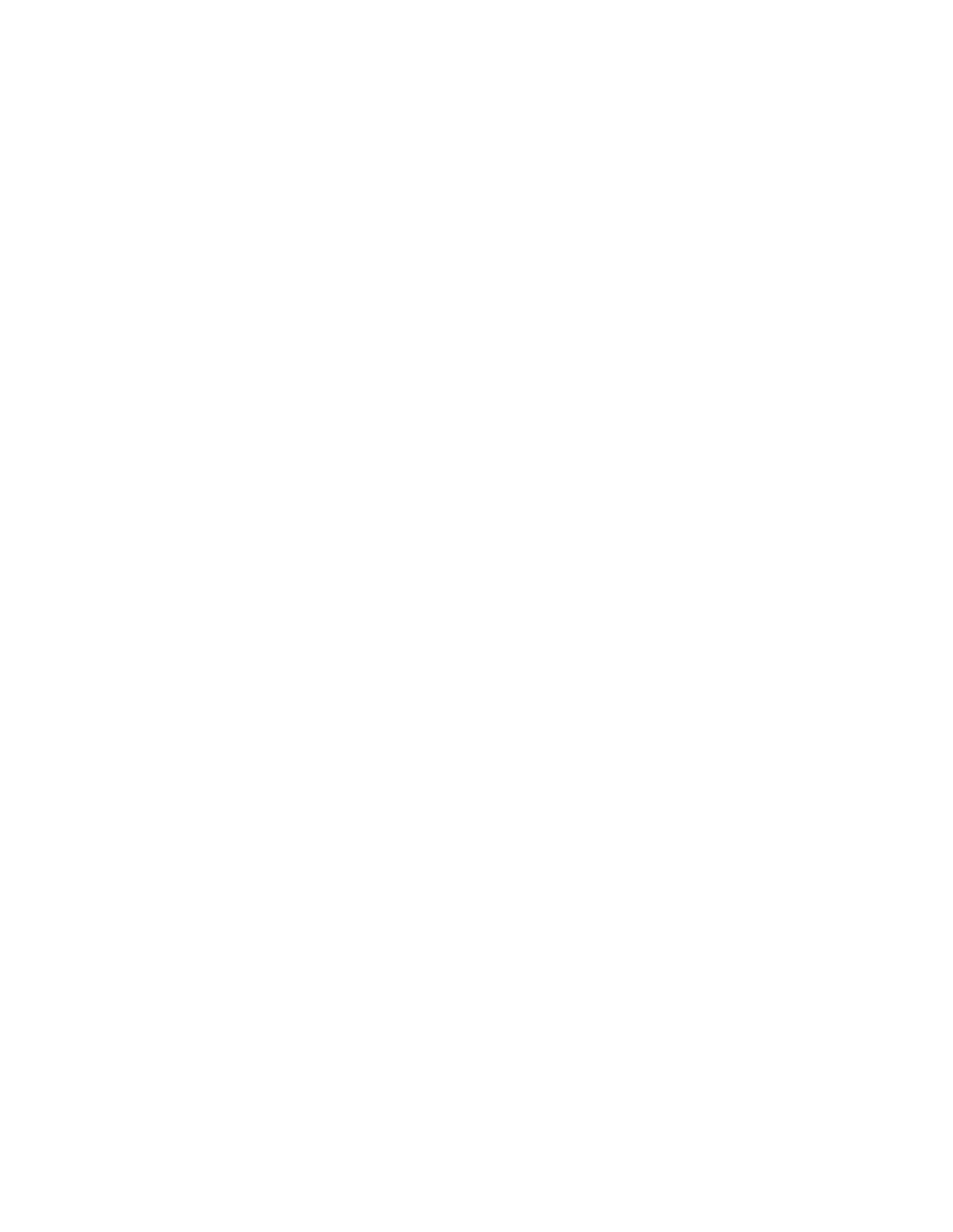## 21 Supported boot targets

X86 support is summarised in the following table. "Yes" means that the kernel works on the given platform, "crashes" means an early kernel crash which we hope will be fixed by concerned kernel developers. "no" means GRUB doesn't load the given kernel on a given platform. "headless" means that the kernel works but lacks console drivers (you can still use serial or network console). In case of "no" and "crashes" the reason is given in footnote.

|                                | <b>BIOS</b>   | Coreboot                 |
|--------------------------------|---------------|--------------------------|
| BIOS chainloading              | yes           | $\log(1)$                |
| <b>NTLDR</b>                   | yes           | no(1)                    |
| Plan9                          | yes           | $\log(1)$                |
| Freedos                        | yes           | no(1)                    |
| FreeBSD bootloader             | yes           | crashes $(1)$            |
| 32-bit kFreeBSD                | yes           | crashes $(5)$            |
| 64-bit kFreeBSD                | yes           | crashes $(5)$            |
| 32-bit kNetBSD                 | yes           | crashes $(1)$            |
| 64-bit kNetBSD                 | yes           | crashes                  |
| 32-bit kOpenBSD                | yes           | yes                      |
| 64-bit kOpenBSD                | yes           | yes                      |
| Multiboot                      | yes           | yes                      |
| Multiboot2                     | yes           | yes                      |
| 32-bit Linux (legacy protocol) | yes           | no(1)                    |
| 64-bit Linux (legacy protocol) | yes           | no(1)                    |
| 32-bit Linux (modern protocol) | yes           | yes                      |
| 64-bit Linux (modern protocol) | yes           | yes                      |
| 32-bit XNU                     | yes           | $\overline{\mathcal{L}}$ |
| 64-bit XNU                     | yes           | $\overline{?}$           |
| 32-bit EFI chainloader         | no(2)         | $\infty(2)$              |
| 64-bit EFI chainloader         | no(2)         | $\infty(2)$              |
| Appleloader                    | $\infty(2)$   | $\infty(2)$              |
|                                | Multiboot     | Qemu                     |
| BIOS chainloading              | $\log(1)$     | no(1)                    |
| <b>NTLDR</b>                   | no(1)         | no(1)                    |
| Plan9                          | no(1)         | no(1)                    |
| FreeDOS                        | $\log(1)$     | no(1)                    |
| FreeBSD bootloader             | crashes $(1)$ | crashes $(1)$            |
| 32-bit kFreeBSD                | crashes $(5)$ | crashes $(5)$            |
| 64-bit kFreeBSD                | crashes $(5)$ | crashes $(5)$            |
| 32-bit kNetBSD                 | crashes $(1)$ | crashes $(1)$            |
| 64-bit kNetBSD                 | yes           | yes                      |
| 32-bit kOpenBSD                | yes           | yes                      |
| 64-bit kOpenBSD                | yes           | yes                      |
| Multiboot                      | yes           | yes                      |
| Multiboot2                     | yes           | yes                      |
| 32-bit Linux (legacy protocol) | no(1)         | no(1)                    |
| 64-bit Linux (legacy protocol) | $\log(1)$     | no(1)                    |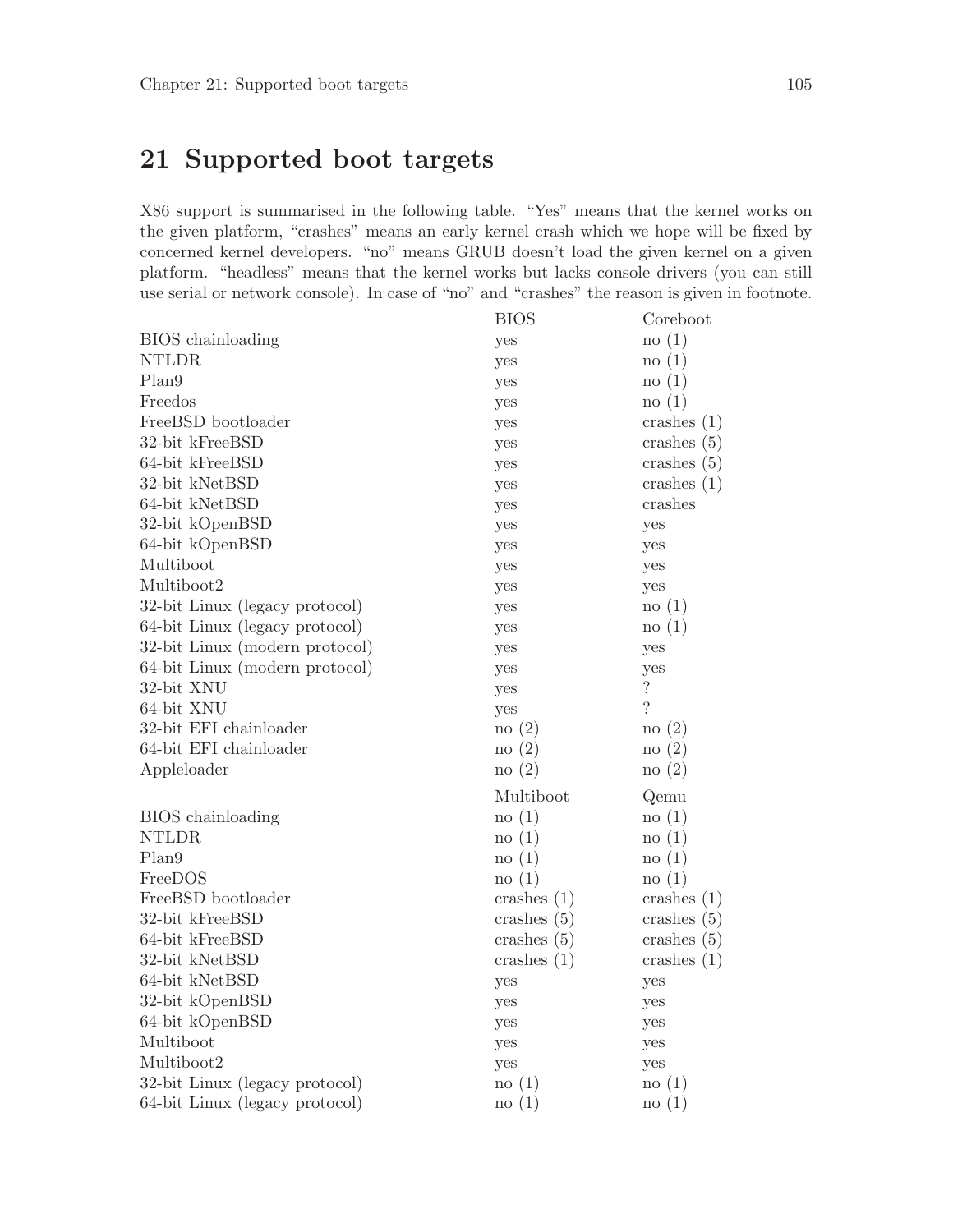| 32-bit Linux (modern protocol)    | yes                      | yes                      |
|-----------------------------------|--------------------------|--------------------------|
| 64-bit Linux (modern protocol)    | yes                      | yes                      |
| 32-bit XNU                        | $\overline{\cdot}$       | $\ddot{?}$               |
| 64-bit XNU                        | $\overline{\mathcal{L}}$ | $\overline{\phantom{a}}$ |
| 32-bit EFI chainloader            | no(2)                    | no(2)                    |
| 64-bit EFI chainloader            | no(2)                    | $\infty(2)$              |
| Appleloader                       | $\infty(2)$              | no(2)                    |
|                                   |                          |                          |
|                                   | ia <sub>32</sub> EFI     | amd64 EFI                |
| BIOS chainloading                 | $\log(1)$                | no(1)                    |
| <b>NTLDR</b>                      | no(1)                    | no(1)                    |
| Plan <sub>9</sub>                 | $\infty(1)$              | no(1)                    |
| FreeDOS                           | no(1)                    | no(1)                    |
| FreeBSD bootloader                | crashes $(1)$            | crashes $(1)$            |
| 32-bit kFreeBSD                   | headless                 | headless                 |
| 64-bit kFreeBSD                   | headless                 | headless                 |
| 32-bit kNetBSD                    | crashes $(1)$            | crashes $(1)$            |
| 64-bit kNetBSD                    | yes                      | yes                      |
| 32-bit kOpenBSD                   | headless                 | headless                 |
| 64-bit kOpenBSD                   | headless                 | headless                 |
| Multiboot                         | yes                      | yes                      |
| Multiboot2                        | yes                      | yes                      |
| 32-bit Linux (legacy protocol)    | no(1)                    | no(1)                    |
| 64-bit Linux (legacy protocol)    | no(1)                    | no(1)                    |
| 32-bit Linux (modern protocol)    | yes                      | yes                      |
| 64-bit Linux (modern protocol)    | yes                      | yes                      |
| 32-bit XNU                        | yes                      | yes                      |
| 64-bit XNU                        | yes (4)                  | yes                      |
| 32-bit EFI chainloader            | yes                      | no(3)                    |
| 64-bit EFI chainloader            | no(3)                    | yes                      |
| Appleloader                       | yes                      | yes                      |
|                                   | ia32 IEEE1275            |                          |
|                                   | no(1)                    |                          |
| BIOS chainloading<br><b>NTLDR</b> |                          |                          |
| Plan9                             | no(1)                    |                          |
|                                   | $\log(1)$                |                          |
| FreeDOS                           | $\infty(1)$              |                          |
| FreeBSD bootloader                | crashes $(1)$            |                          |
| 32-bit kFreeBSD                   | crashes $(5)$            |                          |
| 64-bit kFreeBSD                   | crashes $(5)$            |                          |
| 32-bit kNetBSD                    | crashes $(1)$            |                          |
| 64-bit kNetBSD                    | $\overline{\cdot}$       |                          |
| 32-bit kOpenBSD                   | $\overline{\mathcal{L}}$ |                          |
| 64-bit kOpenBSD                   | $\overline{\cdot}$       |                          |
| Multiboot                         | $\overline{\mathcal{C}}$ |                          |
| Multiboot2                        | $\gamma$                 |                          |
| 32-bit Linux (legacy protocol)    | no(1)                    |                          |
| 64-bit Linux (legacy protocol)    | $\log(1)$                |                          |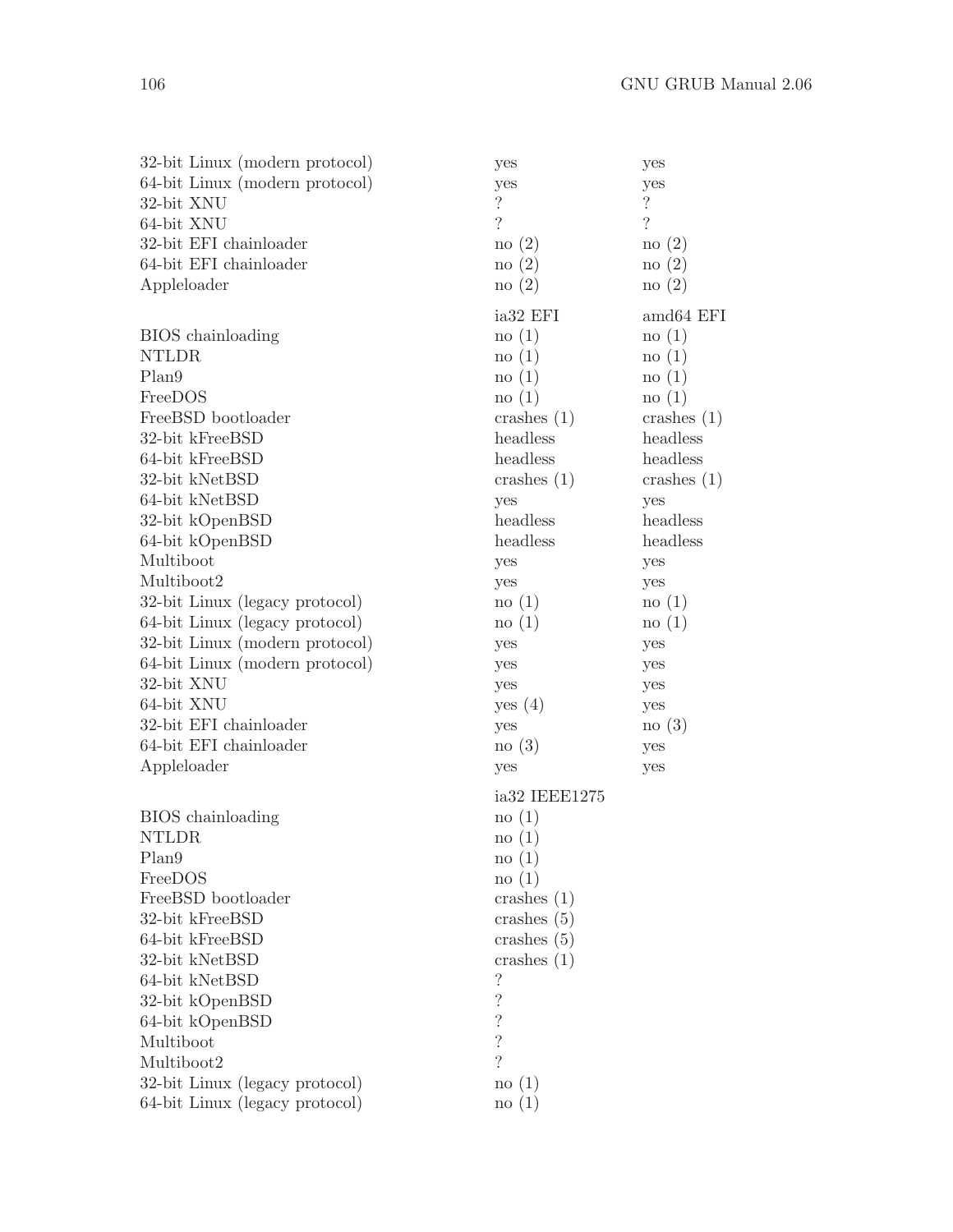| 32-bit Linux (modern protocol) |             |
|--------------------------------|-------------|
| 64-bit Linux (modern protocol) | ?           |
| 32-bit XNU                     | ?           |
| 64-bit XNU                     |             |
| 32-bit EFI chainloader         | no(2)       |
| 64-bit EFI chainloader         | no(2)       |
| Appleloader                    | $\infty(2)$ |
|                                |             |

- 1. Requires BIOS
- 2. EFI only
- 3. 32-bit and 64-bit EFI have different structures and work in different CPU modes so it's not possible to chainload 32-bit bootloader on 64-bit platform and vice-versa
- 4. Some modules may need to be disabled
- 5. Requires ACPI

PowerPC, IA64 and Sparc64 ports support only Linux. MIPS port supports Linux and multiboot2.

#### 21.1 Boot tests

As you have seen in previous chapter the support matrix is pretty big and some of the configurations are only rarely used. To ensure the quality bootchecks are available for all x86 targets except EFI chainloader, Appleloader and XNU. All x86 platforms have bootcheck facility except ieee1275. Multiboot, multiboot2, BIOS chainloader, ntldr and freebsd-bootloader boot targets are tested only with a fake kernel images. Only Linux is tested among the payloads using Linux protocols.

Following variables must be defined:

| GRUB_PAYLOADS_DIR                   | directory containing the required kernels                                 |
|-------------------------------------|---------------------------------------------------------------------------|
| GRUB_CBFSTOOL                       | condended corresponding to the Core of the Core of the Core boot platform |
| GRUB_COREBOOT_ROM                   | only)<br>empty Coreboot ROM                                               |
| GRUB_QEMU_OPTS                      | additional options to be supplied to QEMU                                 |
|                                     |                                                                           |
| Required files are:                 |                                                                           |
| kfreebsd_env.i386                   | 32-bit kFreeBSD device hints                                              |
| kfreebsd.i386                       | 32-bit FreeBSD kernel image                                               |
| $k$ freebsd.x86 <sub>-64</sub> ,    | same from 64-bit kFreeBSD                                                 |
| $k$ freebsd_env.x86_64              |                                                                           |
| knetbsd.i386                        | 32-bit NetBSD kernel image                                                |
| knetbsd.miniroot.i386               | 32-bit kNetBSD miniroot.kmod.                                             |
| $knetbsd.x86_64,$                   | same from 64-bit kNetBSD                                                  |
| knetbsd.miniroot.x86 <sub>-64</sub> |                                                                           |
| $k$ openbsd.i386                    | 32-bit OpenBSD kernel bsd.rd image                                        |
| $kopenbsd.x86_64$                   | same from 64-bit kOpenBSD                                                 |
| $\lim_{x\rightarrow 386}$           | 32-bit Linux                                                              |
| $\text{linux.x86}_64$               | 64-bit Linux                                                              |
|                                     |                                                                           |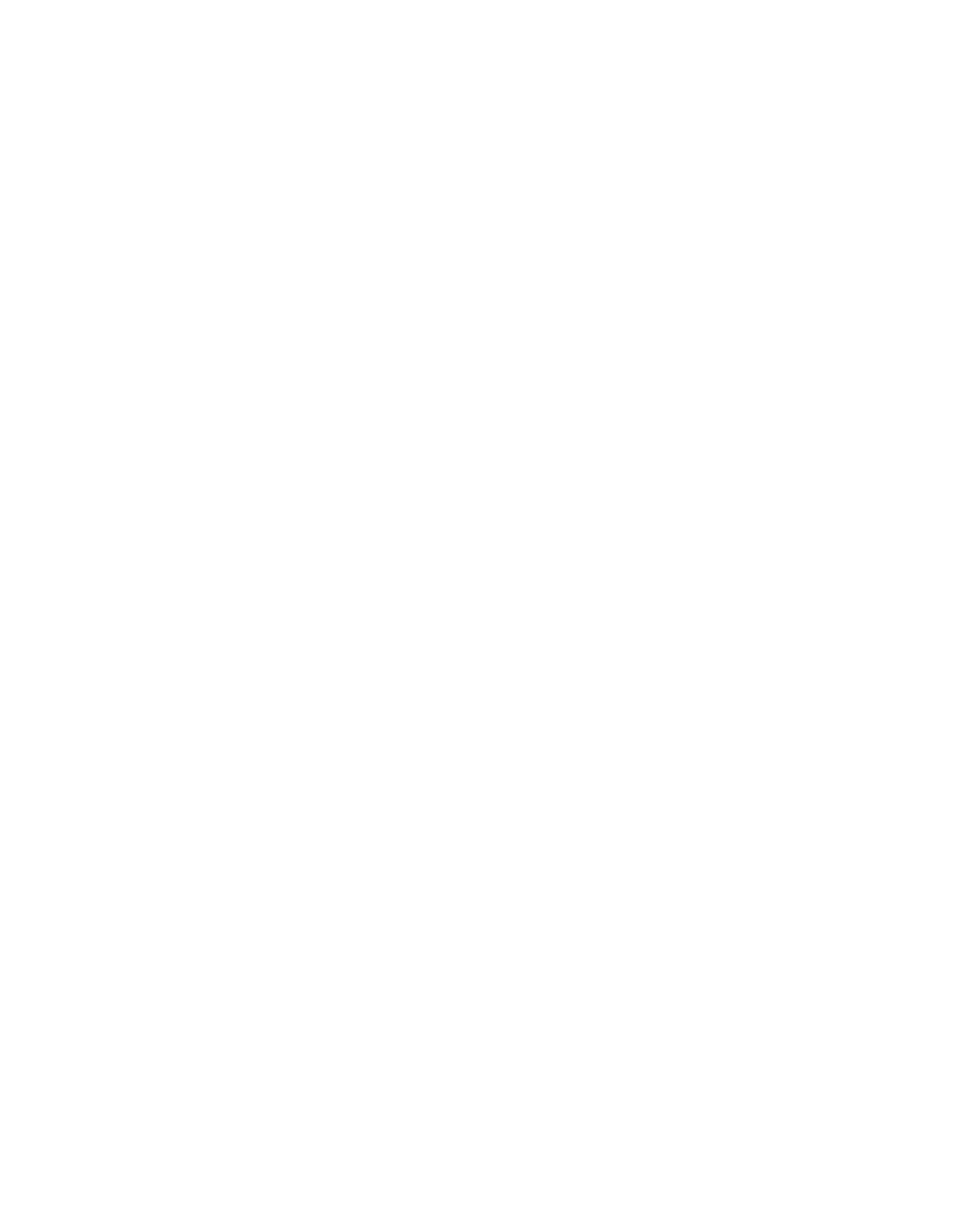### 22 Error messages produced by GRUB

#### 22.1 GRUB only offers a rescue shell

GRUB's normal start-up procedure involves setting the 'prefix' environment variable to a value set in the core image by grub-install, setting the 'root' variable to match, loading the 'normal' module from the prefix, and running the 'normal' command (see [Section 16.3.52](#page-86-0) [\[normal\], page 77](#page-86-0)). This command is responsible for reading '/boot/grub/grub.cfg', running the menu, and doing all the useful things GRUB is supposed to do.

If, instead, you only get a rescue shell, this usually means that GRUB failed to load the 'normal' module for some reason. It may be possible to work around this temporarily: for instance, if the reason for the failure is that 'prefix' is wrong (perhaps it refers to the wrong device, or perhaps the path to '/boot/grub' was not correctly made relative to the device), then you can correct this and enter normal mode manually:

```
# Inspect the current prefix (and other preset variables):
set
# Find out which devices are available:
ls
# Set to the correct value, which might be something like this:
set prefix=(hd0,1)/grub
set root=(hd0,1)
insmod normal
normal
```
However, any problem that leaves you in the rescue shell probably means that GRUB was not correctly installed. It may be more useful to try to reinstall it properly using grubinstall device (see [Chapter 23 \[Invoking grub-install\], page 111\)](#page-120-0). When doing this, there are a few things to remember:

- Drive ordering in your operating system may not be the same as the boot drive ordering used by your firmware. Do not assume that your first hard drive (e.g. '/dev/sda') is the one that your firmware will boot from. 'device.map' (see [Section 4.3 \[Device map\],](#page-22-0) [page 13](#page-22-0)) can be used to override this, but it is usually better to use UUIDs or file system labels and avoid depending on drive ordering entirely.
- At least on BIOS systems, if you tell grub-install to install GRUB to a partition but GRUB has already been installed in the master boot record, then the GRUB installation in the partition will be ignored.
- If possible, it is generally best to avoid installing GRUB to a partition (unless it is a special partition for the use of GRUB alone, such as the BIOS Boot Partition used on GPT). Doing this means that GRUB may stop being able to read its core image due to a file system moving blocks around, such as while defragmenting, running checks, or even during normal operation. Installing to the whole disk device is normally more robust.
- Check that GRUB actually knows how to read from the device and file system containing '/boot/grub'. It will not be able to read from encrypted devices with unsupported encryption scheme, nor from file systems for which support has not yet been added to GRUB.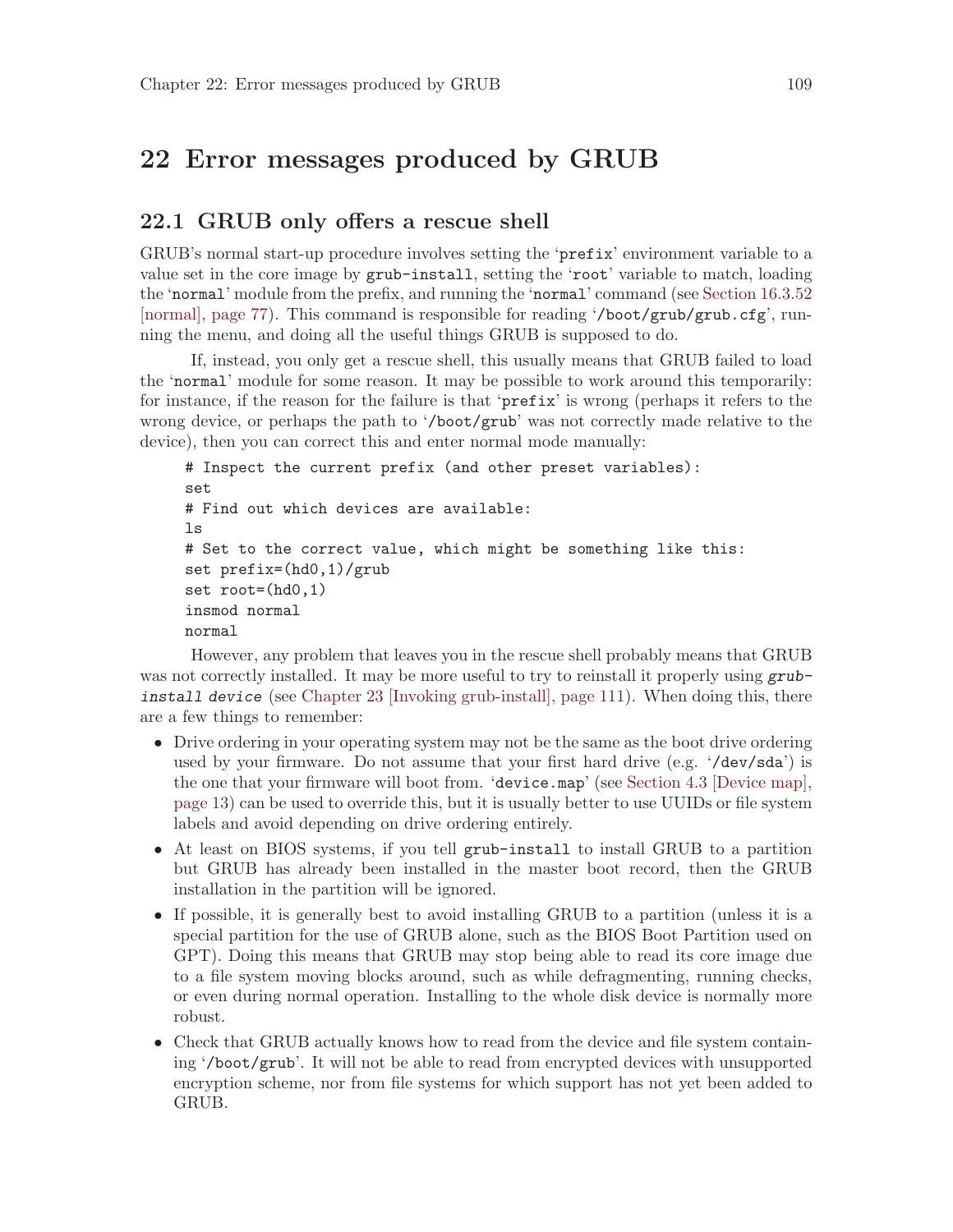### 22.2 Firmware stalls instead of booting GRUB

The EFI implementation of some older MacBook laptops stalls when it gets presented a grub-mkrescue ISO image for x86 64-efi target on an USB stick. Affected are models of year 2010 or earlier. Workaround is to zeroize the bytes 446 to 461 of the EFI partition, where mformat has put a partition table entry which claims partition start at block 0. This change will not hamper bootability on other machines.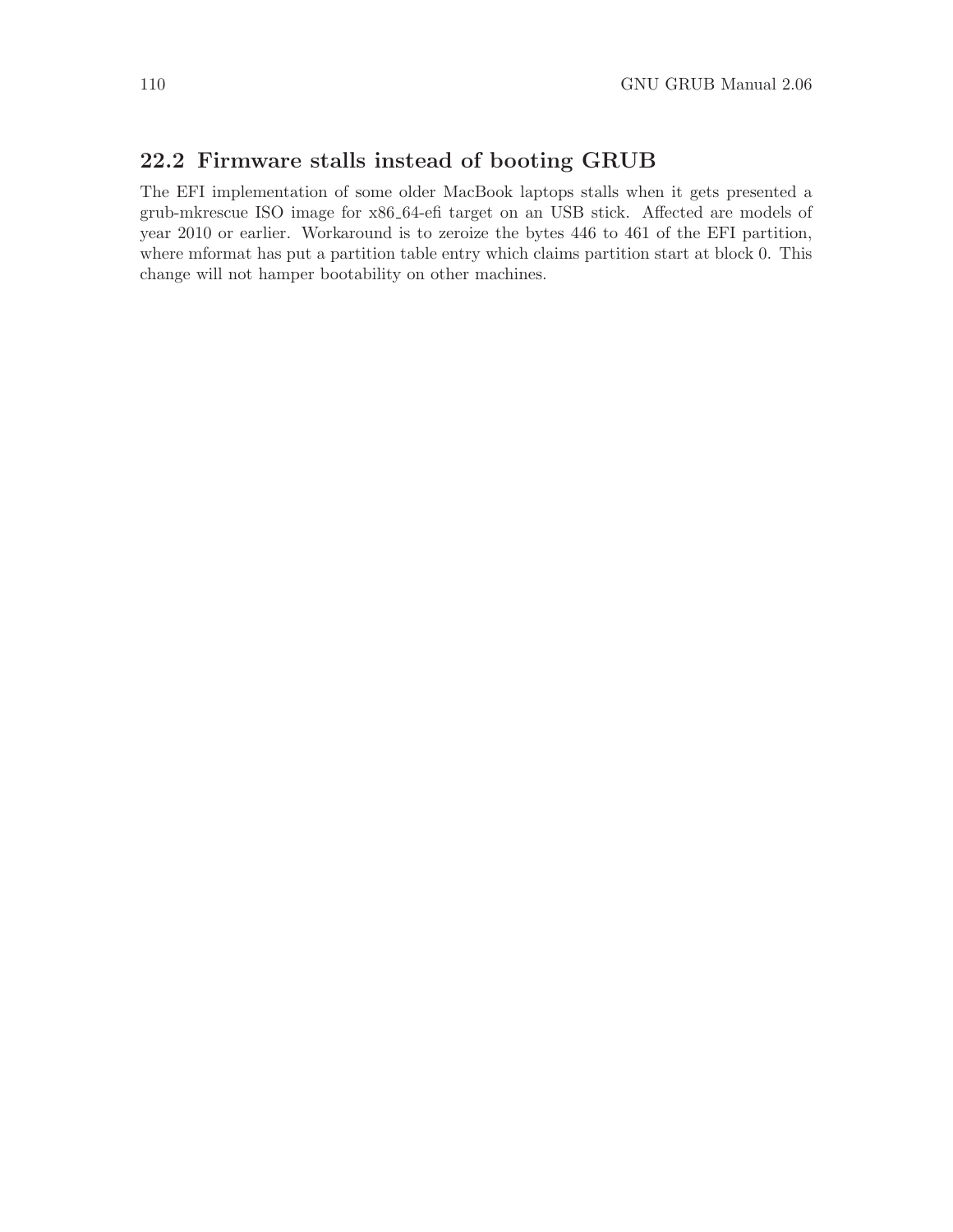### <span id="page-120-0"></span>23 Invoking grub-install

The program grub-install generates a GRUB core image using grub-mkimage and installs it on your system. You must specify the device name on which you want to install GRUB, like this:

#### grub-install install\_device

The device name *install\_device* is an OS device name or a GRUB device name.

grub-install accepts the following options:

'--help' Print a summary of the command-line options and exit.

#### '--version'

Print the version number of GRUB and exit.

#### '--boot-directory=dir'

Install GRUB images under the directory 'dir/grub/' This option is useful when you want to install GRUB into a separate partition or a removable disk. If this option is not specified then it defaults to '/boot', so

grub-install /dev/sda

is equivalent to

```
grub-install --boot-directory=/boot/ /dev/sda
```
Here is an example in which you have a separate boot partition which is mounted on '/mnt/boot':

grub-install --boot-directory=/mnt/boot /dev/sdb

'--recheck'

Recheck the device map, even if '/boot/grub/device.map' already exists. You should use this option whenever you add/remove a disk into/from your computer.

'--no-rs-codes'

By default on x86 BIOS systems, grub-install will use some extra space in the bootloader embedding area for Reed-Solomon error-correcting codes. This enables GRUB to still boot successfully if some blocks are corrupted. The exact amount of protection offered is dependent on available space in the embedding area. R sectors of redundancy can tolerate up to  $R/2$  corrupted sectors. This redundancy may be cumbersome if attempting to cryptographically validate the contents of the bootloader embedding area, or in more modern systems with GPT-style partition tables (see [Section 4.4 \[BIOS installation\], page 13](#page-22-1)) where GRUB does not reside in any unpartitioned space outside of the MBR. Disable the Reed-Solomon codes with this option.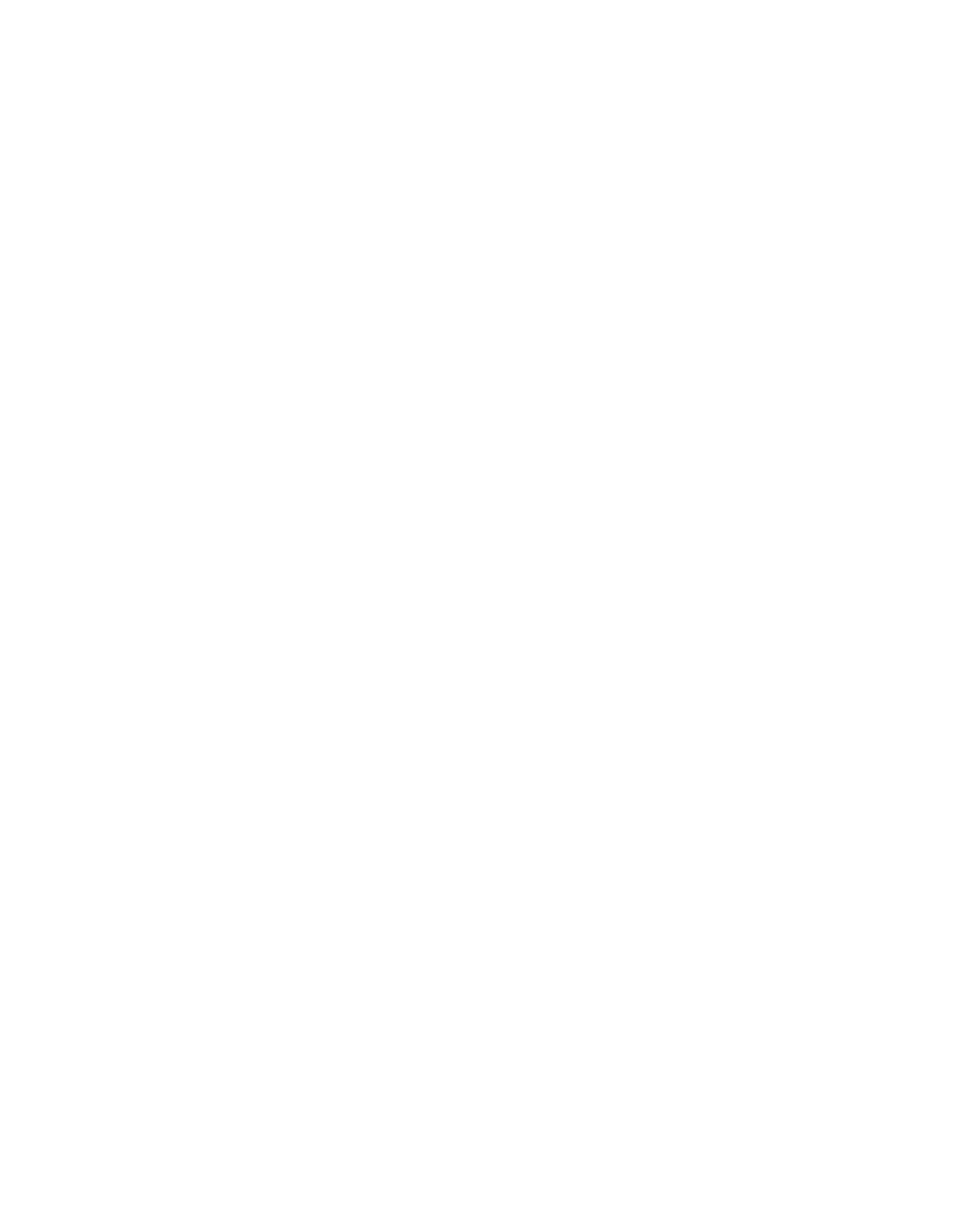## <span id="page-122-0"></span>24 Invoking grub-mkconfig

The program grub-mkconfig generates a configuration file for GRUB (see [Section 6.1 \[Sim](#page-28-0)[ple configuration\], page 19](#page-28-0)).

grub-mkconfig -o /boot/grub/grub.cfg

grub-mkconfig accepts the following options:

'--help' Print a summary of the command-line options and exit.

'--version'

Print the version number of GRUB and exit.

```
'-o file'
```
 $'-$ -output= $file'$ 

Send the generated configuration file to file. The default is to send it to standard output.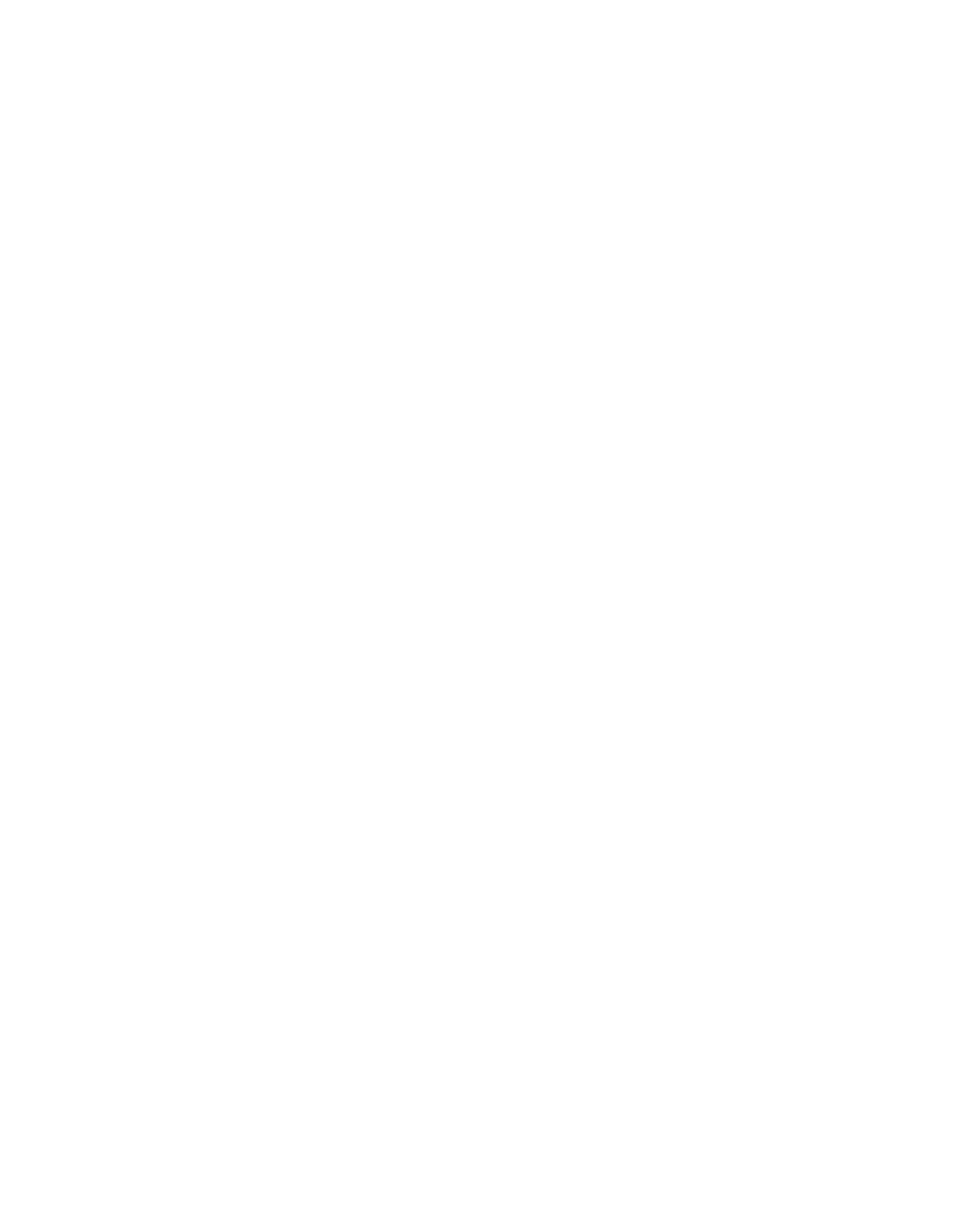## 25 Invoking grub-mkpasswd-pbkdf2

The program grub-mkpasswd-pbkdf2 generates password hashes for GRUB (see [Chapter 18](#page-104-0) [\[Security\], page 95\)](#page-104-0).

grub-mkpasswd-pbkdf2

grub-mkpasswd-pbkdf2 accepts the following options:

'-c number'

'--iteration-count=number'

Number of iterations of the underlying pseudo-random function. Defaults to 10000.

'-l number'

```
'--buflen=number'
```
Length of the generated hash. Defaults to 64.

'-s number'

'--salt=number'

Length of the salt. Defaults to 64.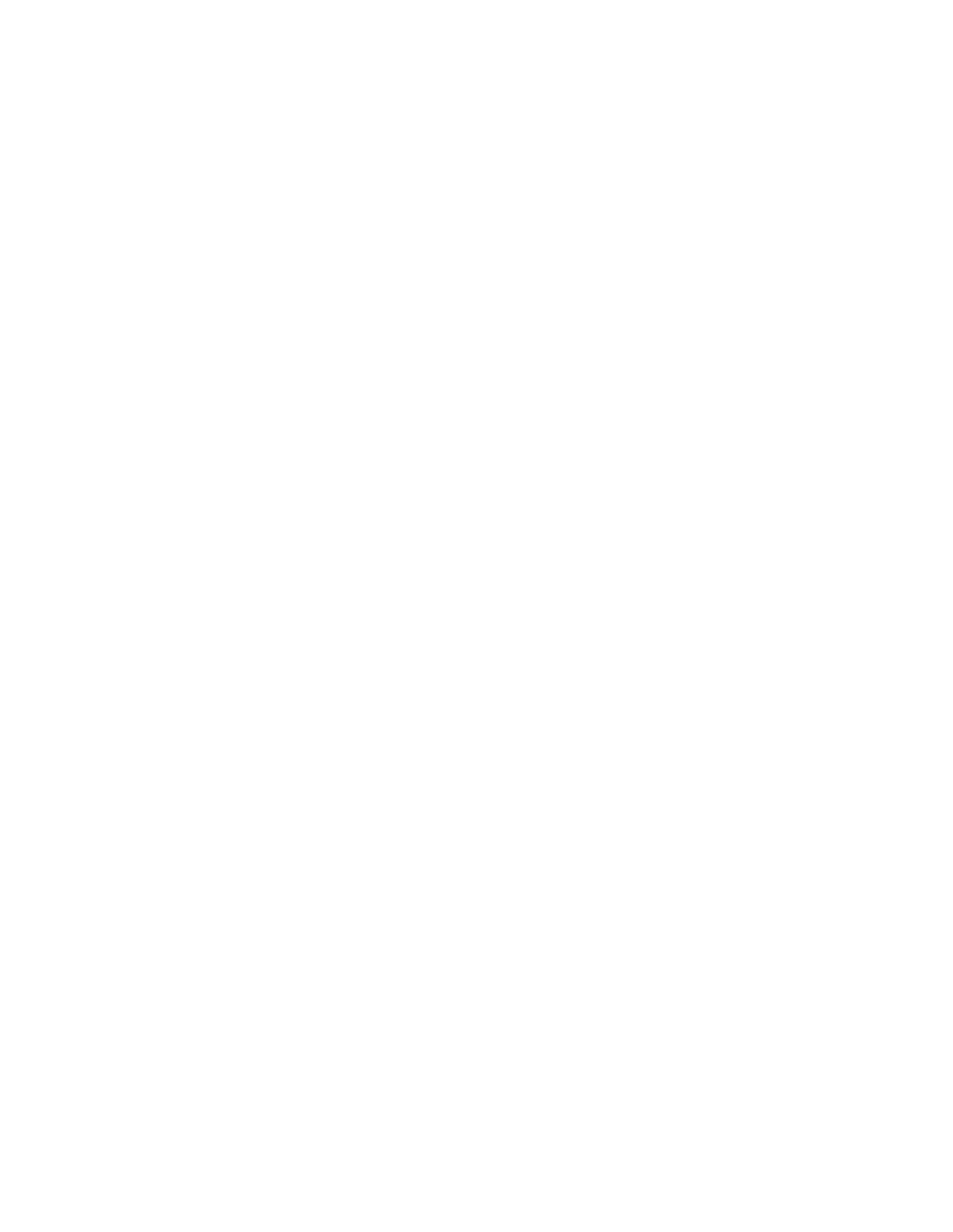## 26 Invoking grub-mkrelpath

The program grub-mkrelpath makes a file system path relative to the root of its containing file system. For instance, if '/usr' is a mount point, then:

\$ grub-mkrelpath /usr/share/grub/unicode.pf2

'/share/grub/unicode.pf2'

This is mainly used internally by other GRUB utilities such as grub-mkconfig (see [Chapter 24 \[Invoking grub-mkconfig\], page 113\)](#page-122-0), but may occasionally also be useful for debugging.

grub-mkrelpath accepts the following options:

'--help' Print a summary of the command-line options and exit.

'--version'

Print the version number of GRUB and exit.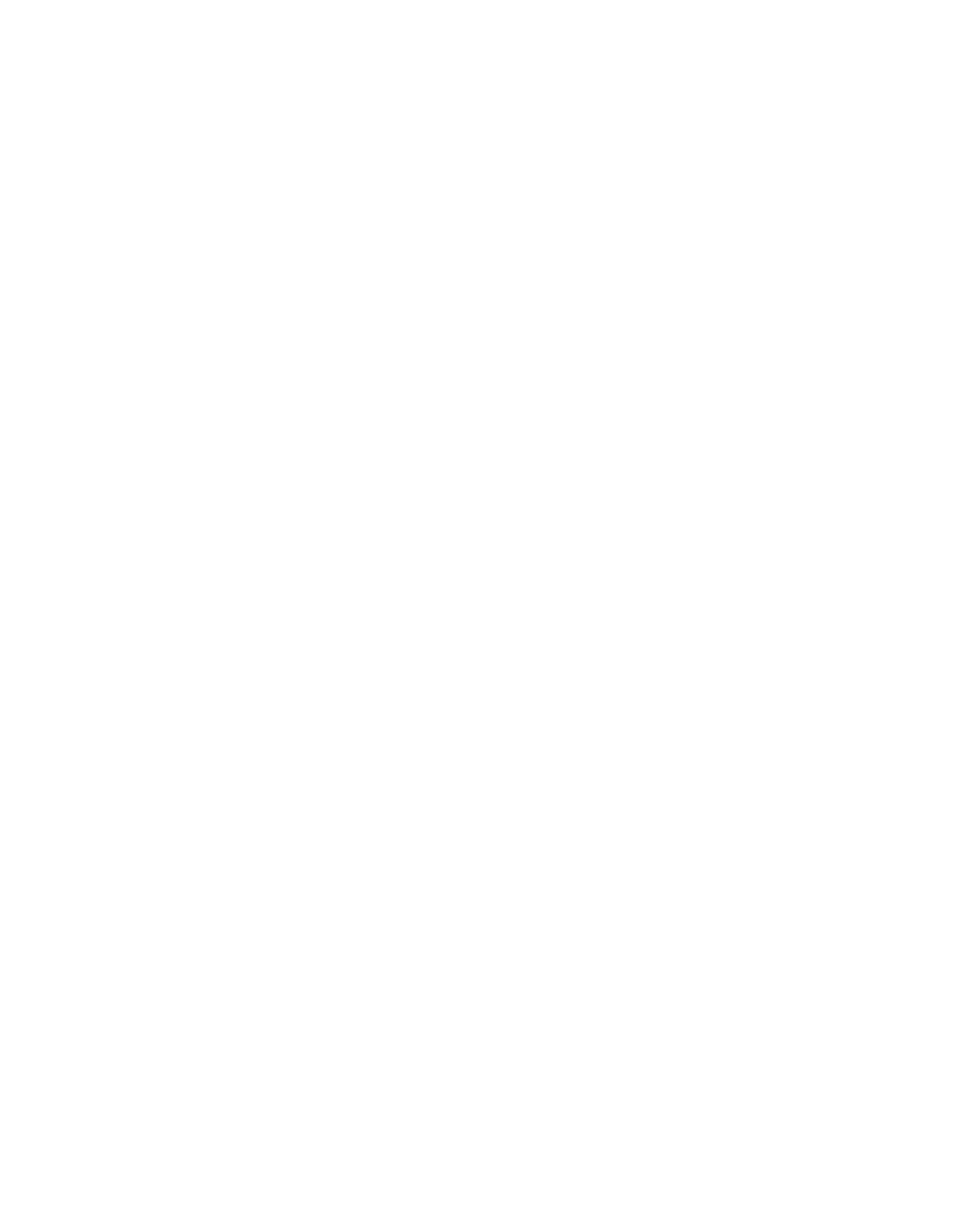### 27 Invoking grub-mkrescue

The program grub-mkrescue generates a bootable GRUB rescue image (see [Section 4.2](#page-21-0) [\[Making a GRUB bootable CD-ROM\], page 12](#page-21-0)).

grub-mkrescue -o grub.iso

All arguments not explicitly listed as grub-mkrescue options are passed on directly to xorriso in mkisofs emulation mode. Options passed to xorriso will normally be interpreted as mkisofs options; if the option '--' is used, then anything after that will be interpreted as native xorriso options.

Non-option arguments specify additional source directories. This is commonly used to add extra files to the image:

mkdir -p disk/boot/grub (add extra files to 'disk/boot/grub') grub-mkrescue -o grub.iso disk

grub-mkrescue accepts the following options:

'--help' Print a summary of the command-line options and exit.

'--version'

Print the version number of GRUB and exit.

```
'-o file'
```

```
'--output=file'
```
Save output in file. This "option" is required.

```
'--modules=modules'
```
Pre-load the named GRUB modules in the image. Multiple entries in modules should be separated by whitespace (so you will probably need to quote this for your shell).

```
'--rom-directory=dir'
```
If generating images for the QEMU or Coreboot platforms, copy the resulting 'qemu.img' or 'coreboot.elf' files respectively to the dir directory as well as including them in the image.

#### '--xorriso=file'

Use file as the xorriso program, rather than the built-in default.

```
'--grub-mkimage=file'
```
Use file as the grub-mkimage program, rather than the built-in default.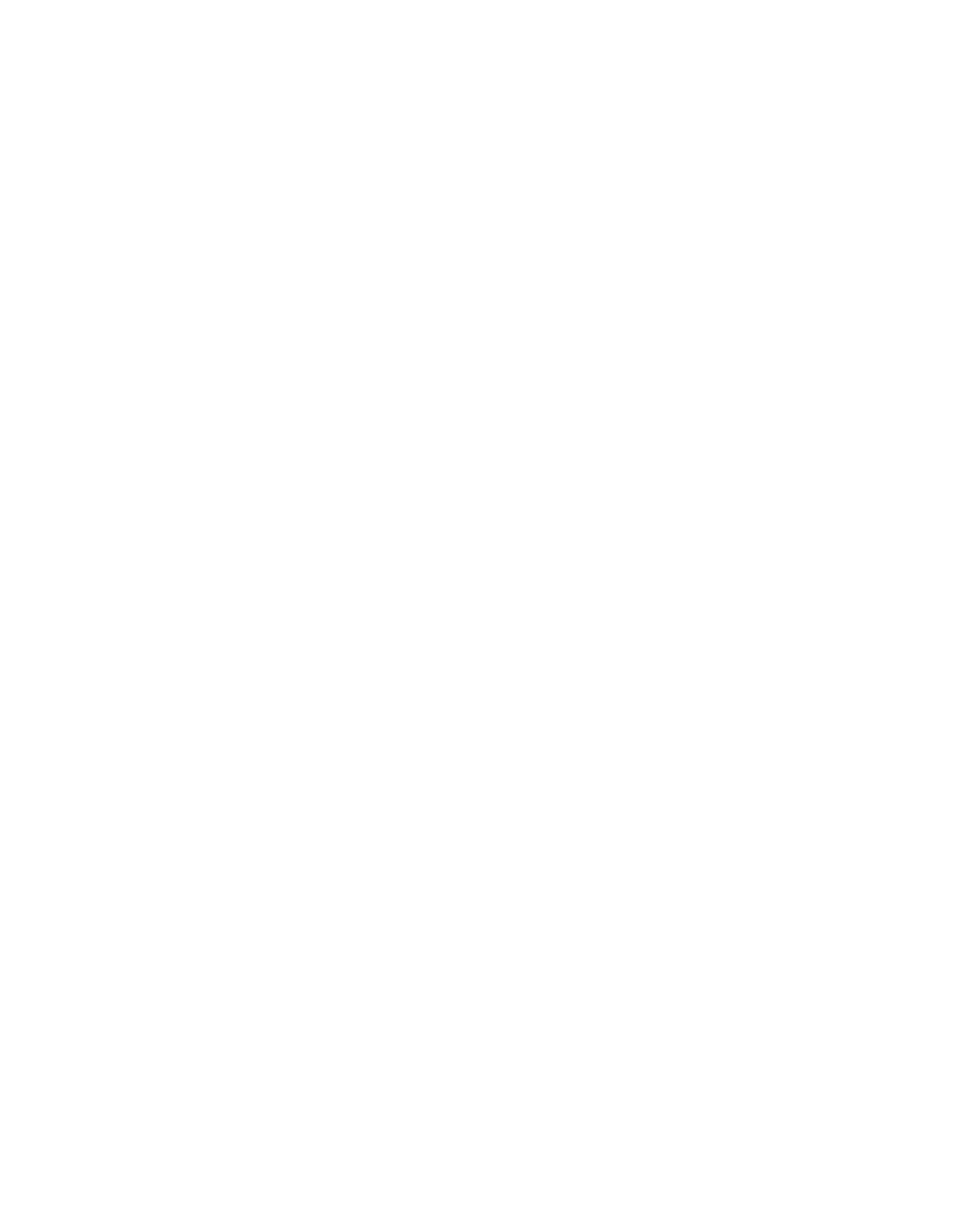## 28 Invoking grub-mount

The program grub-mount performs a read-only mount of any file system or file system image that GRUB understands, using GRUB's file system drivers via FUSE. (It is only available if FUSE development files were present when GRUB was built.) This has a number of uses:

- It provides a convenient way to check how GRUB will view a file system at boot time. You can use normal command-line tools to compare that view with that of your operating system, making it easy to find bugs.
- It offers true read-only mounts. Linux does not have these for journalling file systems, because it will always attempt to replay the journal at mount time; while you can temporarily mark the block device read-only to avoid this, that causes the mount to fail. Since GRUB intentionally contains no code for writing to file systems, it can easily provide a guaranteed read-only mount mechanism.
- It allows you to examine any file system that GRUB understands without needing to load additional modules into your running kernel, which may be useful in constrained environments such as installers.
- Since it can examine file system images (contained in regular files) just as easily as file systems on block devices, you can use it to inspect any file system image that GRUB understands with only enough privileges to use FUSE, even if nobody has yet written a FUSE module specifically for that file system type.

Using grub-mount is normally as simple as:

```
grub-mount /dev/sda1 /mnt
```
grub-mount must be given one or more images and a mount point as non-option arguments (if it is given more than one image, it will treat them as a RAID set), and also accepts the following options:

'--help' Print a summary of the command-line options and exit.

'--version'

Print the version number of GRUB and exit.

 $-$ C'

'--crypto'

Mount encrypted devices, prompting for a passphrase if necessary.

```
'-d string'
```
'--debug=string'

Show debugging output for conditions matching string.

```
'-K prompt|file'
```

```
'--zfs-key=prompt|file'
```
Load a ZFS encryption key. If you use 'prompt' as the argument, grub-mount will read a passphrase from the terminal; otherwise, it will read key material from the specified file.

```
'-r device'
```
#### '--root=device'

Set the GRUB root device to device. You do not normally need to set this; grub-mount will automatically set the root device to the root of the supplied file system.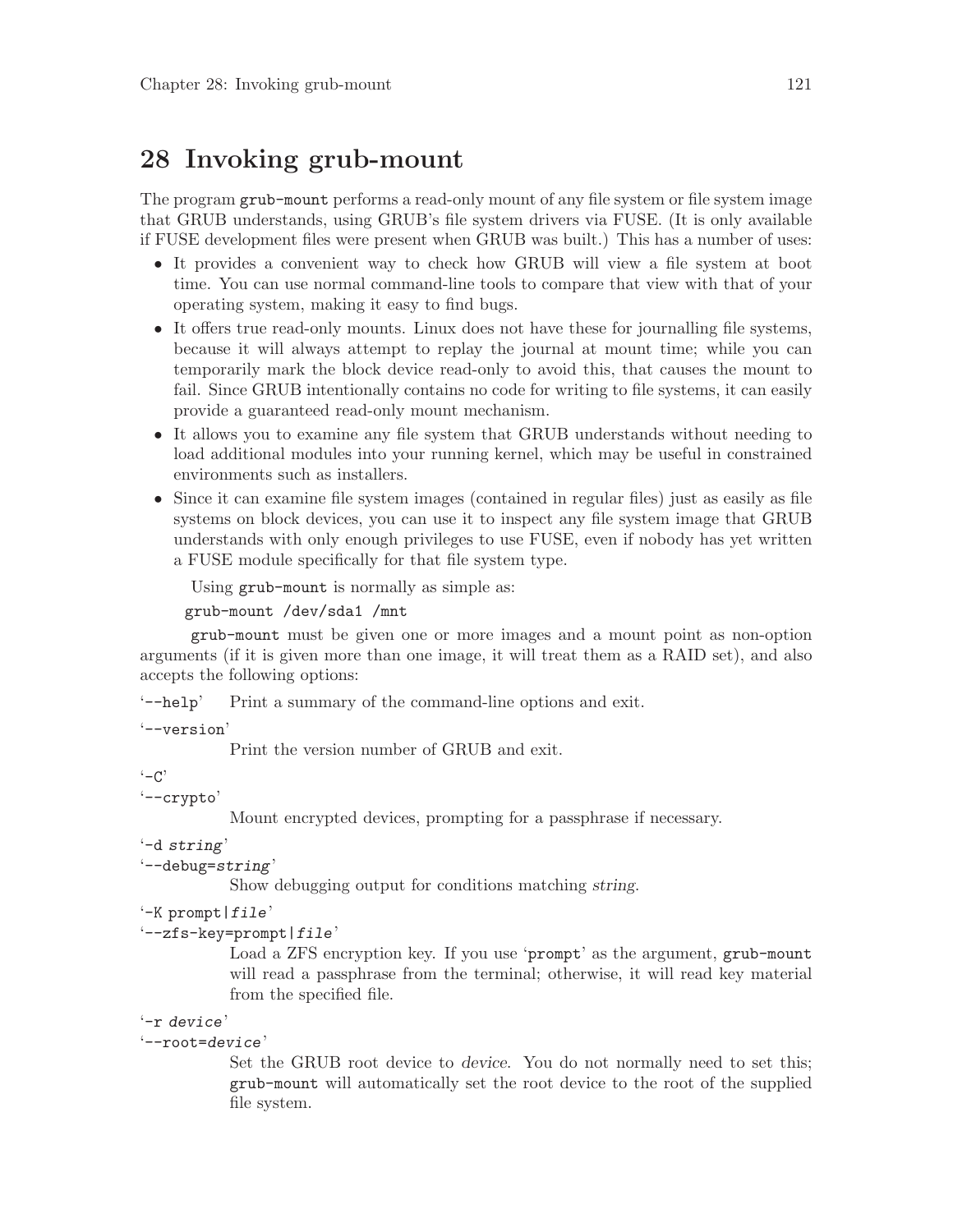If device is just a number, then it will be treated as a partition number within the supplied image. This means that, if you have an image of an entire disk in 'disk.img', then you can use this command to mount its second partition:

grub-mount -r 2 disk.img mount-point

 $\cdot$ -v'

'--verbose'

Print verbose messages.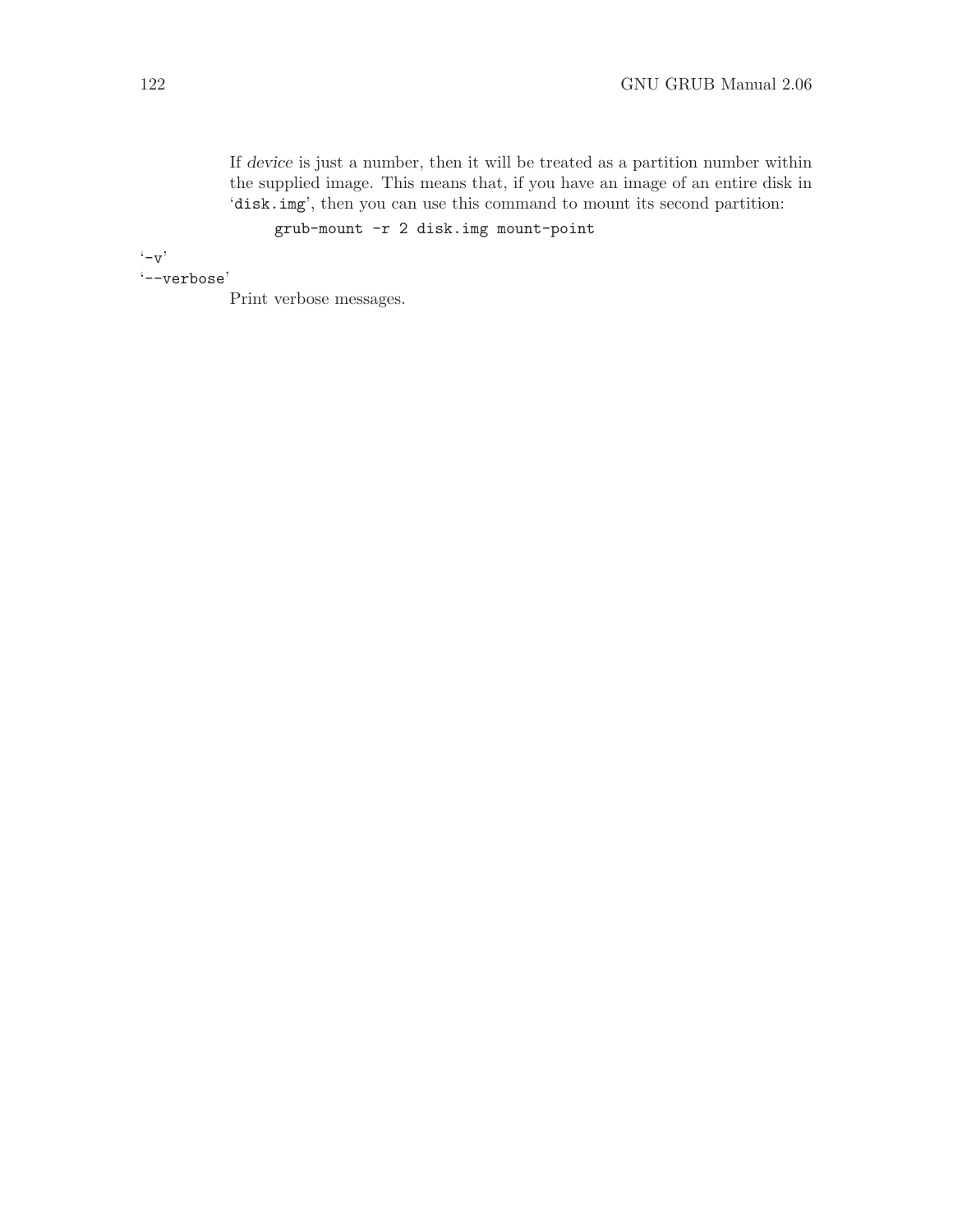### 29 Invoking grub-probe

The program grub-probe probes device information for a given path or device.

grub-probe --target=fs /boot/grub

```
grub-probe --target=drive --device /dev/sda1
```
grub-probe must be given a path or device as a non-option argument, and also accepts the following options:

'--help' Print a summary of the command-line options and exit.

'--version'

Print the version number of GRUB and exit.

 $- d'$ 

'--device'

If this option is given, then the non-option argument is a system device name (such as '/dev/sda1'), and grub-probe will print information about that device. If it is not given, then the non-option argument is a filesystem path (such as '/boot/grub'), and grub-probe will print information about the device containing that part of the filesystem.

#### $'$ -m file'

```
'--device-map=file'
```
Use file as the device map (see [Section 4.3 \[Device map\], page 13](#page-22-0)) rather than the default, usually '/boot/grub/device.map'.

#### '-t target'

'--target=target'

Print information about the given path or device as defined by target. The available targets and their meanings are:

'fs' GRUB filesystem module.

'fs\_uuid' Filesystem Universally Unique Identifier (UUID).

'fs\_label'

Filesystem label.

- 'drive' GRUB device name.
- 'device' System device name.

'partmap' GRUB partition map module.

'abstraction'

GRUB abstraction module (e.g. 'lvm').

```
'cryptodisk_uuid'
```
Crypto device UUID.

'msdos\_parttype'

MBR partition type code (two hexadecimal digits).

'hints\_string'

A string of platform search hints suitable for passing to the search command (see [Section 16.3.65 \[search\], page 80\)](#page-89-0).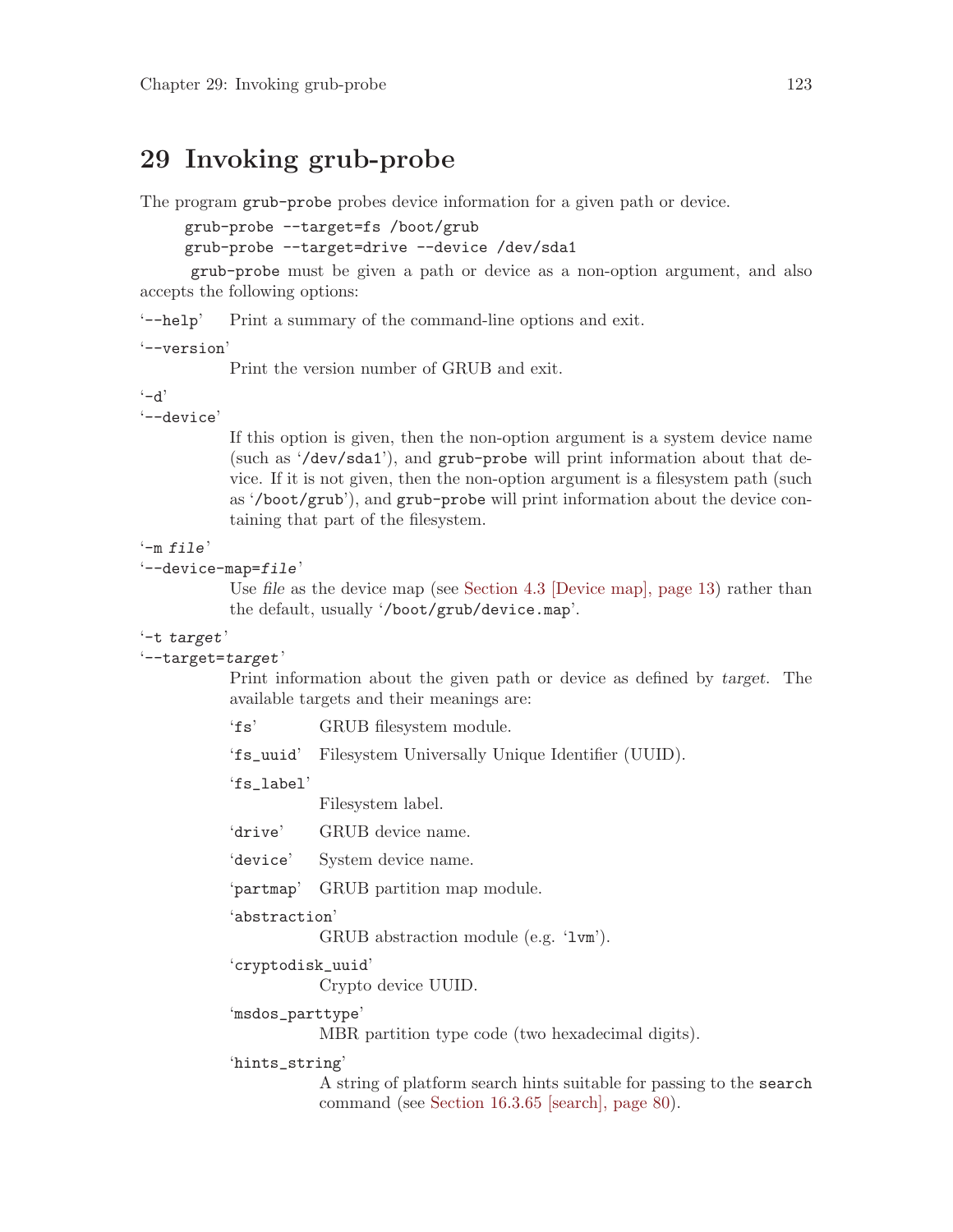```
'bios_hints'
```
Search hints for the PC BIOS platform.

#### 'ieee1275\_hints'

Search hints for the IEEE1275 platform.

#### 'baremetal\_hints'

Search hints for platforms where disks are addressed directly rather than via firmware.

#### 'efi\_hints'

Search hints for the EFI platform.

#### 'arc\_hints'

Search hints for the ARC platform.

#### 'compatibility\_hint'

A guess at a reasonable GRUB drive name for this device, which may be used as a fallback if the search command fails.

'disk' System device name for the whole disk.

 $(-v)$ 

#### '--verbose'

Print verbose messages.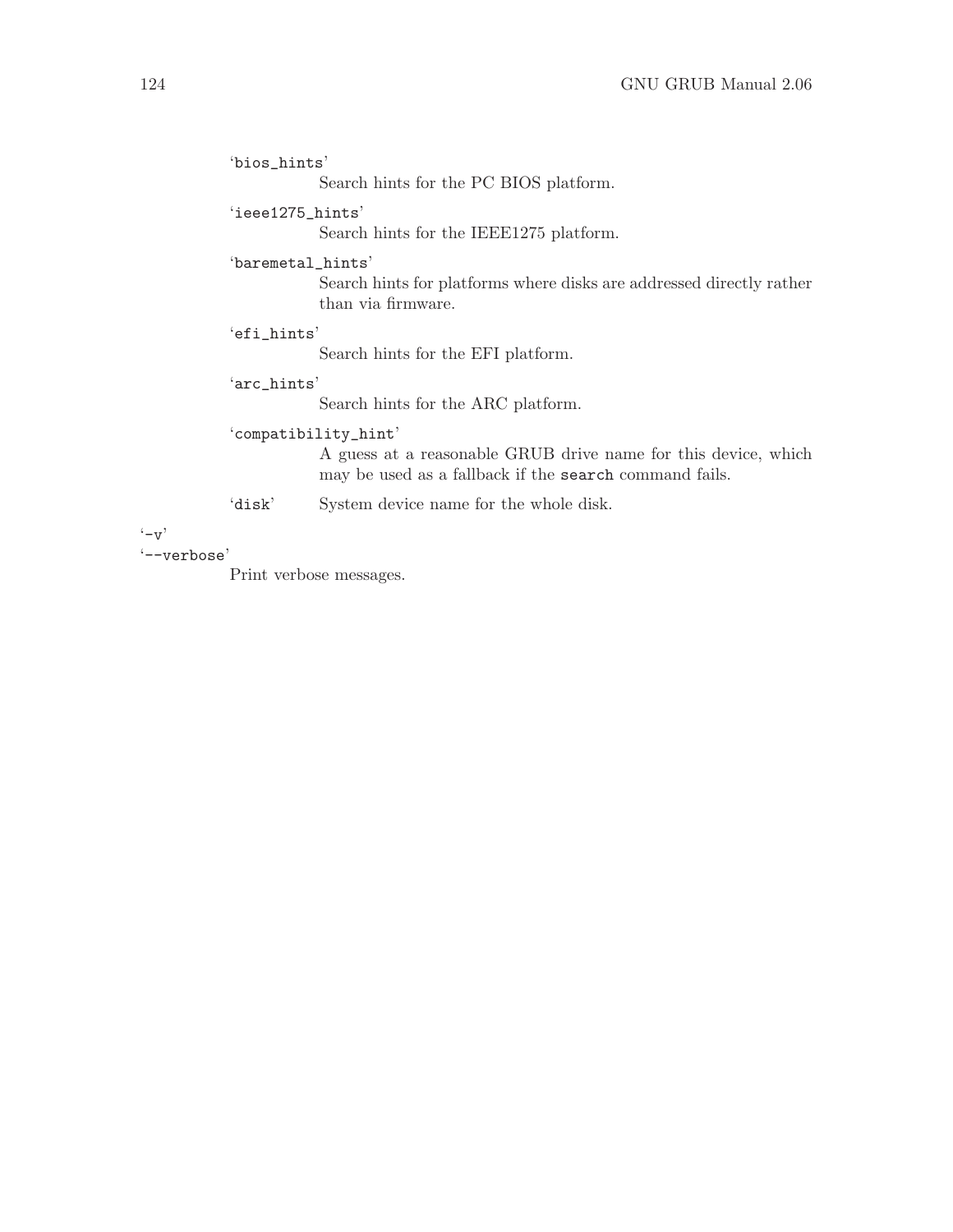## 30 Invoking grub-script-check

The program grub-script-check takes a GRUB script file (see [Section 6.3 \[Shell-like script](#page-35-0)[ing\], page 26](#page-35-0)) and checks it for syntax errors, similar to commands such as sh -n. It may take a path as a non-option argument; if none is supplied, it will read from standard input.

grub-script-check /boot/grub/grub.cfg

grub-script-check accepts the following options:

'--help' Print a summary of the command-line options and exit.

'--version'

Print the version number of GRUB and exit.

 $(-\mathbf{v})$ 

'--verbose'

Print each line of input after reading it.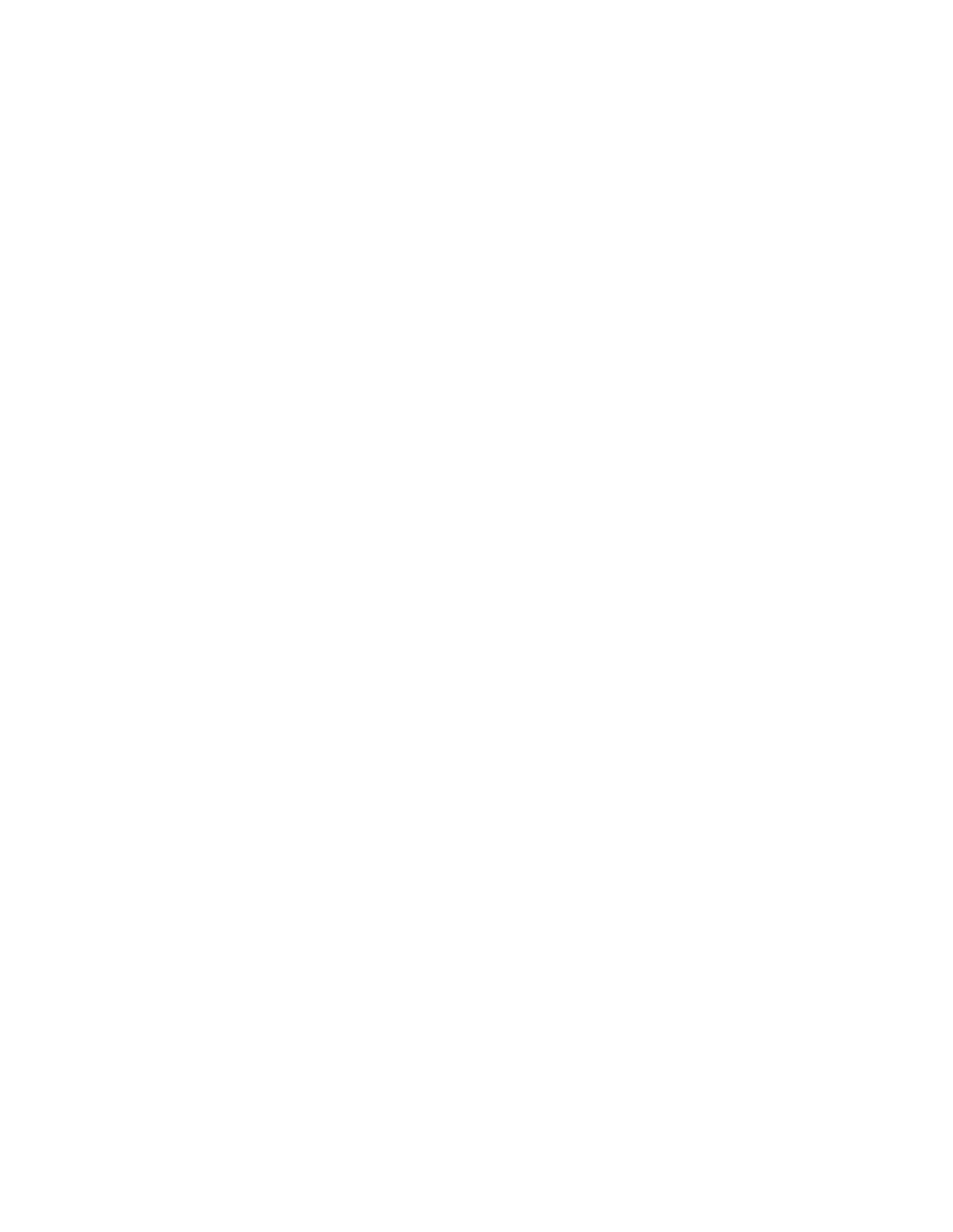### Appendix A How to obtain and build GRUB

Caution: GRUB requires binutils-2.9.1.0.23 or later because the GNU assembler has been changed so that it can produce real 16bits machine code between 2.9.1 and 2.9.1.0.x. See <http://sources.redhat.com/binutils/>, to obtain information on how to get the latest version.

GRUB is available from the GNU alpha archive site <ftp://ftp.gnu.org/gnu/grub> or any of its mirrors. The file will be named grub-version.tar.gz. The current version is 2.06, so the file you should grab is:

<ftp://ftp.gnu.org/gnu/grub/grub-2.06.tar.gz>

To unbundle GRUB use the instruction:

zcat grub-2.06.tar.gz | tar  $xvf$  -

which will create a directory called 'grub-2.06' with all the sources. You can look at the file 'INSTALL' for detailed instructions on how to build and install GRUB, but you should be able to just do:

cd grub-2.06 ./configure make install

Also, the latest version is available using Git. See http://www.gnu.org/software/grub/grub-downloa for more information.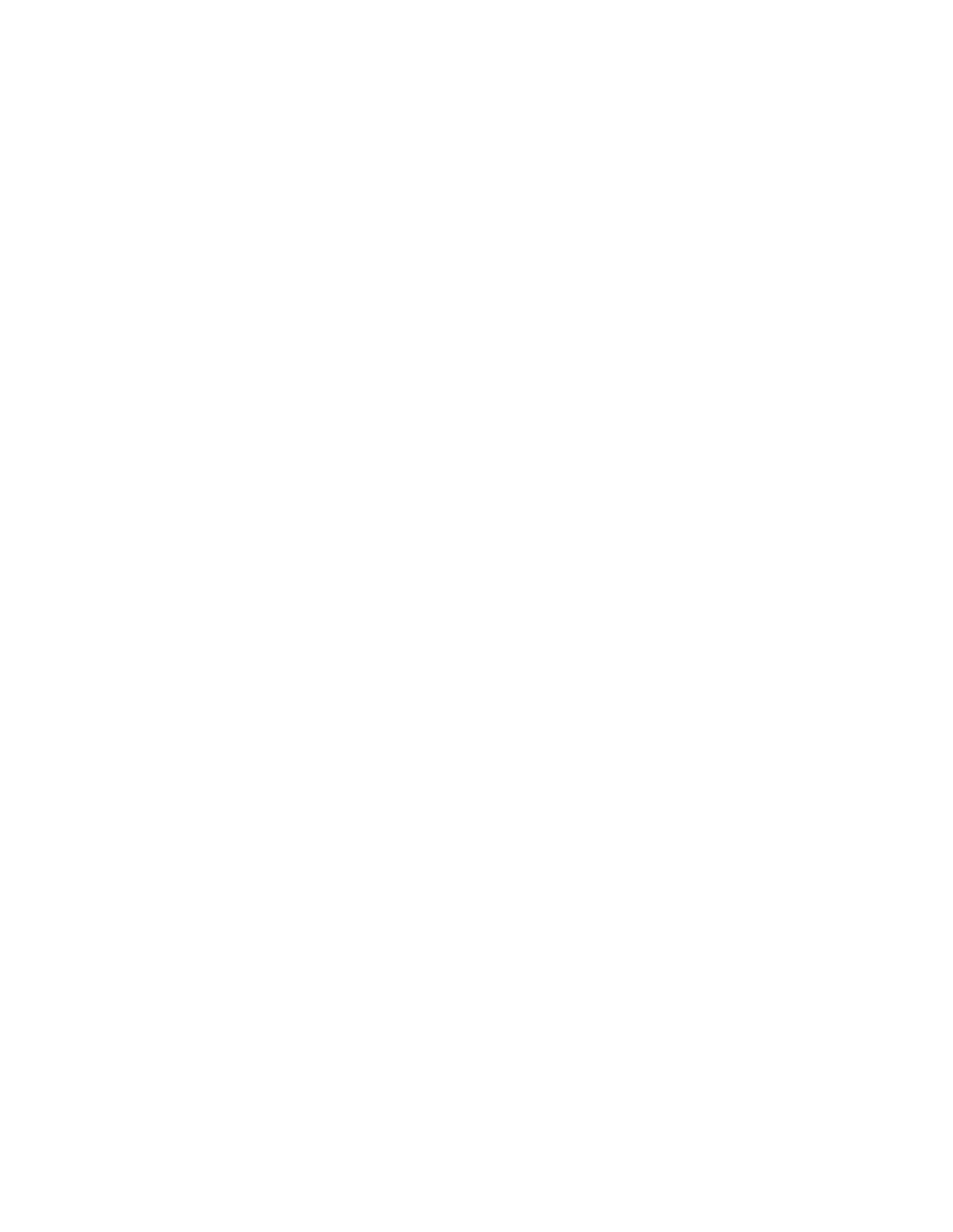### Appendix B Reporting bugs

These are the guideline for how to report bugs. Take a look at this list below before you submit bugs:

- 1. Before getting unsettled, read this manual through and through. Also, see the [GNU](http://www.gnu.org/software/grub/grub-faq.html) [GRUB FAQ.](http://www.gnu.org/software/grub/grub-faq.html)
- 2. Always mention the information on your GRUB. The version number and the configuration are quite important. If you build it yourself, write the options specified to the configure script and your operating system, including the versions of gcc and binutils.
- 3. If you have trouble with the installation, inform us of how you installed GRUB. Don't omit error messages, if any. Just 'GRUB hangs up when it boots' is not enough. The information on your hardware is also essential. These are especially important: the geometries and the partition tables of your hard disk drives and your BIOS.
- 4. If GRUB cannot boot your operating system, write down everything you see on the screen. Don't paraphrase them, like 'The foo OS crashes with GRUB, even though it can boot with the bar boot loader just fine'. Mention the commands you executed, the messages printed by them, and information on your operating system including the version number.
- 5. Explain what you wanted to do. It is very useful to know your purpose and your wish, and how GRUB didn't satisfy you.
- 6. If you can investigate the problem yourself, please do. That will give you and us much more information on the problem. Attaching a patch is even better.

When you attach a patch, make the patch in unified diff format, and write ChangeLog entries. But, even when you make a patch, don't forget to explain the problem, so that we can understand what your patch is for.

7. Write down anything that you think might be related. Please understand that we often need to reproduce the same problem you encountered in our environment. So your information should be sufficient for us to do the same thing—Don't forget that we cannot see your computer directly. If you are not sure whether to state a fact or leave it out, state it! Reporting too many things is much better than omitting something important.

If you follow the guideline above, submit a report to the [Bug Tracking System.](http://savannah.gnu.org/bugs/?group=grub) Alternatively, you can submit a report via electronic mail to [bug-grub@gnu.org](mailto:bug-grub@gnu.org), but we strongly recommend that you use the Bug Tracking System, because e-mail can be passed over easily.

Once we get your report, we will try to fix the bugs.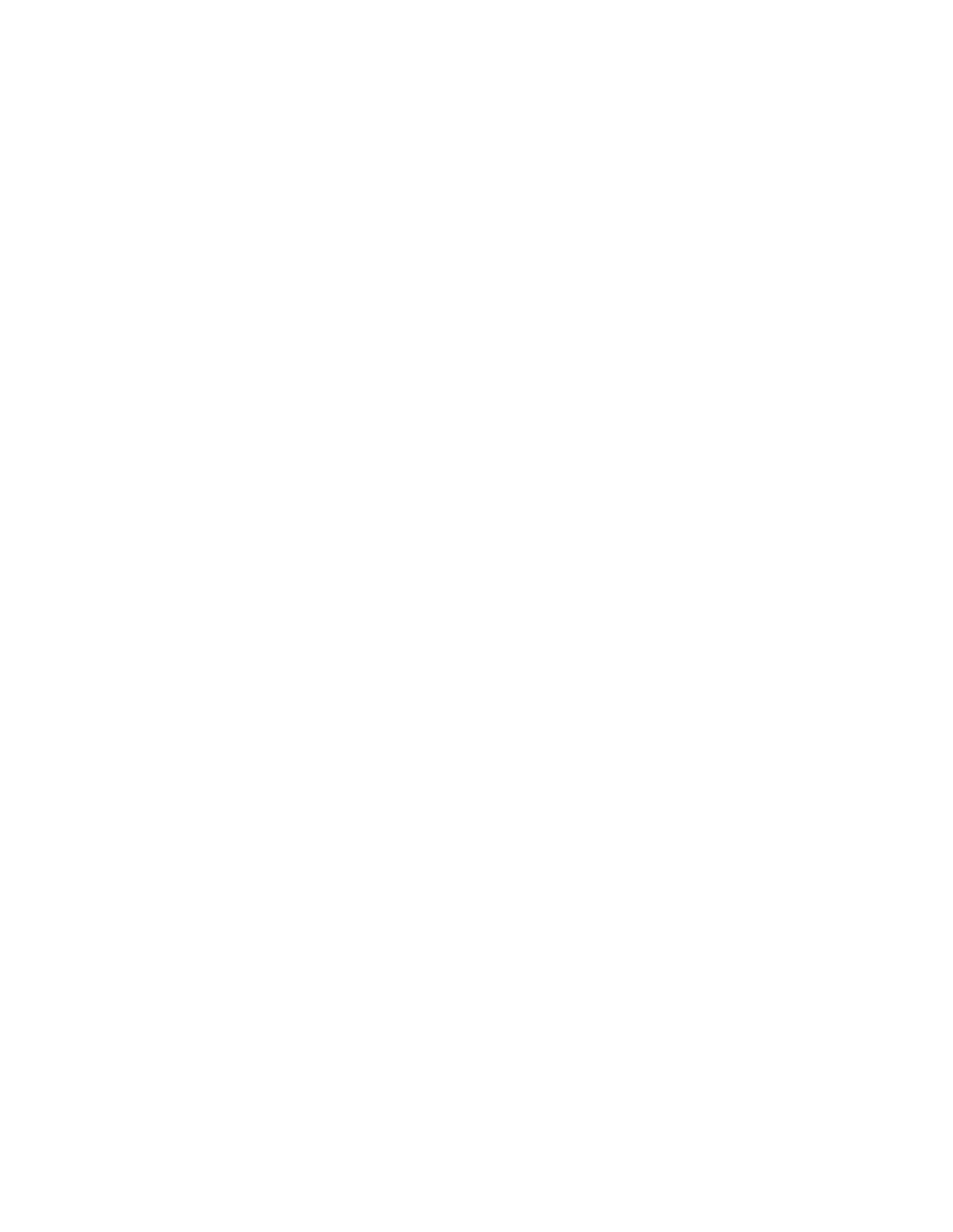# Appendix C Where GRUB will go

GRUB 2 is now quite stable and used in many production systems. We are currently working towards a 2.0 release.

If you are interested in the development of GRUB 2, take a look at [the homepage.](http://www.gnu.org/software/grub/grub.html)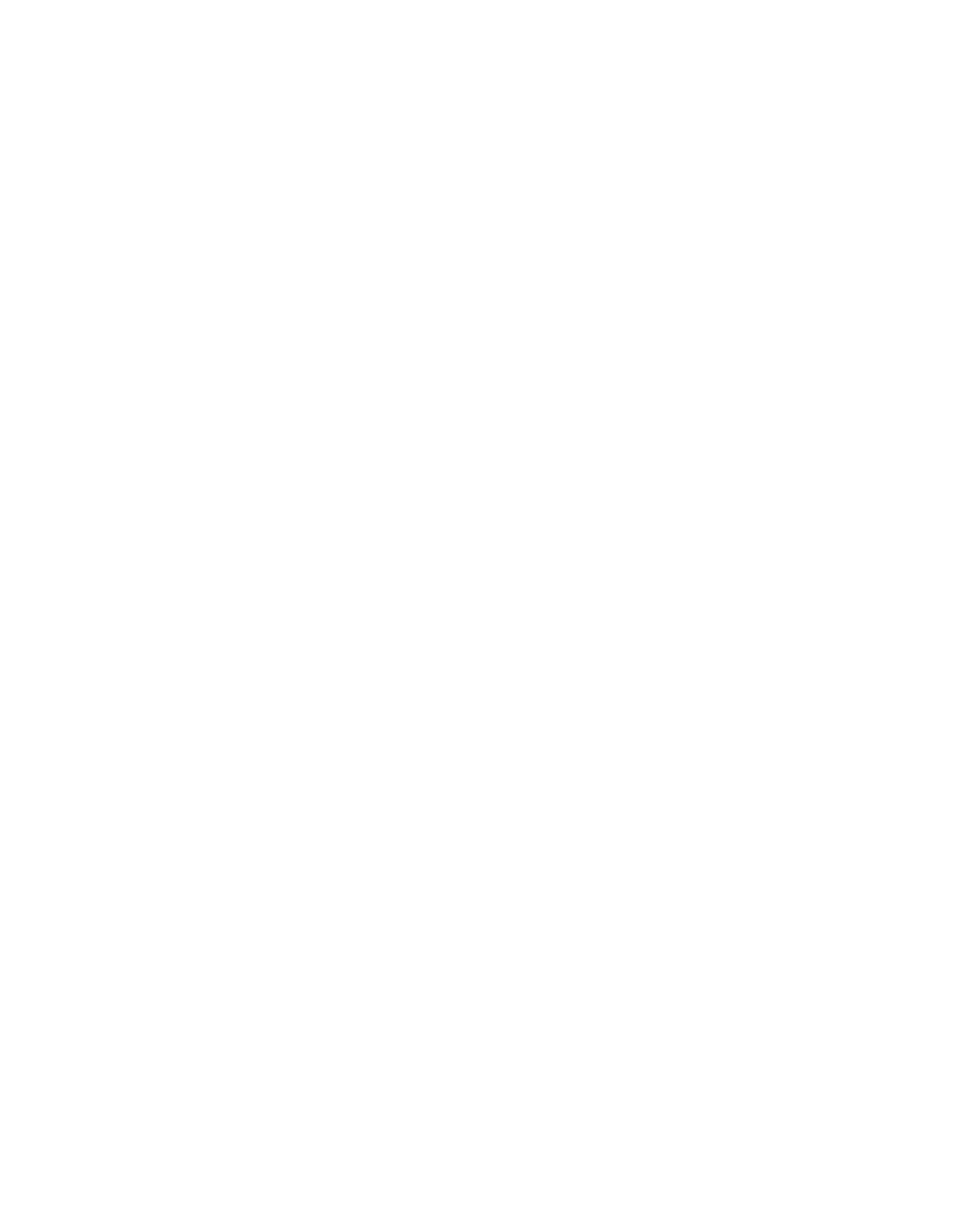### Appendix D Copying This Manual

#### D.1 GNU Free Documentation License

Version 1.2, November 2002

Copyright  $\odot$  2000, 2001, 2002 Free Software Foundation, Inc. 51 Franklin St, Fifth Floor, Boston, MA 02110-1301, USA

Everyone is permitted to copy and distribute verbatim copies of this license document, but changing it is not allowed.

#### 0. PREAMBLE

The purpose of this License is to make a manual, textbook, or other functional and useful document free in the sense of freedom: to assure everyone the effective freedom to copy and redistribute it, with or without modifying it, either commercially or noncommercially. Secondarily, this License preserves for the author and publisher a way to get credit for their work, while not being considered responsible for modifications made by others.

This License is a kind of "copyleft", which means that derivative works of the document must themselves be free in the same sense. It complements the GNU General Public License, which is a copyleft license designed for free software.

We have designed this License in order to use it for manuals for free software, because free software needs free documentation: a free program should come with manuals providing the same freedoms that the software does. But this License is not limited to software manuals; it can be used for any textual work, regardless of subject matter or whether it is published as a printed book. We recommend this License principally for works whose purpose is instruction or reference.

#### 1. APPLICABILITY AND DEFINITIONS

This License applies to any manual or other work, in any medium, that contains a notice placed by the copyright holder saying it can be distributed under the terms of this License. Such a notice grants a world-wide, royalty-free license, unlimited in duration, to use that work under the conditions stated herein. The "Document", below, refers to any such manual or work. Any member of the public is a licensee, and is addressed as "you". You accept the license if you copy, modify or distribute the work in a way requiring permission under copyright law.

A "Modified Version" of the Document means any work containing the Document or a portion of it, either copied verbatim, or with modifications and/or translated into another language.

A "Secondary Section" is a named appendix or a front-matter section of the Document that deals exclusively with the relationship of the publishers or authors of the Document to the Document's overall subject (or to related matters) and contains nothing that could fall directly within that overall subject. (Thus, if the Document is in part a textbook of mathematics, a Secondary Section may not explain any mathematics.) The relationship could be a matter of historical connection with the subject or with related matters, or of legal, commercial, philosophical, ethical or political position regarding them.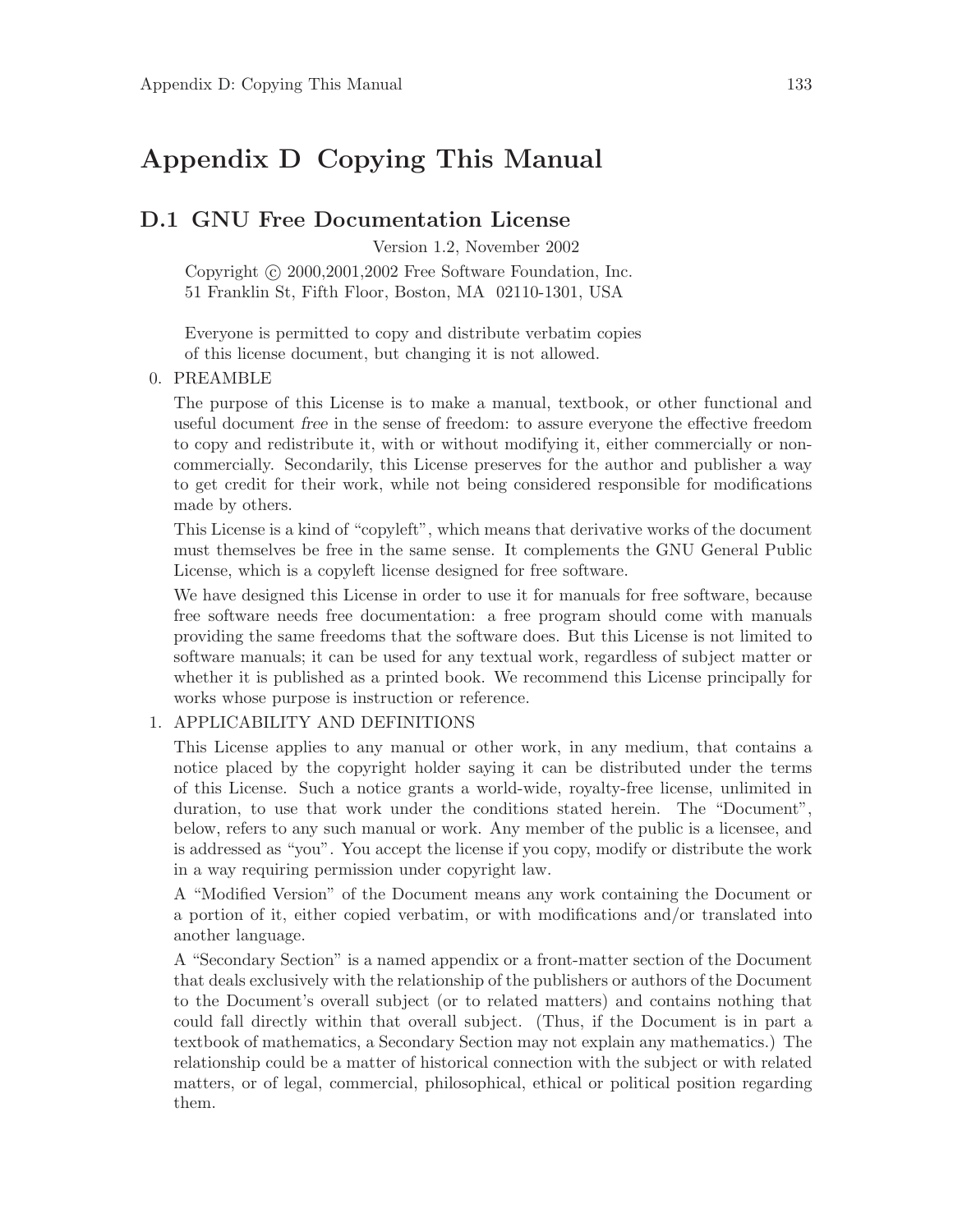The "Invariant Sections" are certain Secondary Sections whose titles are designated, as being those of Invariant Sections, in the notice that says that the Document is released under this License. If a section does not fit the above definition of Secondary then it is not allowed to be designated as Invariant. The Document may contain zero Invariant Sections. If the Document does not identify any Invariant Sections then there are none.

The "Cover Texts" are certain short passages of text that are listed, as Front-Cover Texts or Back-Cover Texts, in the notice that says that the Document is released under this License. A Front-Cover Text may be at most 5 words, and a Back-Cover Text may be at most 25 words.

A "Transparent" copy of the Document means a machine-readable copy, represented in a format whose specification is available to the general public, that is suitable for revising the document straightforwardly with generic text editors or (for images composed of pixels) generic paint programs or (for drawings) some widely available drawing editor, and that is suitable for input to text formatters or for automatic translation to a variety of formats suitable for input to text formatters. A copy made in an otherwise Transparent file format whose markup, or absence of markup, has been arranged to thwart or discourage subsequent modification by readers is not Transparent. An image format is not Transparent if used for any substantial amount of text. A copy that is not "Transparent" is called "Opaque".

Examples of suitable formats for Transparent copies include plain ascii without markup, Texinfo input format, LaT<sub>EX</sub> input format, SGML or XML using a publicly available DTD, and standard-conforming simple HTML, PostScript or PDF designed for human modification. Examples of transparent image formats include PNG, XCF and JPG. Opaque formats include proprietary formats that can be read and edited only by proprietary word processors, SGML or XML for which the DTD and/or processing tools are not generally available, and the machine-generated HTML, PostScript or PDF produced by some word processors for output purposes only.

The "Title Page" means, for a printed book, the title page itself, plus such following pages as are needed to hold, legibly, the material this License requires to appear in the title page. For works in formats which do not have any title page as such, "Title Page" means the text near the most prominent appearance of the work's title, preceding the beginning of the body of the text.

A section "Entitled XYZ" means a named subunit of the Document whose title either is precisely XYZ or contains XYZ in parentheses following text that translates XYZ in another language. (Here XYZ stands for a specific section name mentioned below, such as "Acknowledgements", "Dedications", "Endorsements", or "History".) To "Preserve the Title" of such a section when you modify the Document means that it remains a section "Entitled XYZ" according to this definition.

The Document may include Warranty Disclaimers next to the notice which states that this License applies to the Document. These Warranty Disclaimers are considered to be included by reference in this License, but only as regards disclaiming warranties: any other implication that these Warranty Disclaimers may have is void and has no effect on the meaning of this License.

#### 2. VERBATIM COPYING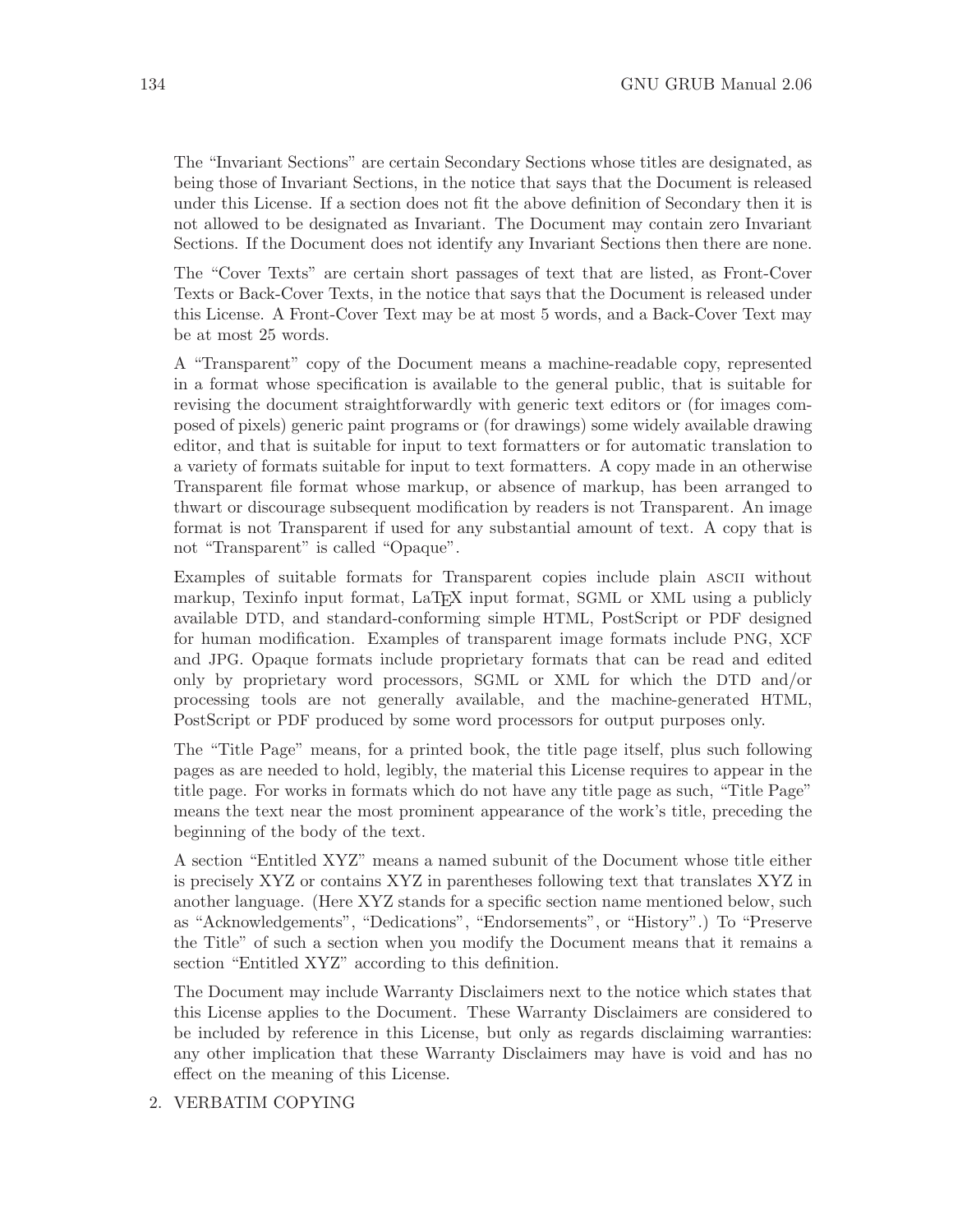You may copy and distribute the Document in any medium, either commercially or noncommercially, provided that this License, the copyright notices, and the license notice saying this License applies to the Document are reproduced in all copies, and that you add no other conditions whatsoever to those of this License. You may not use technical measures to obstruct or control the reading or further copying of the copies you make or distribute. However, you may accept compensation in exchange for copies. If you distribute a large enough number of copies you must also follow the conditions in section 3.

You may also lend copies, under the same conditions stated above, and you may publicly display copies.

#### 3. COPYING IN QUANTITY

If you publish printed copies (or copies in media that commonly have printed covers) of the Document, numbering more than 100, and the Document's license notice requires Cover Texts, you must enclose the copies in covers that carry, clearly and legibly, all these Cover Texts: Front-Cover Texts on the front cover, and Back-Cover Texts on the back cover. Both covers must also clearly and legibly identify you as the publisher of these copies. The front cover must present the full title with all words of the title equally prominent and visible. You may add other material on the covers in addition. Copying with changes limited to the covers, as long as they preserve the title of the Document and satisfy these conditions, can be treated as verbatim copying in other respects.

If the required texts for either cover are too voluminous to fit legibly, you should put the first ones listed (as many as fit reasonably) on the actual cover, and continue the rest onto adjacent pages.

If you publish or distribute Opaque copies of the Document numbering more than 100, you must either include a machine-readable Transparent copy along with each Opaque copy, or state in or with each Opaque copy a computer-network location from which the general network-using public has access to download using public-standard network protocols a complete Transparent copy of the Document, free of added material. If you use the latter option, you must take reasonably prudent steps, when you begin distribution of Opaque copies in quantity, to ensure that this Transparent copy will remain thus accessible at the stated location until at least one year after the last time you distribute an Opaque copy (directly or through your agents or retailers) of that edition to the public.

It is requested, but not required, that you contact the authors of the Document well before redistributing any large number of copies, to give them a chance to provide you with an updated version of the Document.

#### 4. MODIFICATIONS

You may copy and distribute a Modified Version of the Document under the conditions of sections 2 and 3 above, provided that you release the Modified Version under precisely this License, with the Modified Version filling the role of the Document, thus licensing distribution and modification of the Modified Version to whoever possesses a copy of it. In addition, you must do these things in the Modified Version:

A. Use in the Title Page (and on the covers, if any) a title distinct from that of the Document, and from those of previous versions (which should, if there were any,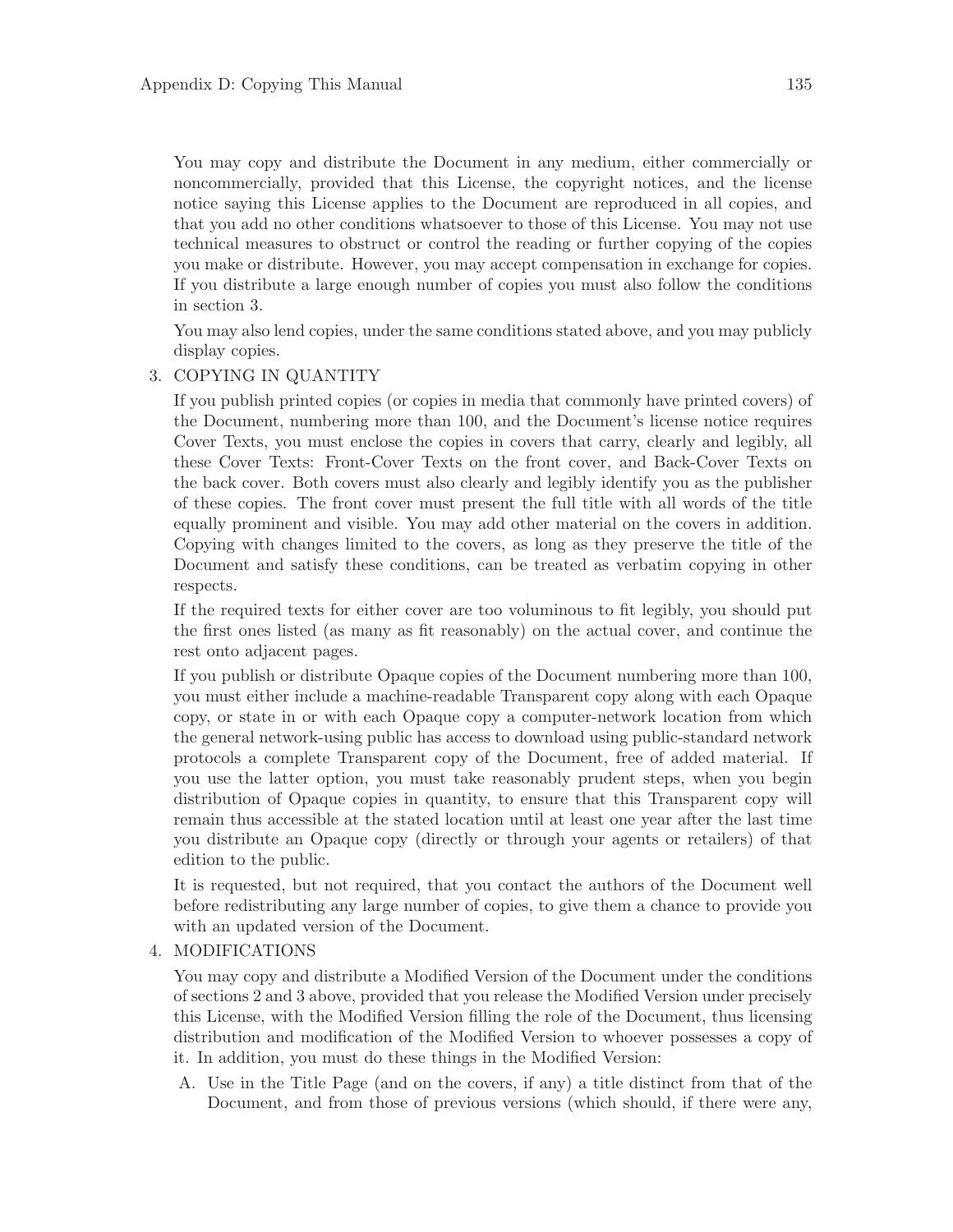be listed in the History section of the Document). You may use the same title as a previous version if the original publisher of that version gives permission.

- B. List on the Title Page, as authors, one or more persons or entities responsible for authorship of the modifications in the Modified Version, together with at least five of the principal authors of the Document (all of its principal authors, if it has fewer than five), unless they release you from this requirement.
- C. State on the Title page the name of the publisher of the Modified Version, as the publisher.
- D. Preserve all the copyright notices of the Document.
- E. Add an appropriate copyright notice for your modifications adjacent to the other copyright notices.
- F. Include, immediately after the copyright notices, a license notice giving the public permission to use the Modified Version under the terms of this License, in the form shown in the Addendum below.
- G. Preserve in that license notice the full lists of Invariant Sections and required Cover Texts given in the Document's license notice.
- H. Include an unaltered copy of this License.
- I. Preserve the section Entitled "History", Preserve its Title, and add to it an item stating at least the title, year, new authors, and publisher of the Modified Version as given on the Title Page. If there is no section Entitled "History" in the Document, create one stating the title, year, authors, and publisher of the Document as given on its Title Page, then add an item describing the Modified Version as stated in the previous sentence.
- J. Preserve the network location, if any, given in the Document for public access to a Transparent copy of the Document, and likewise the network locations given in the Document for previous versions it was based on. These may be placed in the "History" section. You may omit a network location for a work that was published at least four years before the Document itself, or if the original publisher of the version it refers to gives permission.
- K. For any section Entitled "Acknowledgements" or "Dedications", Preserve the Title of the section, and preserve in the section all the substance and tone of each of the contributor acknowledgements and/or dedications given therein.
- L. Preserve all the Invariant Sections of the Document, unaltered in their text and in their titles. Section numbers or the equivalent are not considered part of the section titles.
- M. Delete any section Entitled "Endorsements". Such a section may not be included in the Modified Version.
- N. Do not retitle any existing section to be Entitled "Endorsements" or to conflict in title with any Invariant Section.
- O. Preserve any Warranty Disclaimers.

If the Modified Version includes new front-matter sections or appendices that qualify as Secondary Sections and contain no material copied from the Document, you may at your option designate some or all of these sections as invariant. To do this, add their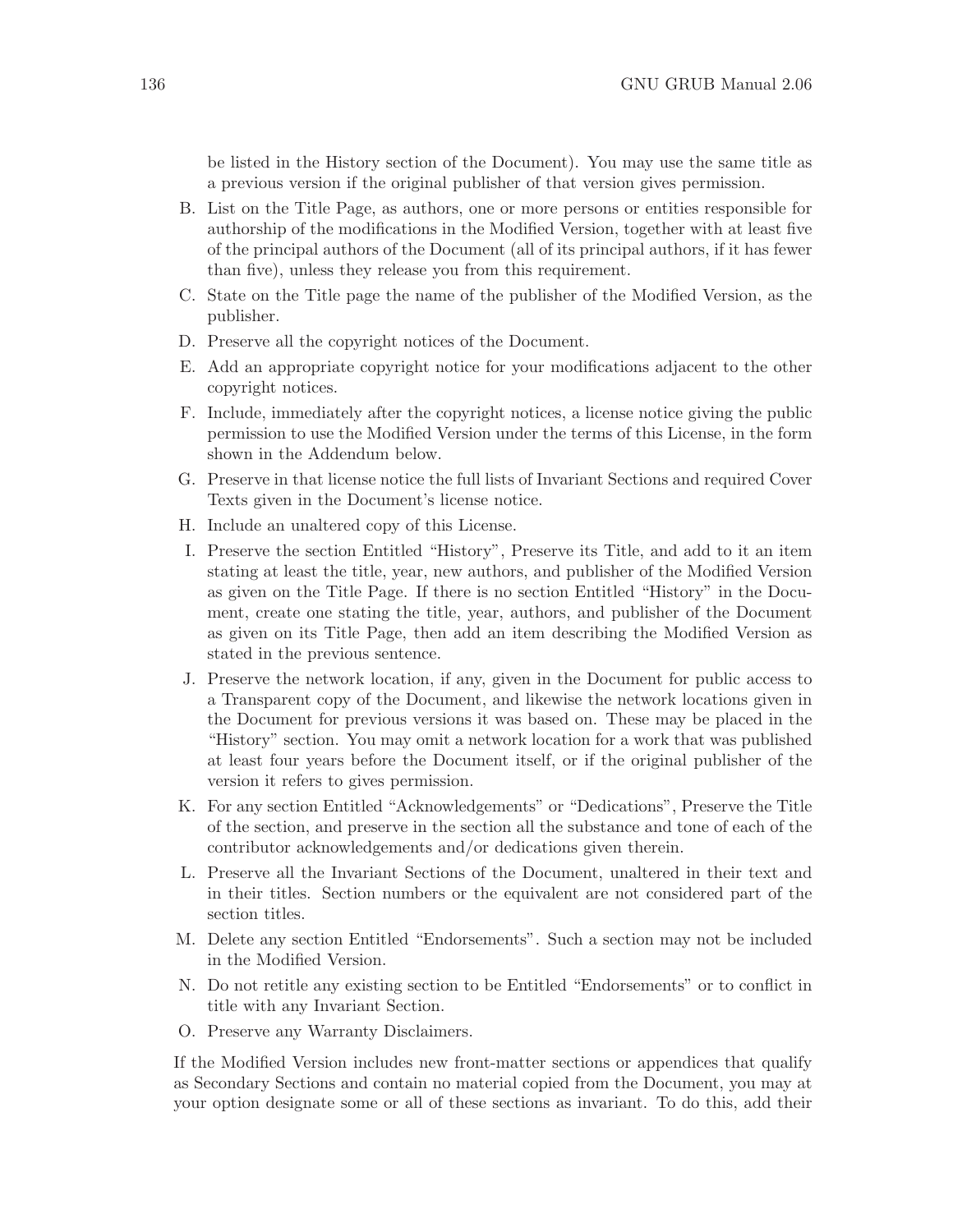titles to the list of Invariant Sections in the Modified Version's license notice. These titles must be distinct from any other section titles.

You may add a section Entitled "Endorsements", provided it contains nothing but endorsements of your Modified Version by various parties—for example, statements of peer review or that the text has been approved by an organization as the authoritative definition of a standard.

You may add a passage of up to five words as a Front-Cover Text, and a passage of up to 25 words as a Back-Cover Text, to the end of the list of Cover Texts in the Modified Version. Only one passage of Front-Cover Text and one of Back-Cover Text may be added by (or through arrangements made by) any one entity. If the Document already includes a cover text for the same cover, previously added by you or by arrangement made by the same entity you are acting on behalf of, you may not add another; but you may replace the old one, on explicit permission from the previous publisher that added the old one.

The author(s) and publisher(s) of the Document do not by this License give permission to use their names for publicity for or to assert or imply endorsement of any Modified Version.

#### 5. COMBINING DOCUMENTS

You may combine the Document with other documents released under this License, under the terms defined in section 4 above for modified versions, provided that you include in the combination all of the Invariant Sections of all of the original documents, unmodified, and list them all as Invariant Sections of your combined work in its license notice, and that you preserve all their Warranty Disclaimers.

The combined work need only contain one copy of this License, and multiple identical Invariant Sections may be replaced with a single copy. If there are multiple Invariant Sections with the same name but different contents, make the title of each such section unique by adding at the end of it, in parentheses, the name of the original author or publisher of that section if known, or else a unique number. Make the same adjustment to the section titles in the list of Invariant Sections in the license notice of the combined work.

In the combination, you must combine any sections Entitled "History" in the various original documents, forming one section Entitled "History"; likewise combine any sections Entitled "Acknowledgements", and any sections Entitled "Dedications". You must delete all sections Entitled "Endorsements."

#### 6. COLLECTIONS OF DOCUMENTS

You may make a collection consisting of the Document and other documents released under this License, and replace the individual copies of this License in the various documents with a single copy that is included in the collection, provided that you follow the rules of this License for verbatim copying of each of the documents in all other respects.

You may extract a single document from such a collection, and distribute it individually under this License, provided you insert a copy of this License into the extracted document, and follow this License in all other respects regarding verbatim copying of that document.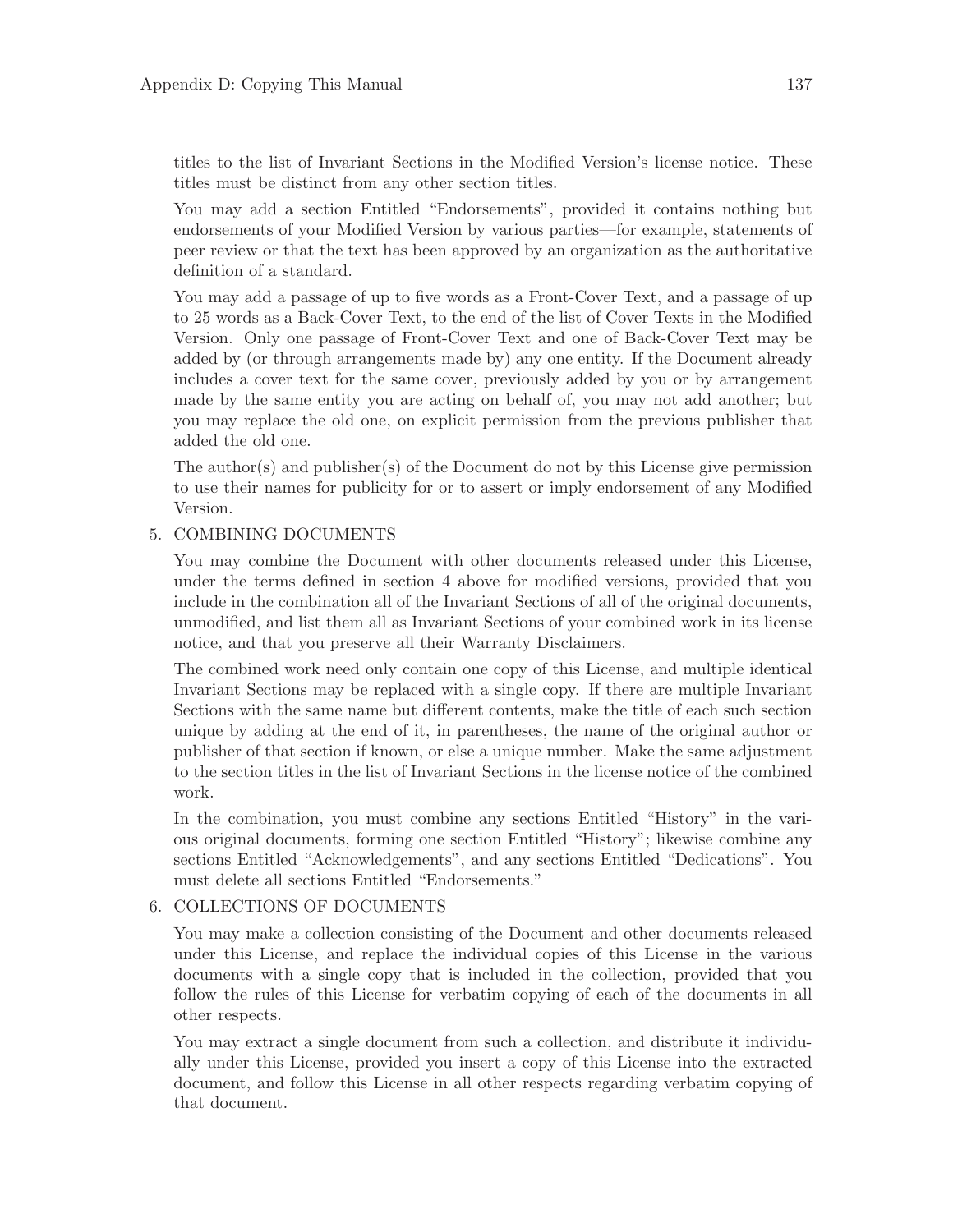#### 7. AGGREGATION WITH INDEPENDENT WORKS

A compilation of the Document or its derivatives with other separate and independent documents or works, in or on a volume of a storage or distribution medium, is called an "aggregate" if the copyright resulting from the compilation is not used to limit the legal rights of the compilation's users beyond what the individual works permit. When the Document is included in an aggregate, this License does not apply to the other works in the aggregate which are not themselves derivative works of the Document.

If the Cover Text requirement of section 3 is applicable to these copies of the Document, then if the Document is less than one half of the entire aggregate, the Document's Cover Texts may be placed on covers that bracket the Document within the aggregate, or the electronic equivalent of covers if the Document is in electronic form. Otherwise they must appear on printed covers that bracket the whole aggregate.

#### 8. TRANSLATION

Translation is considered a kind of modification, so you may distribute translations of the Document under the terms of section 4. Replacing Invariant Sections with translations requires special permission from their copyright holders, but you may include translations of some or all Invariant Sections in addition to the original versions of these Invariant Sections. You may include a translation of this License, and all the license notices in the Document, and any Warranty Disclaimers, provided that you also include the original English version of this License and the original versions of those notices and disclaimers. In case of a disagreement between the translation and the original version of this License or a notice or disclaimer, the original version will prevail.

If a section in the Document is Entitled "Acknowledgements", "Dedications", or "History", the requirement (section 4) to Preserve its Title (section 1) will typically require changing the actual title.

#### 9. TERMINATION

You may not copy, modify, sublicense, or distribute the Document except as expressly provided for under this License. Any other attempt to copy, modify, sublicense or distribute the Document is void, and will automatically terminate your rights under this License. However, parties who have received copies, or rights, from you under this License will not have their licenses terminated so long as such parties remain in full compliance.

#### 10. FUTURE REVISIONS OF THIS LICENSE

The Free Software Foundation may publish new, revised versions of the GNU Free Documentation License from time to time. Such new versions will be similar in spirit to the present version, but may differ in detail to address new problems or concerns. See <http://www.gnu.org/copyleft/>.

Each version of the License is given a distinguishing version number. If the Document specifies that a particular numbered version of this License "or any later version" applies to it, you have the option of following the terms and conditions either of that specified version or of any later version that has been published (not as a draft) by the Free Software Foundation. If the Document does not specify a version number of this License, you may choose any version ever published (not as a draft) by the Free Software Foundation.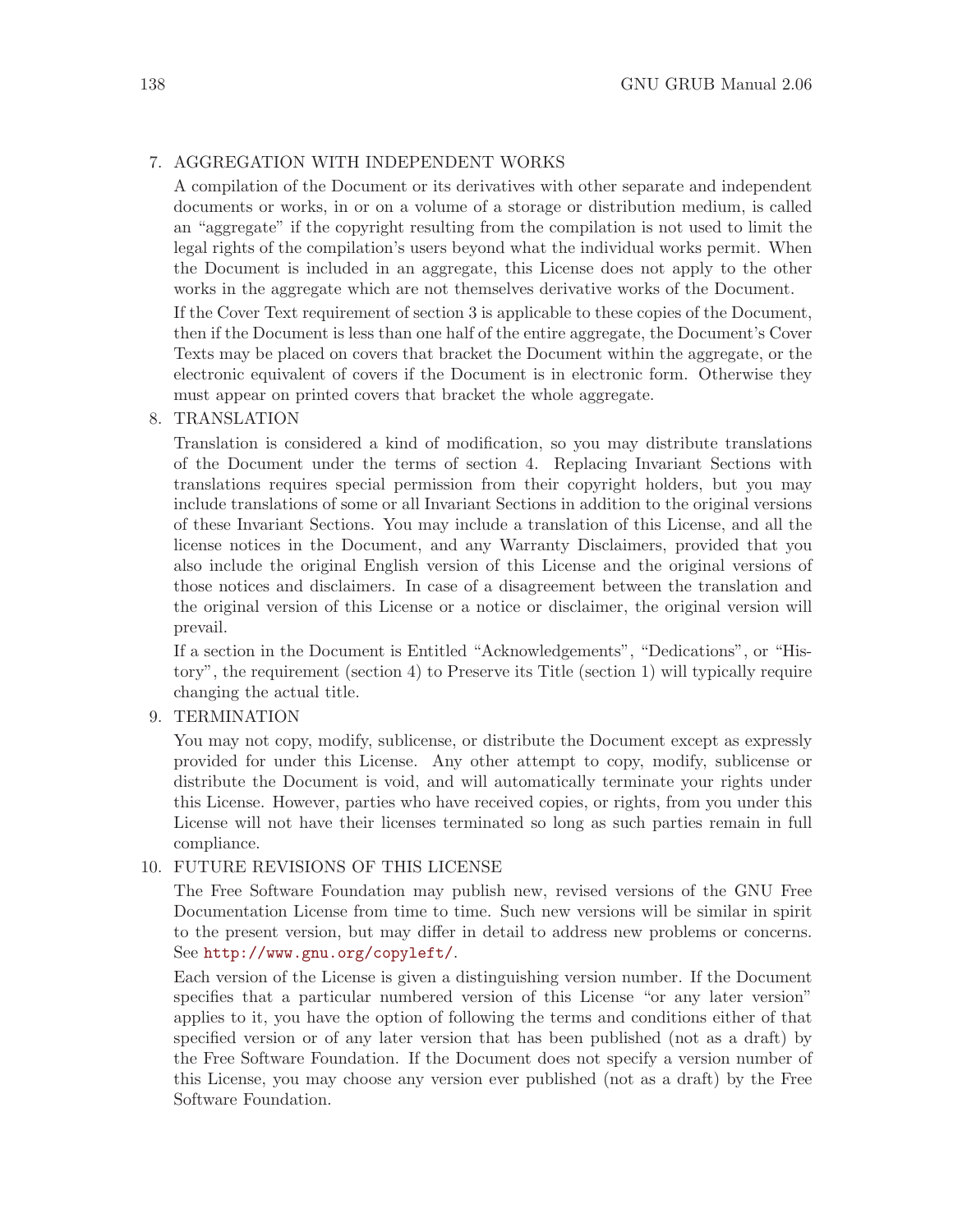#### D.1.1 ADDENDUM: How to use this License for your documents

To use this License in a document you have written, include a copy of the License in the document and put the following copyright and license notices just after the title page:

Copyright (C) year your name. Permission is granted to copy, distribute and/or modify this document under the terms of the GNU Free Documentation License, Version 1.2 or any later version published by the Free Software Foundation; with no Invariant Sections, no Front-Cover Texts, and no Back-Cover Texts. A copy of the license is included in the section entitled ''GNU Free Documentation License''.

If you have Invariant Sections, Front-Cover Texts and Back-Cover Texts, replace the "with...Texts." line with this:

> with the Invariant Sections being list their titles, with the Front-Cover Texts being list, and with the Back-Cover Texts being list.

If you have Invariant Sections without Cover Texts, or some other combination of the three, merge those two alternatives to suit the situation.

If your document contains nontrivial examples of program code, we recommend releasing these examples in parallel under your choice of free software license, such as the GNU General Public License, to permit their use in free software.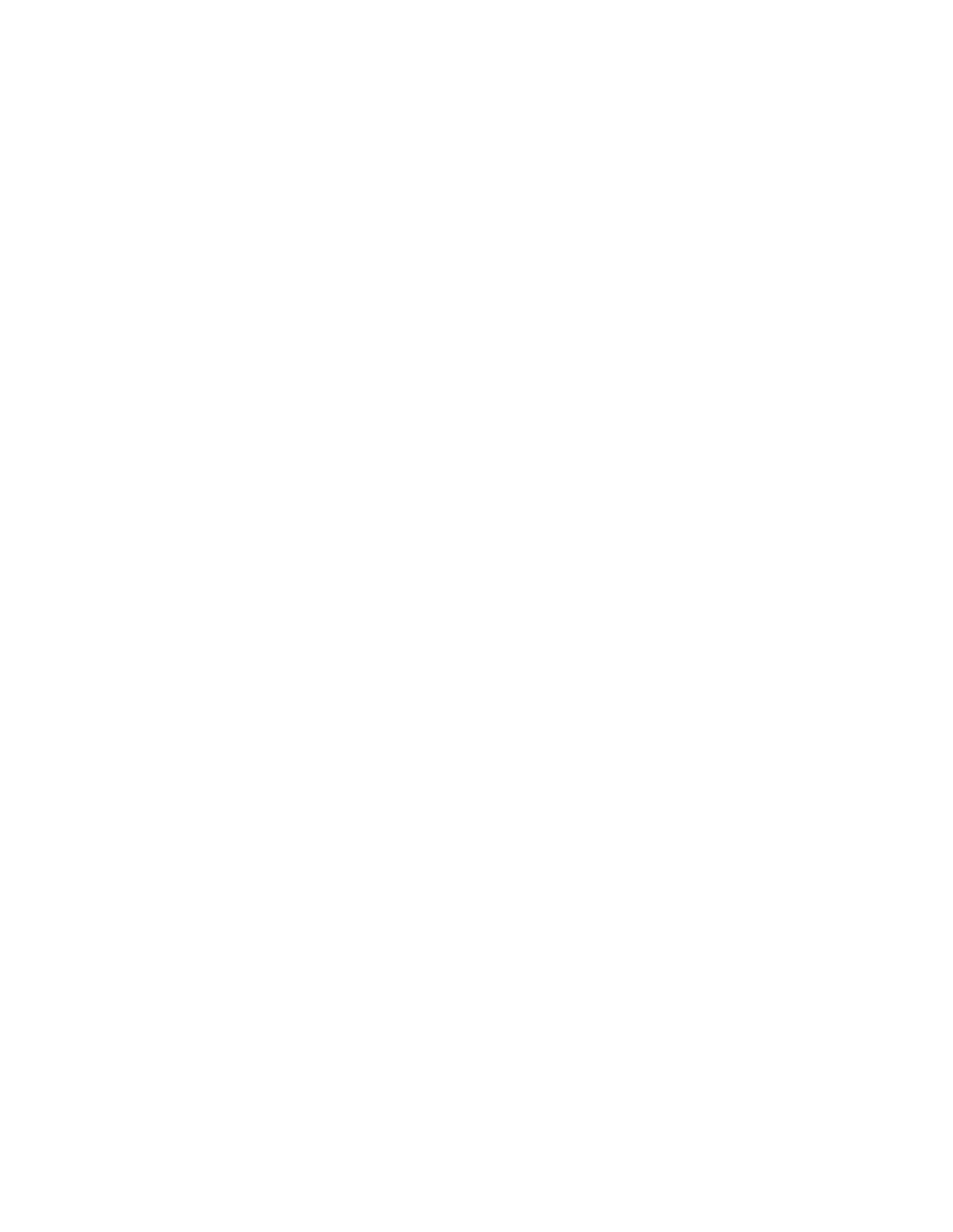# Index

## $\mathbf A$

## $\bf{B}$

## $\mathbf C$

## $\label{eq:1} \mathbf{D}$

### $\mathbf E$

### $\mathbf F$

| FDL, GNU Free Documentation License  133 |  |
|------------------------------------------|--|

## $\overline{G}$

### $\boldsymbol{\mathrm{H}}%$

## $\mathbf I$

## $\mathbf K$

|--|--|--|--|

### $\mathbf{L}%$

## $\bf M$

## $\overline{\mathbf{N}}$

| net_add_addr<br>88        |
|---------------------------|
| net_add_dns<br>88         |
| 88<br>net add route       |
| 88                        |
| net_del_addr<br>88        |
| net_del_dns<br>88         |
| net_del_route<br>89       |
| 89                        |
| net_get_dhcp_option<br>90 |
| net_ipv6_autoconf<br>90   |
| 90                        |
| $net_l$ s_cards<br>90     |
| 90                        |
| net_ls_routes<br>90       |
| net_nslookup<br>90        |
|                           |